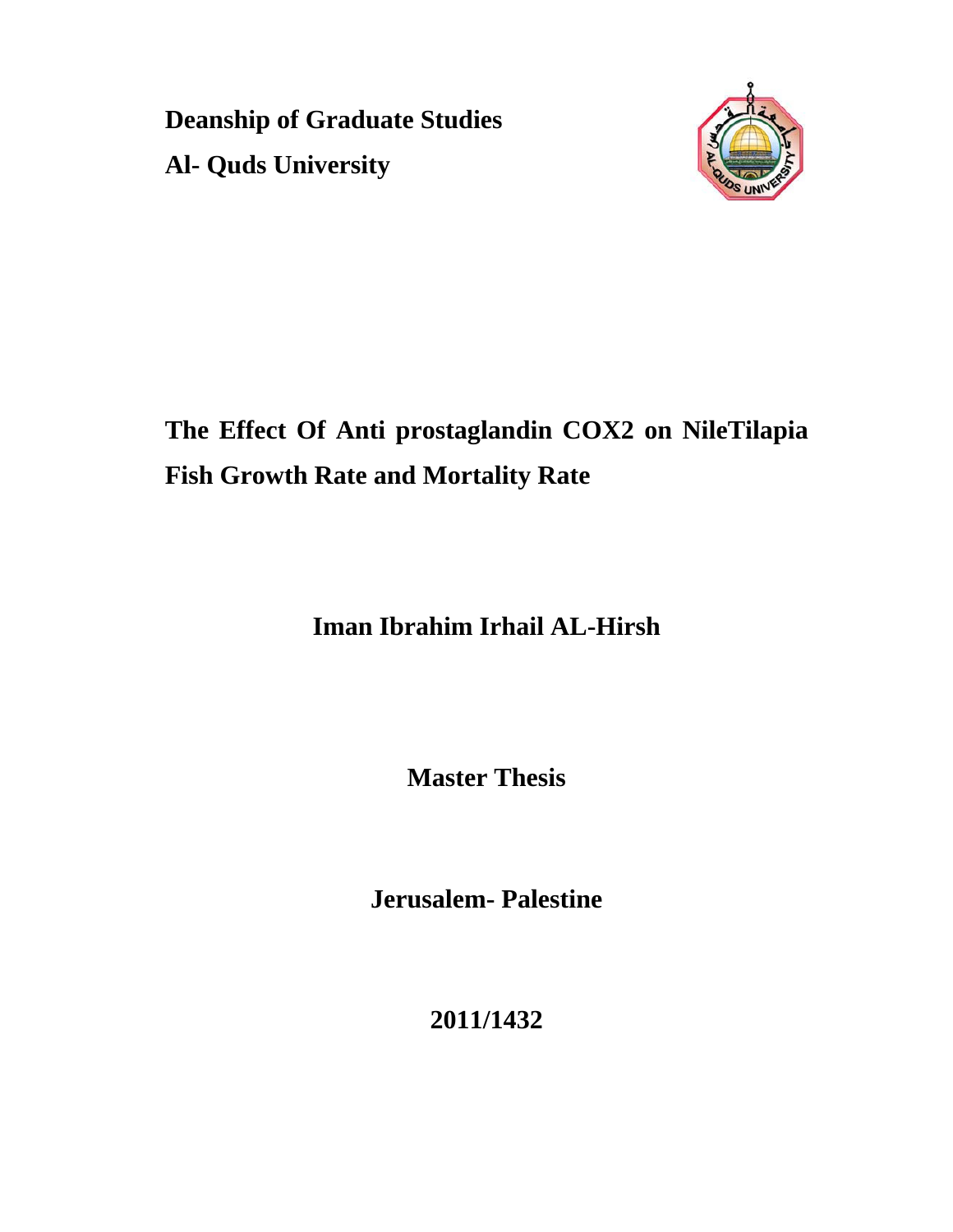The Effect Of Anti prostaglandin COX2 on NileTilapia Fish Growth Rate and Mortality Rate

## Prepared By: **Iman Ibrahim Irhail AL-Hirsh**

BSc of Biology -Al Quds University -Palestine

### Supervisor: Dr. Mutaz Qutob

A Thesis Submitted in Partial Fulfillment of Requirements for degree of Master of Environmental Studies. Department of Earth and Environmental sciences Al-Quds University

Jerusalem- Palestine

2011/1432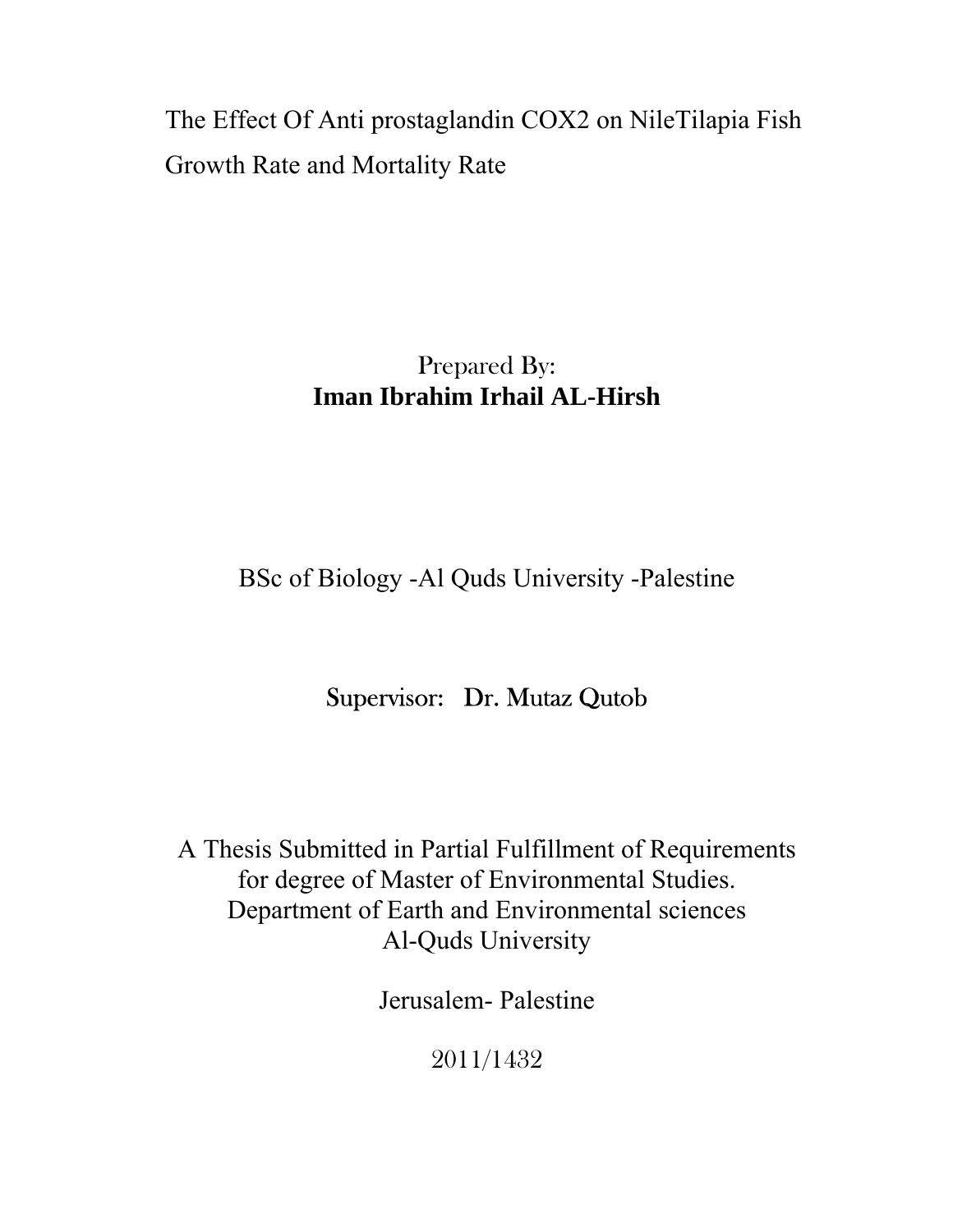**Al\_ Quds University Deanship of Graduate Studies Department of Earth&Environmental Sciences Environmental Studies**



**Thesis Approval**

# **The Effect of Anti prostaglandin COX2 on NileTilapia Fish Growth Rate and Mortalitiy Rate**

Prepared by: Iman Ibrahim AL-Hirsh Student Number: 20714312

Supervisor: Dr. Mutaz Qutob

This Master thesis was submitted and accepted on 14/52011 by the following committee members:

| Head of committee (supervisor): Dr. Mutaz Qutob | Signature:         |
|-------------------------------------------------|--------------------|
| External examiner: Dr. Ahmad Naser              | Signature: $\dots$ |
| Internal Examiner: Dr Mutaz Akawi               | Signature: $\dots$ |

Jerusalem- Palestine

2011/1432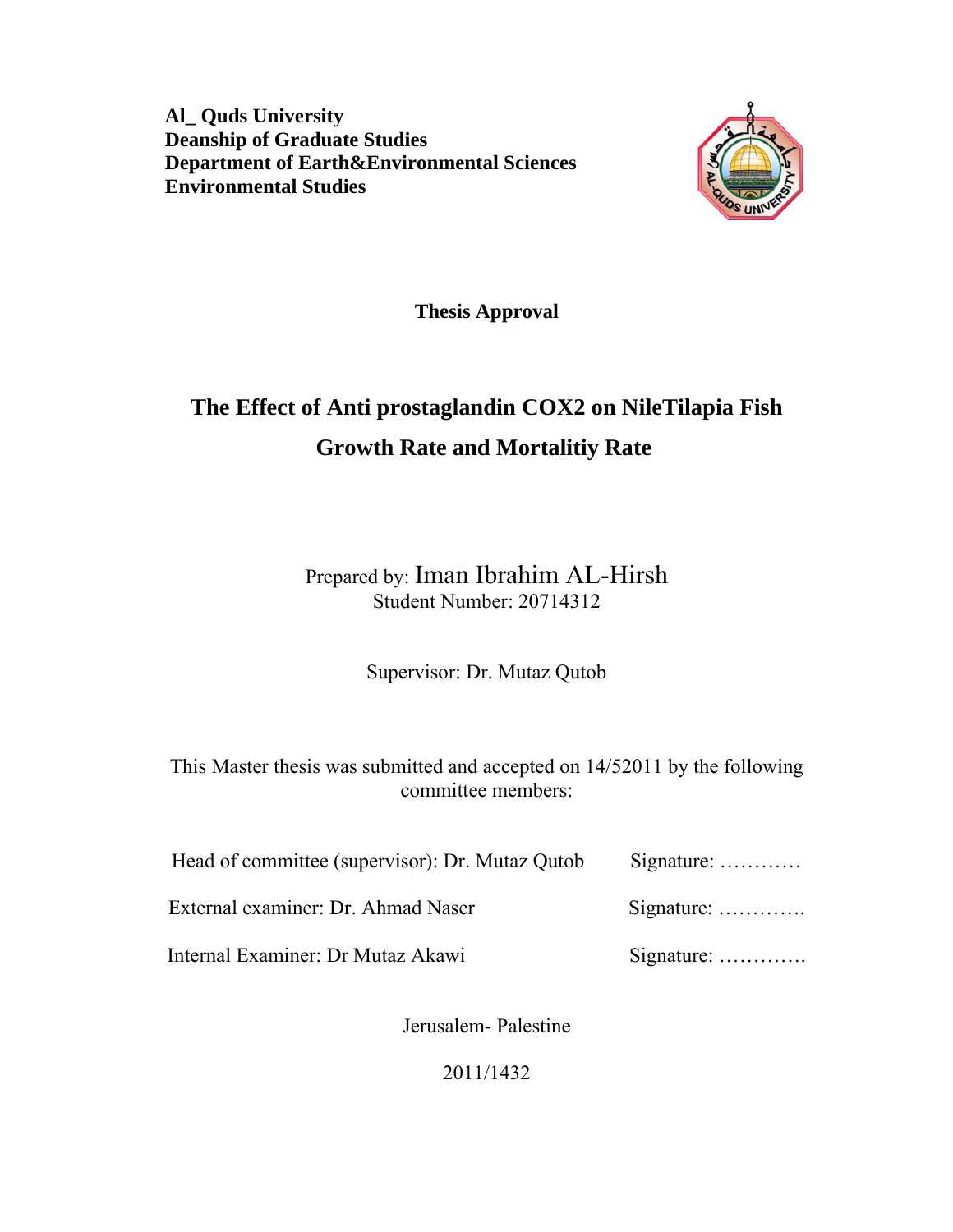# *Dedication*

# *To my lovely parents*

*To my sisters & brothers*

*To My faithful friends* 

*& finally to all who gave me help and support throughout my life.* 

*Iman*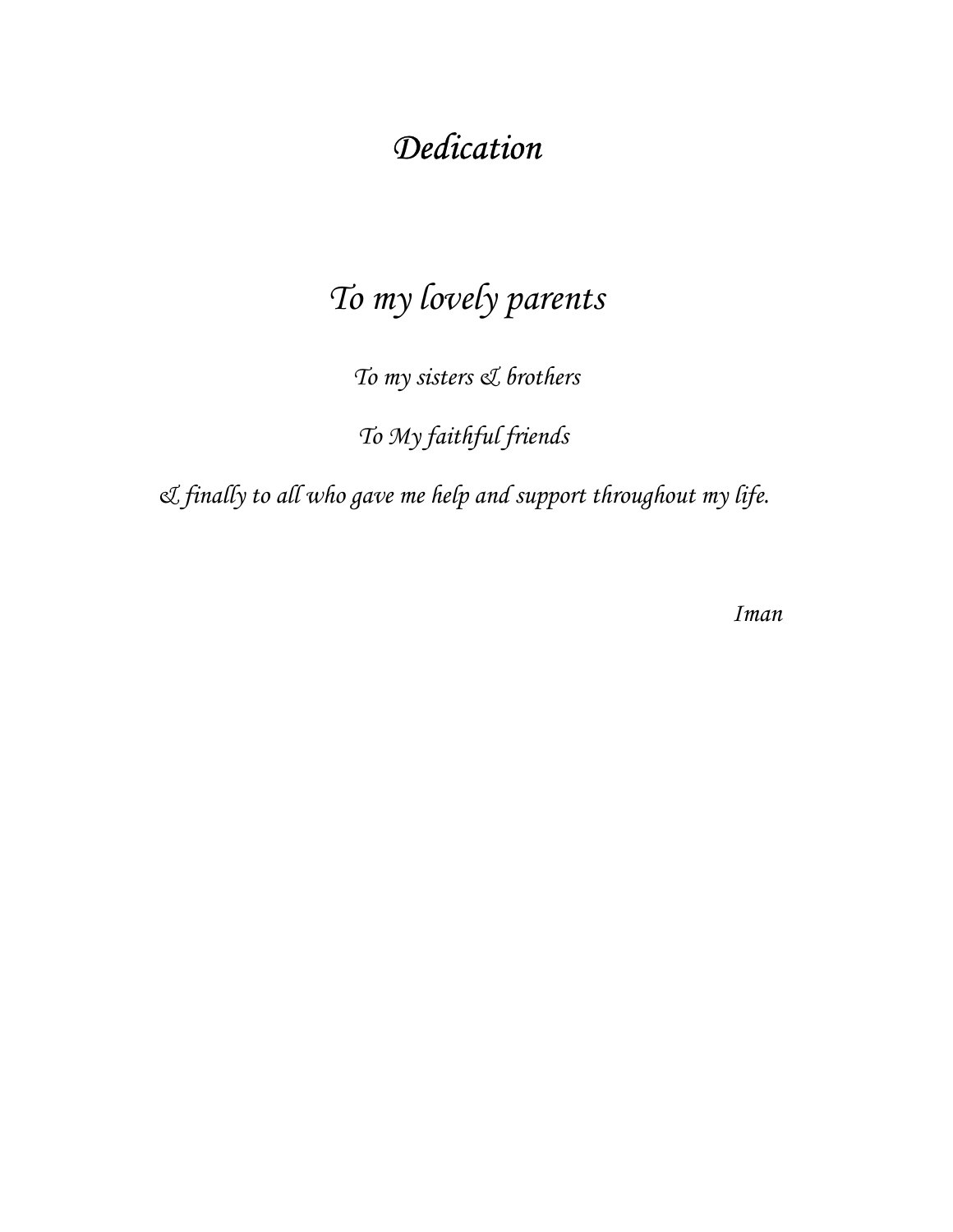### **Declaration:**

I certify that this thesis submitted for the degree of Master is the results of my own research, except where otherwise acknowledged, and that this thesis (or any part of the same) has been not submitted for a higher degree to any other university or institution.

Signature: …………….

Iman AL\_Hirsh

Date: ……………………..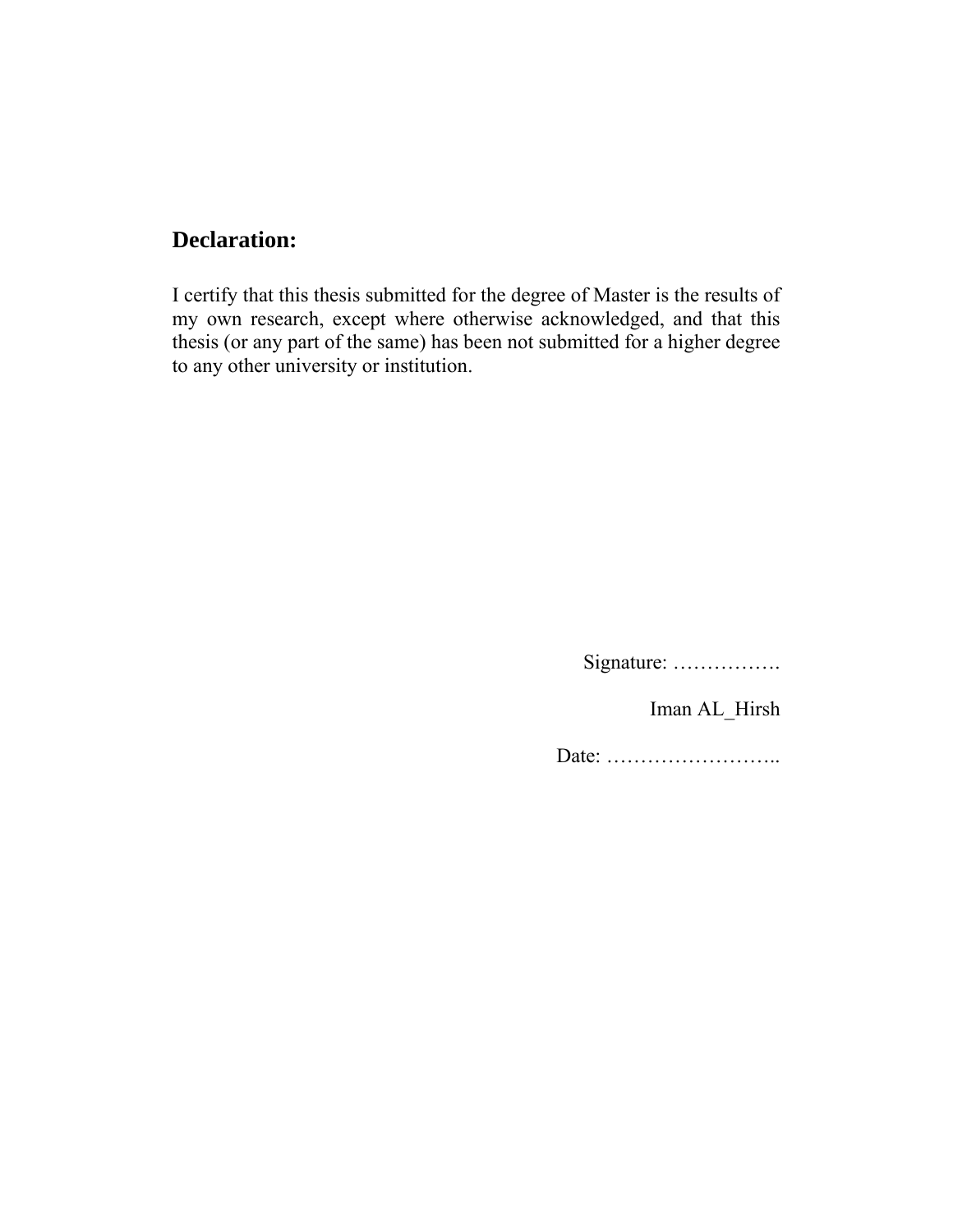### **Acknowledgment**

This study is part of GFD project funded through the German Ministry for Education and Research.

My Great appreciation and many thanks to Dr. Mutaz Qutob, (Research supervisor), for his unlimited, absolute and comprehensive support, in science research.

Great regards and thanks to all faculty member in the department of earth and environmental science.

I would like to express my great sincere gratitude to all aquaculture lab staff Housam Malasah, Sobhi Yagi, Mustafa Amarna for their helping .also a lot of thanks to Dr .Peter Lawrence for his encouragement and my thanks extended to Mr .Olaff for his continuous advises.

My great thanks to Fida malek first for her effort to analysis my samples by using HPLC Device and secondly as a friend of mine.

The last and continuous thanks to my family and all my friends especially Tasneem AlJabarie for her encourage & kindness.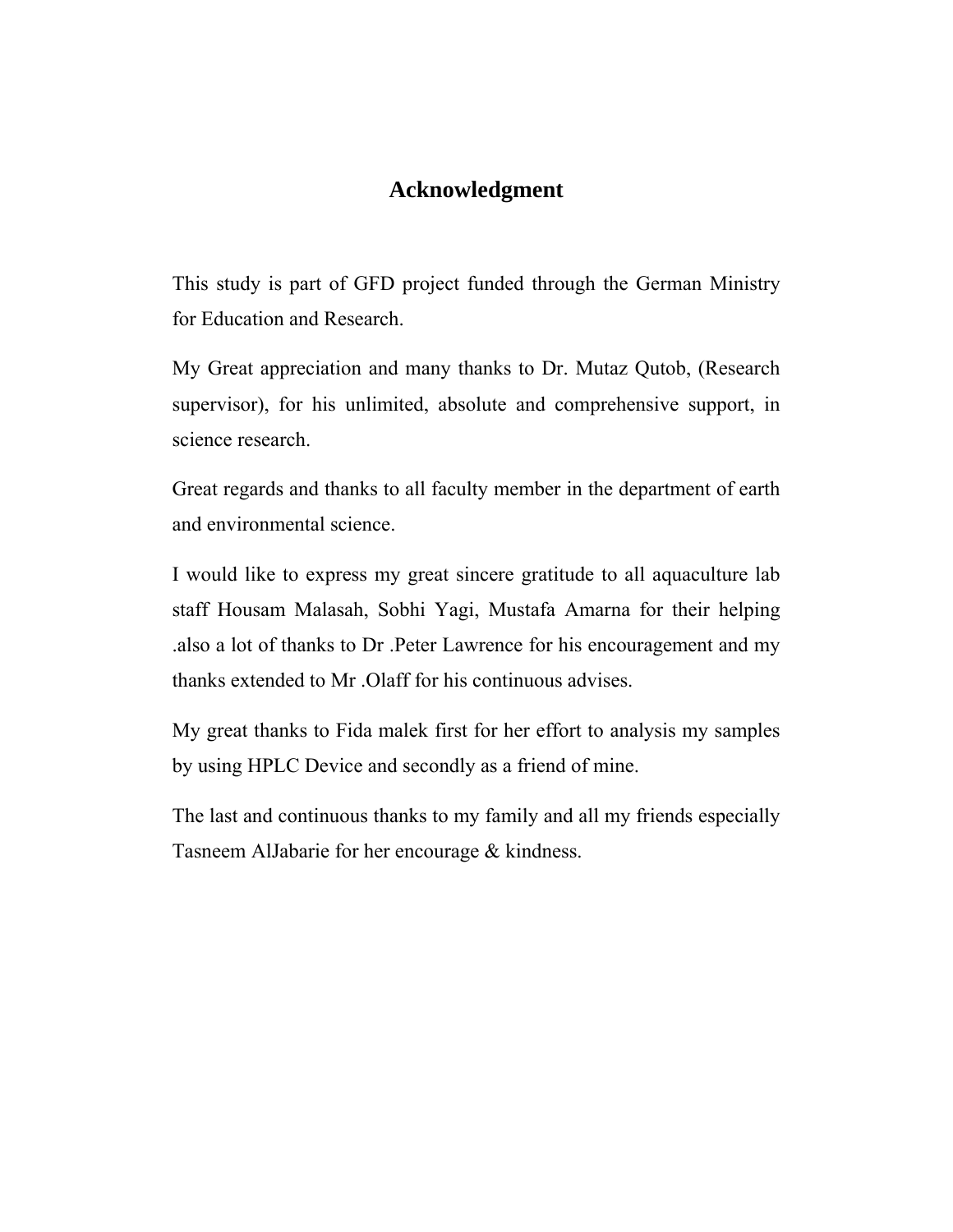### **Table of contents**

| 1.8 Germ cell proliferation, gonadal estrogen production and ovarian |  |
|----------------------------------------------------------------------|--|
|                                                                      |  |
|                                                                      |  |

| Chapter Two: Effect of pharmaceutical on the aquatic environment 14 |  |
|---------------------------------------------------------------------|--|
|                                                                     |  |
|                                                                     |  |
|                                                                     |  |
|                                                                     |  |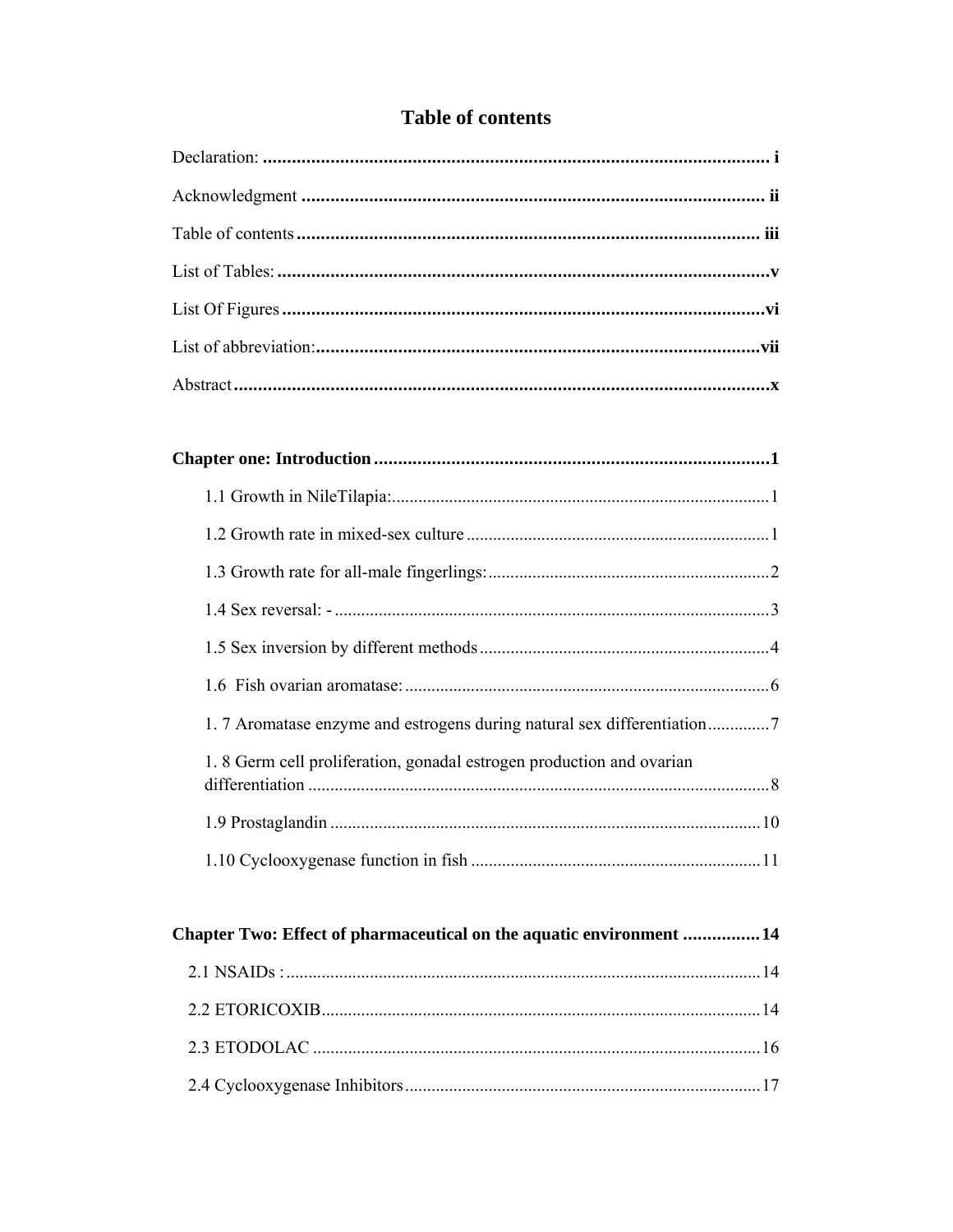| 2.5 Association between Non-steroidal Anti-inflammatory Drugs (NSAIDs) and |  |
|----------------------------------------------------------------------------|--|
|                                                                            |  |
|                                                                            |  |
|                                                                            |  |
|                                                                            |  |
|                                                                            |  |
|                                                                            |  |
|                                                                            |  |
|                                                                            |  |
|                                                                            |  |
|                                                                            |  |
|                                                                            |  |
|                                                                            |  |
|                                                                            |  |
|                                                                            |  |
|                                                                            |  |
|                                                                            |  |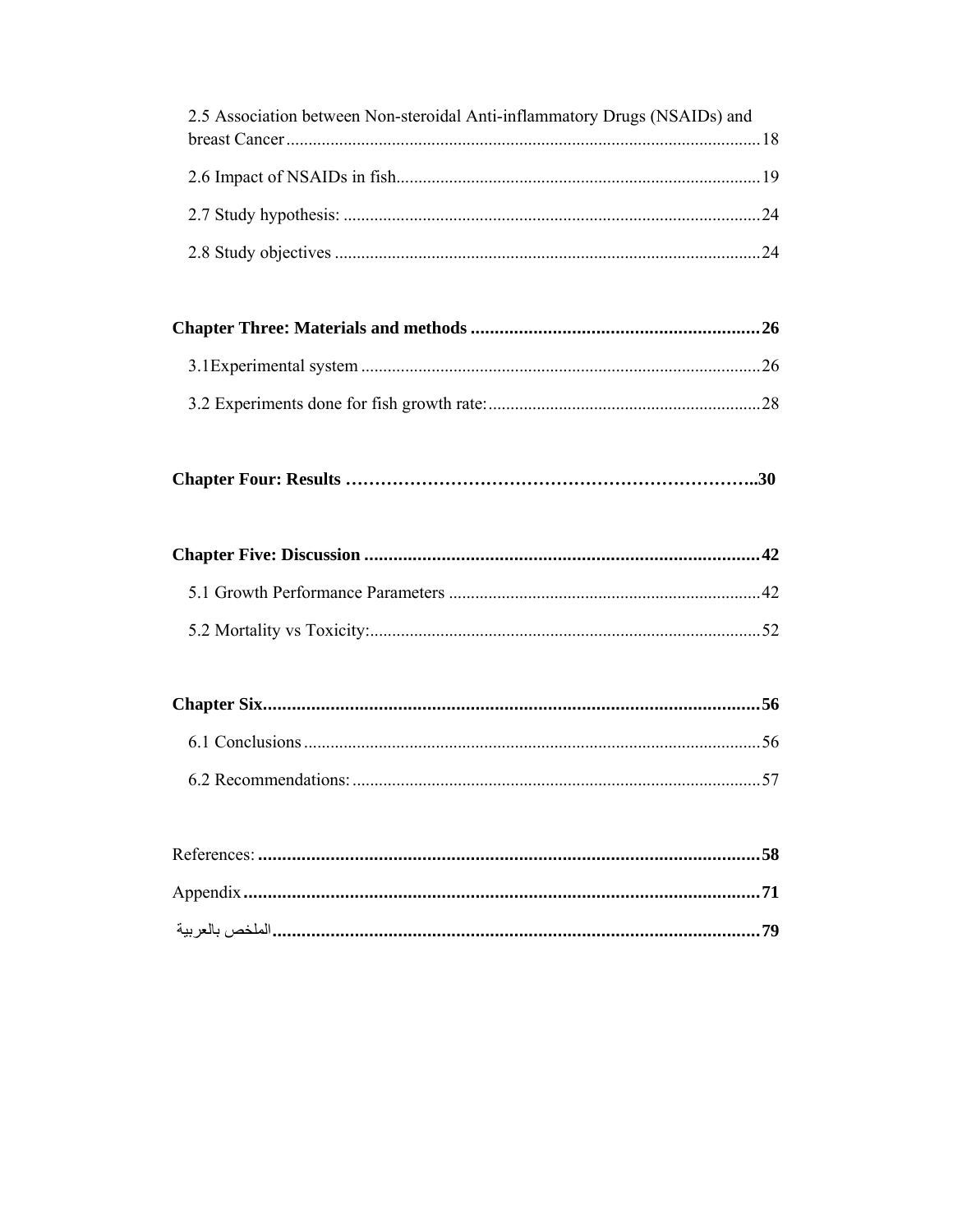### **List of Tables:**

| Table $(3:1)$ |                                                                                | 26 |
|---------------|--------------------------------------------------------------------------------|----|
| Table $(3:2)$ | Weight of food given toadult fish about 5% of their body weight                | 28 |
| Table $(3:3)$ |                                                                                | 28 |
| Table $(3:4)$ |                                                                                | 29 |
| Table $(4:1)$ | Weight of fish more than 2 month treated with NSAIDs                           | 30 |
| Table $(4:2)$ |                                                                                | 31 |
| Table $(4:3)$ | Average weight of mixed fry fish treated 0.5% Etodolac or 0.5% Etoricoxib      | 31 |
| Table $(4:4)$ | Body weight gain percentage and other important growth parameters              | 36 |
| Table $(4:5)$ | Mixed population fish weight in small tanks treated by different Concentration | 36 |
| Table $(4:6)$ |                                                                                | 37 |
| Table $(4:7)$ | Percentage of survival rate and mortality rate during the second Experiment    | 40 |
| Table $(4:8)$ | Percentage of survival rate and mortality rate for the third experiment        | 40 |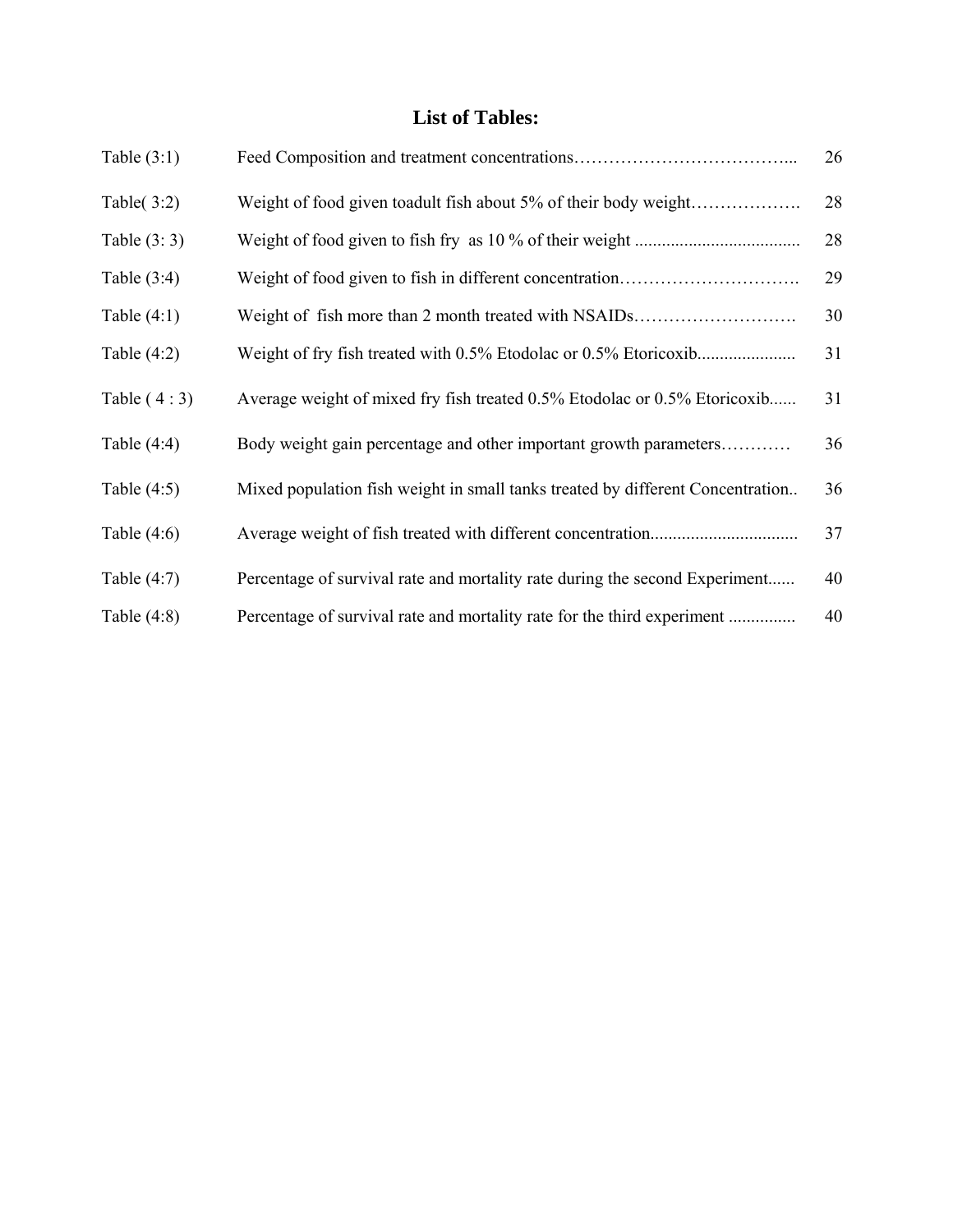### **List Of Figures**

| Figure $(1:1)$  |                                                                                                                                                    | $\mathbf{Q}$ |
|-----------------|----------------------------------------------------------------------------------------------------------------------------------------------------|--------------|
| Figure $(2:1)$  |                                                                                                                                                    | 15           |
| Figure $(2: 2)$ |                                                                                                                                                    | 17           |
| Figure $(2:3)$  |                                                                                                                                                    | 21           |
| Figure $(2:4)$  |                                                                                                                                                    | 22           |
| Figure $(4:1)$  | Growth rate of mixed population of Nile tilapia fry during Experenmt period                                                                        | 32           |
| Figure $(4:2)$  | Average growth rate of Niletilapia fry during Experenmt period in standard1                                                                        | 33           |
| Figure $(4:3)$  | Average growth rate of Niletilapia fry during Experenmt period in standard 2                                                                       | 33           |
| Figure $(4:4)$  | Average growth rate of Niletilapia fry during Experenmt period in 0.5%                                                                             | 34           |
| Figure $(4:5)$  | Average growth rate of Niletilapia fry during Experenmt period in 0.5%                                                                             | 34           |
| Figure $(4:6)$  | Average growth rate of Niletilapia fry during Experenmt period in                                                                                  | 35           |
| Figure $(4:7)$  | Average growth rate of Nile tilapia fry during Experenmt period in 0.5%                                                                            | 35           |
| Figure $(4: 8)$ | Growth rate of mixed population Niletilapia fry during Experenmt period<br>treatment with 1%Etodolac, 1%Etoricoxib and 2% Etodolac mixed with food | 37           |
| Figure $(4:9)$  | Average growth rate of Niletilapia fry during Experenmt period in standard                                                                         | 38           |
| Figure $(4:10)$ | Average growth rate of Niletilapia fry during Experenmt period s in 1%                                                                             | 38           |
| Figure $(4:11)$ | Average growth rate of Niletilapia fry during Experenmt period in 1%                                                                               | 39           |
| Figure $(4:12)$ | Average growth rate of Nile tilapia fry during Experenmt period in 2%                                                                              | 39           |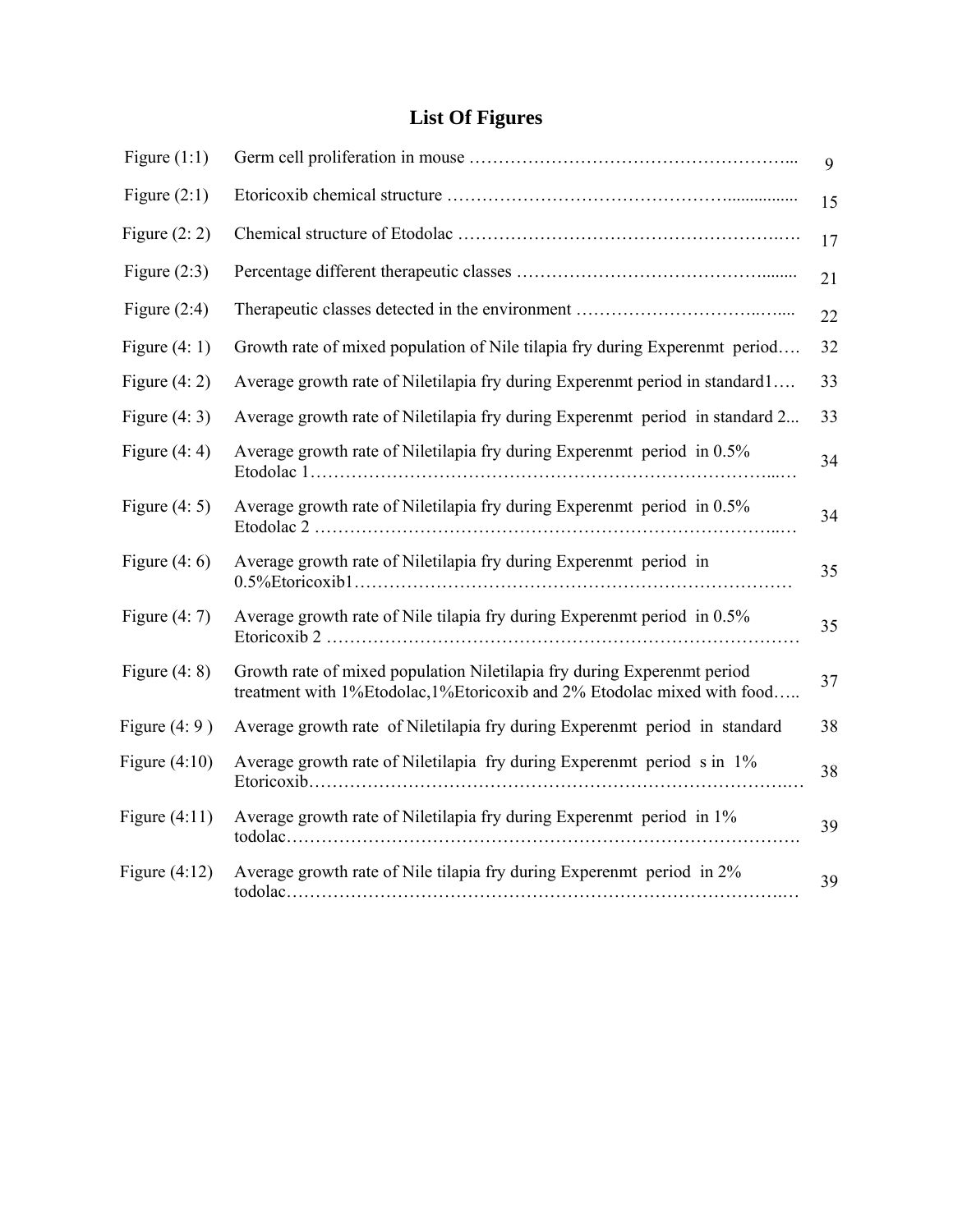### **List of abbreviation:**

| <b>Sympol</b>  | <b>Description</b>                                                       |
|----------------|--------------------------------------------------------------------------|
| O.niloticus    | Oreochromis niloticus                                                    |
| ppt            | part per thousand                                                        |
| DE             | Digestible Energy                                                        |
| D <sub>O</sub> | Dissolved Oxygen                                                         |
| MT             | Methyltestosterone                                                       |
| ET             | Ethinyl-testosterone                                                     |
| <b>FDA</b>     | Food and Drug Administration                                             |
| <b>USA</b>     | United State Of America                                                  |
| Dpf            | Day post fertilization                                                   |
| Hpf            | Hour post fertilization                                                  |
| <b>Bp</b>      | Base pair                                                                |
| <b>ORF</b>     | Open Reading Frame                                                       |
| AI             | Aromatase Inhibitor                                                      |
| E <sub>2</sub> | Estradiol                                                                |
| Shbgb          | Sex hormone binding globulin                                             |
| Amh            | Anti Mullarian hormone                                                   |
| Gsdf           | Gonadal soma derived growth factor                                       |
| tgfb           | Transforming growth factor b                                             |
| fst            | follistatin                                                              |
| PGs            | Prostaglandins                                                           |
| <b>NSAIDs</b>  | NonSteroidal AntiInflammatory Drugs                                      |
| Cox            | Cyclooxygenase                                                           |
| <b>MAPEG</b>   | Membrane associated protein in eicosanoide and glutathione<br>metabolism |
| MGST 1-3       | Microsomal Glutathione Transferase 1-3                                   |
| <b>TPA</b>     | Tetra decanoyl phorbol acetate                                           |
| <b>HPLC</b>    | High Performance Liquid Chromatography                                   |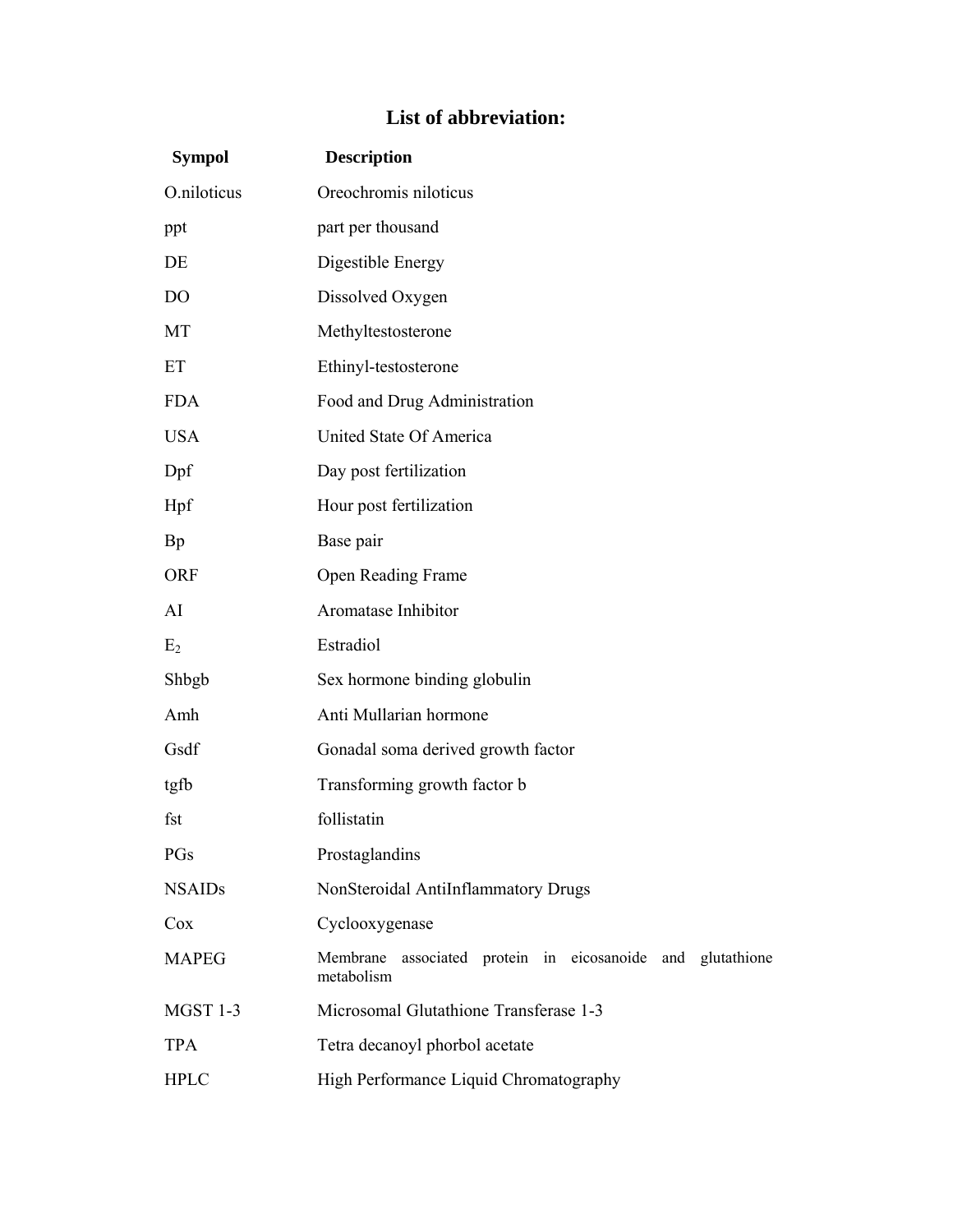| <b>EMEA</b>  | European Medicines Evaluation Agency           |
|--------------|------------------------------------------------|
| Auc          | Area Under the plasma concentration Curve time |
| <b>DMSO</b>  | DiMethyl Sulfoxide                             |
| <b>STPs</b>  | Sewage Treatment plants                        |
| GI           | Gastrointestinal                               |
| <b>CMA</b>   | Coeliaco Mesenteric Artery                     |
| CO           | Cardiac Output                                 |
| <b>GBF</b>   | <b>Gastric Blood Flow</b>                      |
| <b>CCK</b>   | cholecystokinin                                |
| <b>TH</b>    | Thyroid Hormone                                |
| <b>IRD</b>   | Inner Ring Deiodination                        |
| <b>ORD</b>   | <b>Outer Ring Deiodination</b>                 |
| <b>TSH</b>   | <b>Thyroid Stimulating Hormone</b>             |
| <b>ASA</b>   | Acetyl Salicylic Acid                          |
| <b>FSH</b>   | <b>Follicle Stimulating Hormone</b>            |
| LH           | Luteinizing Hormone                            |
| GnRH         | Gonadotropin Releasing Hormone                 |
| <b>KT</b>    | Ketotestosterone                               |
| $IGF-1$      | Insuline Like Growth Factor                    |
| <b>GH</b>    | Growth Hormone                                 |
| <b>MHC</b>   | Major HistoCompatibility                       |
| <b>LOEC</b>  | <b>Lowest Observed Effective Concentration</b> |
| $LC_{50}$    | Lethal concentration for 50% of population     |
| $EC_{50}$    | Effective concentration for 50% of population  |
| <b>NAPQI</b> | N-acetyl-p-benzoquinoneImine                   |
| <b>PNEC</b>  | Predicted No Effect Concentration              |
| OM           | Organic Matter                                 |
| <b>GR</b>    | Growth Rate                                    |
| <b>BWG</b>   | Body Weight Gain                               |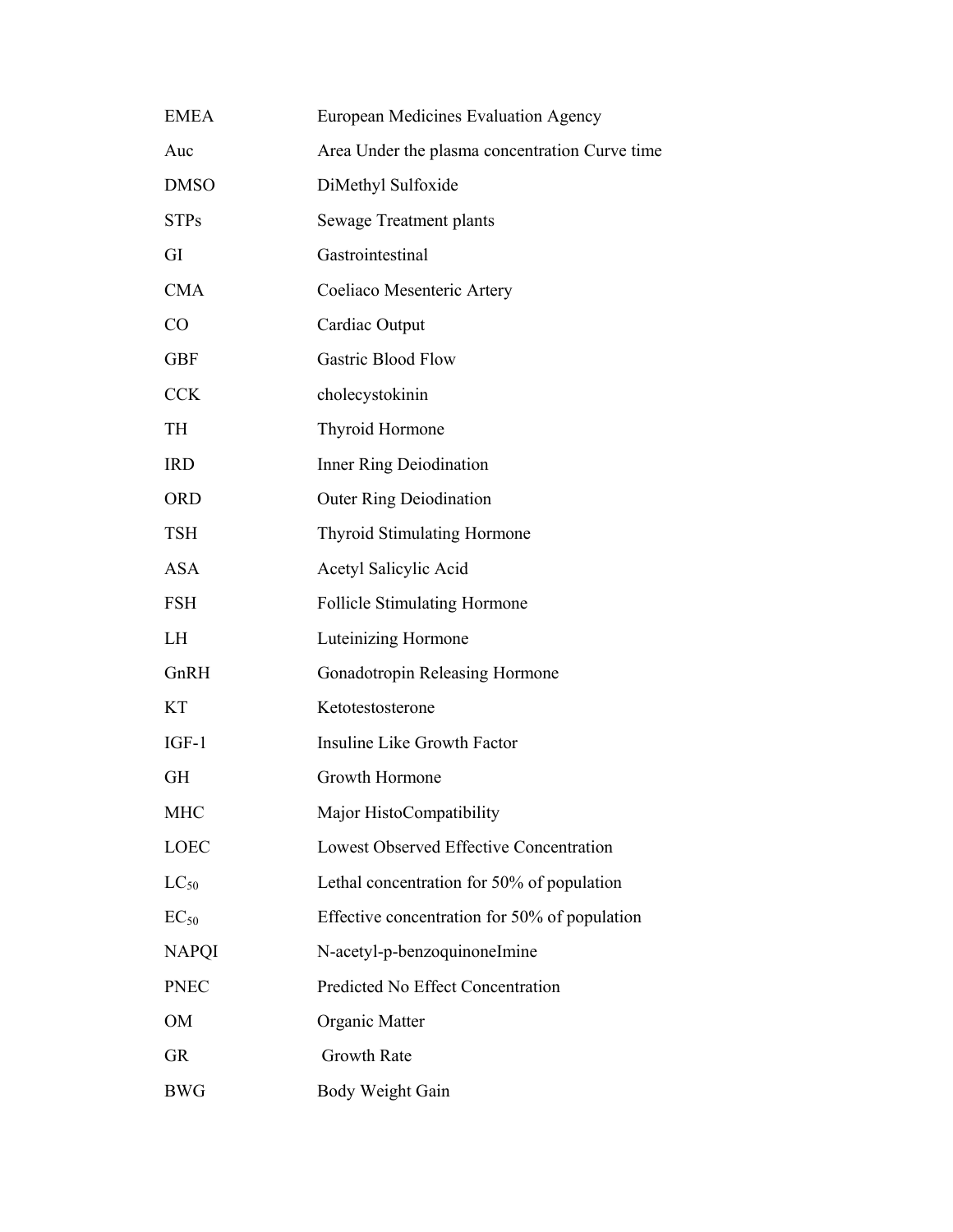| <b>FCR</b> | Food Conversion Ratio |  |
|------------|-----------------------|--|
|            |                       |  |

- FCE Food conversion Efficiency
- SGR Specific Growth Rate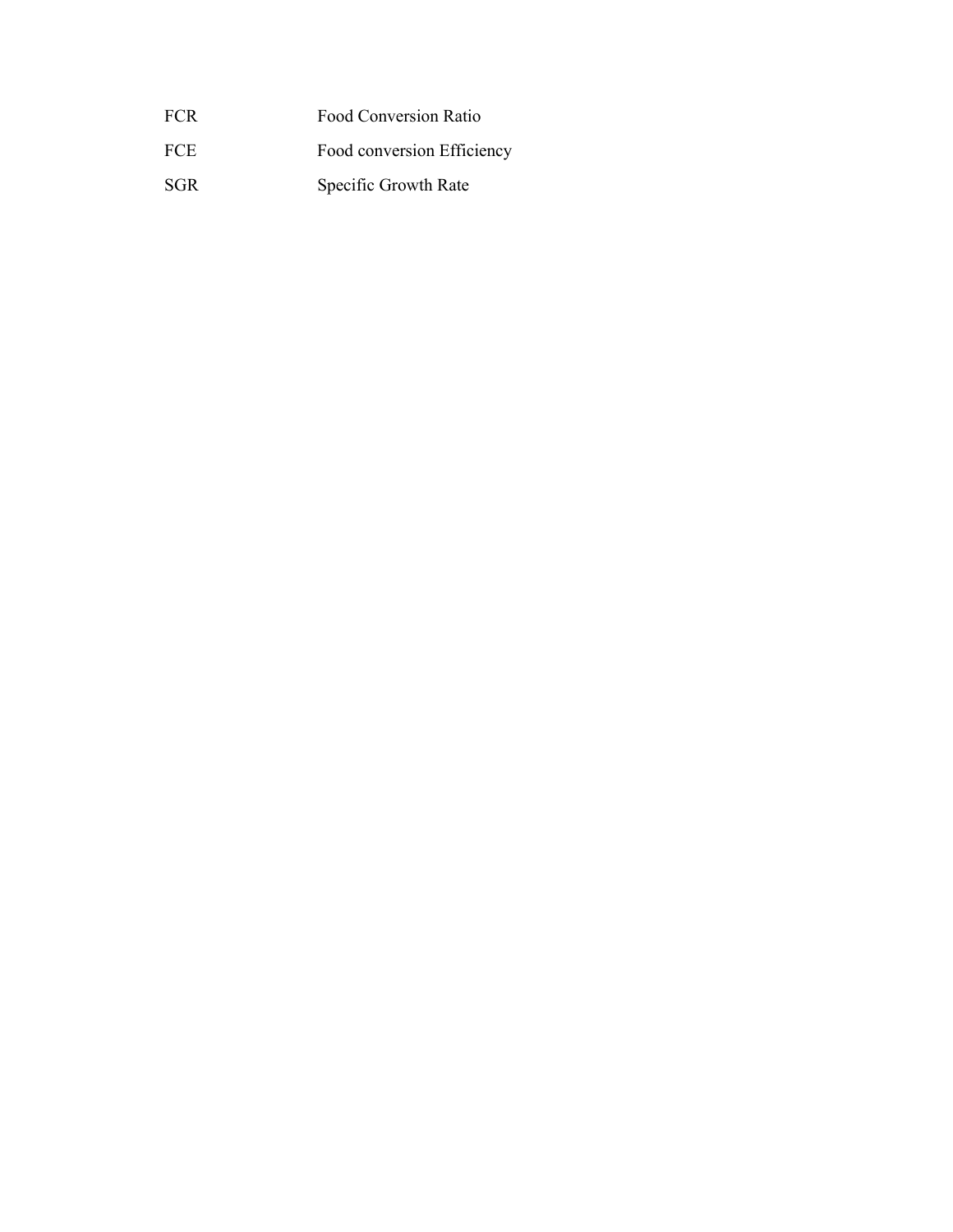#### **Abstract**

Several studies have been conducted to detect the direct effect of inhibiting the aromatase activity, the rate limiting enzyme that converts androgens to estrogens needed for ovarian differentiation in fish to overcome the immediate need for a more environmentally friendly substitute of methyl testosterone. Cyclooxygenase (COX2) inhibitors are potent and irreversible inhibitors of the COX2 pathway and since studies on human breast cancer cells shows that they decrease aromatase messenger ribonucleic acid (mRNA) expression at the transcriptional level we tested the effects of supplementation of COX2-inhibitors (Etodolac and Etoricoxib) in the diets of fry tilapia on growth rate, and mortality.On the other hand, human and veterinary pharmaceuticals have been shown to occur in considerably high amounts in sewage treatment plant (STP) effluents and surface waters, with the non-steroidal anti inflammatory drugs representing one of the most commonly detected compounds. Information concerning possible ecotoxicological risks of these substances is rather scarce. So far there are no data available on their possible effects in fish after prolonged exposure. Thus, highlight on Etoricoxib pharmacokinetics was carried out by determination of Etoricoxib in fish feces using HPLC. The study was carried out at the Aquaculture research laboratory, in AlQuds University, Jerusalem. At an age of 8 days post – hatched 30 genetically mixed population of Oreochromis. niloticus larvae were stocked in duplicate, into aquariums each with a capacity of  $\approx$  45L in a closed system. Treatments included 5 different experimental diets and one standard diet serving as control with two repeats for each group from 0.5 % groups of diets. The test diets were prepared by mixing 600 mg of etodolac with 20g,60 g,30 g commercial feed, to achieve (0.5% etodolac,1%etodolac, 2% etodolac)concentrations respectively, the same process was done to the etoricoxib by mixing 90 mg of etoricoxib with 18 g, 9 g, commercial feed, to achieve (0.5% etoricoxib,1% etoricoxib) concentrations respectively. Another experiment was conducted using 10 adult mixed populations at age of 2 months stocked in triplicate in a closed system and, treated as above. Feeding started on the same day of stocking and fish were fed once daily. Feed was adjusted according to fish weight, by 10 % of their weight during the first four weeks and 5% of their body weight after changes of all diets to control diet. Fish were weighted every week and counted in each aquarium to determine survival rate during 12 weeks period. Individual fish in each aquarium was weighted to the nearest 0.1 g using a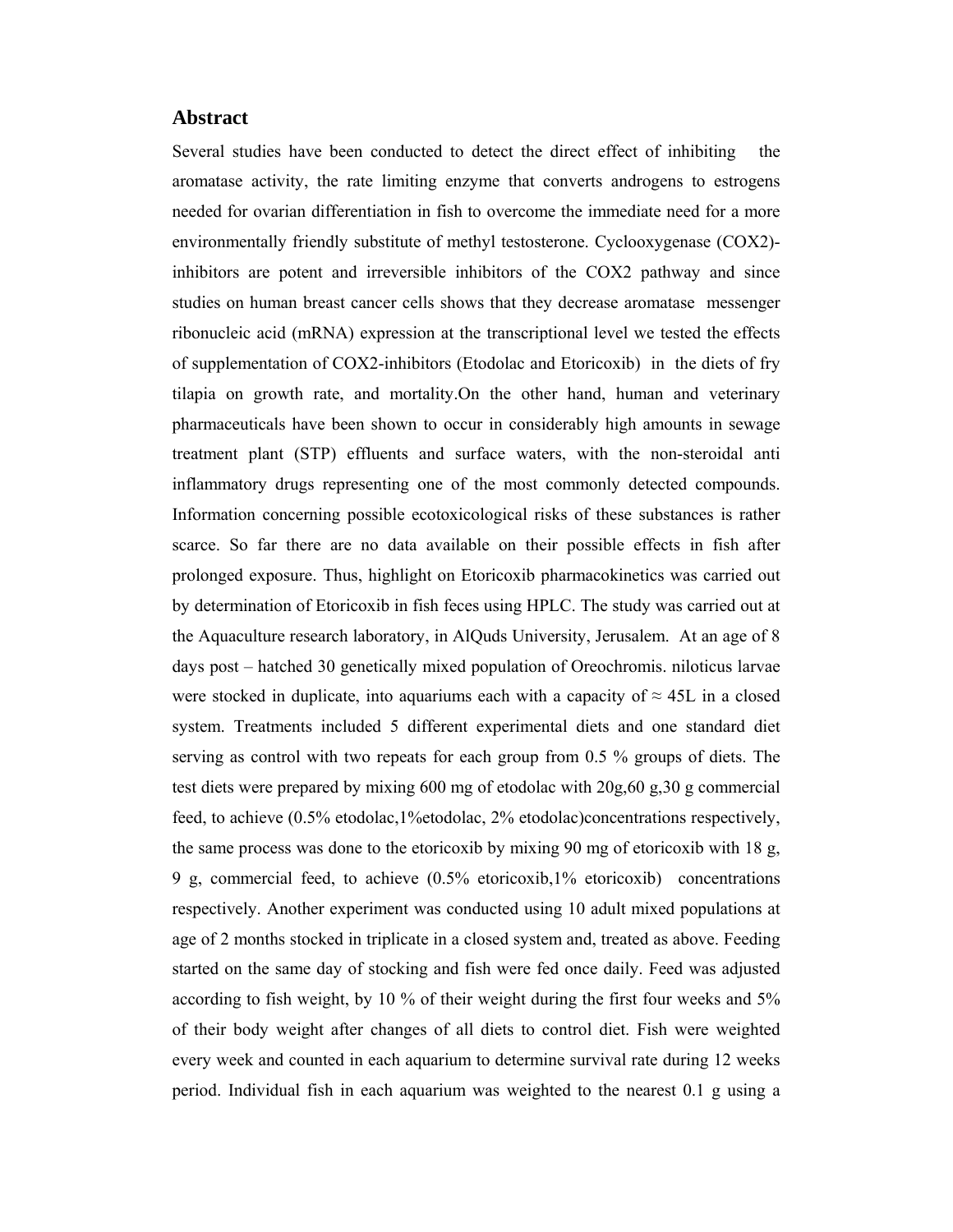digital scale. The growth rate (GR) was determined using linear regression:  $yt = a +$ bxt, where yt is the average total weight  $(g)$  of the fishes at time t and a is the average weight (g) of fishes at the start of the experiment. Results showed that the different growth rate parameters (final body weight, weight gain and growth rate (GR) of *O niloticus* fed with selective  $COX_2$  inhibitor Etodolac and Etoricoxib respectively were significantly affected with the highest growth rate obtained with the 0.5% etodolac followed by etoricoxib 0.5% followed by untreated sample. However, no increase or decrease of growth in mixed adult population was observed. Growth rate increased with increasing concentrations with the highest growth rate in the aquarium treated with (2% Etodolac) followed by (1% Etodolac), but (1% Etoricoxib) showed a decreased growth rate compared to standard which could indicates a toxic potential toward fish at this concentration. In addition, no peak for Etoricoxib was detected on HPLC in feces samples collected after half an hour, 1 hour, 2 hours, 3 hours and 4 hours, 24 hours following treatment with 1% etoricoxib diet in 4 months age tilapia. This reflected, that Etoricoxib, was well absorbed by tilapia, extensively metabolized with no unchanged fraction excreted, or may undergo enter hepatic circulation, increasing further its toxic potential. No mortality was observed in adult mixed population. In fish fry there were no differences in mortality rates between (0.5% Etodolac), and (0.5% Etoricoxib) treatments, but survival rate (96.6% and 90%) were improved compared to control (86.6%, 83.3%) during the experimental feeding. Higher mortalities were shown as concentrations increase with (1%Etoricoxib), (1% Etodolac) and (2% Etodolac). These results indicated that the inclusion of selective COX-2 inhibitor in fish diet efficiency was maximally exerted during critical period of sexual differentiation, which occurs in tilapia fry between 2 and 6 weeks after spawning. After finishing of this period there was no effect on the growth rate. Thus, COX inhibitors could modulate aromatase activity needed for proper sexual development and reproduction during the crucial period. Furthermore, this is the first time to our knowledge we test the effects of these agents on fry teleosts during the crucial period of sexual development which points to possible alterations in reproduction following chronic exposure to these drugs at an early stage in contaminated surface water. Subsequent field investigations in normal aquaculture bonds are needed to confirm these results in larger population, using different classes of COX-inhibitors at different concentrations.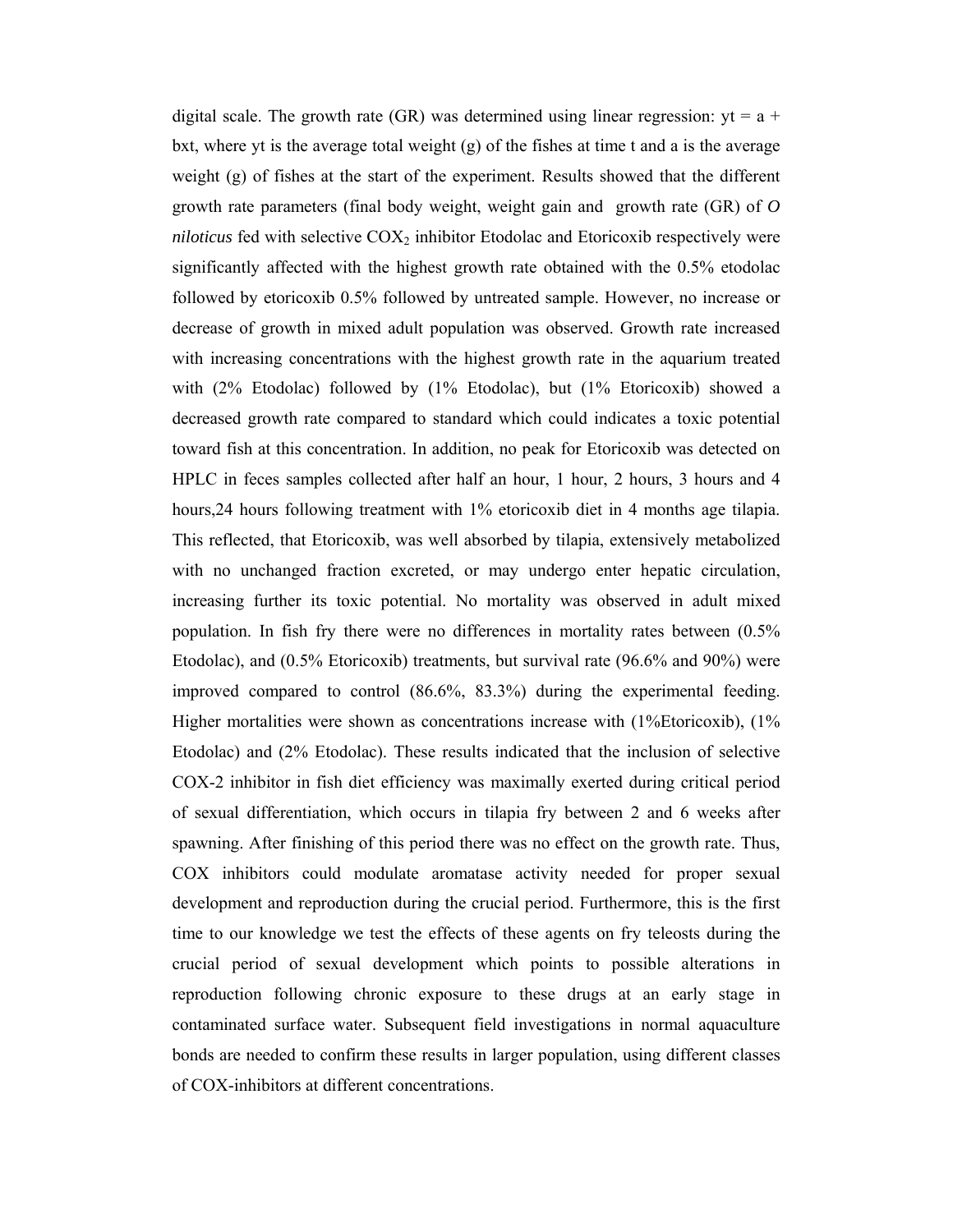#### **Chapter one**

#### **Introduction**

#### **1.1 Growth in NileTilapia:**

The growth rate of tilapia is determined by several factors and it is important to take all these factors into consideration. The growth rate will for instance be affected by water quality, temperature, oxygen levels and the general health of your fish. The type of food you provide them with and in which quantities will naturally also be of imperative importance. Last but not least, you have to pick an optimal stocking density. In addition to this, it is important to choose a species, hybrid or strain that is fitting for particular fish farm. Many producers advertise about strains with a super-fast growth rate, but this growth rate will not be attained unless the environment is ideal for that particular strain. You must for instance take the climate in your part of the world into account and the salinity level in the water you plan on using is also important.

#### **1.2 Growth rate in mixed-sex culture**

In a mixed-sex tilapia culture, the fish is normally harvested before the fish reaches sexual maturity or soon afterwards. This restricted culture period makes it even more important than normally to make the fish grow fast, since they have to reach their proper size within a limited time frame. It is therefore common to avoid dense stocking of mixed-sex tilapia cultures. It is also important to avoid using stunted fish since such fish will reach sexual maturity while they are still too small for the food market. Blue tilapia (Oreochromis aureus), Nile tilapia (Oreochromis niloticus) and their hybrids are common in mixed-sex cultures since they will attain a marketable size before commencing spawning. Species such as Mozambique Tilapia (Oreochromis mossambicus) and Wami tilapia (Oreochromis urolepis hornorum) are normally avoided since they will be too small when they reach sexual maturity. By choosing the right species or strains and providing the fish with a suitable environment and proper nutrition, it is possible to achieve a growth rate fast enough to allow fry produced in the spring to reach a marketable size by autumn in temperate regions. For a 4-5 month long culture period it is common to stock 2,000-6,000 one month-old fry per acre in grow out ponds. With a stocking density of 4,000 fry per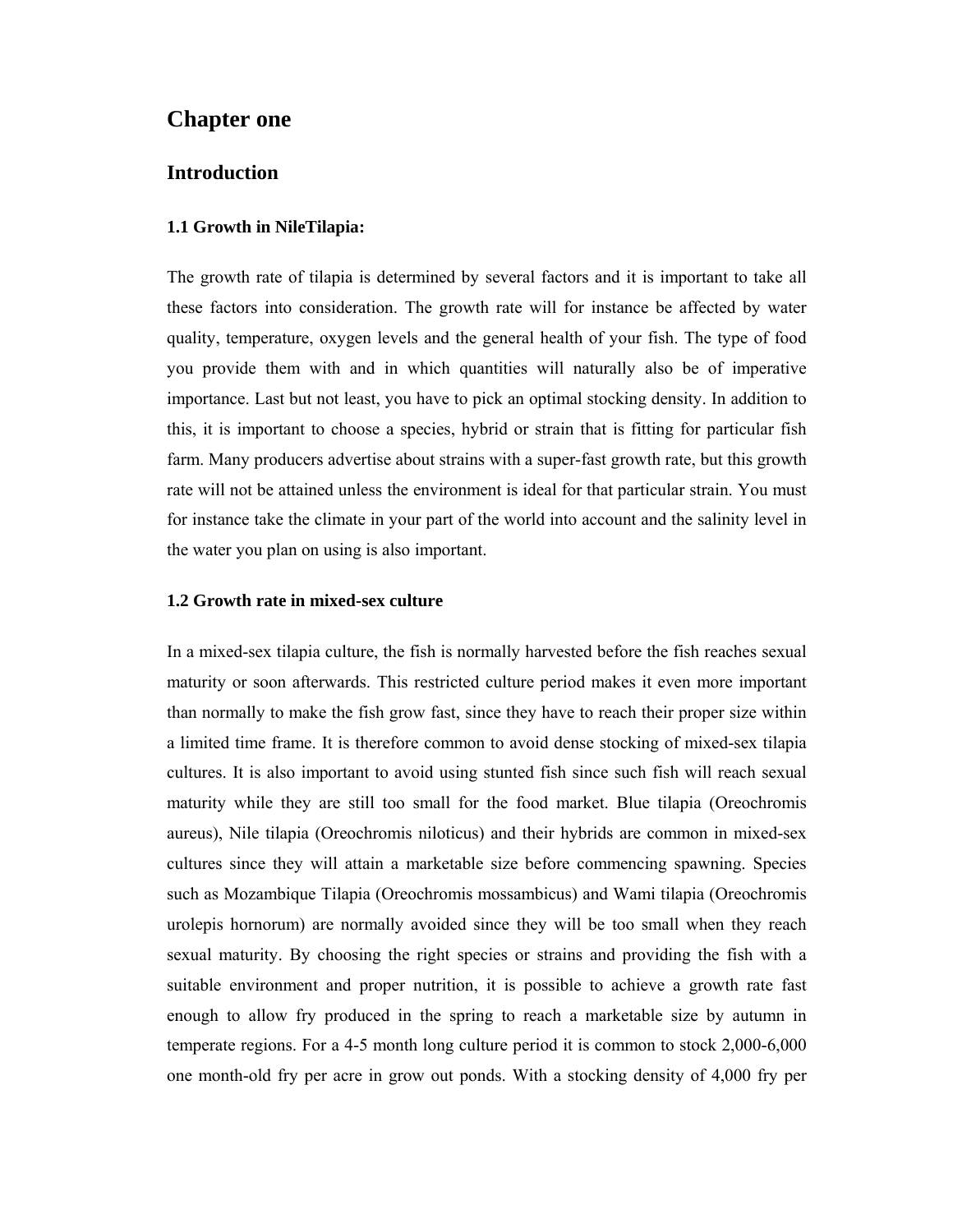acre, the average weight at harvest can then be expected to be around 0.5 pounds (220 grams), if supplemental feedings with protein rich food has been carried out.

#### **1.3 Growth rate for all-male fingerlings:**

In mono-sex cultures, it is common to opt for male fish only since the male tilapia grows faster and reaches a larger size than the female. All male batches can be obtained through hybridization, hormonal treatment or manual sexing and separation. It should be noted that none of these methods can guarantee 100% males in any batch. If you want really large tilapia, the amount of females in the growing unit should not exceed 4 percent. Many farmers therefore use more than one method to ensure a low degree of females in the growing unit. Predator fish of a suitable size can also be added to the growing unit to devour any offspring. All-male tilapia cultures are often densely stocked. This will decrease the individual growth rate of each fish, but it will normally result in a higher yield per unit area. Densely stocked cultures are more susceptible to ill-health and careful water management is recommended, since poor health can have a devastating effect on growth rate and lead to massive losses. The normal stocking rate for all-male tilapia cultures varies from 4,000 to over 20,000 fishes per acre. If you have no supplemental aeration, it is safest to stay in the lower range. In a suitable environment with an adequate supply of nutrition, it is possible for 50 gram fingerlings to become 500 gram fishes within 6 months even without supplemental aeration if the stocking rate is 4,000/acre. This means an average growth rate of 2.5 grams per day and it is possible for such a culture to yield 2.2 tons/acre. A stocking rate of 8,000/acre can yield up to 4.4 tons/ acre, but will require night time emergency aeration. You can expect the average weight gain to be 1.5-2.0 grams/day. The culture period will need to be at least 200 days, often more, if you want to produce fish that weighs almost 500 grams. Stocking rates above 12,000/acre will require extensive aeration, but can on the other hand yield up to 6-10 tons / acre. Keeping the water quality up will be difficult and you might have to resort to sub-optimal feeding rates and this will naturally affect the growth rate.

Tilapia growth can generally be broken into three distinct phases:

- Exponential or Accelerating Phase
- Linear Phase
- Decelerating or Plateau Phase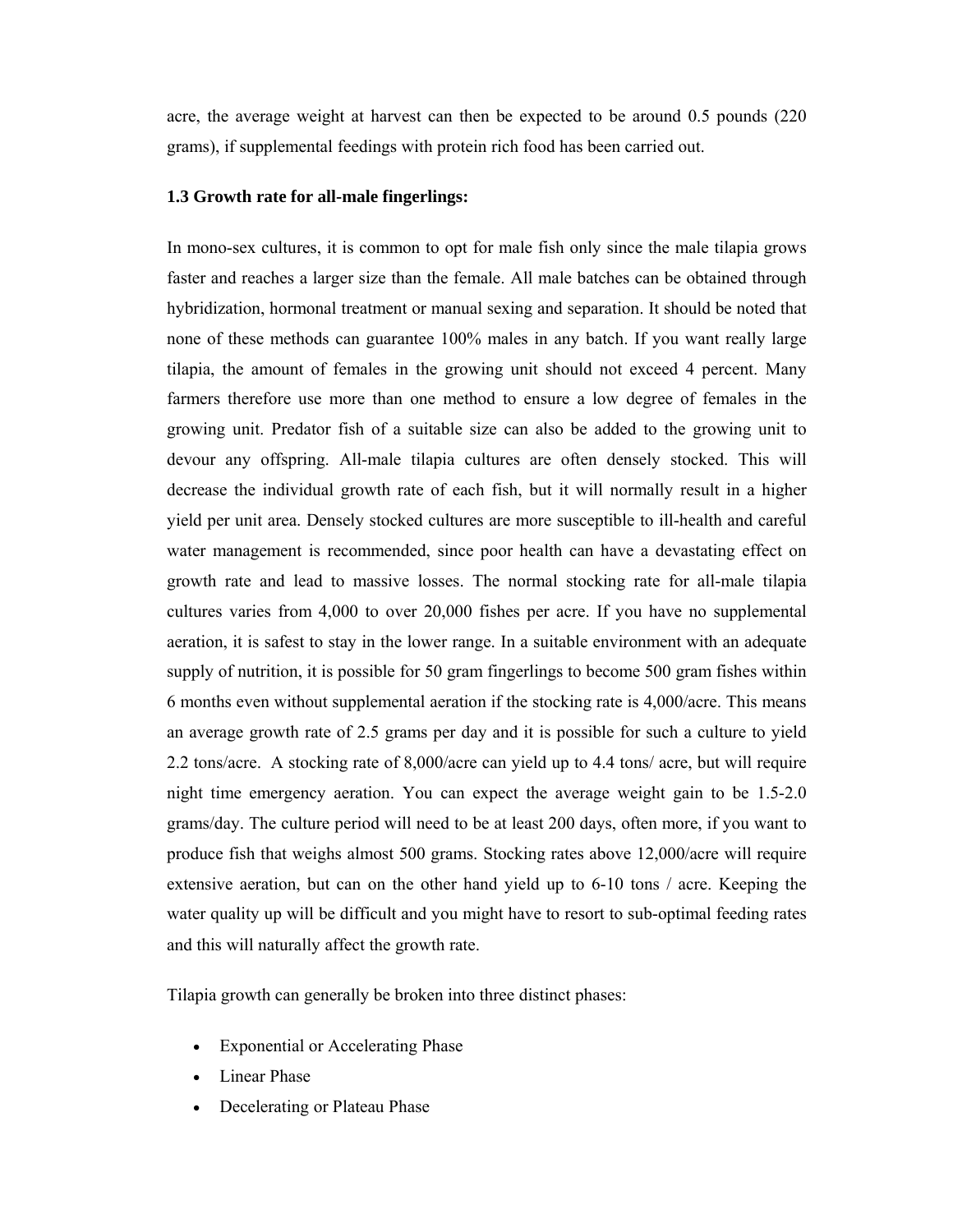Young fry are ravenous eaters and they can consume feed that is equivalent to up to 25% of their body weight daily. As a result, the fish grow very fast when measured in percent of body weight per day. This phase is referred to as the Exponential or Accelerating Phase. However, since the fish are initially very small, the total weight gain is initially low. This rate of weight gain (in grams per day) increases until the fish weigh approximately 100 grams, at which point they enter the Linear Phase of growth. During the Linear Phase, Tilapia eats approximately the same amount each day and the growth remains fairly linear. Their feeding rate does not change drastically during this period because, although the fish are growing, they eat less feed as a percent of their body weight as they grow. The duration of the linear growth phase differs dramatically with the species and strain of tilapia. Some inferior strains may show growth deceleration at sizes of less than one pound. When fish growth begins to decelerate, they enter what is referred to at the Plateau Phase. At this point, it begins to take more food and time to achieve a given amount of growth. This can be very frustrating for the aquaculturist who is trying to get fish to market. Cheaper fingerlings often become more expensive in the long run due to poor genetics. During an in-house growth trial of AmeriCulture Tilapia, the linear growth phase of genetic males was maintained up to a size of approximately 3 pounds before decelerating. This is an important consideration for aquaculturists who want to get their fish to market size before they begin to plateau. Of course, the fish must be reared optimally from the time they arrive at your facility in order to achieve these types of results for practical reasons. (www.Americulture.com)

#### **1.4 Sex reversal: -**

Sexual behavior is one of the most profound events during the life cycle of animals that reproduce sexually. After completion of gonadal development that is mediated by various hormones, oviparous teleosts perform a suite of behaviors, often termed as spawning behavior. This is particularly important for teleosts that have their gametes fertilized externally as the behavior patterns ensures the close proximity of both sexes for gamete release, fusion and ultimately the production of offspring. As in other vertebrates, sexual behavior of fish is also under the control of hormones. Testicular androgen is a requirement for male sexual behavior to occur in most fish species that have been studied. Unlike tetrapods, however, ovarian estrogen does not appear to be essential for the occurrence of female sexual behavior for fish that have their gametes fertilized externally.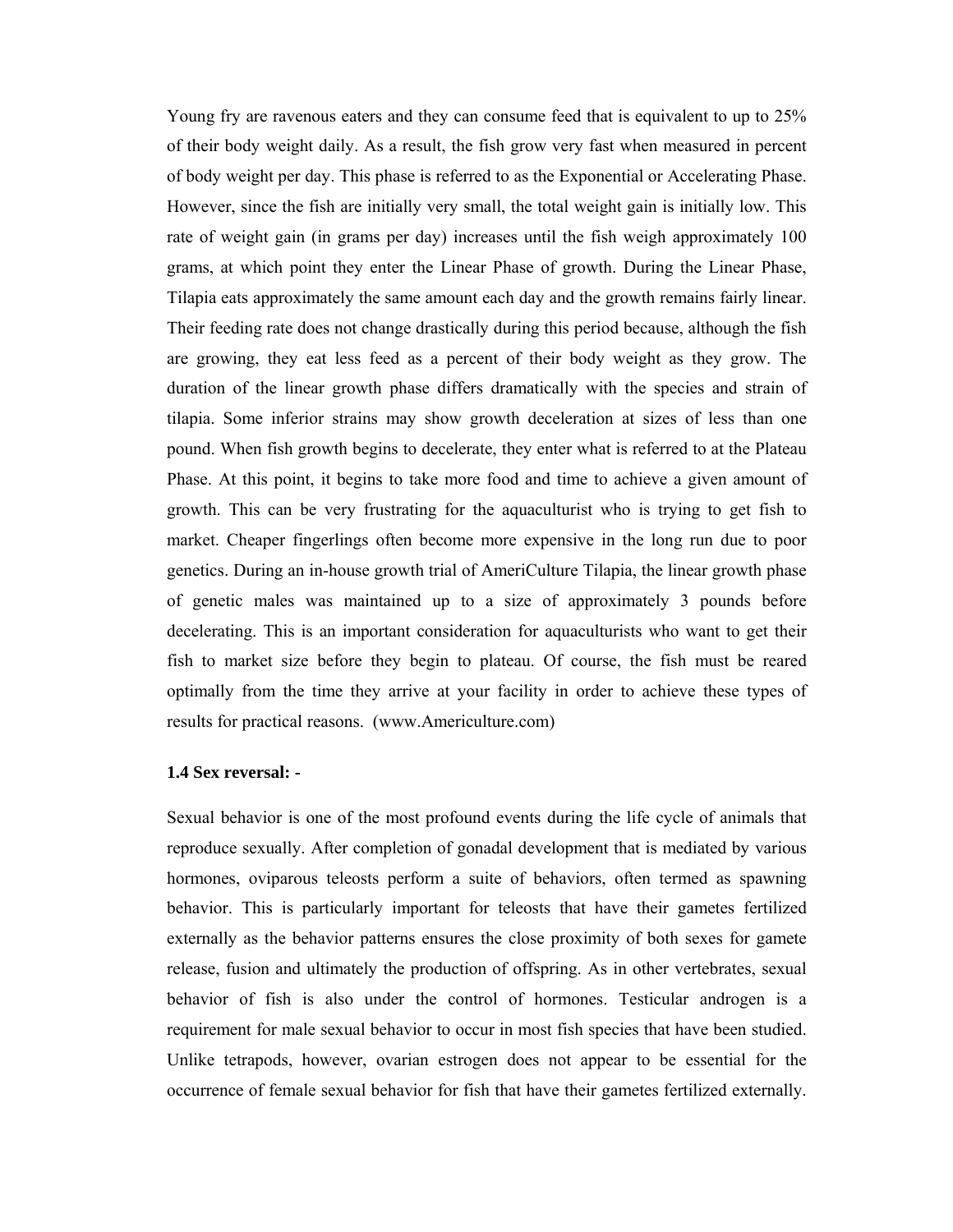Prostaglandins produced in the ovary after ovulation act as a trigger in some teleosts to induce female sexual behavior. Potentiating effects of gonadotropin-releasing hormone in the brain on sexual behavior are reported in some species. Under endocrine regulation, male and female fish exhibit gender-typical behavior during spawning, but in some fish species there is also some plasticity in their sexual behavior. Sex changing fish can perform both male-typical and female-typical sexual behaviors during their lifetime and this sexual plasticity can also be observed in non-sex changing fish when undergoing hormonal treatment. Although the neuroanatomical basis is not clear in fish, results of field and laboratory observations suggest that some teleosts possess a sexually bipotential brain which can regulate two types of behaviors unlike most other vertebrates which have a discrete sex differentiation of their brain and can only perform gender-typical sexual behavior.

#### **1.5 Sex inversion by different methods**

**1.5.1 Androgen treatment** : - There are several techniques used to obtain a predominantly male population of tilapia and the most used technique in Israel is Chemical Sex Reversal : First feeding fry are fed a diet laced with methyl-testosterone (MT) or Ethinyl-testosterone (ET) for 21-30 days, at a dose of 60mg/kg feed. When done properly this technique is very effective, often resulting in populations greater than 95% male. The most commonly used drugs (MT and ET) are both not approved by the FDA, and known as carcinogenic. In many areas in USA and Europe the use of MT or ET is forbidden. Recently, it was found that it is possible to induce sex reversal of O. niloticus by egg immersion, an alternative technique from the traditional sex reversal method of feeding the fry with hormone-treated feeds. The highest average proportion of males (91%) was obtained at 800  $\mu$ g/l comparable with the 88- 89% male obtained at  $400\mu g/l$  and  $600 \mu g/l$  at immersion time of 96-hr. These values of percent males were lower compared to the reported average masculinization rate employing the traditional sex reversal using hormone-treated feed. A hormone administered at 40 mg/kg to first feeding fry for approximately 25 days fed 4 times a day, can give an excess of 90% male, although 100% populations are seldom achieved.

**1.5.2 Genetic control**: - The best way to obtain all-male populations is through genetic control (Baroiller et al., 1999). Based on the first data on tilapia sex determination and differentiation, it has been possible to produce genetically "all-male populations" through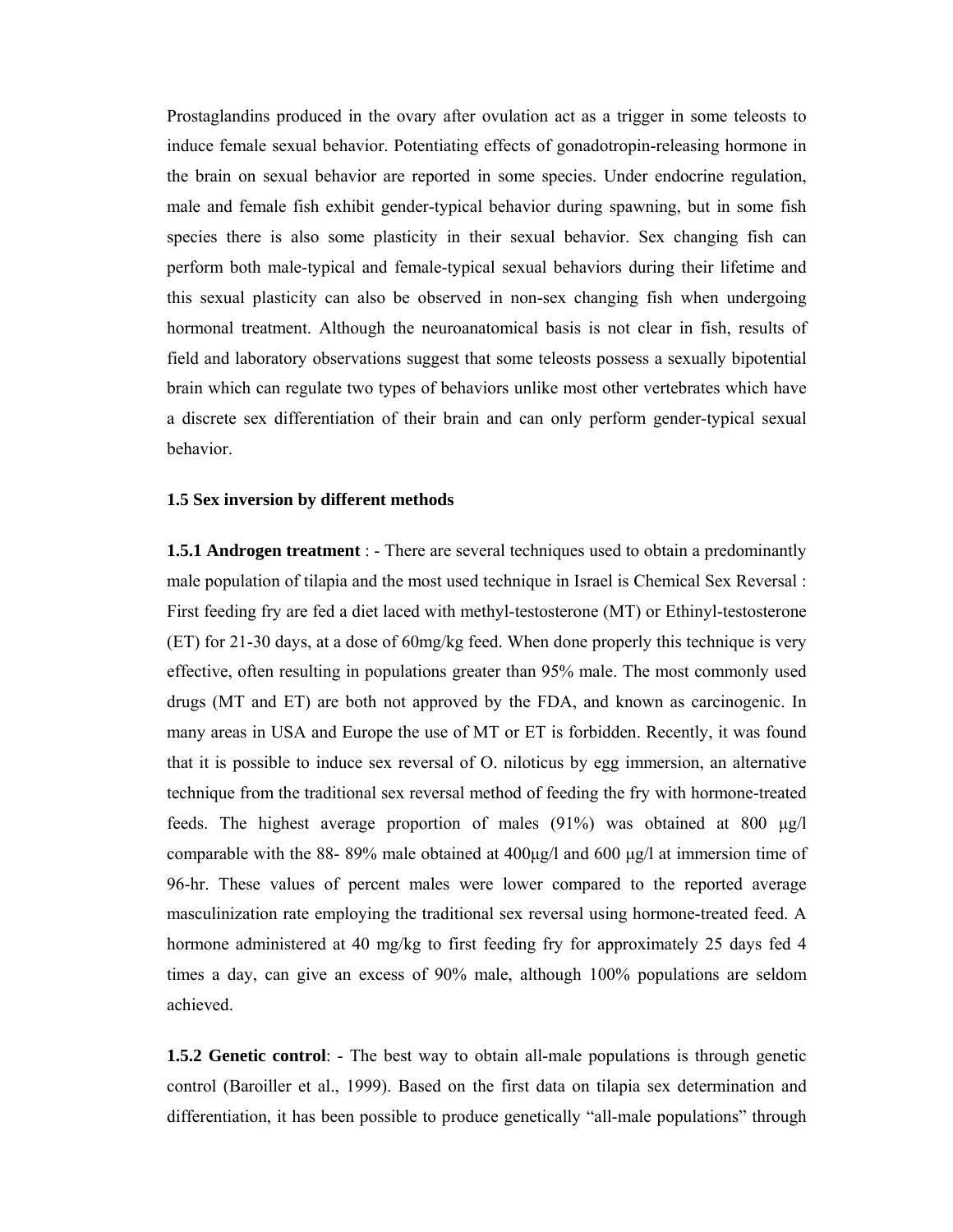the development of YY "supermales" (Baroiller et al., 1999). Nevertheless, this approach is unreliable and hampered by the very long procedure of producing and identifying putative YY male individuals. Moreover, sex determination has been shown to be more complex than a simple agent XX / XY monofactorial system.

**1.5.3 Non-steroidal**: - genetically female tilapia fry that were treated with Fadrozole, a non steroidal aromatase inhibitor, in the diet during the period of sexual differentiation showed a dose- dependent increase in the percentage of males (Kwon et al., 2001). In the current work we will try to use non-steroidal agents for sex reversal.

**1.5.4 Environment and sex inversion**: - Environmental factors (temperature, pH, density and social interactions) could influence the sex ratio in gonochoristic species. In fish, the main environmental factor influencing sex seems to be temperature. In tilapia, as thermo sensitive species, male to female ratio increases when temperatures were higher than 32ºC (Baroiller et al., 1999).Despite the fact that the fate of the gonad is determined genetically, temperature can override it and switch the mechanism when the gonad is undifferentiated. But once the decision is established it cannot be modified anymore, being committed towards the development of one sex .The critical period of gonad differentiation in tilapia has been established from 9 to 15 days post fertilization (Ijiri et al., 2008). Temperature or hormonal treatments have to be applied from this period onwards to be efficient. Despite the strong genetic basis for determining sex in tilapia it is now clear that other factors are also acting on sex. A strong effect of temperature on sex differentiation has been demonstrated in various tilapia species and in a hybrid (Baroiller et al., 1999). It was possible to masculinise XX tilapia progenies 100% females with elevated temperatures above 32 °C, giving functional male phenotypes. The use of female monosex populations as well as the progeny testing of temperature treated males, has definitely demonstrated the existence of skewed male sex ratios corresponding to a sex-inversion of 19genetic females (XX) to functional phenotypic males. These thermo-neomales provide in their offspring all-female or almost all-female progenies depending on the breeders. High temperatures could efficiently masculinise some progenies if started around 10 days post fertilization (dpf) and if applied for at least 10 days, with longer periods being just as effective. Recently, demonstrated that even a precocious elevated temperature-treatment applied 12 h post fertilization (hpf) and kept for  $52\pm2$  h till hatching, can also induce significantly skewed sex ratios towards males  $(8-27\% , n=4)$  on a true all-female progeny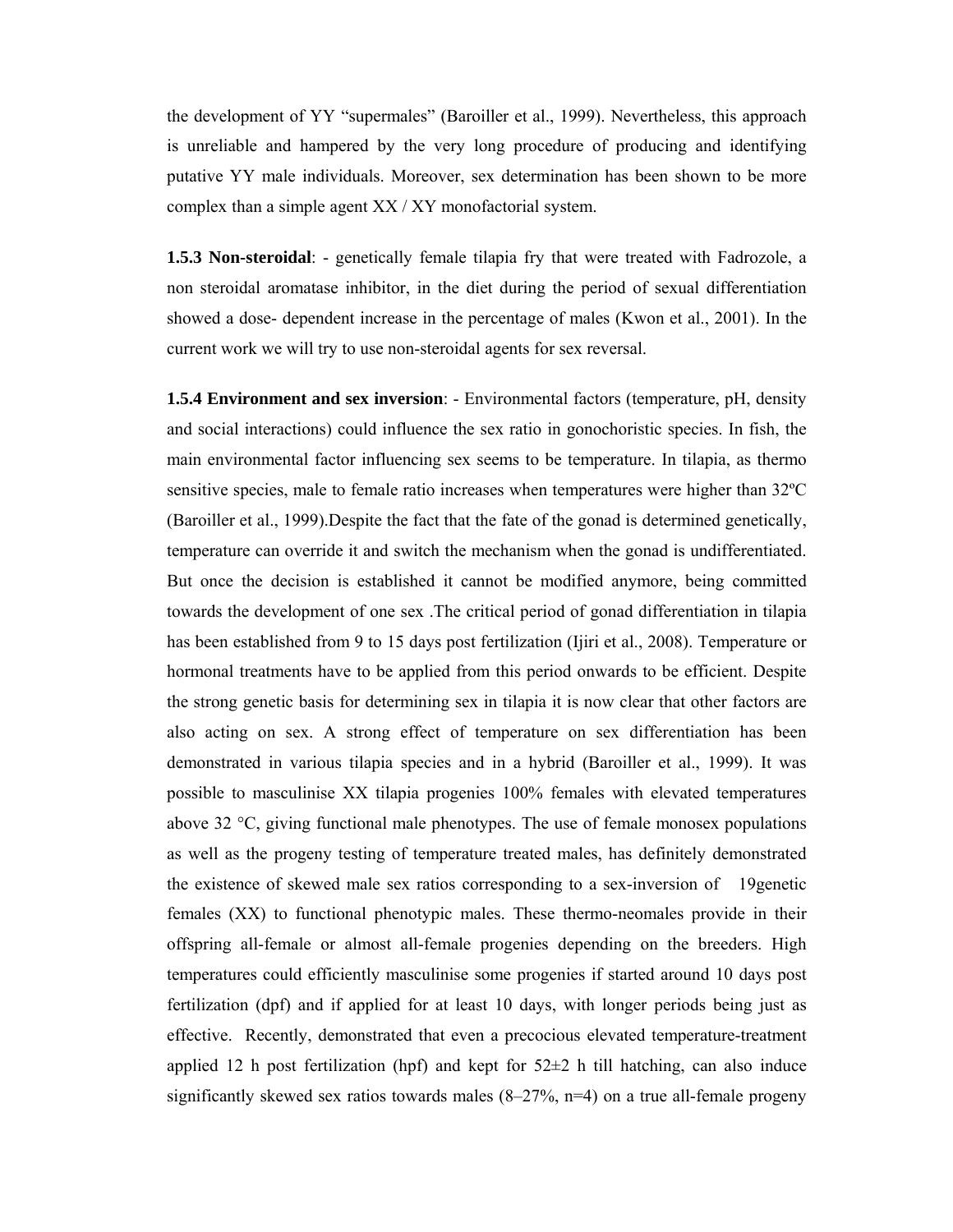100% females in the control group. Even if the high mortality associated to the precociously high temperature treatment  $(35-36 \degree C)$  has to be considered, this data strongly suggest that there is a thermo sensitivity window very shortly after fertilization (between 12 and 52 hpf (=4 dpf)), long before the development of the presumptive gonads.

#### **1.6 Fish ovarian aromatase:**

 The aromatase enzyme is part of an enzymatic complex which includes the cytochrome P450 aromatase, the product of the cyp19a1 gene, and a NADPH-dependent cytochrome P450 reductase known as a ubiquitous flavoprotein. Aromatase is a microsomal enzyme localized in the smooth endoplasmatic reticulum of steroidogenic cells. Interestingly, it has been stressed that its high affinity for the substrates facilitates estrogen synthesis even when androgens are not synthesized in high concentrations. In fish, only a few kinetic studies have been performed, and mostly in tissues potentially expressing both aromatase genes (cyp19a1a and cyp19a1b). The enzyme has more or less similar affinities for androstenedione and testosterone, and the Michaelis–Menten affinity constant (Km) is usually in the nanomolar range  $(\leq 10 \text{ to } 400)$ , whereas the catalytic maximum activity is in the order of fmol–pmol/mg protein/hour (Hinfray et al., 2006). The effects of estrogen treatment on fish sex differentiation have been investigated since the fifties, however, physiological and molecular studies on the role of estrogens in fish have initially been developed mainly in relation to vitellogenesis. Their biosynthesis potentiality was looked for in immature or developing ovaries using testosterone or androstenedione as a substrate, although androstenedione has been shown to be more efficiently metabolized in rainbow trout and goldfish (Zhao et al., 2001). These studies have mainly focused on the production of estradiol-17b (E2) and estrone, while estriol has rarely been identified in fish, but other estrogen metabolites would be worth considering. For instance, glucuronides and sulfates of estrogens are not only produced in adults but also in larvae during the sex differentiation period (Yeoh et al., 1996a,). The enzymes responsible for the hydrolysis of conjugated steroids might then also play a role in the local regulation of the concentrations of biologically active estrogen metabolites, but they are poorly known in fish. Besides, several unknown free or conjugated metabolites of estrogens have been found to be produced by whole fish embryos or their gonads during the sex differentiation period (Rowell et al., 2002) or in transitional gonads during sex change in a protandrous hermaphrodite species, but their possible biological activity is not known today. Interestingly, ovarian catecholestrogens, 2/4-hydroxyestradiol-17b and 2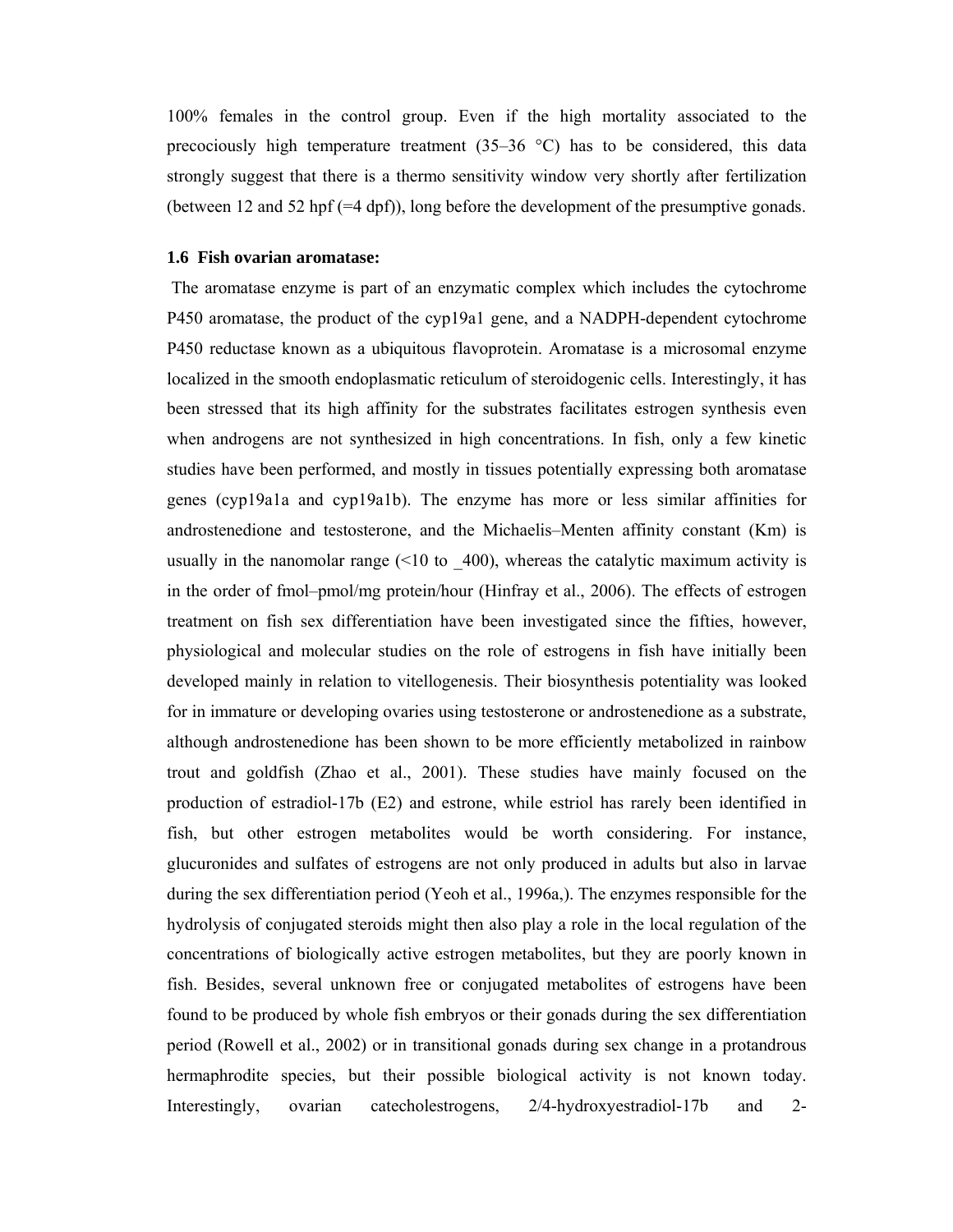methoxyestradiol, have been found recently in stinging catfish, Heteropneustes fossilis, and these compounds have even been shown to modulate the ovarian aromatase activity.

#### **1. 7 Aromatase enzyme and estrogens during natural sex differentiation**

Estrogens have been considered as female-promoting steroids in gonochoristic fish species since the pioneering work of Yamamoto (1969). This assumption was first based on the fact that feminization was observed when estrogens were administered exogenously during early development in fish. This led to the hypothesis that estrogens were gynoinductors, triggering ovarian differentiation, and androgens were androinductors, driving (Yamamoto, 1969). These early studies were then confirmed by a large number of other experiments showing that estrogen treatments were highly effective in feminizing many fish species (Piferrer, 2001). Besides these feminizing effects of estrogens, treatments with aromatase inhibitors (AI) that blocked estrogen synthesis were found to induce masculinization when applied during the sex differentiation period in Chinook salmon, Oncorhynchus tshawytscha (Piferrer et al., 1994), Nile tilapia (Guiguen et al., 1999; Afonso et al., 2001; Kwon et al., 2002), rainbow trout (Guiguen et al., 1999), zebrafish (Fenske and Segner, 2004), Japanese flounder, golden rabbitfish, Siganus guttatus, Japanese fugu and common carp, Cyprinus carpio. These results have been crucial in the understanding of fish gonadal differentiation as they demonstrated quite unambiguously that estrogens were major endocrine factors in determining gonadal sexfate, as their synthesis was required to trigger ovarian differentiation and their depletion was sufficient to trigger testicular development. Until recently sex differentiation was also thought to be a rather irreversible fate in gonochoristic fish. Thus, sex inversion treatments in fish were always applied during a so-called sex differentiation period with only a few reports suggesting that this sensibility to sex inversion treatments could be extended to adult fish. In post differentiated Nile tilapia females, AI treatment was able to induce a partia l, but functional, masculinization of the gonad. This may actually be a more wide spread feature than previously thought, since it was also observed recently in common carp. This sheds new light on the implication of estrogens in gonadal differentiation, as these experiments clearly demonstrated that estrogens are probably not only needed for triggering ovarian differentiation, but are also needed to maintain this ovarian differentiation. The effects of specific estrogen receptor antagonists, such as tamoxifen have also been investigated. With tamoxifen treatments, either no deviation of the sex ratio (Guiguen et al., 1999), or masculinization of genetic females (Sun et al., 2007) have been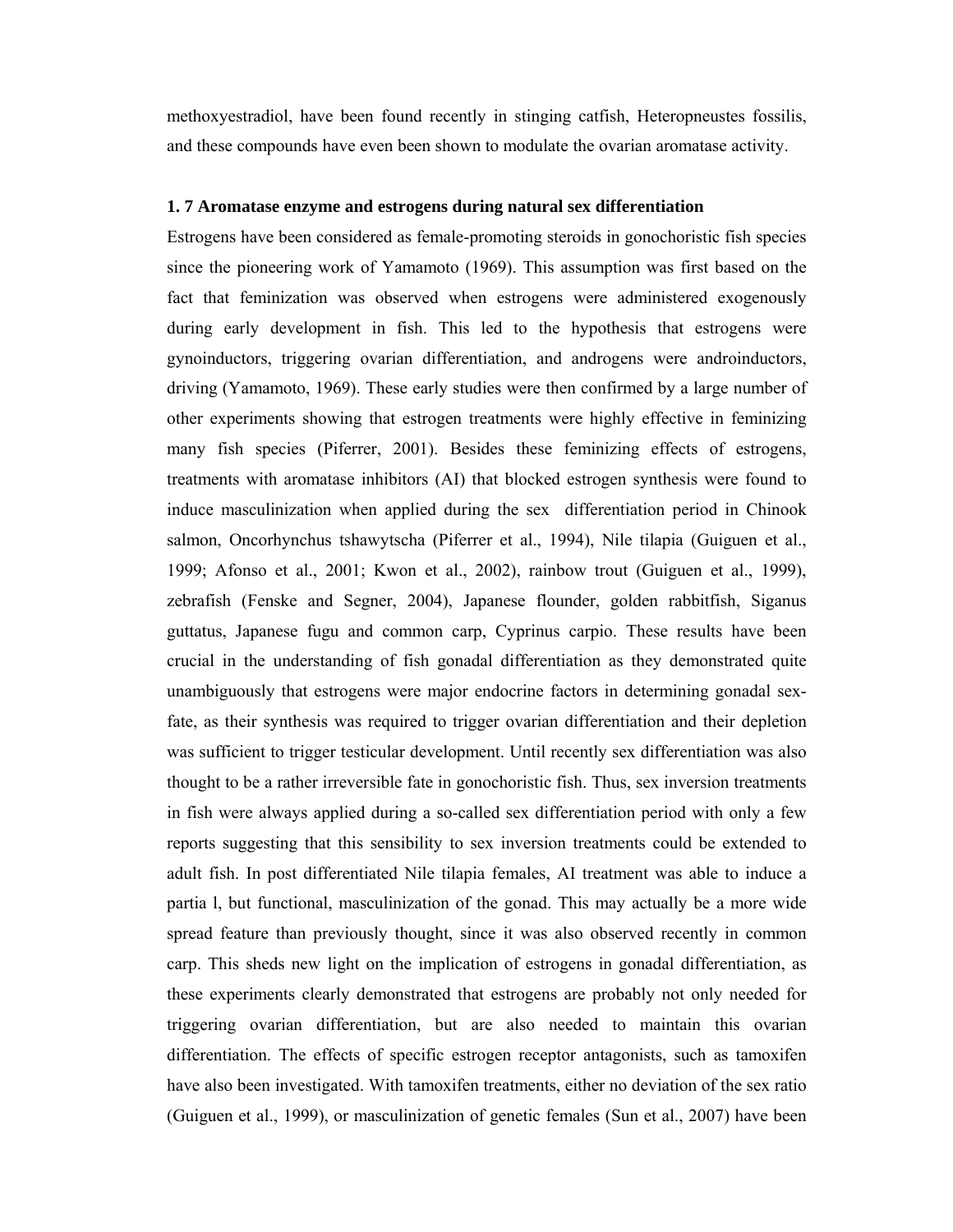observed, although in many cases no complete masculinization could be obtained. This, however, indicates that any impairment of the classical estrogen signaling pathway leads to some degree of masculinization.

### **1. 8 Germ cell proliferation, gonadal estrogen production and ovarian differentiation** Experimental germ cell depletion during the early steps of gonadal differentiation has recently been shown to produce masculinization of gonads in Japanese medaka genetic females (Shinomiya et al., 2001) and also in zebrafish. These masculinizing effects are supposed to be in relation to the intimate cross-talk between germ cells and somatic cells during the early sex differentiation steps of the gonad (Tanaka et al., 2008). From these observations it has been suggested that somatic cells in the gonad would autonomously activate a male phenotype, and that germ cells would allow the activation of the female phenotype by sending signal(s) to both repress male predisposition and maintain feminization (Tanaka et al., 2008). This assumption fits well with the above discussion suggesting that ovarian somatic cells need to maintain their fully differentiated phenotype in order to produce estrogens that in turn will support their differentiation. Any disruption of this germ cell/somatic cell cross-talk would then disrupt ovarian somatic cell differentiation, leading to an absence of estrogen synthesis and a subsequent masculinization. But more subtle regulations involving not only the complete loss of germ cells, but instead some differential germ cell proliferation rates, could then be also suspected as important triggers of gonadal sex differentiation, These germ cell proliferation rates could eventually be affected by endogenous estrogen levels as suggested by some authors. In this respect, the bioavailability of active E2 from the hydrolysis of its sulfate counterpart would also be worth considering. In agreement with the hypothesis that germ cell proliferation could affect gonadal differentiation, point to the fact that this germinal/somatic cell cross-talk could also be involved in the natural gonadal differentiation of zebrafish as germ cell apoptosis always precedes testicular differentiation in this species (Uchida et al., 2002). In this respect, it is interesting to note that proliferation of germ cells has been often found to be more active during ovarian differentiation, than during testicular differentiation and that masculinizing high temperatures in thermo sensitive fish species have an opposite effect by stimulating germ cell apoptosis. It is also quite intriguing to see that the Japanese medaka sex determining gene, dmrt1Y (dmy), has been found to be an inhibitor of germ cell proliferation and is only expressed during testicular differentiation (Kobayashi et al., 2004). In the same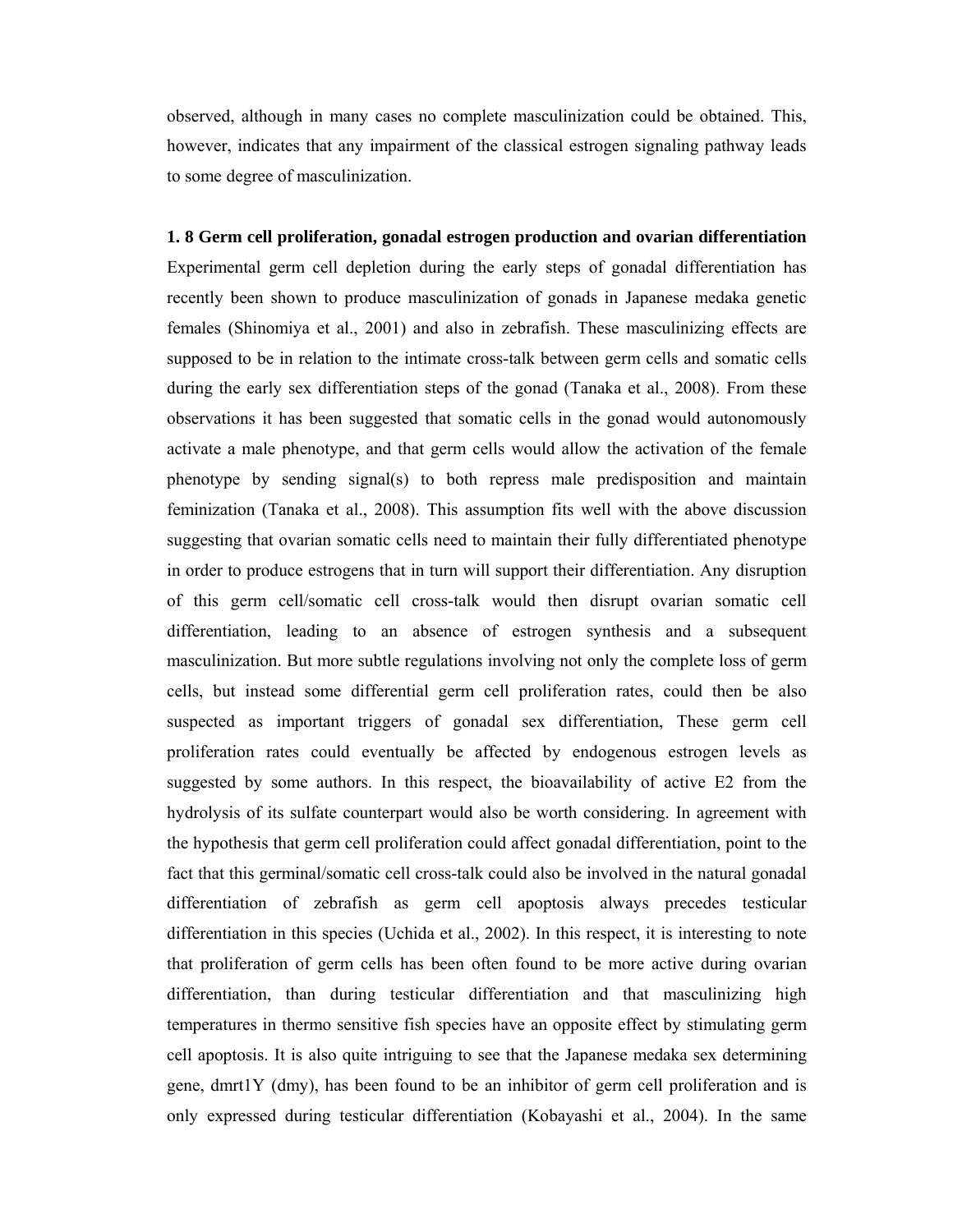context, the Japanese medaka hotei mutation affecting the anti-Mullerian hormone receptor (amhr2) leads to an increase in germ cell number and some male to female sex reversions. However, and apparently in contradiction with these results, anti-Mullerian hormone (amh) has also been found to be required for proliferation of germ cells in the same species (Shiraishi et al., 2007). Another tgfb member, the gonadal soma-derived growth factor (gsdf), was also described in rainbow trout as a potential stimulator of primordial germ cell and spermatogonia proliferation. However, like amh, gsdf is also expressed in both sexes, albeit at much higher levels during testicular differentiation (Baron et al., 2007). Thus, any sex specific effect of these tgfb members on germ cell proliferation should either be a function of their local protein abundance or of their concerted action with additional partners. For instance, follistatin (fst) has been found to be expressed at much higher levels during ovarian differentiation in rainbow trout (Baron et al., 2005b) and is also known to maintain germ cell survival in the mouse ovary (Yao et al., 2004)



Figure (2 .1) Germ cell proliferation in mouse. (Yao et al., 2004)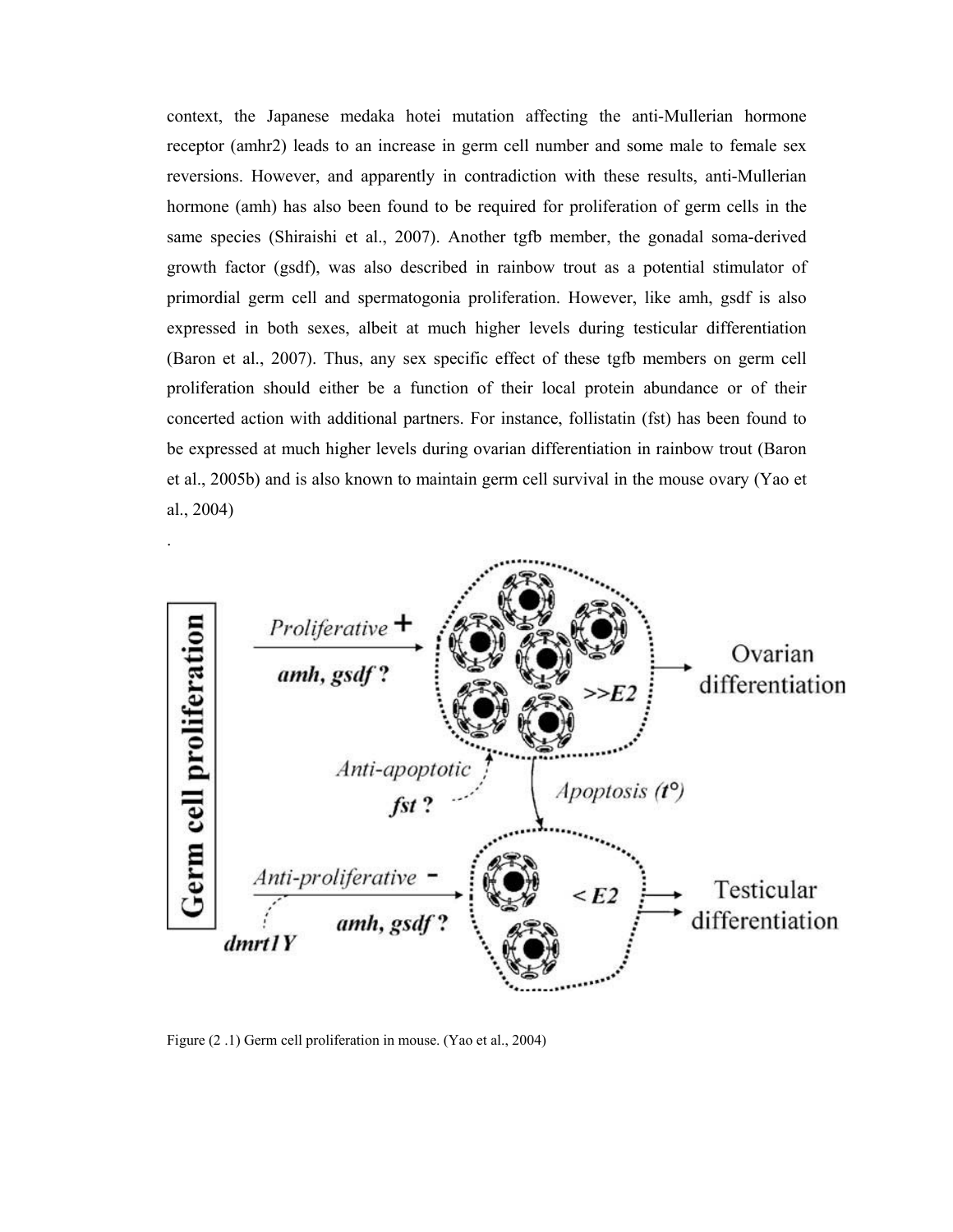#### **1.9 Prostaglandin**

The prostaglandins are biologically active derivatives of arachidonic acid and other polyunsaturated fatty acids that are released from membrane phospholipids by phospholipase A2. The initial transformation of arachidonic acid involves oxygenation and cyclization to an unstable endoperoxide intermediate, prostaglandin (PG1) G2 by cyclooxygenase (COX) enzymes. The same enzymes reduce PGG2 to PGH2 via a separate peroxidase site. Various isomerases and oxidoreductases convert PGH2 to prostaglandins and thromboxane A2. The cyclooxygenase exists in two forms, the constitutive COX-1 and the induced form, COX-2. Whereas the traditional NSAIDs inhibit both COX-1 and COX-2, the more recently developed anti-inflammatory coxibs inhibit COX-2 preferentially. ProstaglandinE2 exerts its actions via four types of receptors, (EP1, EP2, EP3, and EP4). PGE2 plays a role both in normal physiology and in pathology. The biological actions include areas such as inflammation, pain, tumorigenesis, vascular regulation, neuronal functions, female reproduction, gastric mucosal protection, and kidney function. The formation of PGE2 from PGH2, formed by COX-1 or COX-2 is catalyzed by isomerases, PGE synthases. There has been an explosive development of our understanding of these enzymes triggered by the discovery of mPGES-1, which belongs to a recently defined superfamily membrane-associated protein in eicosanoid and glutathione metabolism (MAPEG). This superfamily also contains leukotriene C4 synthase and 5 lipoxygenase-activating protein as well as three glutathione transferases/peroxidases called microsomal glutathione transferase 1–3 (MGST1–3). Microsomal glutathione transferase 1 is the best characterized for substrate specificity, kinetic mechanism, and threedimensional structure and, being the closest relative to mPGES-1 (38% identity), serves as a good model for generating hypotheses on structure function relationships. mPGES-1 has emerged as a potential target for the development of drugs for treatment of inflammation, pain, cancer, atherosclerosis, and stroke.

#### **1.9.1 Prostaglandin in Fish**

Cyclooxygenase has been sequenced in several fish species, including the rainbow trout (Oncorhynchus mykiss) (Zou et al., 1999), Brook trout (Salvelinus fontinalis) (Roberts et al., 2000), Atlantic croaker (Micropogonias undulates), and zebrafish (Danio rerio) (Grosser et al., 2002). These species, along with genomic sequence data from the stickleback (Gasterosteus aculeatus), green spotted puffer (Tetraodon nigroviridis),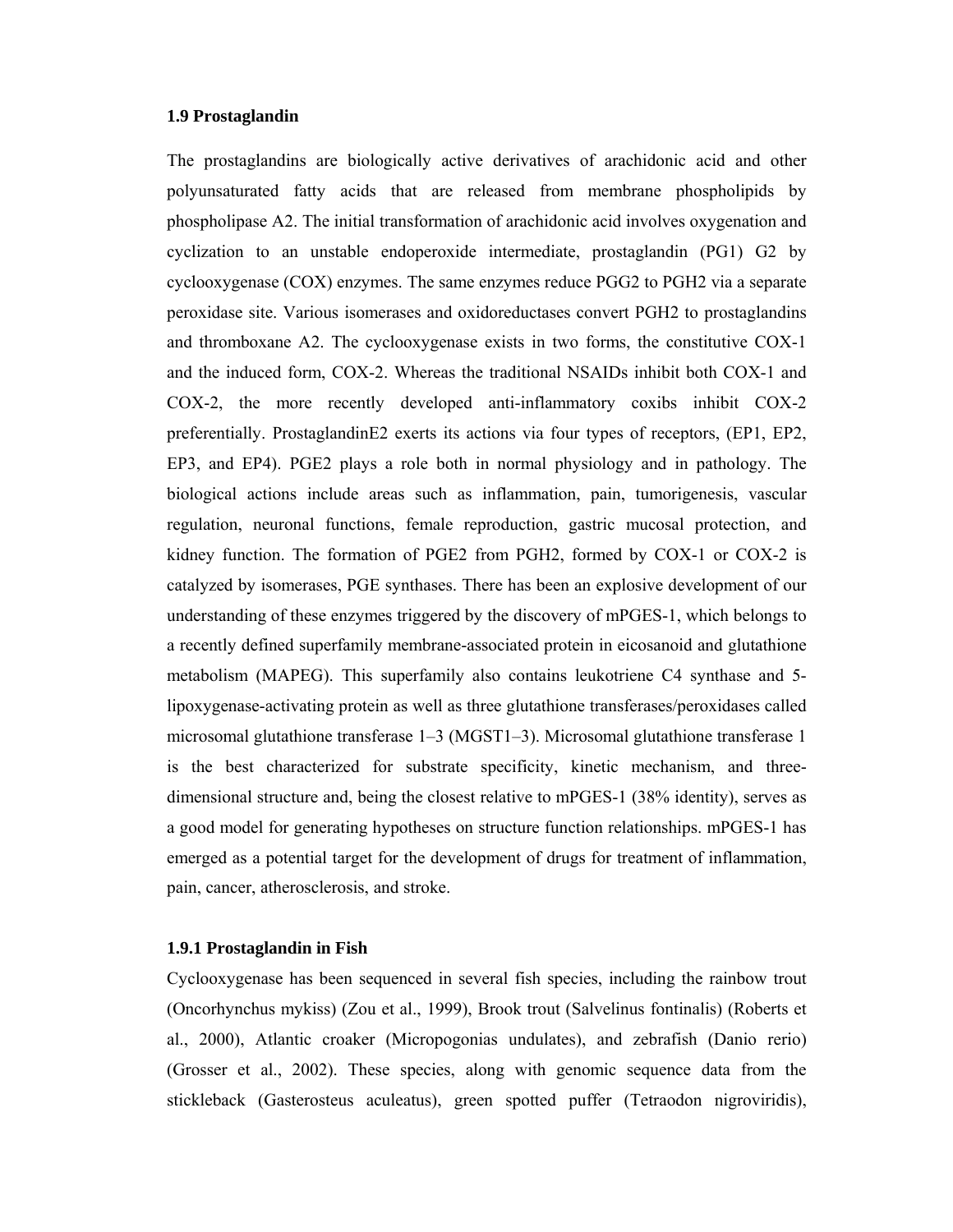pufferfish (Takifugu rubripes), and Japanese medaka (Oryzias latipes) suggest that fishes posses both COX-1 and COX-2 forms (Jarving et al., 2004). Furthermore, COX-2 has recently been sequenced from European sea bass (Dicentrarchus labrax) (Buonocore et al., 2005) and euryhaline killifish (Fundulus heteroclitus) (Choe et al., 2006), supporting this prediction. A cyclooxygenase has also been sequenced from the spiny dogfish shark (Squalus acanthias) (Yang et al., 2002). However, this form was not designated as COX-1 or COX-2 because of its near equal identity to both forms (it is only slightly more similar to COX-1). This form may represent an evolutionarily distinct form of cyclooxygenase found in the elasmobranchs. Ishikawa and colleagues have recently further characterized COX evolution in the teleosts by demonstrating that both the zebrafish (Ishikawa et al., 2007) and rainbow trout (Ishikawa and Herschman, 2007) have two functional COX-2 genes (named COX-2a and COX-2b). In addition, by analyzing sequence databases, they concluded that not all teleosts have two COX-2 forms, but that the stickleback, green spotted puffer, pufferfish, and Japanese medaka have two COX-1 forms instead (named COX-1a and COX-1b) (Ishikawa et al., 2007). They concluded that a genome duplication before the teleosts, and a subsequent loss of either one COX-1 or COX-2 form characterizes the species mentioned (Ishikawa and Herschman 2007). This is supported by the apparent genome duplication events in teleosts.

#### **1.10 Cyclooxygenase function in fish**

Cyclooxygenase has likely been studied in the fishes more than other non-mammals due to their status as model organisms. As noted above, COX forms have been found in several species and along with genomic sequence data there is a general consensus that fishes possess both COX-1 and COX-2 forms that are homologous to those found in mammals. However, there is recent evidence that teleosts also possess an additional form of COX-1 or COX-2 (Ishikawa et al., 2007; Ishikawa and Herschman, 2007) and some functional data also exist for these forms.

#### **1.10.1 Osmoregulation**

In fishes, the gills are the dominant site of acid/base regulation, nitrogenous waste secretion, gas exchange, and ion transport (Evans et al., 2005). Several studies have investigated the osmoregulatory role of COX in the gills of the euryhaline killifish, Fundulus heteroclitus. This teleost can withstand instant salinity transfer between full strength seawater and fresh water without any apparent physiological stress (Wood and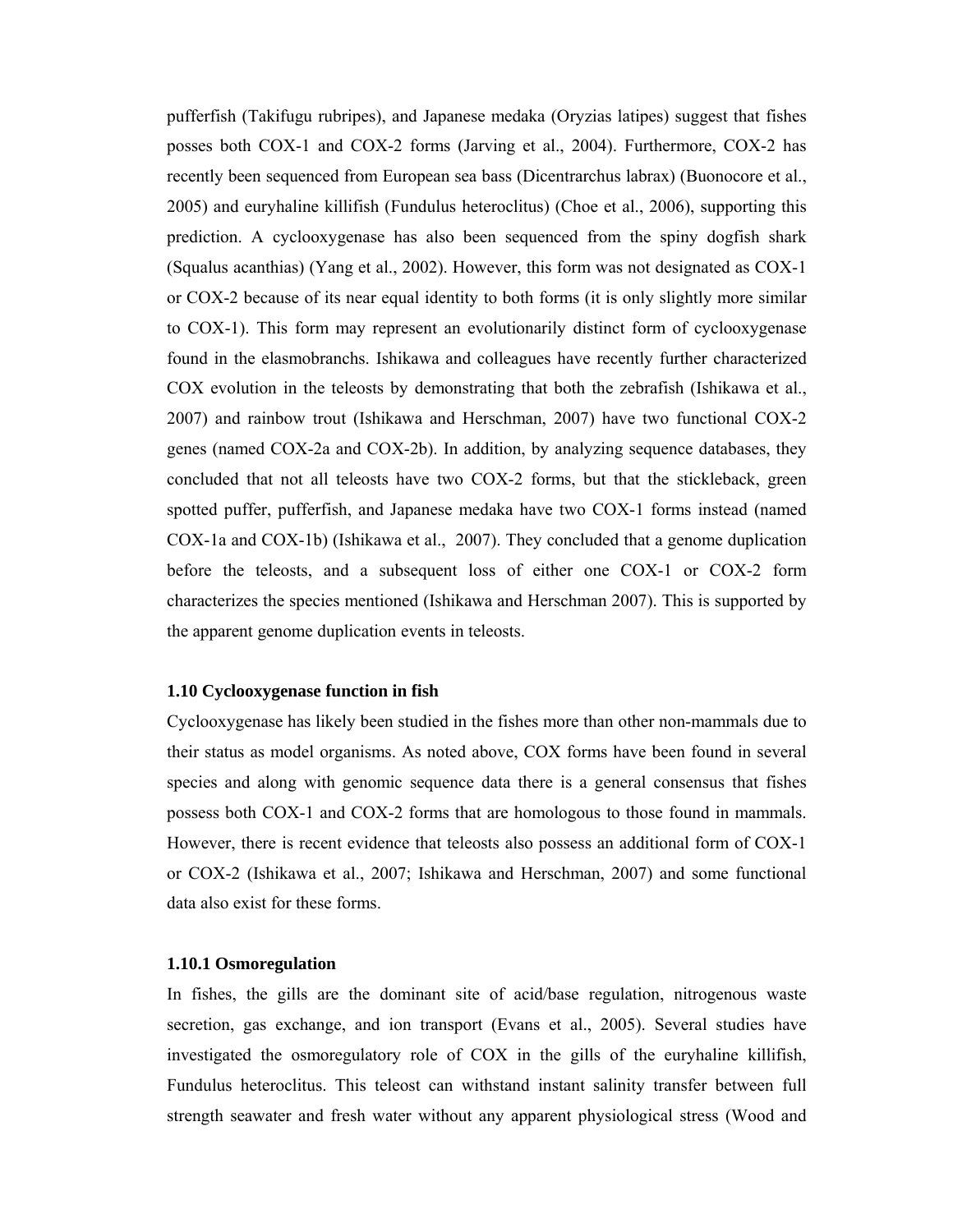Laurent, 2003). One study showed that short circuit current across the opercular epithelium (a tissue with known ion transport capabilities) was reduced by using a nonspecific COX inhibitor (Evans et al., 2005). This suggests that COX-2 plays a role in ion transport in fish that may be similar to its function in the kidneys of mammals. Further studies supported this initial hypothesis by showing that COX-2 is expressed most abundantly in the gill, opercular epithelium, and kidney of the killifish (Choe et al., 2006), tissues that are known to be involved in ion transport in fish. This is supported in the zebrafish, which shows the highest levels of COX-2 in the gills (Grosser et al., 2002). Furthermore, COX-2 was localized in mitochondrion-rich cells in the gills of killifish, the main sites of ion uptake and secretion in the gills (Choe et al., 2006). Finally, COX-2 expression was shown to significantly increase following either hypotonic or hypertonic salinity transfers, suggesting COX-2 may play a role in maintaining cell homeostasis or promoting cell survival during periods of osmotic shock (Choe et al., 2006). Taken together, these results strongly suggest that COX-2 in the gills of teleosts acts in the same way as COX-2 in the kidneys of mammals, including regulating ion transport and promoting cell survival. Cyclooxygenase has also been shown to play an osmoregulatory role in the rectal gland of the dogfish shark, Squalus acanthias. Sharks rely on the rectal gland rather than the gills for regulation of salt secretion and a COX form (sCOX) has been cloned from the rectal gland (Yang et al., 2002). This form was expressed most abundantly in the rectal gland of the shark, where PGE2 production was also high (Yang et al., 2002). Finally, using a COX-2 specific inhibitor, vasoactive intestinal peptide mediated chloride secretion decreased in the rectal gland, but then recovered following removal of the inhibitor (Yang et al., 2002). Even though sCOX is slightly more similar to COX-1 of mammals than COX-2, this result can be explained by the presence of valine at position 523 instead of isoleucine (and thus conferring COX-2 inhibitory properties). This result suggests that sCOX plays a role in ion transport in the rectal glands of sharks that may be similar to the gills of teleosts or the kidneys of mammals. The osmoregulatory role of COX in fish needs to be examined in greater detail using other species and diverse techniques. This may be highly feasible because COX sequences exist for a wide range of teleosts.

#### **1.10.2 Reproduction**

As in mammals, COX has been shown to play a role in reproduction in fish. By using the non-specific COX inhibitor indomethacin, it was shown in the Atlantic croaker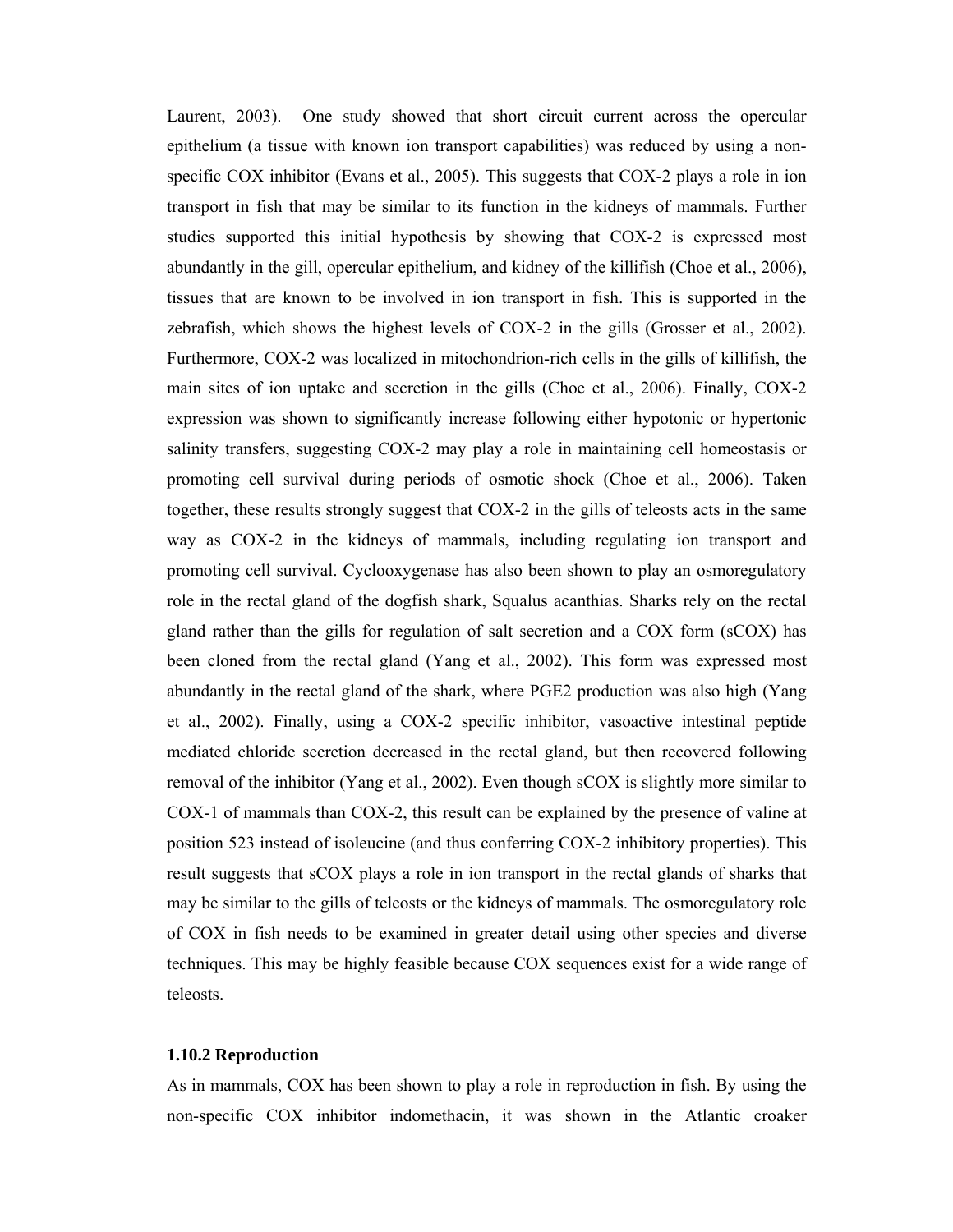(Micropogonias undulatus) that COX pathways may play a role in the maturation of ovarian follicles and ovulation through prostaglandin formation, although other proteins may play a more dominant role (Patino et al., 2003). Results from the European sea bass also indicate a similar role for prostaglandins in ovulation, with indomethacin inhibiting follicle maturation (Sorbera et al., 2001). However, it has been shown in the brook trout that indomethacin does not block ovulation, although it does in other fish species (Goetz et al., 1991). This apparent loss of function in the brook trout may be explained by changes in the levels of COX-1 and COX-2 during ovulation. It was shown that COX-1 levels remained constant and high during ovulation but that COX-2 levels did not increase prior to ovulation as they do in mammals (Roberts et al., 2000). This is supported by data from the zebrafish which show high levels of COX-1 but not COX-2 in the ovaries (Grosser et al., 2002). This suggests that COX-2 function in the reproduction of the brook trout is different than in other vertebrates. In the Japanese medaka, it was shown that low chronic levels (perhaps comparable to those found in waste water) (Metcalfe et al., 2003) of the non-specific COX inhibitor ibuprofen causes altered reproduction by decreasing the number of spawning events but increasing the number of eggs per spawning event (Flippin et al., 2007). This conforms to delayed pregnancies associated with NSAID use in mammals. These results indicate that COX likely plays a role in fish reproduction, although it may vary among species.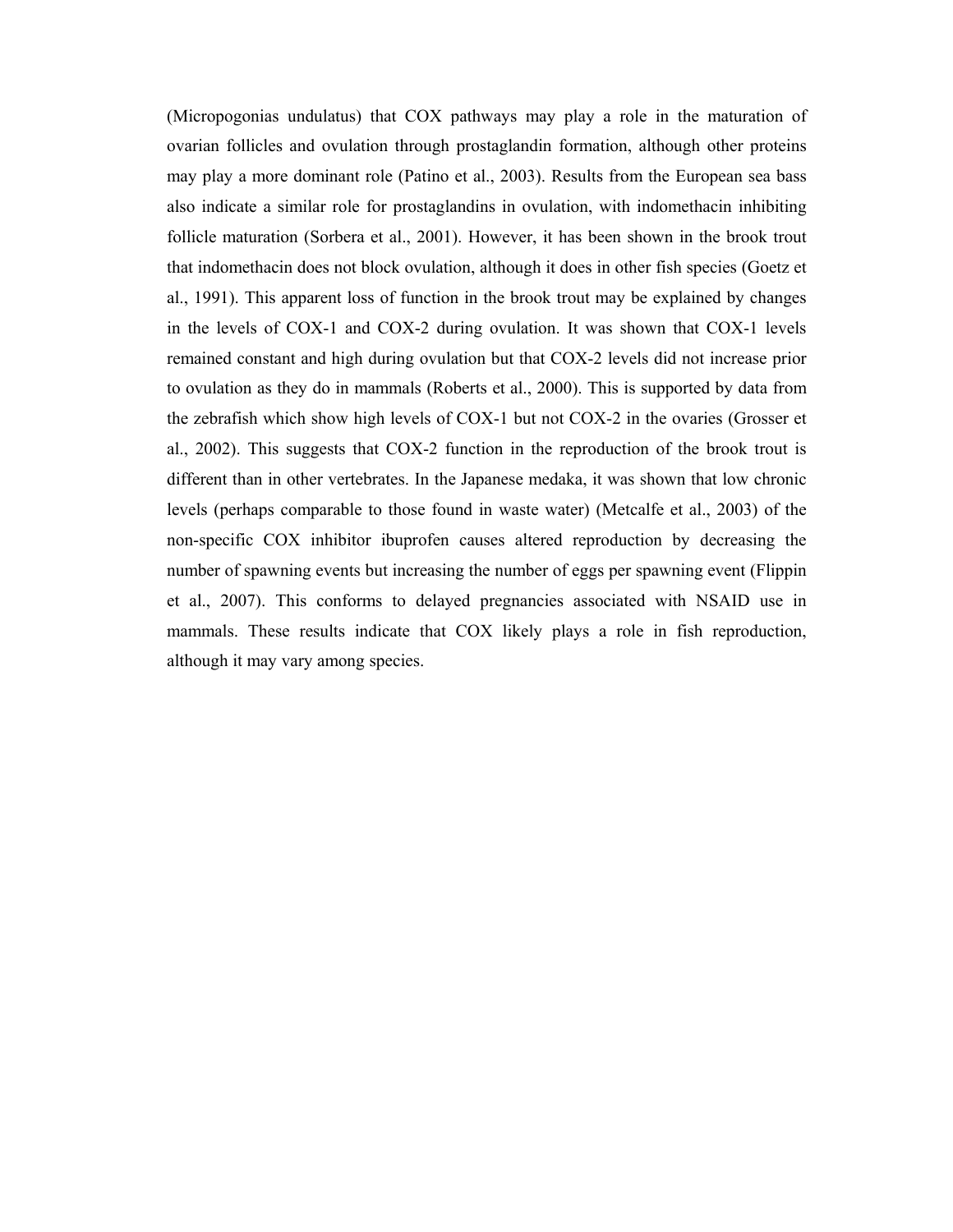#### **Chapter Two**

#### **Effect of pharmaceutical on the aquatic environment**

#### **2.1 NSAIDs :**

Non steroidal Antiinflammatory Drugs (NSAIDs),chemically heterogeneous large groups of drugs which suppress inflammation in a manner similar to steroids, but less side effects of sedation, respiratory depression, or addiction than steroids. They are widely used for the treatment of inflammatory disorders and painful conditions such as rheumatoid arthritis, gout, bursitis, painful menstruation, and headache. They are effective in the relief of pain and fever. NSAIDs inhibit the cyclooxygenase (COX) activity resulting in decreased synthesis of prostaglandin, leukotriene and thromboxane precursors such as the ubiquitous enzyme which catalyzes the initial step in the synthesis of prostanoids. Prostanoid is any of a group of C-20 fatty acids complex with an internal five or six carbon rings such as prostaglandins, prostanoic acid, prostacyclins, and thromboxane; derived from arachidonic acid (C-20 polyunsaturated fatty acid with four cis double bonds). The action or the synthesis of prostanoids are involved in the modulation of a variety of pathophysiologic processes including inflammation, hemostasis, thrombosis, cytoprotection, ulceration, hemodynamics and other the progression of kidney diseases. Thus, NSAIDs as nonselective inhibitors of the cyclooxygenases (both the cyclooxygenase-1 and cyclooxygenase-2 isoenzymes) may have beneficial as well as untoward effects on a variety of human diseases. Low stomach prostanoid levels caused by COX-1 inhibitors can result in ulceration and internal bleeding and perforation. The selective COX-2 inhibitors such as oxicam, meloxicam, and coxibs (celecoxib, rofecoxib, valdecoxib, parecoxib and etoricoxib) do not interfere with COX-1. The most prominent NSAID is aspirin

#### **2.2 ETORICOXIB**

Etoricoxib or 5-chloro-6'-methyl-3-[4-(methylsulphonyl) phenyl]-2, 3'-bipyridine is the newest addition to the group of non-steroidal anti-inflammatory drugs (NSAIDs) known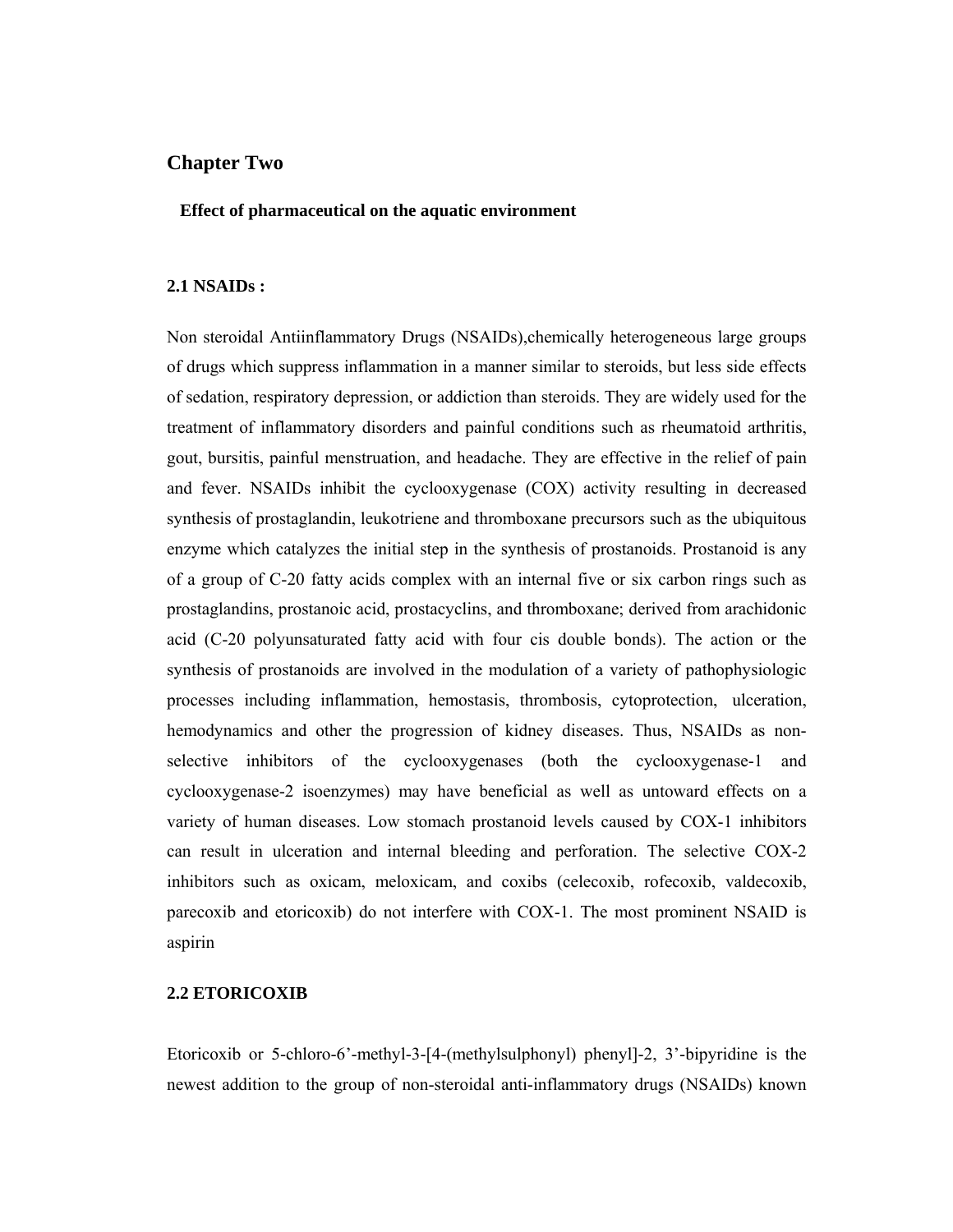as selective cyclooxygenase-2 inhibitors. Its chemical structure is shown in the Fig(2:2). Being the latest molecule, very few HPLC methods are reported in the literature.



Etoricoxib

Figure (2:1) Etoricoxib chemical structure

**Etoricoxib** (brand name **Arcoxia** worldwide; also **Algix** and **Tauxib** in Italy) is a COX-2 selective inhibitor (approx. 106.0 times more selective for COX-2 inhibition over COX-1) from Merck & Co. Doses are 60, 90 mg/day for chronic pain and 120 mg/day for acute pain. Currently it is approved in more than 60 countries worldwide but not in the US, where the Food and Drug Administration (FDA) requires additional safety and efficacy data for etoricoxib before it will issue approval. Current therapeutic indications are : treatment of rheumatoid arthritis, psoriatic arthritis, osteoarthritis, ankylosing spondylitis, chronic low back pain, acute pain and gout. Note that approved indications differ by country. Like any other COX-2 selective inhibitor, Etoricoxib selectively inhibits isoform 2 of cyclo-oxygenase enzyme (COX-2). This reduces the generation of prostaglandins (PGs) from arachidonic acid. Among the different functions exerted by PGs, their role in the inflammation cascade should be highlighted. COX-2 selective inhibitor showed less marked activity on type 1 cyclooxygenase compared to traditional non-steroidal antiinflammatory drugs (NSAID).This reduced activity is the cause of reduced gastrointestinal toxicity, as demonstrated in several large clinical trials performed with different. Some clinical trials and meta-analysis showed that treatment with some coxibs (in particular Vioxx, rofecoxib) led to increased incidence of adverse cardiovascular events compared to placebo. Because of these results, some molecules were withdrawn from the market (Rofecoxib, September 2004 and Valdecoxib, April 2005). In addition, the FDA and EMEA (USA and European Community Health Authorities respectively) started a revision process of the entire class of both NSAID and COX-2 inhibitors.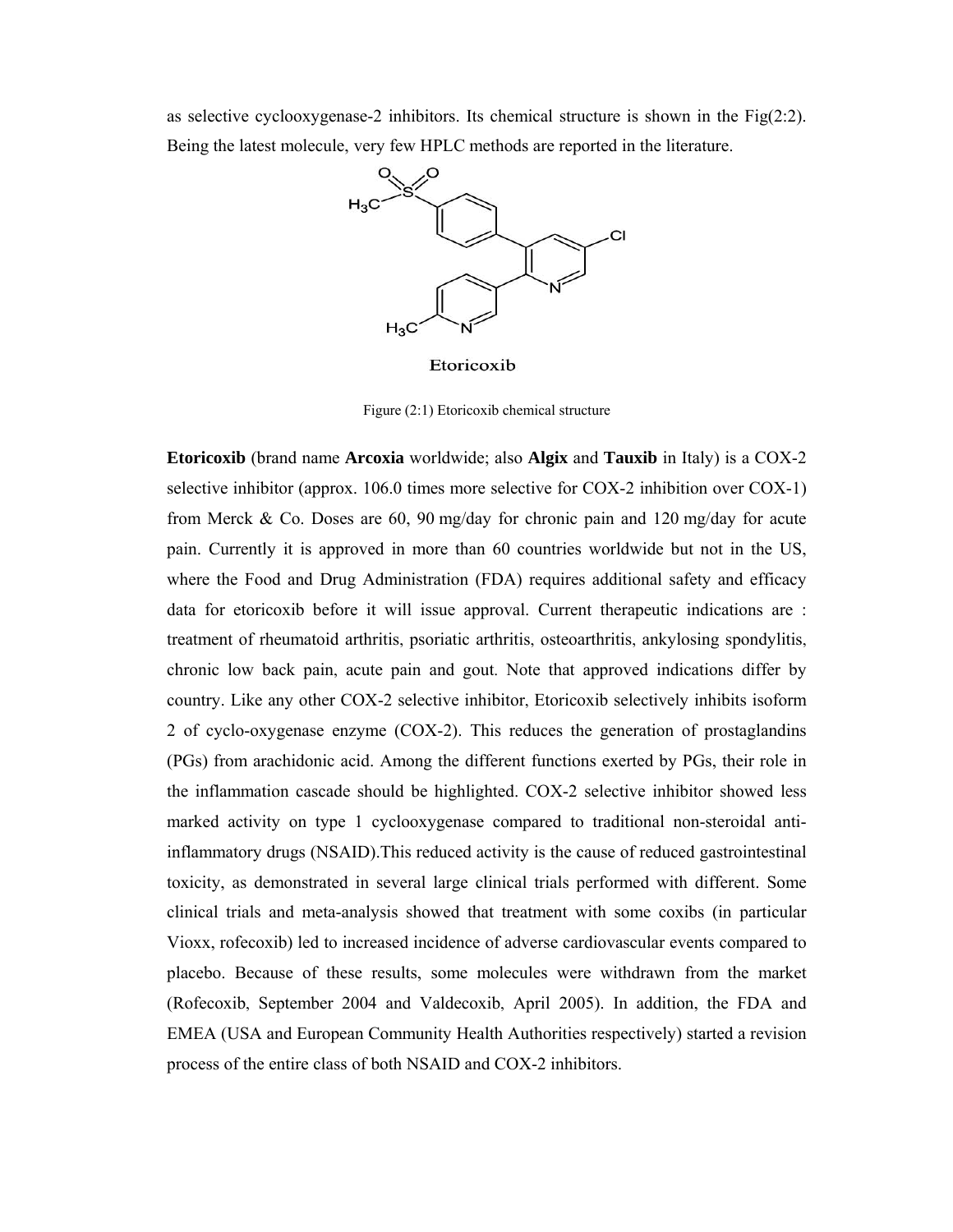Etoricoxib, that is used for patients with chronic arthropathies and musculoskeletal and dental pain, is absorbed moderately when given orally. A study on its pharmacokinetics showed that the plasma peak concentration of etoricoxib occurs after approximately 1 hour. It has shown to be extensively bound to plasma albumin (about 90%), and has an apparent volume of distribution  $(V_D)$  of 120 L in humans. The area under the plasma concentration-time curve (AUC) increases in proportion to increased dosage (5-120 mg). The elimination half-life is about 20 hours in healthy individuals, and such long half-life enables the choice to have once-daily dosage. Etoricoxib, like the other coxibs, is excreted in urine and feces and also metabolized in likewise manner. CYP3A4 is mostly responsible for biotransformation of etoricoxib to carboxylic acid metabolite, but a non CYP450 metabolism pathway to glucuronide metabolite is also at hand. A very small portion of etoricoxib  $\langle 1\% \rangle$  is eliminated unchanged in the urine. Patients with chronic renal insufficiency do not appear to have different plasma concentration curve (AUC) compared to healthy individuals. It has though been reported that patients with moderate hepatic impairment have increased plasma concentration curve (AUC) by approximately 40%. It has been stated that further study is necessary to describe precisely the relevance of pharmacokinetic properties in terms of the clinical benefits and risks of etoricoxib compared to other clinical options. (Brautigam et al., 2003) .

#### **2.3 ETODOLAC**

Etodolac or 1, 8-diethyl-1,3,4,9-tetrahydropyano[3,4-b] indole-1-acetic acid, is a nonsteroidal anti-inflammatory drug which has been shown to be effective in the treatment of rheumatoid and osteoarthritis and a selective COX-2 inhibitors in a wide range of clinical relevant assays in direct comparisons with other NSAIDs. Its chemical structure is shown in figure (2:2). Etodolac is metabolized in humans by hydroxylation and acyl glucuronidation to yield the corresponding 1-O-glucuronides. The acylglucuronides of etodolac and one of its hydroxylated metabolites were determined by. By HPLC using a RP18 column. In order to increase the lipophilicity of these metabolites the hydroxy groups were acetylated and the carbonilic functions were methylated. The S-etodolacglucuronide is mainly excreted during the first 6-hours. (Berendes&Blaschke., 1996)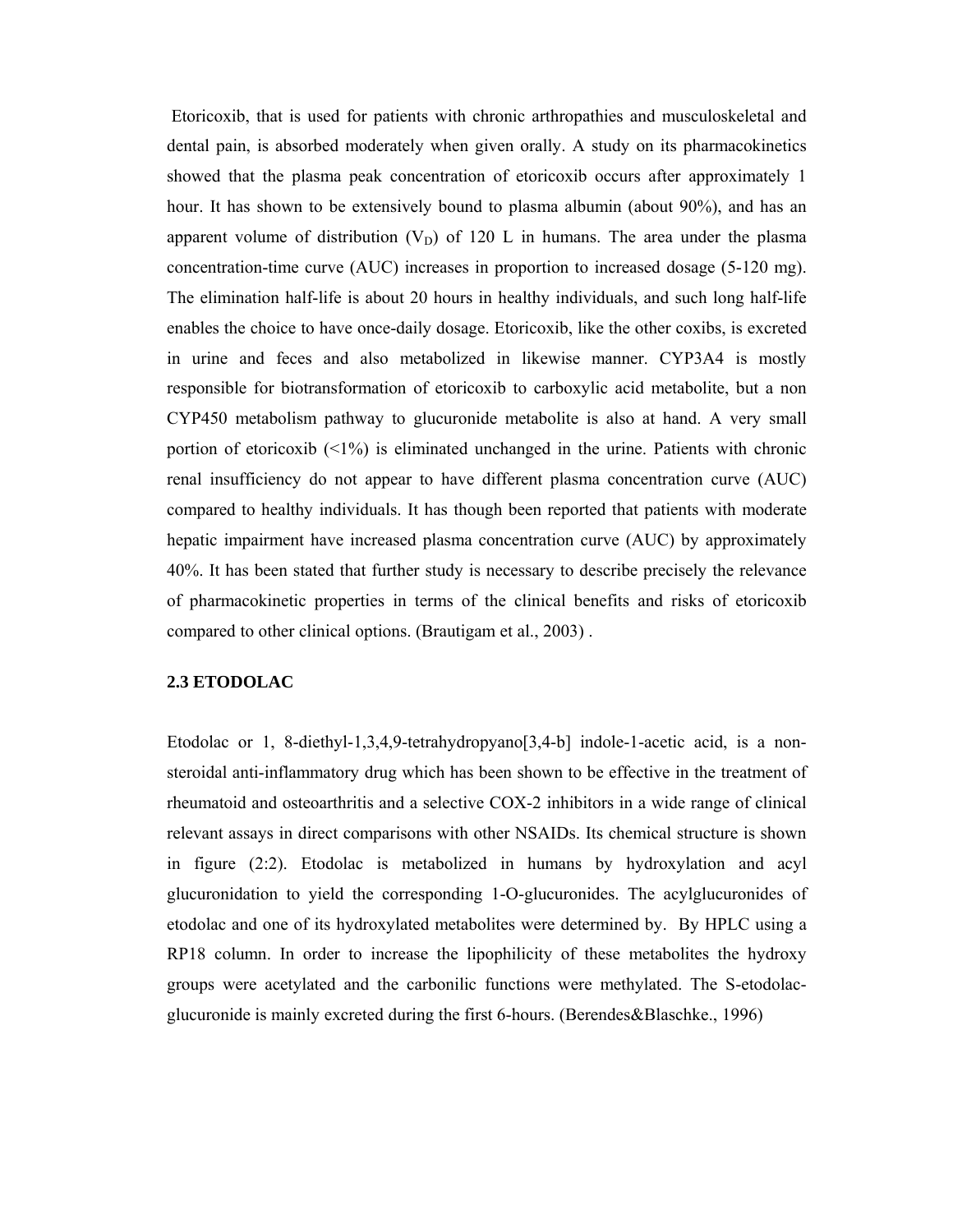

Figure (2:2) chemical structure of Etodolac

Etodolac, indole analog compound, is a NSAID (nonsteroidal anti-inflammatory drug) of non-selective inhibitor of COX-1 and COX-2. It is used as an analgesic and antiinflammatory for the treatment especially arthritis. Its chemical designation is  $(\pm)$ -1,8diethyl-1,3,4,9- tetrahydropyrano- [3,4-b]indole-1-acetic acid. It is a white crystalline compound insoluble in water, soluble in alcohols, chloroform, DMSO and polyethylene glycol; administered orally. (www.drugbank.com)

#### **2.4 Cyclooxygenase Inhibitors**

In 1971, Vane reported that aspirin and indomethacin inhibit the biosynthesis of prostanoids and shortly after it was established that these inhibitors block the oxygenation of arachidonic acid. COX-1 and 2 are the major targets of NSAIDs including aspirin, ibuprofen, and the new COX-2 inhibitors. Even though cyclooxygenases have both cyclooxygenase and peroxidase activities, NSAIDs only block the cyclooxygenase part. NSAIDs can be grouped into three classes based on their modes of COX inhibition: (a) Class I – simple, competitive, reversible inhibitors that compete with arachidonic acid for binding to the COX active site (e.g. ibuprofen) (b) Class II - competitive time dependent, reversible inhibitors that bind to the COX active site in a first phase, to form reversible enzyme inhibitor complexes, that if retained for a sufficient time, cause a non covalent conformational change in the protein, associated with tighter binding (e.g. indomethacin) or (c) Class III – competitive, time dependent, irreversible inhibitors that form an enzyme inhibitor

Complex after a covalent conformational change in the protein (e.g. aspirin). The discovery of COX-2 in 1991, the key enzyme involved in inflammation, set a new goal for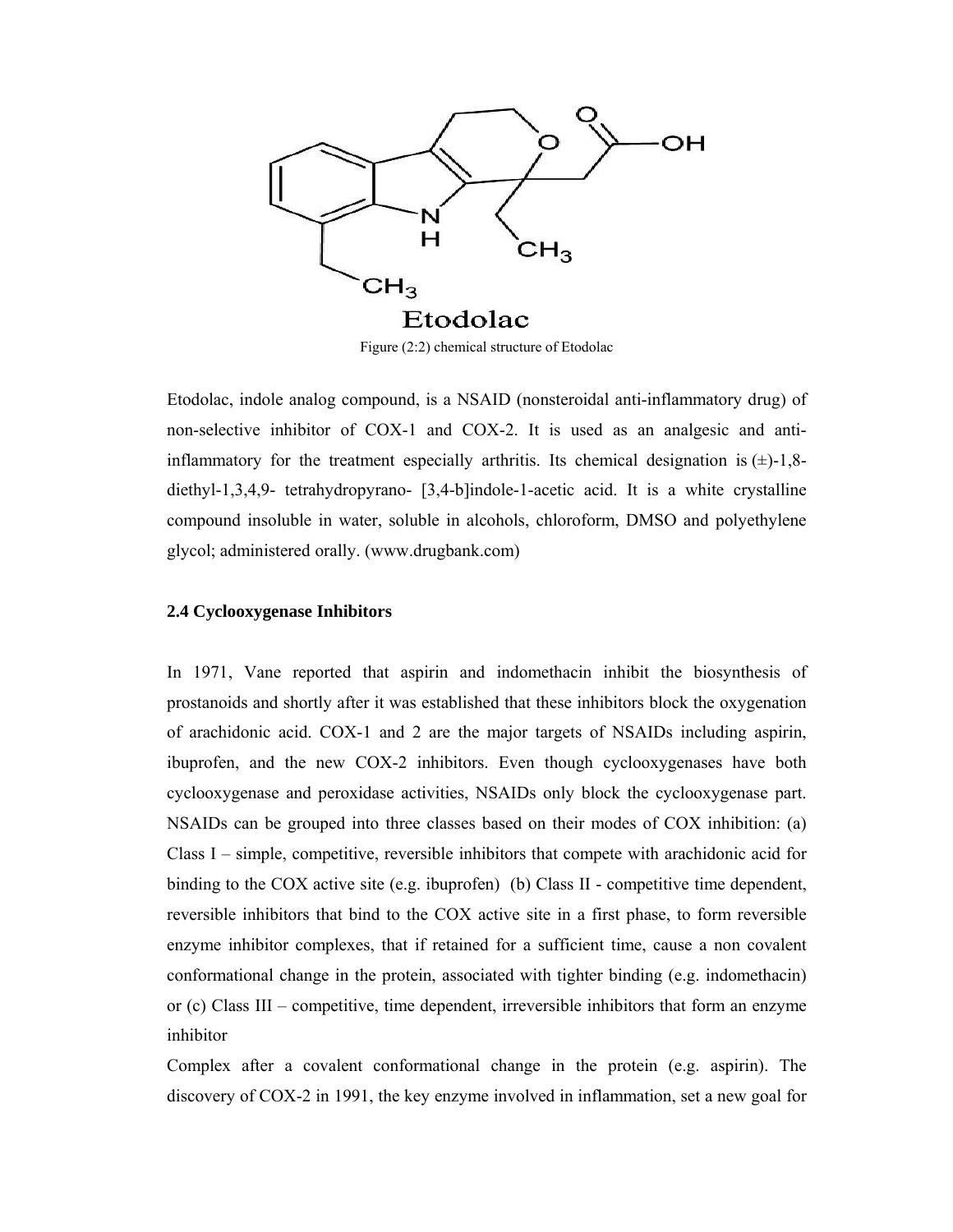researchers. The new goal was to develop COX-2 selective inhibitors to avoid the numerous side effects associated with COX-1 inhibition. The new concept brought another classification for NSAIDs as selective or non-selective depending on their specificity at inhibiting one of the isoforms or both. These efforts have culminated with the introduction of successful drugs like celecoxib as a potent anti-inflammatory agent for the treatment of arthritis.

### **2.5 Association between Non-steroidal Anti-inflammatory Drugs (NSAIDs) and breast Cancer**

Nonsteroidal anti-inflammatory drugs (NSAIDs) are used to decrease inflammation by inhibiting cyclooxygenases. Even though the Nurses' Health Study found no difference in aspirin intake among women who developed breast cancer and those who did not, a growing body of experimental and epidemiological evidence suggests that the use of NSAIDs may decrease the risk of breast cancer. In a case-control study, a 40% reduction in breast cancer incidence was observed in women who reported daily intake of aspirin, ibuprofen, or other NSAIDs for at least 5 years. Independent studies found that both indomethacin and ibuprofen reduced the incidence of dimethylbenz[a]anthracene-induced mammary tumors in rats. Celecoxib and ibuprofen produced striking reductions in the incidence of mammary cancer, tumor burden, and tumor volume compared to those seen in the control group in animal models. Aspirin and flurbiprofen were shown to reduce mammary tumorigenesis. Genetic and pharmacological evidence has shown that specific COX-2 inhibition is more effective than traditional NSAIDs in suppressing polyposis in the mouse. SC-560, celecoxib, and indomethacin treatment resulted in statistically significant inhibition of tumor size in comparison with vehicle-treated control animals in a murine model of breast cancer. Regular intake of NSAIDs for 2-5 years was associated with a 24% reduction in invasive breast cancer. All these findings suggest that cyclooxygenases are involved in the promotion of this type of cancer. The relationship between cyclooxygenases and aromatase was examined in a preliminary study of CYP19 gene expression with COX-1 and COX-2 gene expression in breast cancer patient specimens. This study showed that the levels of CYP19 gene expression remained relatively constant in breast cancer tissue with an increased expression in tissue showing signs of invasion. While COX-1 was present in both normal and cancerous tissue, COX-2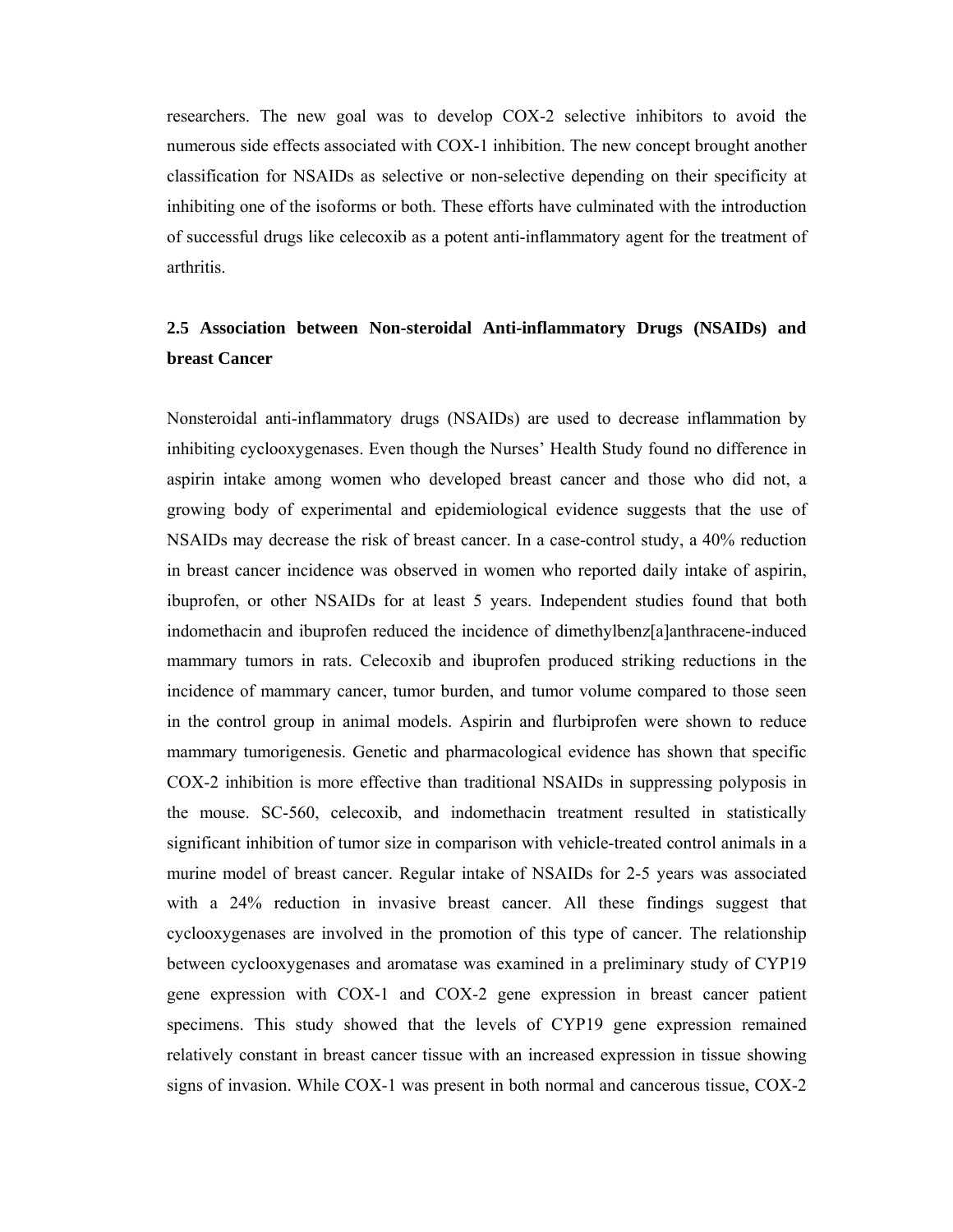was only present in cancerous tissue with a significant linear association between tumor cell density and COX-2 gene expression.

Regression analysis using a bivariate model showed a strong linear association between the sum of COX-1 and COX-2 expression and CYP19 expression. Another study using immunohistochemistry staining for aromatase and COX-2 in tumor samples revealed a marked correlation between COX-2 and aromatase expression in tumor samples. These data confirm the previous reports showing a positive correlation for CYP19 and cyclooxygenases. These observations suggest that both autocrine and paracrine mechanisms may be involved in growth and progression of human breast cancer via stimulation of estrogen production regulated by a high biosynthesis of prostaglandins. Intratumoral aromatase may be important as a source of estrogens for tumor growth and intratumoral COX-2 may be important in the production of prostaglandins (such as PGE2) to direct aromatase gene expression through promoter II. PGE2, mainly produced by the epithelial cancer cells, up regulates aromatase expression and activity in the stromal neighboring cells through binding to the EP1 and EP2 receptors. A higher expression of aromatase could result in higher levels of estrogens. The resulting increased estrogen biosynthesis in local sites in turn may result in increased growth and development of the tumor by both paracrine and autocrine actions. (Brueggemeier et al., 1999) pointed to linear dependence between aromatase gene (CYP 19) expression and expression of COX-2 in mammary carcinoma. The above mentioned facts predetermine the use of NSAIDs in mammary carcinogenesis prevention.Cyclooxygenase inhibitors suppress aromatase expression and activity in breast cancer cells (Diaz-Cruz et al ., 2005).

#### **2.6 Impact of NSAIDs in fish**

Information concerning possible sublethal effects of NSAIDs on aquatic organisms is scarce. In most cases, studies have been restricted to short-term acute lethality tests in algae, invertebrates and fish (Webb, 2001). However, chronic exposure to diclofenac in rainbow trout revealed histopathological alterations and cytological effects in liver, kidney, gills and intestine that were correlated with a dose-related tissue accumulation of the drug (Schwaiger et al., 2004). These studies are consistent with the well known gastrointestinal toxicity by NSAIDs in mammals. histological analysis in fish revealed an increase in granulocyte numbers in primary gill filaments, as well as granulocyte accumulation and enhanced major histocompatibility complex (MHC) II expression in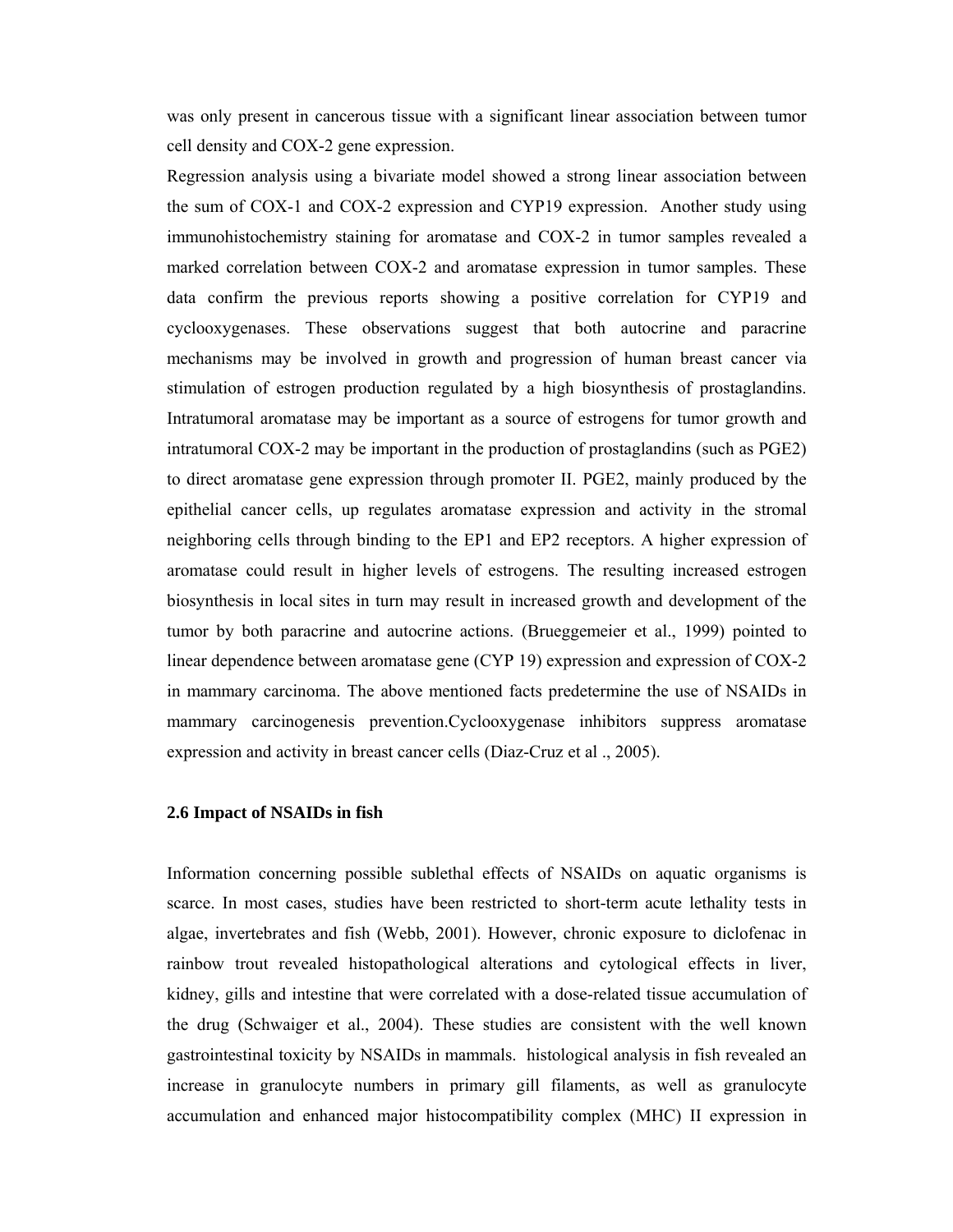kidney, suggesting an inflammatory response in these organs (Hoeger et al., 2005). In addition, diclofenac, at sublethal but environmentally relevant concentrations, inhibited the EROD activity in primary cultures of trout hepatocytes, suggesting potential impact on biotransformation of xenobiotics in fish. NSAIDs are widely used for their analgesic and anti-inflammatory properties. The therapeutic effects are based on the fact that their amphiphilic acid structure binds to the lipid-water interphase of cell membrane proteins such as the prostaglandin-G/H synthase and inhibit their function. This enzyme exhibits two catalytic activities, hydroperoxidase and cycloooxygenase, which together catalyze the transformation of arachidonic acid to prostaglandins (PGs) and thromboxanes. Most NSAIDs are known inhibitors of cyclooxygenase activity. For instance, ibuprofen, indomethacin, diclofenac and acetylsalicylic acid (ASA) are commonly used in mammalian studies as well as in fish as inhibitors of cyclooxygenase-2 (COX-2) activity. Consequently, NSAIDs will inhibit the synthesis and release of PGs, which are involved in the inflammatory response and also in modulating the functioning of the pituitaryadrenal axis in humans and fish. To this end, a recent study demonstrated that ASA administered *in vivo* to Mozambique tilapia (*Oreochromis mossambicus*) disturbed the endocrine axes, including attenuated plasma cortisol response to a stressor, leading to the proposal that PGs are involved in the stress response process in fish (van Anholt et al., Non-steroidal anti-inflammatory drugs (NSAIDS) have been detected in the aquatic environment, but little is known about either their impact or mode of action in aquatic organisms. We tested the hypothesis that NSAIDs disrupt the evolutionarily conserved heat shock response, critical for defense against stressor-mediated proteotoxicity, in rainbow trout (*Oncorhynchus mykiss*). Trout fry were exposed by immersion to a range of salicylate or ibuprofen concentrations (1, 10, 100 or 1000 g/L) for 4 days. Ibuprofen, but not salicylate, at all concentrations induced heat shock protein 70 (hsp70) in trout liver. We used the highest concentration of the drugs to investigate their mode of action on the heat shock response.Fry were subjected to a standardized heat shock, 10◦C above ambient  $(13<sup>o</sup>C) for 1 hour, and the temporal changes in liver hsp70 mRNA and protein content as$ well as glucose dynamics during recovery from the heat stress or assessed. Ibuprofen exposure did not modify hsp70 mRNA abundance, but significantly depressed the heat shock-induced hsp70 protein expression in the liver and gill of trout. Salicylate exposure elevated hsp70 mRNA abundance and delayed the hsp70 expression after a heat shock. Liver glucose levels and the activities of hexokinase, pyruvate kinase and lactate dehydrogenase, were elevated by NSAIDs suggesting enhanced tissue glycolytic capacity.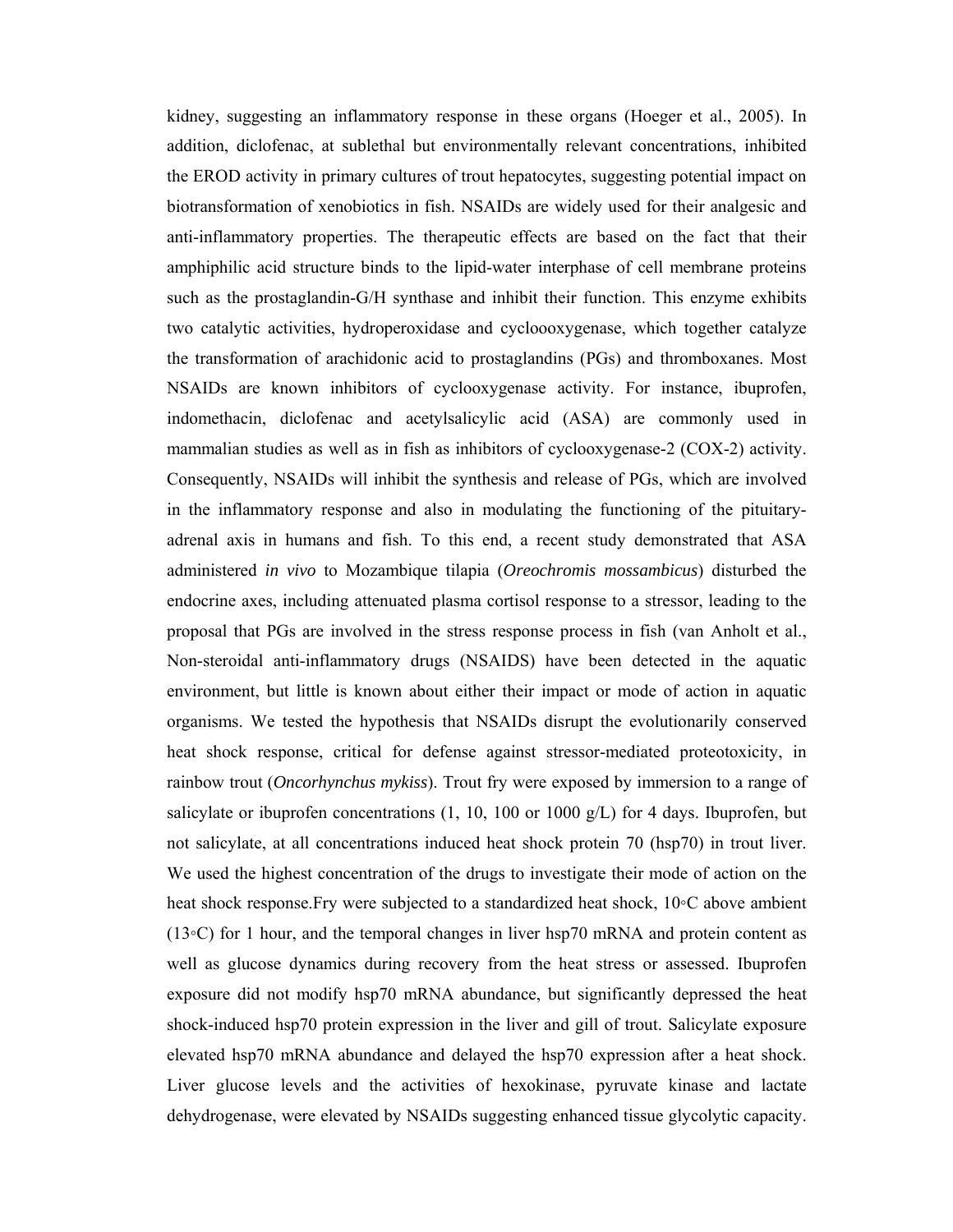Effects on whole body glucose dynamics, induced by the heat shock, were either absent with ibuprofen or completely modified by salicylate. Overall, NSAIDs disrupt the heat shock response in rainbow trout, while the mode of action of salicylate and ibuprofen in impacting the cellular stress response appears distinct.



percentage, described on 183 articles published between 1996 and 2009.( Sanota et al ., 2010)

 Non-steroidal anti-inflammatory drugs are weak acids acting by reversible or irreversible inhibition of one or both isoforms of the cyclooxygenase enzymes, COX-1 and COX-2, involved in the synthesis of different prostaglandins from arachidonic acid. A cyclooxygenase enzyme similar to human COX-2 has been found in fish thereby making them a potential target for aquatic contamination. Prostaglandins also play an important role in the synthesis of bird eggshells and from inhibiting its synthesis, shell thinning has been observed. Among the NSAID, diclofenac showed the most acute toxic nature with effects being observed at concentrations below 100mgL<sup>−</sup><sup>1</sup> . Chronic toxicity trials performed on rainbow trout (Oncorhynchus mykiss) evidenced cytological changes in the liver, kidneys and gills after 28 days of exposure to just 1 g  $L^{-1}$  of diclofenac. For a concentration of 5 g  $L^{-1}$  renal lesions were evident as well as drug bioaccumulation in the liver, kidneys, gills and muscle. Brown trout (Salmo trutta f. fario) showed similar cytological damage and a reduction of haematocrit values after 21 days of exposure to 0.5  $g L^{-1}$  of this active substance. Schmitt-Jansen et al. Evaluated both diclofenac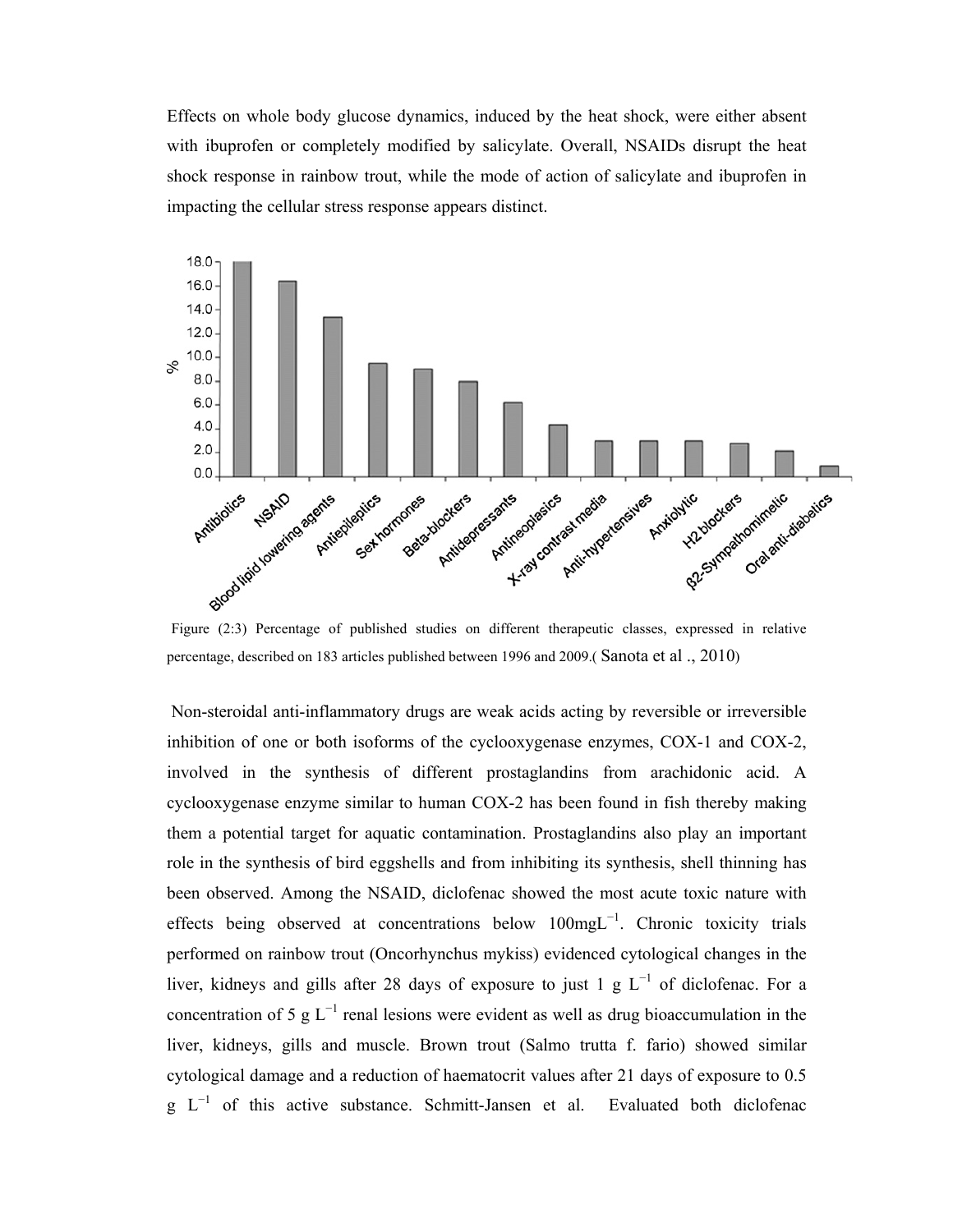phytotoxicity and its photochemical products on the unicellular chlorophyte Scenedesmus vacuolatus. Inhibition of algal reproduction by the parent compound only occurred at a concentration of 23 mgL<sup>−</sup><sup>1</sup> , hence indicating no specific toxicity. However, the threat significantly increased when metabolites were produced from 53 h of exposure to daylight.



Fig (2:4 ) Therapeutic classes detected in the environment, expressed in relative percentage. Data collected from 134 articles published between 1997 and 2009.(Sanota et al ., 2010 )

Diclofenac also inhibited the growth of marine phytoplankton Dunaliella tertiolecta for concentrations of  $25$ mg $L^{-1}$  and above. For this organism, 96 h EC50 of 185.69mg  $L^{-1}$  was found. Diclofenac was detected in STP effluents at maximum concentrations of 2.4 and 1.42  $g L^{-1}$  in Switzerland and Belgium respectively which highlighted that the effects cited are of sufficient magnitude to suspect chronic toxicity in aquatic organisms. Diclofenac has also been found in rivers groundwater, hospital effluents and drinking water but at concentrations in the order of ng  $L^{-1}$ . Ibuprofen is another NSAID with documented chronic toxicity. Female Japanese medaka (the Japanese killifish, Oryzias latipes) exposed to different concentrations of the drug over six weeks, showed a sharp rise in liver weight together with enhanced egg production, yet with a reduction in the number of weekly spawning events. Authors associated these phenomena with changes in the spawning process and vitellogenin production, a glycoprotein precursor in yolk formation. With the water flea Daphnia magna population growth rate was significantly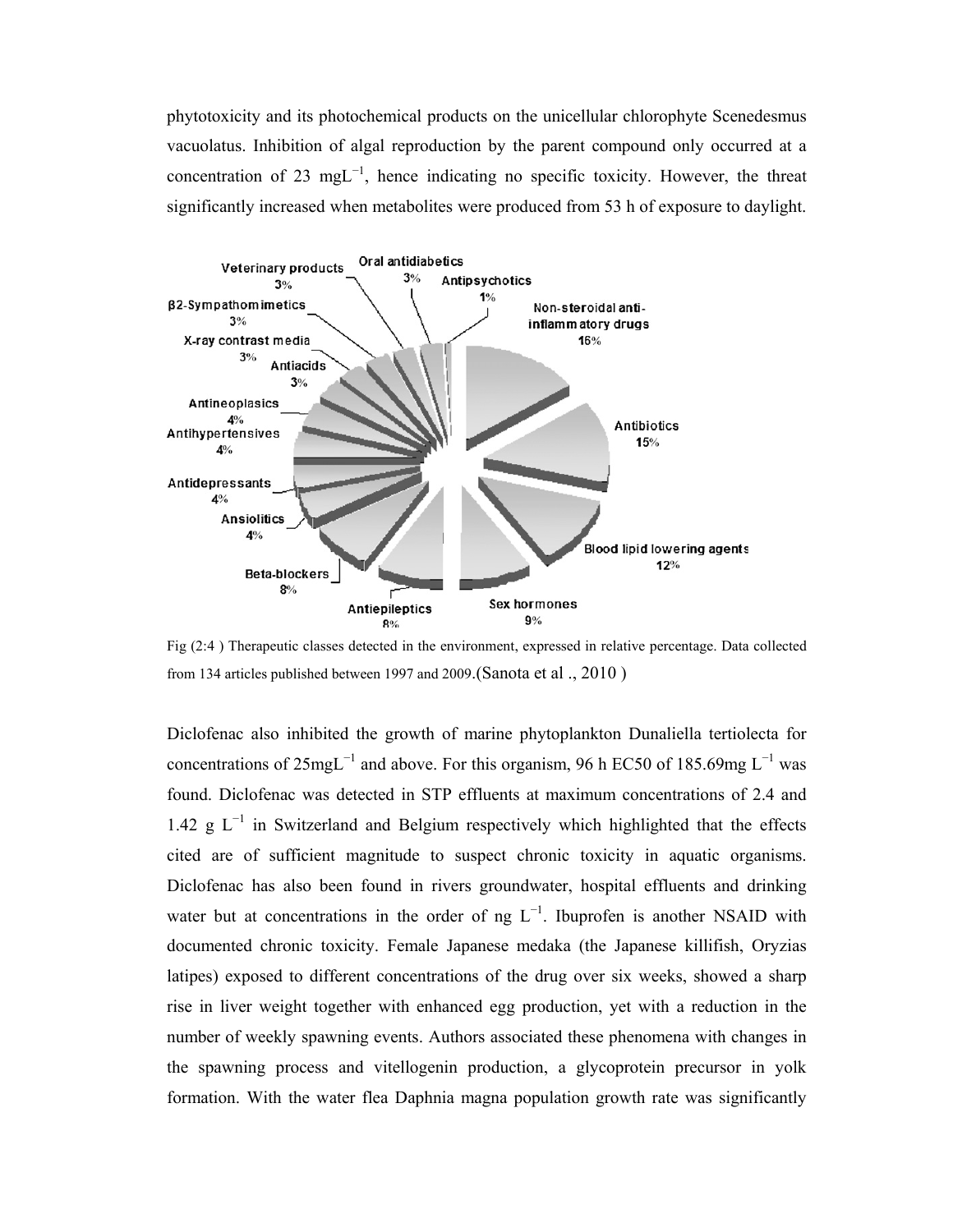reduced for concentrations ranging from 0 to 80mg  $L^{-1}$  Reproduction was affected at all concentrations and completely inhibited at the highest pharmaceutical levels. An activity decrease of the freshwater amphipod Gammarus pulex was noticed when in contact with ibuprofen concentrations of 1 and 10  $ngL^{-1}$ , the latter value corresponding to the LOEC obtained for behaviour change. Regarding aquatic photosynthetic organisms, specific effects have been noticed. A 5-day exposure to concentrations in the  $1-1000 \text{ gL}^{-1}$  range stimulated the growth of the cyanobacterium Synechocystis sp. while inhibiting that of the duckweed plant Lemna minor after 7 days. Ibuprofen has been detected in STP effluents at concentrations that can reach 28 g  $L^{-1}$ . Two metabolites of ibuprofen (carboxyl-ibuprofen and hydroxyl-ibuprofen) were also found in surface waters and in a Swedish STP (influent and effluent). Due to demonstrable chronic toxicity, this may represent a real threat to non-target organisms, even at those lower concentrations. Ibuprofen was also found in rivers and drinking water which may broaden the scope of the problem to public health. However, effects in humans caused by chronic exposure to this active substance still remain unknown. Acute toxicity tests performed on the rotifer Brachionus calyciflorus, the water flea Ceriodaphnia dubia and the fairy shrimp Thamnocephalus platyurus, showed that naproxen had LC<sub>50</sub> and EC<sub>50</sub> values within the 1–100mgL<sup>-1</sup> range, with the photolysis products being significantly more toxic. Highly chronic toxic properties were equally noticed with algae being the less sensitive organisms. Yet again, degradation products were shown to be more toxic with EC<sub>50</sub> values of 26 and 62g L<sup>-1</sup> for C. dubia, relative to growth inhibition. Naproxen had been found in STP effluents in a concentration range between 31 ngL<sup>-1</sup> and 7.96 gL<sup>-1</sup> and in surface waters, at concentration levels that can reach 250 ng L<sup>-1</sup>. This active substance was also detected in drinking water. The highly prescribed paracetamol (or acetaminophen) is a weak inhibitor of the cyclooxygenase enzyme, whose side effects are mainly associated with the formation of hepatotoxic metabolites, such as N-acetyl-p-benzoquinone imine (NAPQI) when the levels of liver glutathione are low. Tests were carried out on algae, water fleas, fish embryos, luminescent bacteria and ciliates. The most sensitive species was shown to be D.magna for which  $EC_{50}$  values of 30.1 or 50mgL<sup>-1</sup> were reported. Some authors reported the presence of paracetamol in STP effluents at concentrations below to 20 ngL<sup>-1</sup> to 4.3 gL<sup>-1</sup>, and in surface waters, values can reach 78.17 gL−1, which are values higher than the predicted no-effect concentration (PNEC) of 9.2g  $L^{-1}$ . Hence, paracetamol might represent a threat for non-target organisms.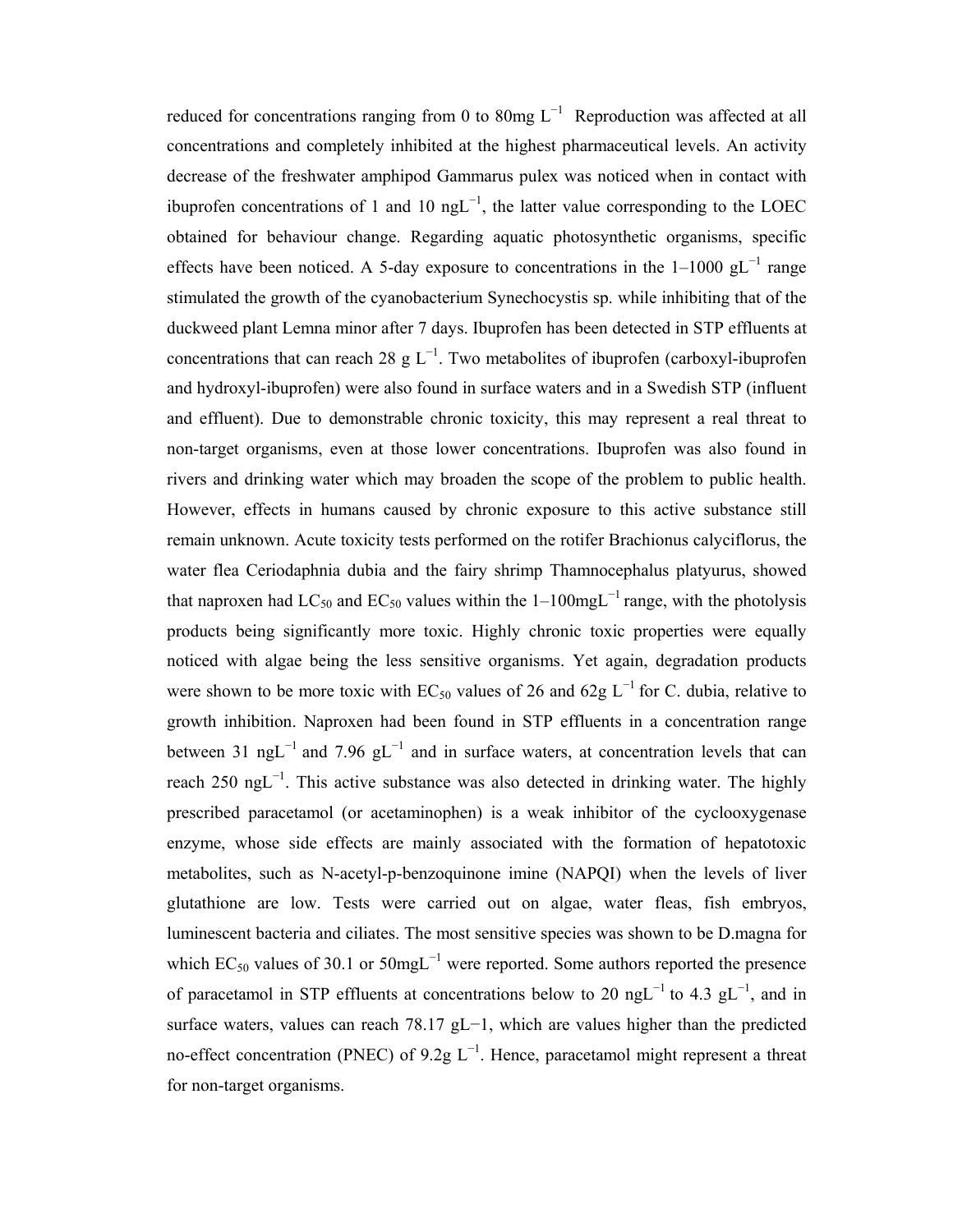#### **2.7 Study hypothesis:**

We hypothesize as a result of these previous studies that the use of cox inhibitors during crucial period could modulate aromatase activity and will affect reproduction in Niletilapia. The use of the NSAID cox inhibitor (non selective  $\cos_1$ ,  $\cos_2$  Etodolac) and (selective  $\cos_2$  inhibitor Etoricoxib) would produce an effect on growth rate, mortality rate and sex reversal. Also we hypothesized that there is an environmental effect for using antiprostaglandin (non selective cox1, cox2 and the selective cox2), especially on fishes.

#### **2.8 Study objectives**

The main goal of our study was to predict the effect of Etodolac and Etoricoxib during the crucial period of sexual differentiation in Niletilapia where sufficient amount of estrogen is needed for proper ovarian development and the suppression of aromatase activity the rate limiting enzyme in aromatization of androgens to estrogens leads to sex reversal and the arise of male population (Kown et al., 2001). Cyclooxygenase inhibitors suppress aromatase expression and activity in breast cancer cells (Diaz-Cruz et al., 2005) and since fish posses both COX-1 and COX-2 forms and both are widely expressed during development with both isoforms genetically and functionally homologous to their mammalian orthologs (Grosser et al., 2002), human and veterinary pharmaceuticals have been shown to occur in considerably high amounts in sewage treatment plant (STP) effluents and surface waters, with the non steroidal anti inflammatory drugs representing one of the most commonly detected compounds  $Fig(2.4)$ . Information concerning possible ecotoxicological risks of these substances is rather scarce. So far there are no data available on their possible effects in fish after prolonged exposure. Thus, highlight on Etoricoxib pharmacokinetics was carried out by determination of Etoricoxib in fish feces using HPLC.

Specific objectives:

- 1- Effect of 0.5% Etodolac and 0.5% Etoricoxib on growth rate of mixed population fry tilapia during the crucial period of sexual differentiation.
- 2- Effect of 0.5% Etodolac and 0.5% Etoricoxib on growth rate of adult tilapia mixed population.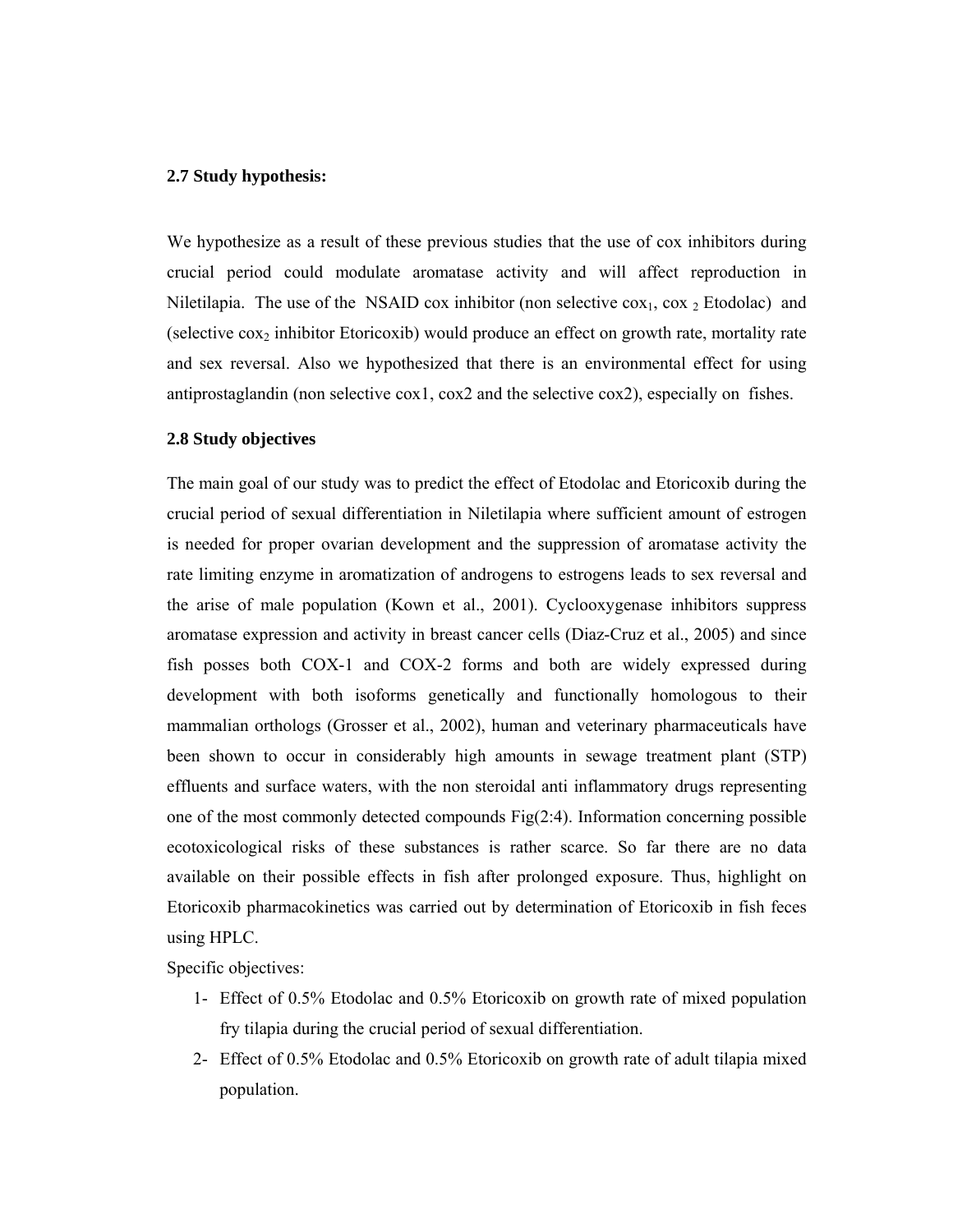- 3- Effect of increasing concentrations on growth rate.
- 4- Mortality and toxicity at different concentrations.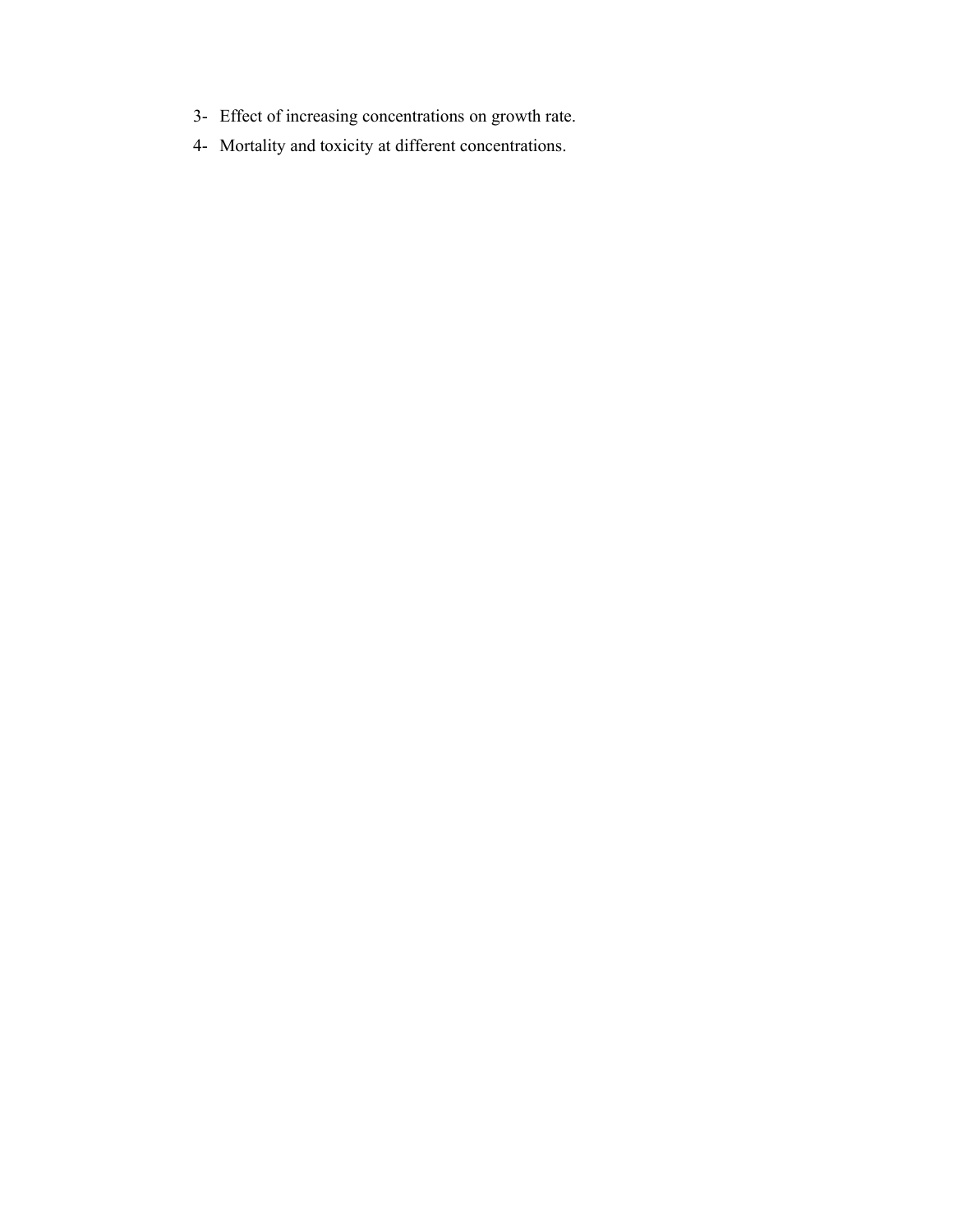# **Chapter Three Materials and methods**

#### **3.1Experimental system**

The study was carried out at the Aquaculture research laboratory, in AL-Quds University, Jerusalem. A warm water recirculation system consisting of a 24 aquaria, with capacity  $\approx$ 45 L each one was used for the study. Tap water from municipality was used for fish rearing. The experimental aquaria were housed indoor. Daily, quarter of the water was renewed from each aquarium in order to maintain optimum water quality and better hygiene. The flow rate of water was maintained at 0.5 L l min. All the aquaria were kept on 80 –cm high platform to facilitate better observation and easy maintenance. Water temperature was maintained at  $28 \pm 1$  C°. A constant photoperiod of 12 h light and 12 h dark was maintained throughout the experimental period. The water in the header tank was aerated by an air stone and the rates of water flow were adjusted to maintain oxygen saturation above 60%. Total nitrogen ammonia was always less than 3mgL<sup>-1</sup>. The water quality parameters in the system were monitored by doing water analysis. Genetically mixed population of tilapia fry aged 8 days post- hatched  $\approx$  400 fry were used in the experiment; Commercial feed was used as the control diet. Feed compositions are shown in table (3.1). Etodolac and Etoricoxib were purchased from Sigma and Alderich.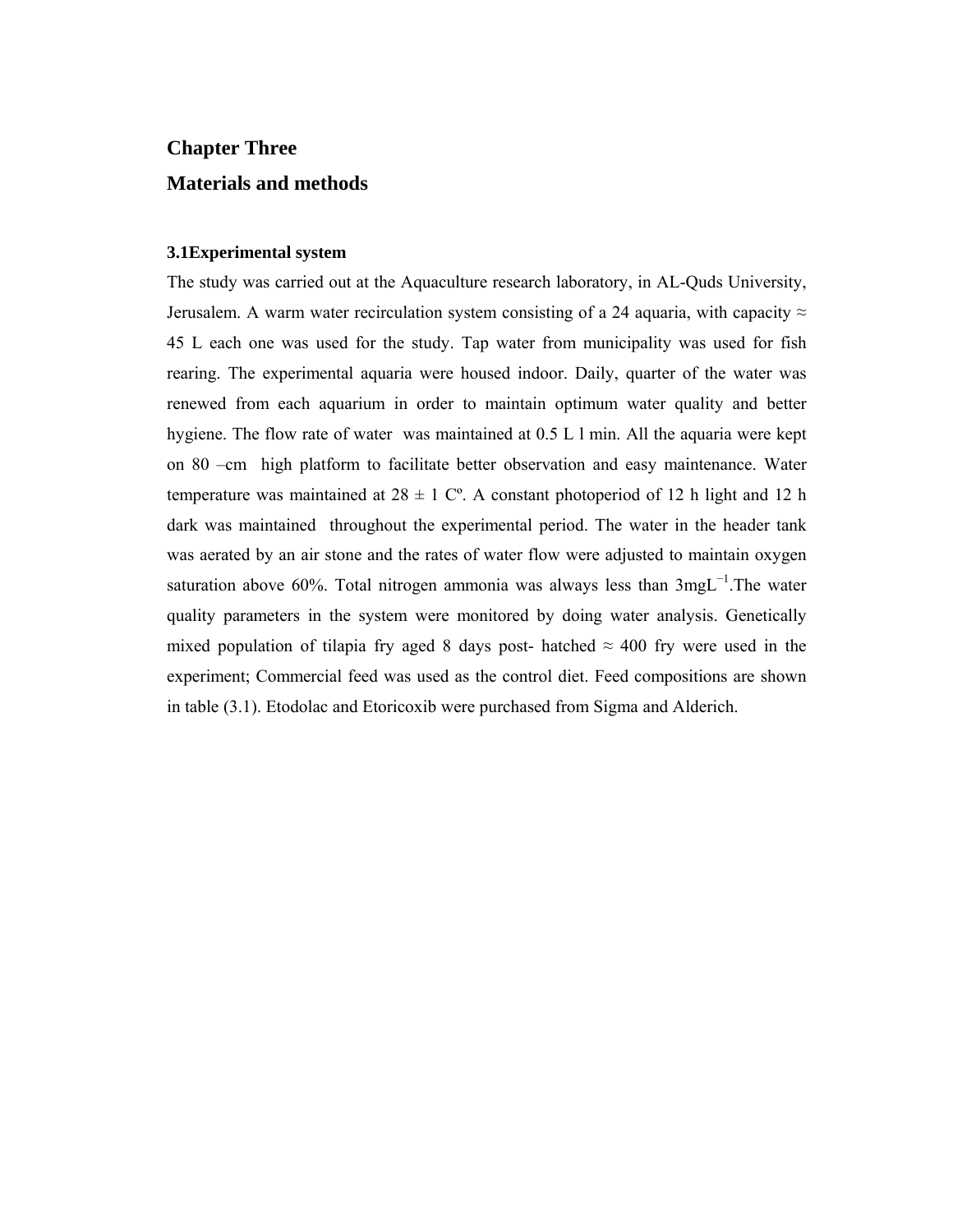| Treatment  | Composition         | Concentration    |
|------------|---------------------|------------------|
| Control    | 91.8%DryMatter (OM) |                  |
|            | 43.5% Crude protein |                  |
|            | 10.9% Crude lipid   |                  |
|            | 13.0% Crude Ash     |                  |
|            | 18.7Kj Gross energy |                  |
| Etodolac   |                     | $0.5\%$ , 1%, 2% |
| Etoricoxib |                     | $0.5\%$ , 1%     |

 **Table (3:1) Feed Composition and treatment concentrations** 

At an age of 8 days post – hatched 30 genetically mixed population of Oreochromis. niloticus larvae were stocked in duplicate, into aquariums each with a capacity of  $\approx 45$ L at aquatic and aquaculture lab, where the study was conducted. Treatments included 5 different experimental diet and one standard diet serving as control with two repeats for each group from 0.5 % groups of diets. All aquariums in the experiment were disconnected from the recirculation system in order to avoid cross- contamination. The test diets were prepared by mixing 600 mg of etodolac with 120g, 60 g, 30 g commercial feed, to achieve (0.5% etodolac, 1% etodolac, 2% etodolac) concentration respectively, the same process done to the etoricoxib by mixing 90 mg of etoricoxib with 18 g, 9 g, commercial feed, also to achieve (0.5% etoricoxib, 1% etoricoxib) concentration respectively.Feeding started on the same day of stocking and fish were fed once daily. Feed was made into pellets crushed into smaller sizes and spread on the water surface slowly by hand. Feed was adjusted according to fish weight during the 8th week of the experiment when I gave the feed with etodolac and etoricoxib I fed the fish 10 % of their weight after this period gives them 5% of their body weight and all diets were changed to control diet.

Fish were weighted every week and counted in each aquarium to determine survival rate during 12 weeks period. Individual fish in each aquarium was weighted to the nearest 0.1 g using a digital scale. The growth rate  $(GR)$  was determined using linear regression:  $yt =$  $a + bxt$ , where yt is the average total weight (g) of the fishes at time t and a is the average weight (g) of fishes at the start of the experiment.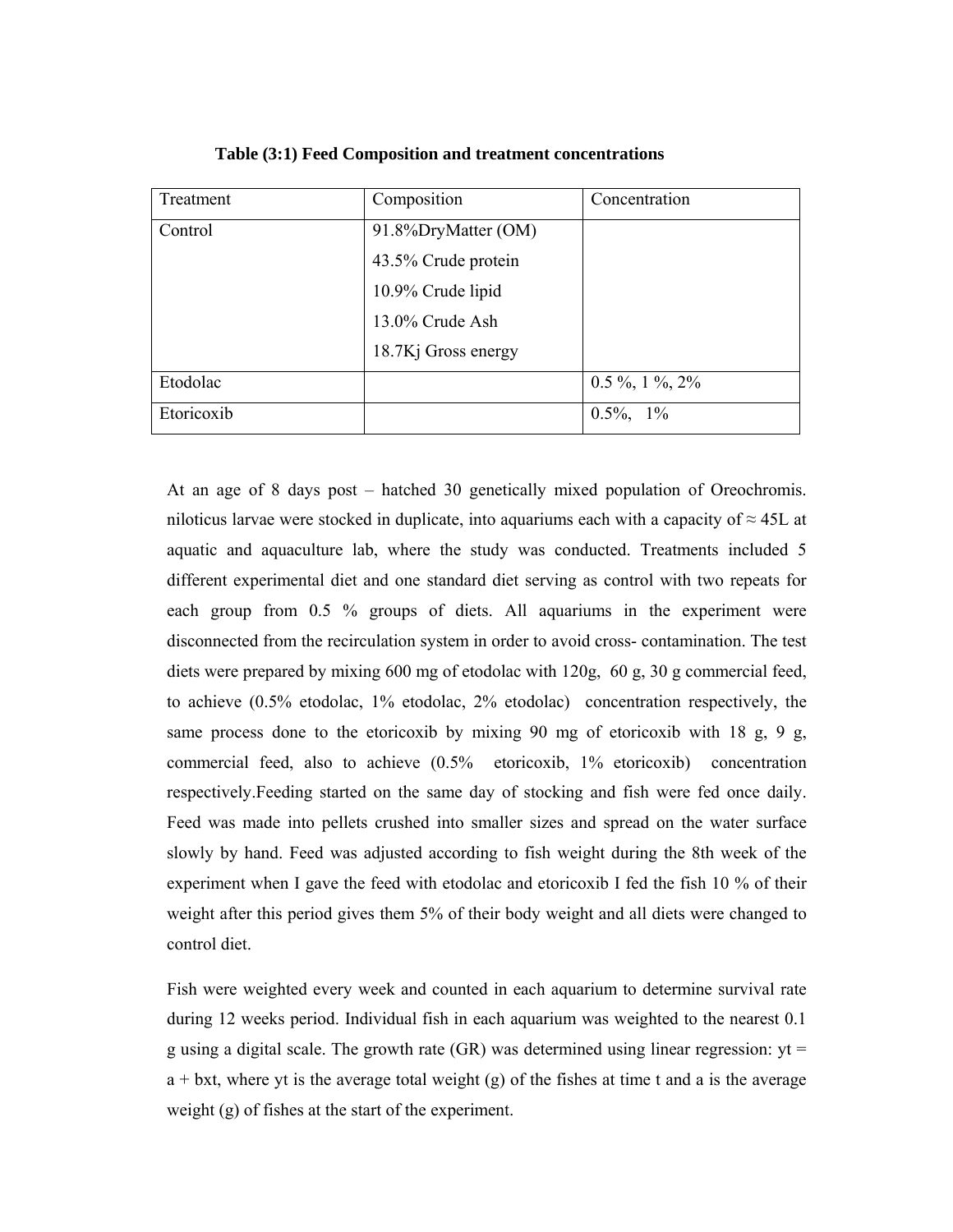### **3.2 Experiments done for fish growth rate:**

## **1) Experiment number (1): Mixed population of Niletilapia treated with (Etodolac 0.5%) and (Etoricoxib 0.5%) at age more than 2 month**

There were nine aquarium chosen for the experiment from the recirculatory system after separated them from the system to prevent cross contamination. These aquarium were divided to three different group, three for standard population without treatment, three with (Etodolac0.5%) treatment, and finally the last three for (Etoricoxib 0.5%) treatment. these aquarium were distributed randomly in all side of the system to achieve the same condition for each group. 10 fish were stocked in each aquarium, the diet given to fish in each aquarium once daily , amount of diet was 10 % of the fish weight as table (3.2) show,every week each aquarium fish were weighed and calculate the 10% amount of diet should given to them during the new week.

### **2) Experiment number (2) : Mixed population of Niletilapia treated with (Etodolac 0.5%) and (Etoricoxib 0.5%) at age of 8 days.**

The same procedure done as in experiment one but with duplicate aquarium for each type of (etodolac 0.5 %), (etoricoxib 0.5%), and standard.

30 fry fish were stocked in each aquarium, the fry fish were given 0.1- 0.3 during 8 weeks, after this period the fish were weighed and given 10% of their total weight in each aquarium as table (3.3) show, three weeks were weight with NSAIDs treatment and another three weeks they were weighed without treatment to record the result of growth rate if it continuous after stop treatment .

# **3) Experiment number (3) : mixed population fry of Niletilapia with concentrations of 1% Etodolac, 1%Etoricoxib and 2% Etoricoxib**

In small aquarium 30 fish at age of 8 days post hatch were stocked in 1% concentration of etodolac, etoricoxib respectively and standard, 20 fish were stocked for 2% etodolac, only one aquarium used for each concentration and they were treated in the same way as the previous experiments (1, 2).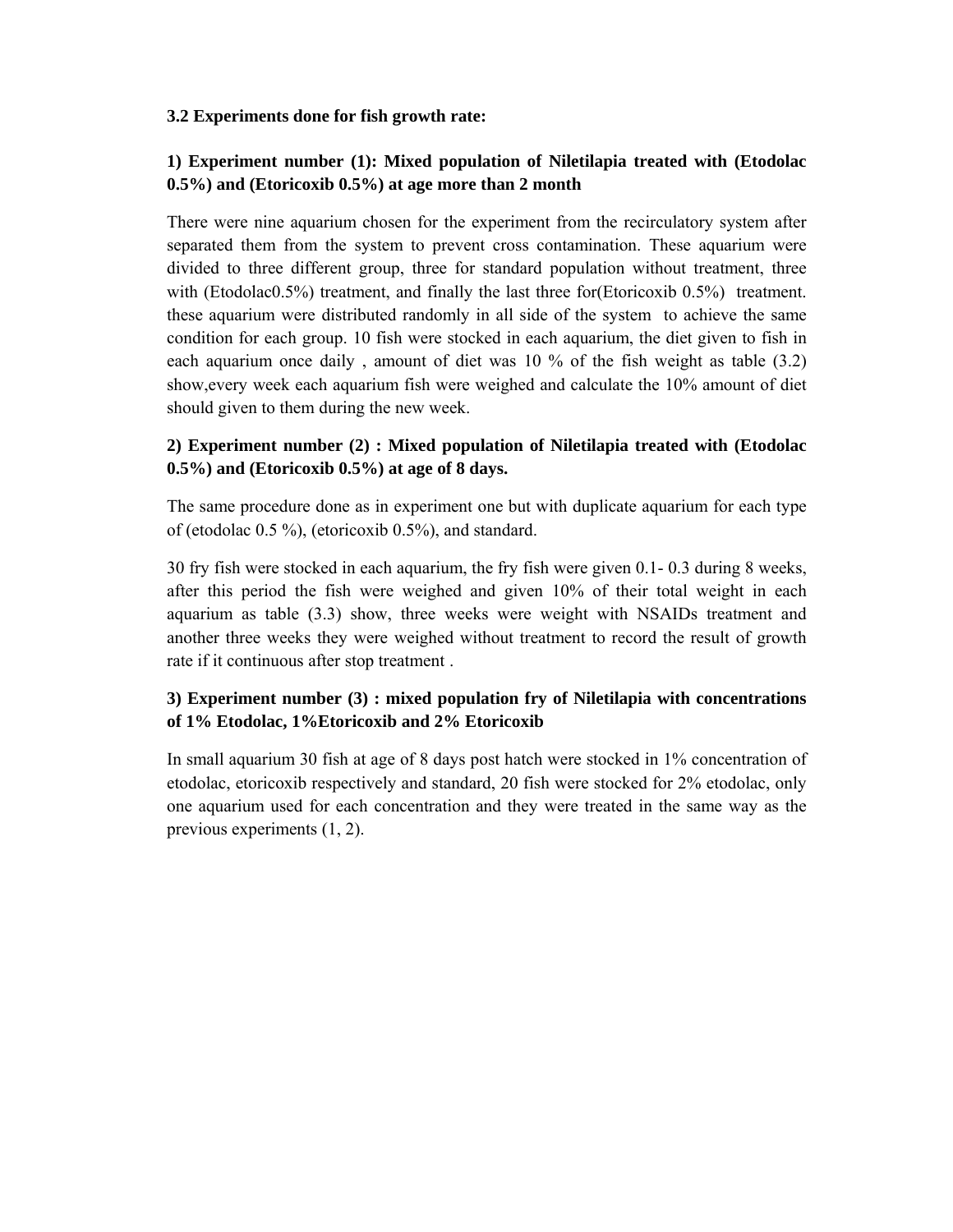|         | Std1 | Std 6 | Std 9 | Etd 2          | Etd 5          | Etd 8          | $E$ to 3 | $E$ to 4       | Eto 7          |
|---------|------|-------|-------|----------------|----------------|----------------|----------|----------------|----------------|
|         |      |       |       |                |                |                |          |                |                |
| weeks 1 | 2.9  | 2.7   | 2.9   | 3              | 2.9            | 3.3            | 3        | 3              | 3.8            |
| weeks 2 | 3.6  | 2.9   | 3.1   | 3.3            | 3.4            | $\overline{4}$ | 3.5      | 3.3            | 4.4            |
| weeks 3 | 4.6  | 3.6   | 3.8   | $\overline{4}$ | 4.2            | 4.6            | 4.2      | $\overline{4}$ | 5.3            |
| weeks 4 | 5.8  | 4.8   | 5.1   | 5.1            | 5.1            | 5.7            | 5.1      | 4.4            | $\overline{7}$ |
| week 5  | 6.6  | 5.8   | 6.1   | 5.8            | 6              | 6.4            | 5.2      | 4.2            | 7.5            |
| week 6  | 7.4  | 6.8   | 7.1   | 7.1            | $\overline{7}$ | 7.1            | 6.2      | 4.4            | 7.6            |
| week 7  | 7.6  | 8.4   | 8.5   | 8.4            | 8.5            | 8.1            | 7.4      | 5.6            | 8.6            |
| week 8  | 6.3  | 8.5   | 11.5  | 8.             | 9              | 8.             | 8.4      | 6.8            | 11.5           |

**Table (3:2) weight of food given to adult fish every week about 5% of their body weight in grams.** 

\*\* The numbers from ( 1\_9) represent the number given to the aquarium in the recirculating system

|  |  |  | Table (3:3) weight of food given to small fry fish as 10% of their weight in grams |
|--|--|--|------------------------------------------------------------------------------------|
|  |  |  |                                                                                    |

| Week   | Std 0.5% | Std $0.5\%$ | Eto $0.5\%$ | Eto $0.5\%$ | Etd $0.5\%$  | Etd $0.5\%$    |
|--------|----------|-------------|-------------|-------------|--------------|----------------|
|        |          | 2           |             | 2           |              | 2              |
| Week 1 | 1.5      | 1.3         | 1.6         | 1.9         | 1.7          | 1.5            |
| Week 2 | 2.3      | 1.9         | 2.7         | 2.9         | 2.8          | 2.4            |
| Week 3 | 3        | 2.6         | 4.2         | 3.1         | 5            | $\overline{4}$ |
| Week 4 | 4.5      | 4.3         | 7.1         | 5           | $\mathbf{Q}$ | 8.3            |
| Week 5 | 8.1      | 7.7         | 12.5        | 9.3         | 16           | 14             |
| Week 6 | 10.5     | 10.4        | 15.6        | 12.1        | 19.1         | 17             |

\*std : abbreviation for standard

\*etd : abbreviation for etodolac

\*eto : abbreviation for etoricoxib

\* (1,2) : aquarium given number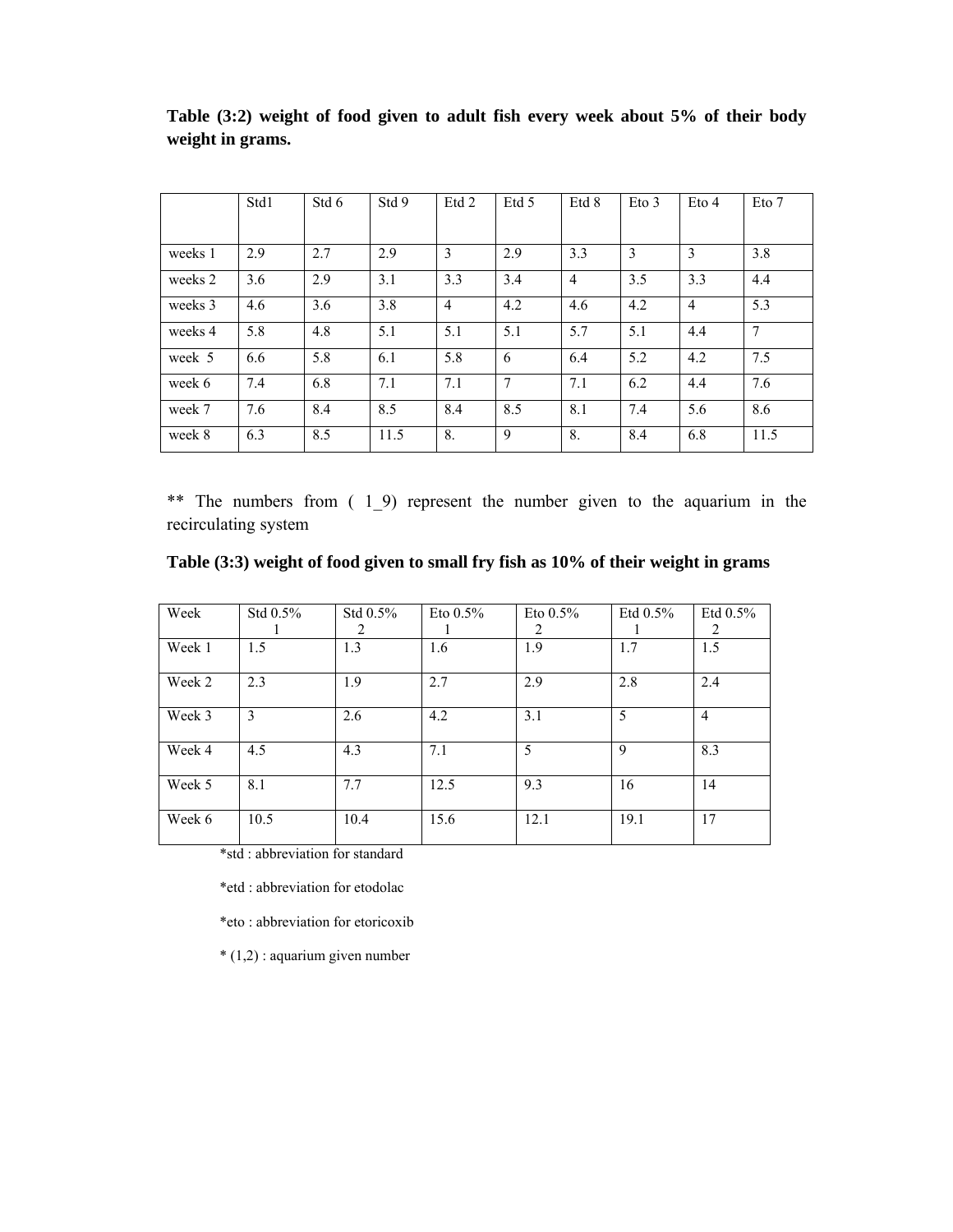|        | Standard | Etoricoxib<br>$1\%$ | Etodolac<br>$1\%$ | Etodolac<br>$2\%$ |
|--------|----------|---------------------|-------------------|-------------------|
| Week 1 | 1.1      |                     | 0.7               | 0.8               |
| Week2  | 1.6      | 1.4                 | 1.0               | 1.0               |
| Week3  | 1.7      | 1.7                 | 1.3               | 1.4               |
| Week 4 | 2.2      | 2                   | 1.9               | 1.9               |
| Week 5 | 3.9      | 2.8                 | 3.7               | 3.8               |
| Week 6 | 5.4      | 3.7                 | 5.6               | 5.4               |

**Table (3:4) weight of food given to fry fish as 10 % of their weight for different concentration in grams .**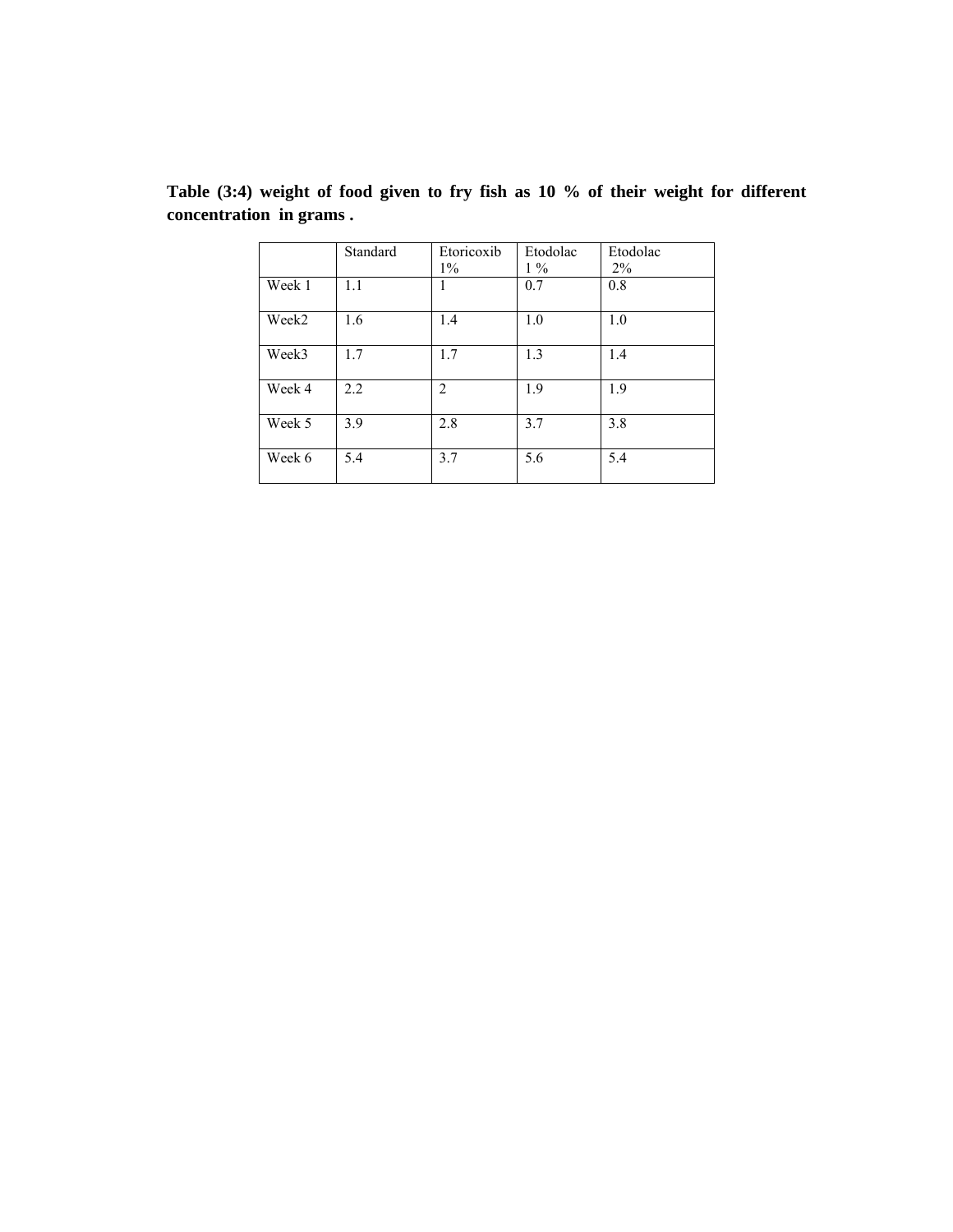## **Chapter 4**

### **Results**

**Table (4:1) Weight of mixed population fish more than 2 month treated with 0.5% Etodolac or 0.5% Etoricoxib in grams.** 

|         | Std 1 | Std 6 | Std 9 | Etd <sub>2</sub> | Etd 5 | Etd 8 | $E$ to 3 | $E$ to 4 | Eto 7 |
|---------|-------|-------|-------|------------------|-------|-------|----------|----------|-------|
| weeks 1 | 58    | 54    | 58    | 60               | 59    | 67    | 61       | 59       | 76    |
| weeks 2 | 72    | 58    | 62    | 65               | 68    | 78    | 70       | 65       | 89    |
| weeks 3 | 91    | 72    | 77    | 79               | 84    | 92    | 84       | 78       | 107   |
| weeks 4 | 116   | 96    | 102   | 102              | 103   | 115   | 102      | 88       | 141   |
| week 5  | 132   | 116   | 122   | 116              | 120   | 128   | 105      | 85       | 150   |
| week 6  | 148   | 137   | 142   | 143              | 140   | 143   | 125      | 89       | 153   |
| week 7  | 152   | 169   | 170   | 169              | 170   | 162   | 149      | 113      | 172   |
| week 8  | 127   | 170   | 231   | 168              | 181   | 165   | 168      | 137      | 230   |

\* The above values represent the weight of 10 fish in each aquarium .

As the table (4:1) above show there were no differences in the weight of fish treated with Etodolac, Etoricoxib in concentration 0.5% respectively if compare with standard aquarium. This result indicate that there is no clear effect for the use of 0.5% NSAIDs concentration for adult fish given food represent 5% of their weight in the aquariums.

Also about the mortality rate during the experimental period there was no mortality shown during all experimental period the rate was 0 %, this mean that the survival rate was 100 % during the 8 weeks of experiment.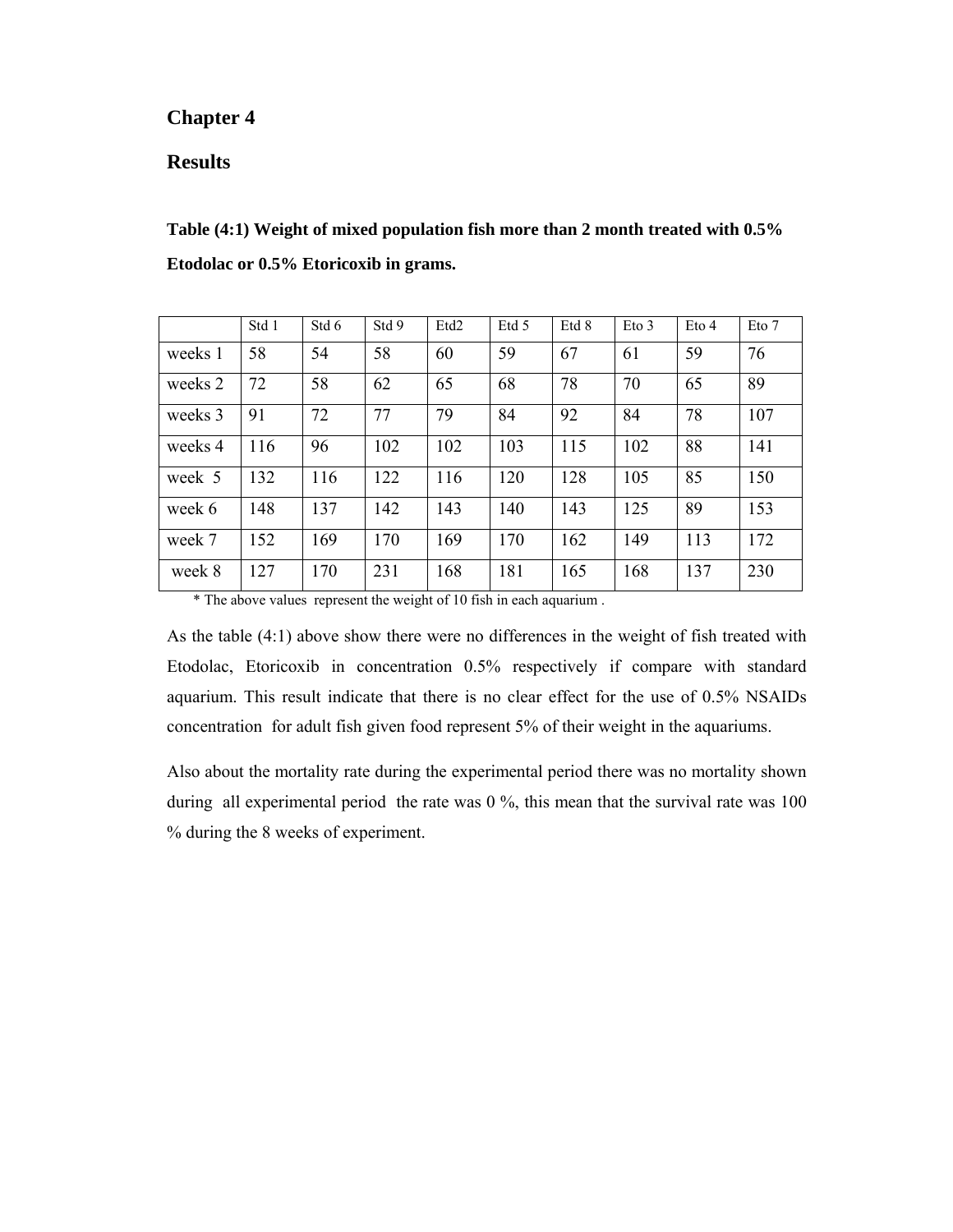**Table (4:2) Weight of mixed fry population during experiment period treated with 0.5% Etodolac or 0.5% Etoricoxib in grams**.

| <b>Days</b> | std 1 | std 2 | etd 1 | etd 2 | eto 1 | eto 2 |
|-------------|-------|-------|-------|-------|-------|-------|
|             | 15    | 13    | 17    | 15    | 16    | 19    |
| 7           | 23    | 19    | 28    | 24    | 27    | 29    |
| 14          | 30    | 26    | 45    | 39    | 42    | 31    |
| 21          | 45    | 43    | 88    | 83    | 71    | 40    |
| 35          | 81    | 77    | 160   | 140   | 124   | 93    |
| 49          | 105   | 103   | 191   | 170   | 156   | 121   |

| Table (4:3) Average weight of mixed fry fish treated with 0.5% Etodolac or 0.5% |  |  |  |  |  |
|---------------------------------------------------------------------------------|--|--|--|--|--|
| Etoricoxib during experiment period in grams.                                   |  |  |  |  |  |

| Days | std 1 av | std 2 av | etd 1 | etd 2 | eto1 av | eto 2 av |
|------|----------|----------|-------|-------|---------|----------|
|      | 0.55     | 0.41     | 0.51  | 0.56  | 0.51    | 0.61     |
| 7    | 0.85     | 0.67     | 0.82  | 0.93  | 0.87    | 0.93     |
| 14   | 1.11     | 0.92     | 1.44  | 1.5   | 1.4     | 1.06     |
| 21   | 1.73     | 1.53     | 3.07  | 2.93  | 2.36    | 1.37     |
| 35   | 3        | 2.75     | 5.18  | 5.33  | 4.13    | 3.2      |
| 49   | 3.88     | 3.96     | 6.29  | 6.58  | 5.2     | 4.32     |

As the table (4:2) above shows that the growth rate of fish was higher in the treated aquarium in comparison with standard aquarium.

The growth rate was higher in the aquarium treated with Etodolac, then it followed by aquarium treated with etoricoxib in comparison with standard.

This result show that 0.5% of etodolac or etoricoxib mixed with food have an effect on growth rate, and this concentration of NSAIDs increase the rate of growth in compared with standard one.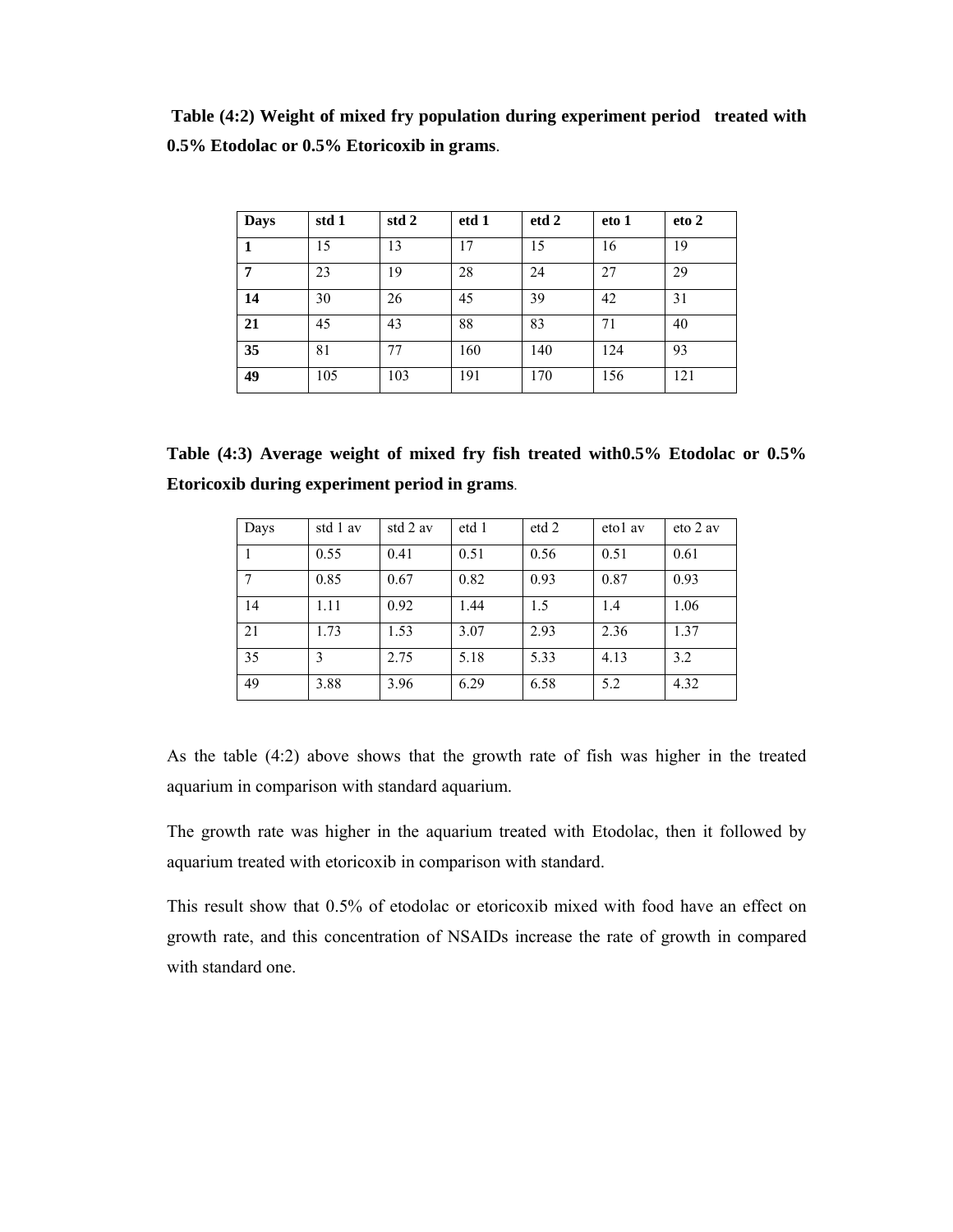

Figure (4: 1) growth rate of mixed population of Nile tilapia fry during experiment period treatment with 0.5% etodolac or 0.5% etoricoxib mixed with food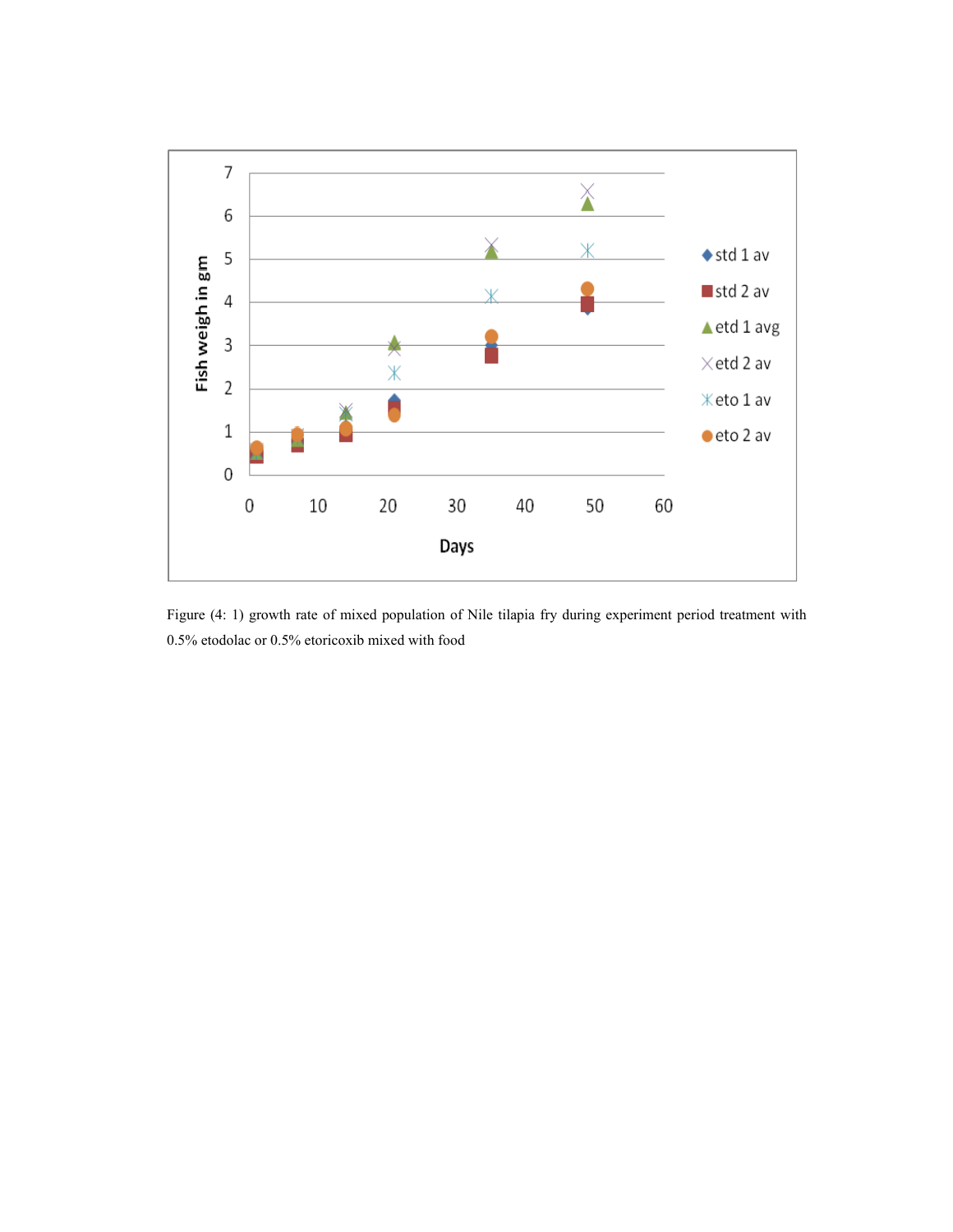

Figure (4: 2) average growth rate of Niletilapia fry during experiment period in standard aquarium1.



Figure (4: 3) average growth rate of Niletilapia fry during experiment period in standard aquariums2**.**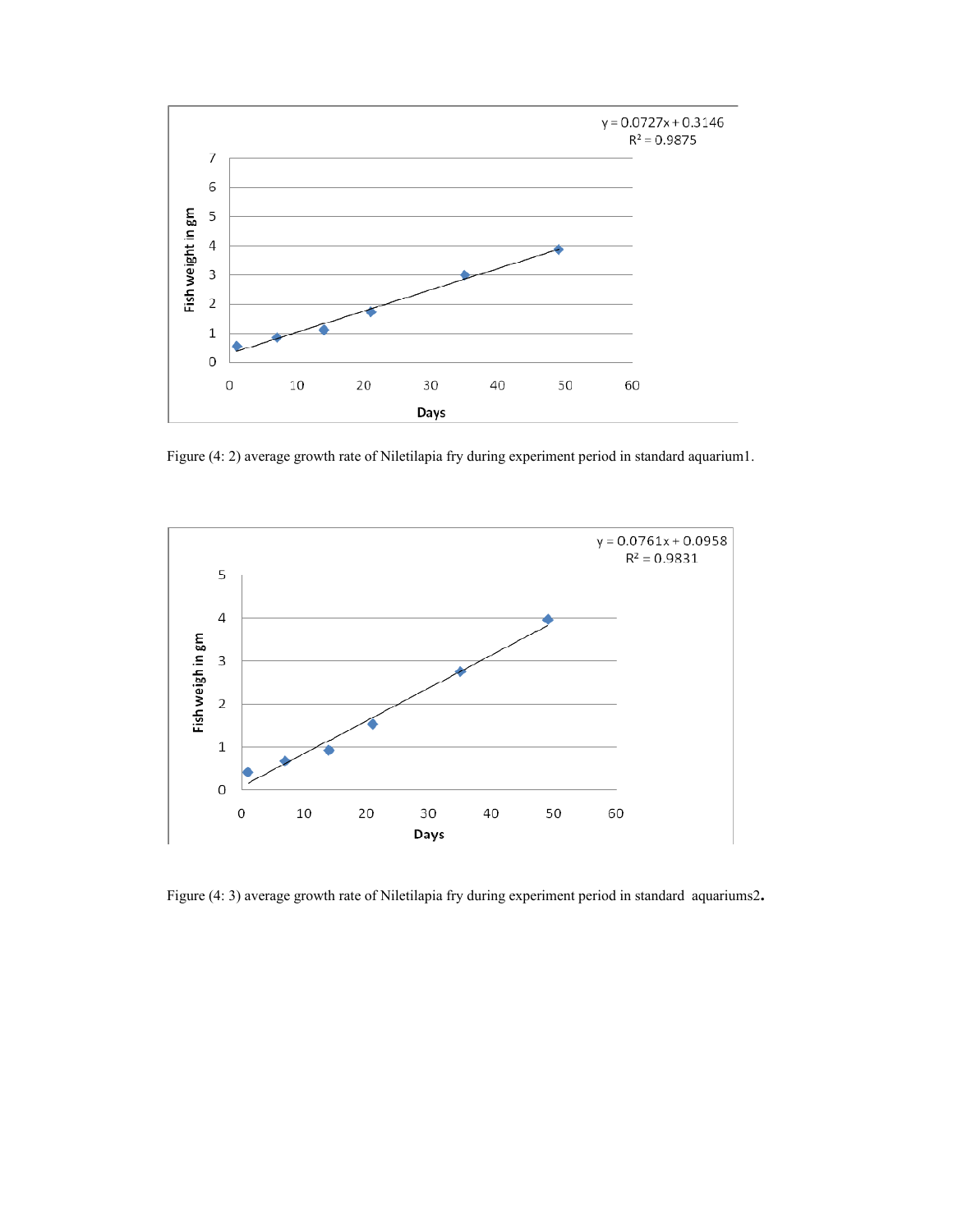

Figure (4: 4) average growth rate of Niletilapia fry during experiment period in 0.5% Etodolac aquarium1.



Figure (4: 5) average growth rate of Niletilapia fry during experiment period in 0.5% Etodolac aquarium2.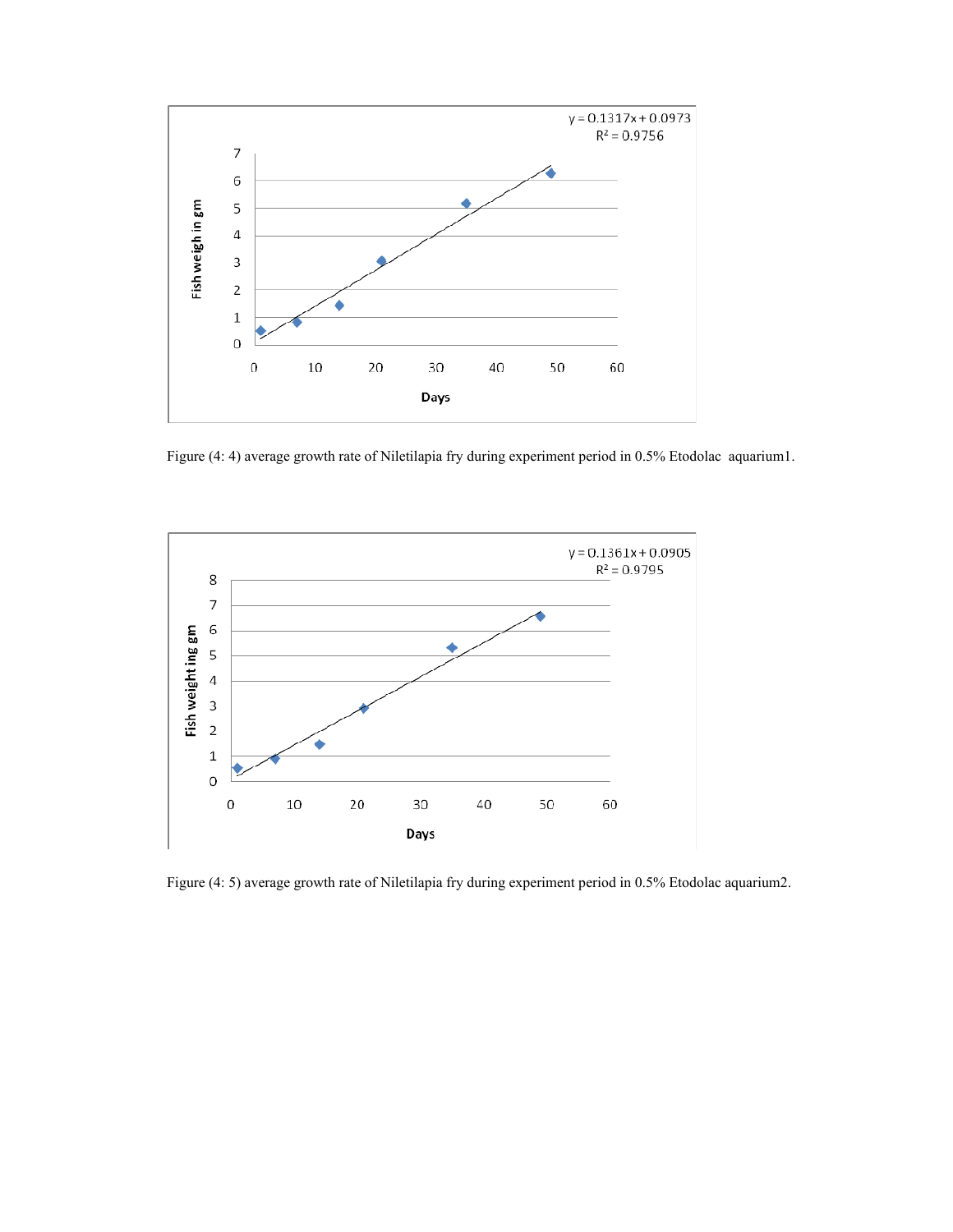

Figure (4: 6) average growth rate of Niletilapia fry during experiment period in 0.5%Etoricoxib aquarium1**.** 

![](_page_50_Figure_2.jpeg)

Figure (4:7) average growth rate of Nile tilapia fry during experiment period in 0.5% Etoricoxib aquarium2**.**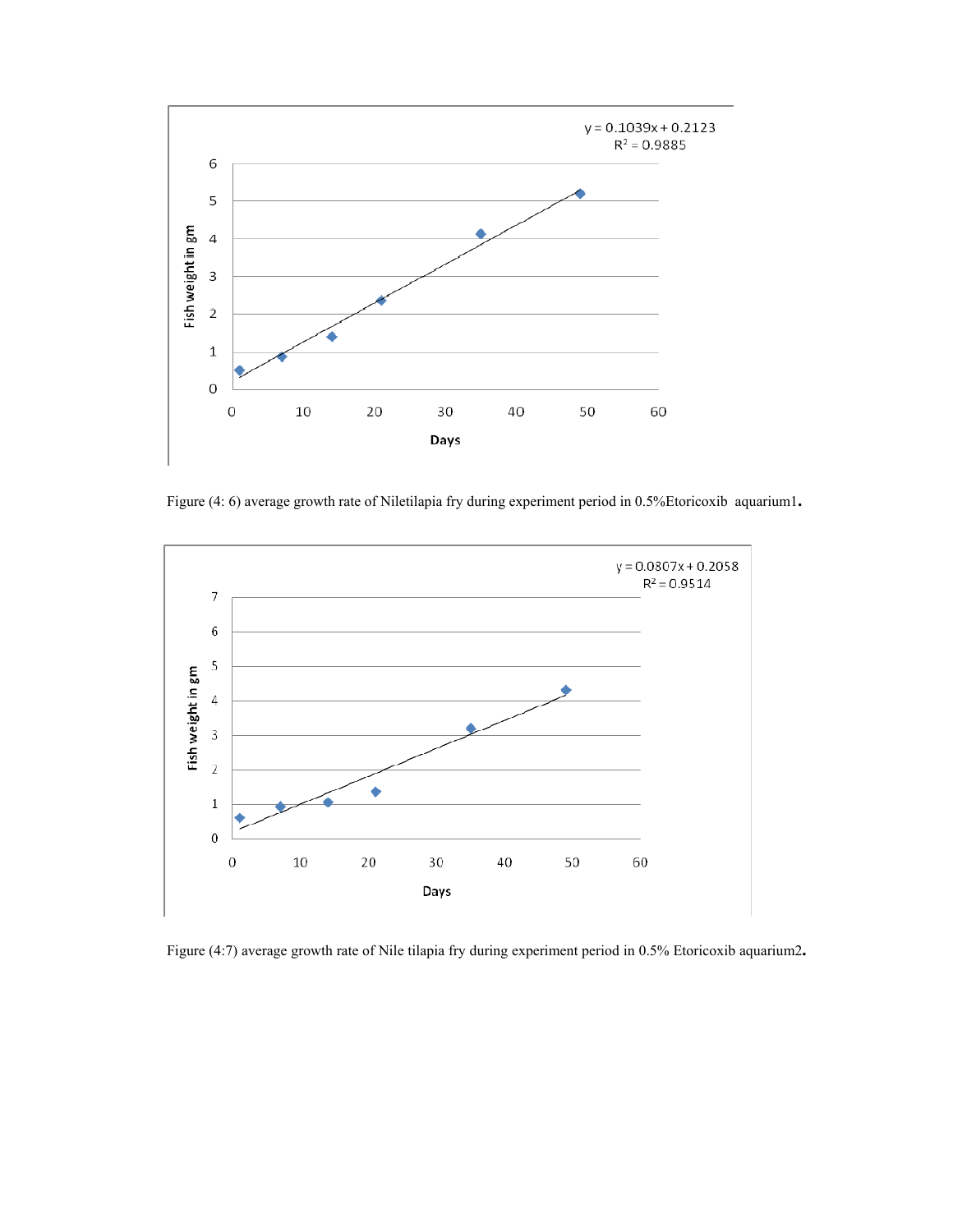Growth performance and diet nutrient utilization were analysed in term of percent body weight gain (BWG), growth rate, feed conversion ratio, feed conversion efficiency, specific growth rate

BWG = 100\* (final body weight –initial body weight) ⁄ initial body weight.

 $FCR =$  the weight of the feed fed to the fish along the study period / live body weight gain.

 $FCE$  = fresh body mass gain  $\triangle$  the weight of the feed fed to the fish along the study period.

SGR (%) =  $100*$  [ln (final body weight)-ln (initial body weight)]/no. of days.

|                       | BWG (in gram) | <b>FCR</b> | <b>FCE</b> | SGR % |
|-----------------------|---------------|------------|------------|-------|
| Standard 1            | 600           | 0.333      | 3.00       | 3.97  |
| Standard 2            | 692           | 0.312      | 3.20       | 4.22  |
| Etodolac 1            | 1023          | 0.304      | 3.28       | 4.93  |
| Etodolac <sub>2</sub> | 1033          | 0.303      | 3.29       | 4.95  |
| Etoricoxib 1          | 875           | 0.311      | 3.211      | 4.64  |
| Etoricoxib 2          | 536           | 0.326      | 3.06       | 3.77  |

**Table (4:4) Body weight gain percentage and other important growth parameters** 

#### **Result for Experiment (3)**

**Table (4:5) Mixed population fish fry weight in small tanks by different concentrations of 1%Etodolac, 1%Etoricoxib, and 2% Etodolac in grams**.

| days | Std            | Eto $1\%$ | Etd 1% | Etd 2% |
|------|----------------|-----------|--------|--------|
|      | $\blacksquare$ | a         | -      |        |
| −    | 16             | 14        | 10     | 10     |
| 14   | 7              | 17        | 13     | 14     |
| 21   | 22             | 20        | 19     | 19     |
| 35   | 39             | 28        | 37     | 38     |
| 49   | 54             | 37        | 56     | 54     |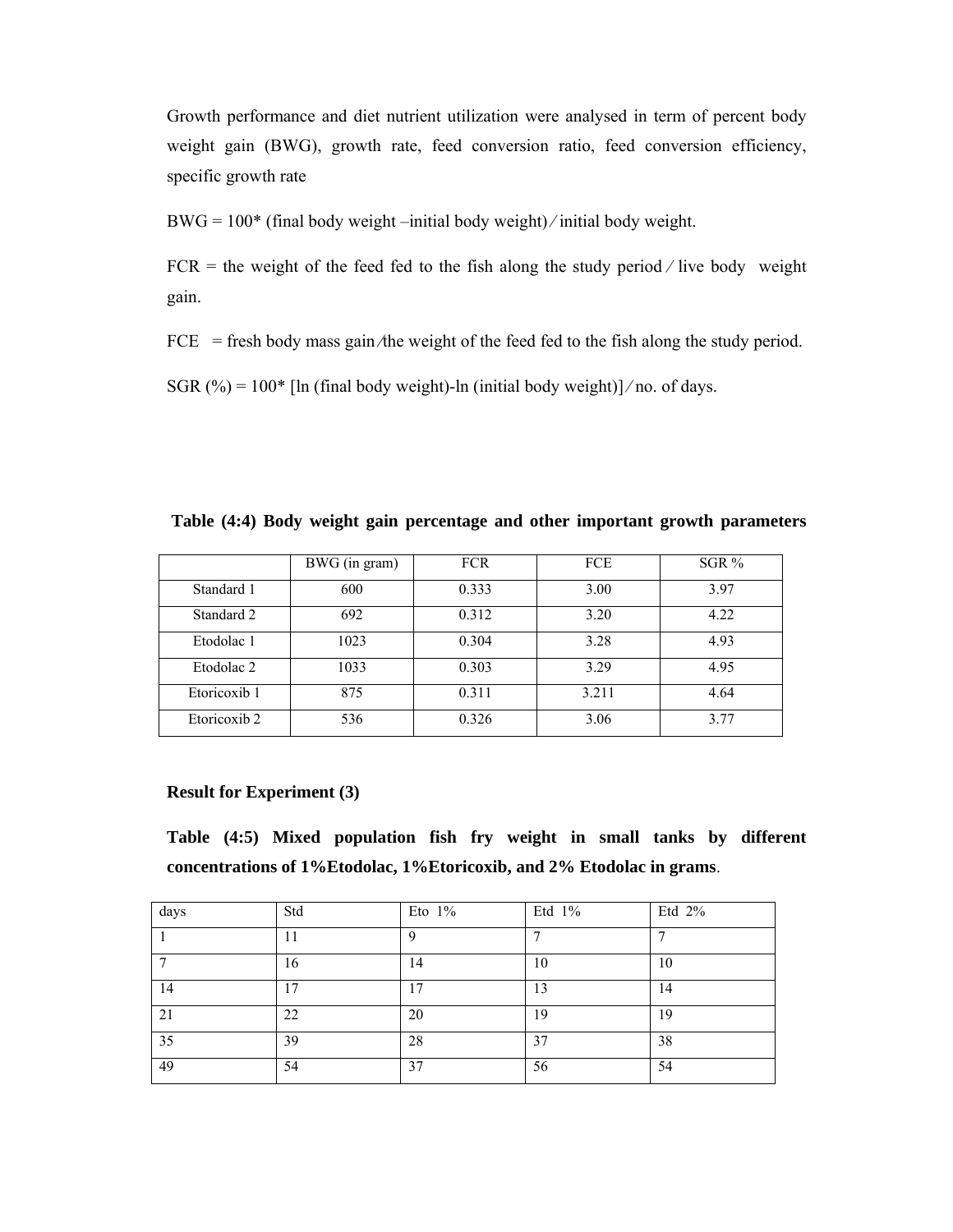**Table (4:6) Average Weight of fish fry treated with different concentrations of 1%Etodolac, 1%Etoricoxib, and 2% Etodolac in grams.** 

| days | Std            | Eto $1\%$ | Etd $1\%$ | Etd $2%$ |
|------|----------------|-----------|-----------|----------|
|      | 0.36           | 0.3       | 0.25      | 0.43     |
| 7    | 0.53           | 0.46      | 0.4       | 0.62     |
| 14   | 0.56           | 0.6       | 0.54      | 0.87     |
| 21   | 0.75           | 0.76      | 0.86      | 1.35     |
| 35   | 1.39           | 1.33      | 1.68      | 3.45     |
| 49   | $\overline{2}$ | 1.7       | 2.66      | 5.4      |

![](_page_52_Figure_2.jpeg)

Figure (4: 8) growth rate of mixed population Niletilapia fry during experiment period treatment with 1%Etodolac,1%Etoricoxib , 2% Etodolac mixed with food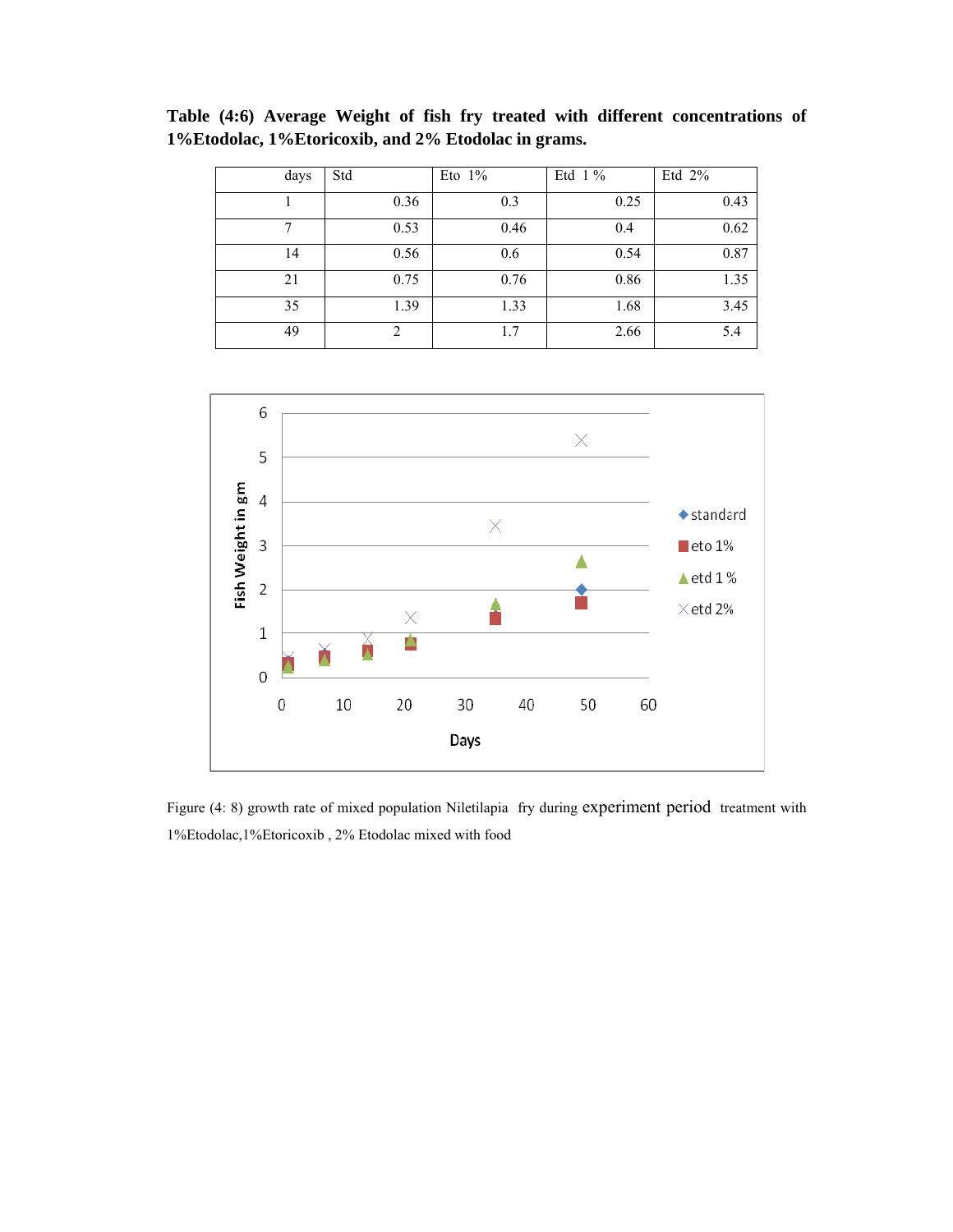![](_page_53_Figure_0.jpeg)

Figure (4: 9) average growth rate of Niletilapia fry during experiment period in standard aquarium

![](_page_53_Figure_2.jpeg)

Figure (4:10) average growth rate of Niletilapia fry during experiment period in 1% Etoricoxib aquarium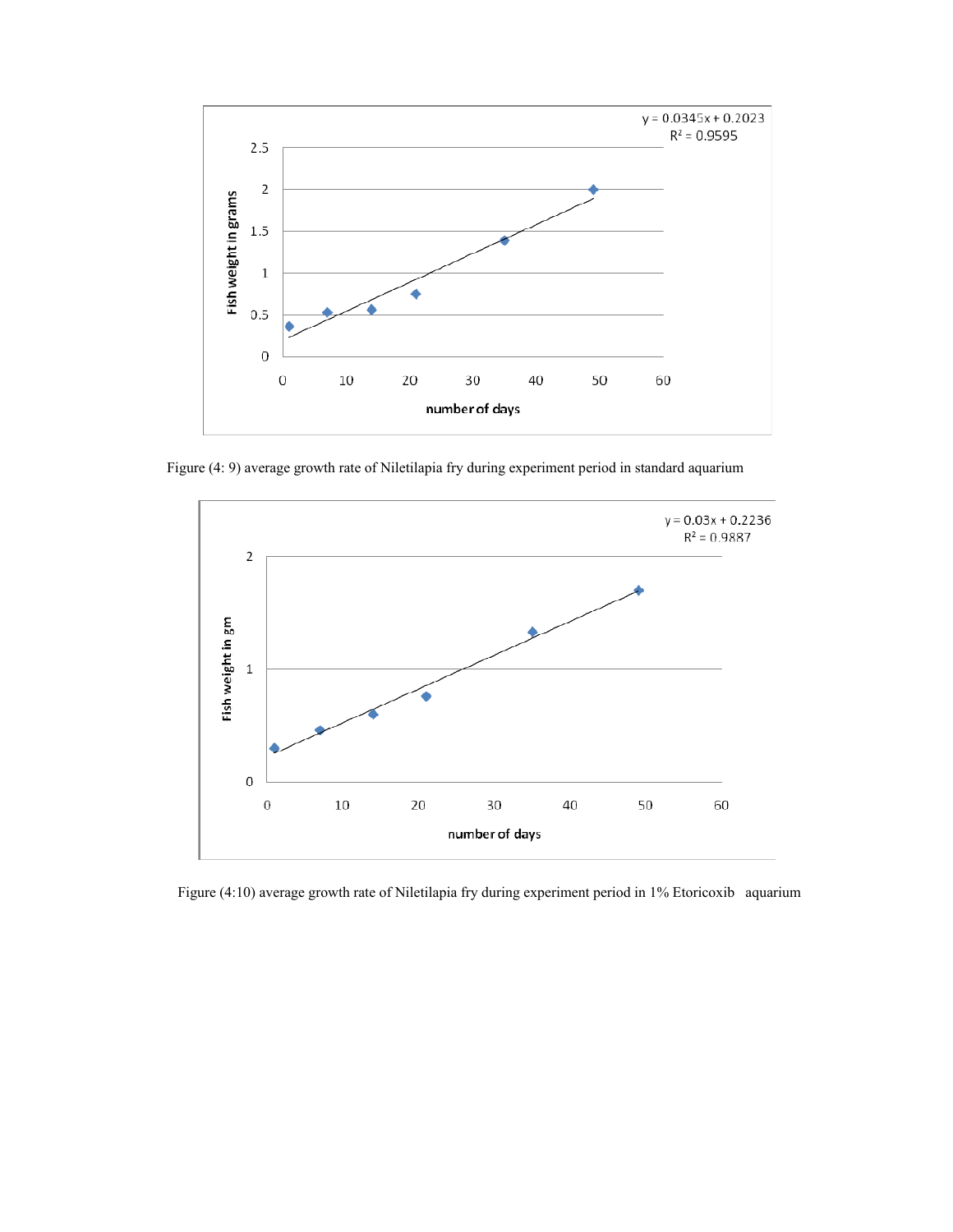![](_page_54_Figure_0.jpeg)

Figure (4:11) average growth rate of Niletilapia fry during experiment period in 1% Etodolac aquarium.

![](_page_54_Figure_2.jpeg)

Figure (4:12) average growth rate of Nile tilapia fry during experiment period in 2% Etodolac aquarium.

The different concentration affect the growth rate in a dose- dependent manner.This appears with the weight of fish treated with Etodolac in compared with Etoricoxib or Standard. The highest growth rate was in the aquarium treated with Etodolac at 2% concentration followed by Etodolac 1% concentration followed by standard. Etoricoxib at 1% was toxic with decreased growth rate compared to standard.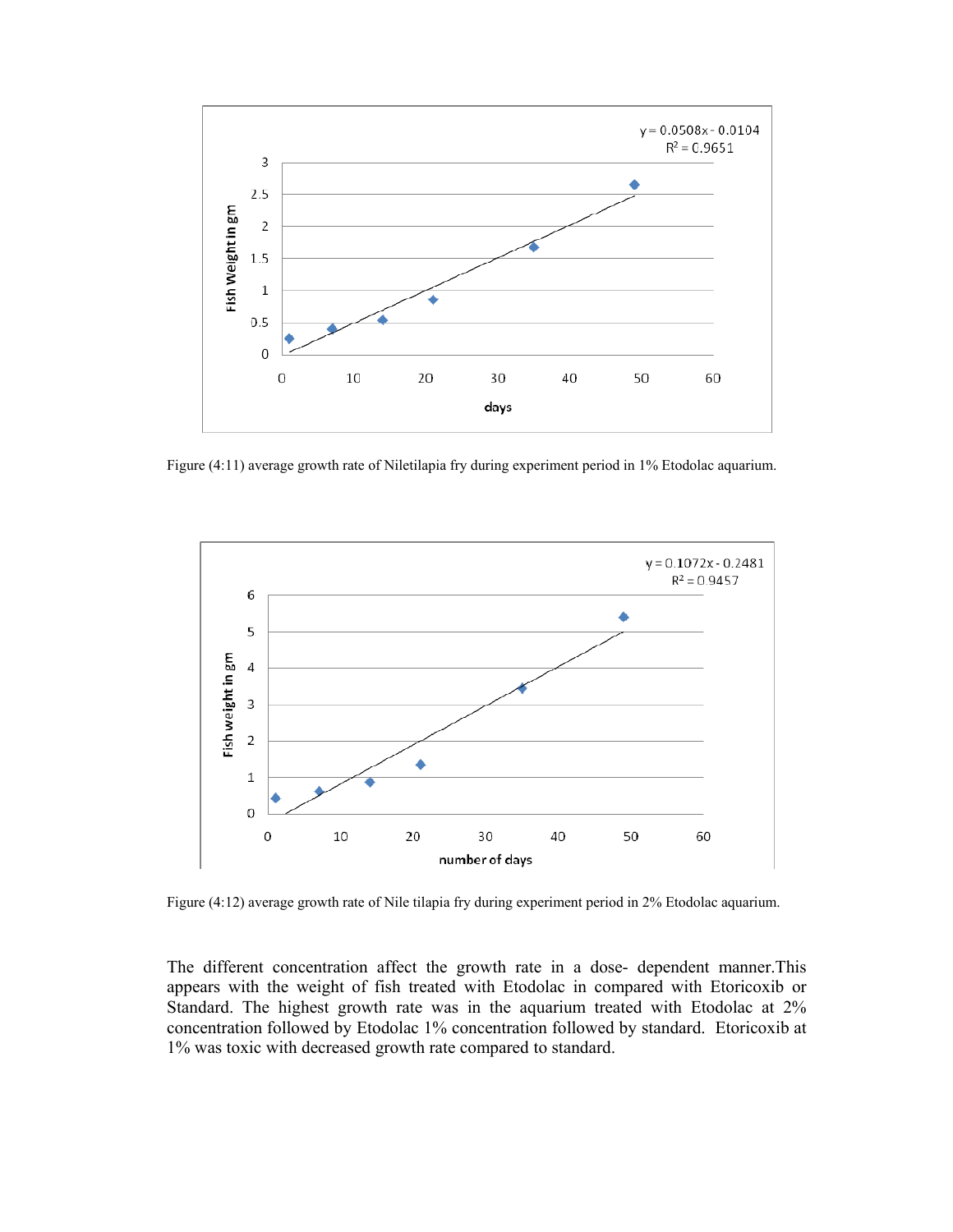| Week           | Standard     | Standard | Etoricoxib | Etoricoxib     | Etodolac | Etodolac       |
|----------------|--------------|----------|------------|----------------|----------|----------------|
|                |              |          | $0.5\%$    | $0.5\%$        | $0.5\%$  | $0.5\%$        |
|                | $\mathbf{1}$ | 2        | 1          | $\overline{2}$ | 1        | $\overline{2}$ |
| Week 1         | 27           | 30       | 30         | 30             | 30       | 29             |
| Week 2         | 27           | 28       | 30         | 30             | 30       | 29             |
| Week 3         | 27           | 27       | 29         | 28             | 30       | 27             |
| Week 4         | 26           | 27       | 29         | 28             | 30       | 27             |
| Week 5         | 26           | 27       | 29         | 28             | 30       | 27             |
| Week 6         | 26           | 25       | 29         | 27             | 29       | 27             |
| Survival rate  | 86.6%        | 83.3%    | 96.6%      | 90%            | 96.6%    | 90%            |
| Mortality rate | 13.4%        | 16.7%    | 3.4%       | 10%            | 3.4%     | 10%            |

**Table (4:7) percentage of survival rate and mortality rate during the second** 

# **experiment.**

**Table (4:8) percentage of survival rate and mortality rate for treatment with different concentrations of Etoricoxib 1%, Etodolac1%, and Etodolac2%.** 

| Week           | standard | Etoricoxib $1\%$ | Etodolac 1% | Etodolac 2% |
|----------------|----------|------------------|-------------|-------------|
| Week 1         | 30       | 30               | 27          | 16          |
| Week 2         | 30       | 30               | 25          | 16          |
| Week 3         | 30       | 28               | 24          | 16          |
| Week 4         | 29       | 26               | 22          | 14          |
| Week 5         | 28       | 21               | 22          | 11          |
| Week 6         | 27       | 19               | 21          | 10          |
| Survival rate  | 90%      | 63%              | 70%         | 50%         |
| Mortality rate | 10%      | 37%              | 30%         | 50%         |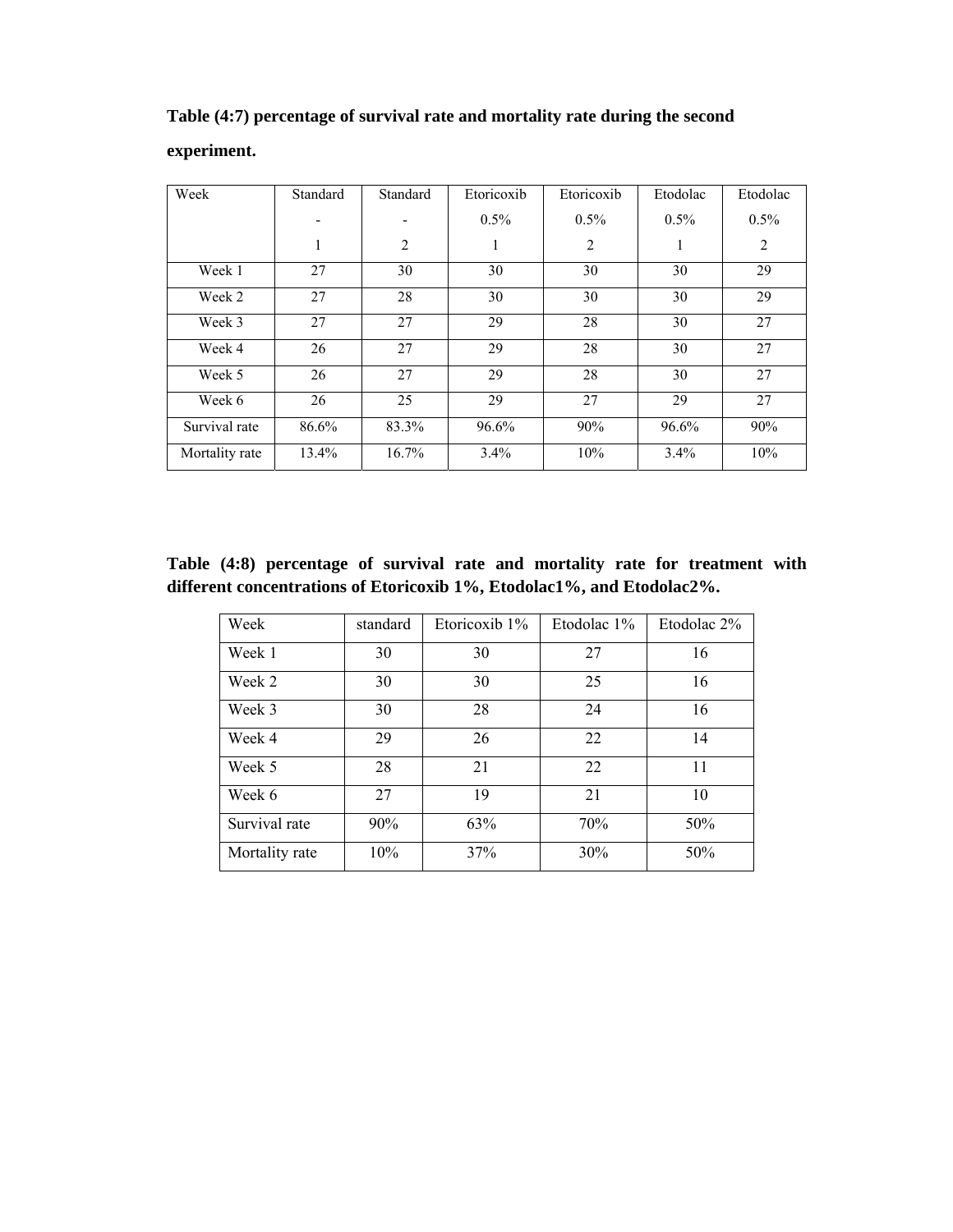# **Chapter Five**

### **Discussion**

#### **5.1 Growth Performance Parameters**

The different growth rate parameters (final body weight, weight gain and growth rate (GR) of *O niloticus* fed with Etodolac (non-selective COX-1 inhibitor with preferential COX-2 selectivity) and Etoricoxib (selective COX-2 inhibitor) respectively shown in table (4:2,4:3) Figs (4.1 - 4.7) were significantly affected by NSAIDs administration with Nile tilapia diet, with the highest growth (final weight, weight gain and GR) table(4:3) obtained with the  $0.5\%$ Etodolac followed by Etoricoxib 0.5% followed by untreated sample. These results indicate that the inclusion of selective COX-2 inhibitors in fish diet may be beneficial for fish growth. Etodolac, in humans, is reported to cause a gradual weight gain attributed to the effect of medication itself or due to its effect on other factors (Boullata and Armenti., 2004). The increase in fish growth may be because of that NSAIDs modulated gastrointestinal blood flow and increased the proteolytic activity of the gut inducing the feed digestion and absorption rate causing increase in body weight (Rust., 2002). The gastrointestinal (GI) tract of most teleost species studied to date is, in contrast to most mammalian species, supplied mainly via one major vessel, the coeliacomesenteric artery (CMA), which branches off the dorsal aorta. The CMA then divides into two major arteries, the larger intestinal artery (also often referred to as the mesenteric artery) and the smaller gastric artery (coeliac artery), about 10-40% of CO reaches the GI tract in unfed fish, (Axelsson *et al*., 1989; Dupont-Prinet et al., 2009). However, after feeding over 50% of CO reaches the GI circulation (Axelsson and Fritsche, 1991). For example the increase in GBF after the ingestion of a normal sized meal ranges from around 70% in the sea bass (Dicentrarchus labrax) (Axelsson et al.,2002) to over 150% in the sea bass and the rainbow trout (Dupont-Prinet et al., 2009; Grans et al., 2009). An increase in the blood available to the GI tract after feeding can be achieved either through an increase in the blood volume pumped by the heart per time unit (i.e. cardiac output; CO) and/or a redistribution of blood to the GI circulation from other systemic vascular beds without a concomitant increase in CO. The relative contribution of each factor is strongly influenced by the physical status of the animal (i.e. exercise or other stressors) as well as the environmental factors such as oxygen availability. Consequently, the postprandial increase in Gastric blood flow will depend on both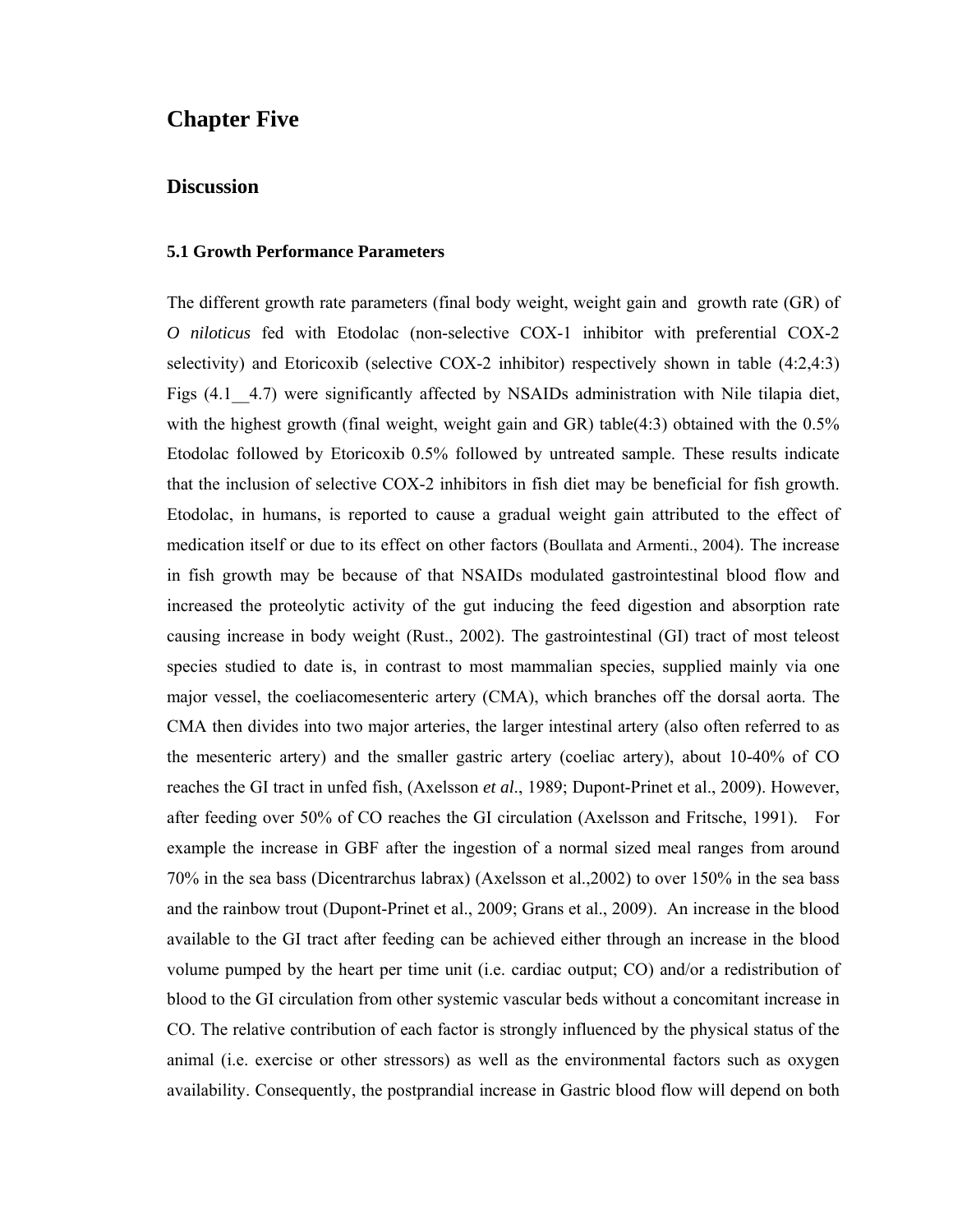the decrease in resistance of the GI vasculature, i.e. the hyperemia, and how much blood that is available to the GI tract, either by an increase in Cardiac output or a redistribution of blood. In contrast to what happens postprandially in mammals such as dogs, where there is a limited increase in the CO after feeding in a stationary dog, thus, the increase in GBF is therefore almost entirely due to a redistribution of blood. There is a shift in the amount of CO reaching the GI vasculature in fish, which is mediated via a decrease in the resistance of the GI vasculature and a maintained or increased resistance of other systemic vascular beds. However, if the animal goes from being stationary to being more active there is in general also an increase in cardiac output in order to maintain the postprandial increase in GBF in dogs (Gallavan *et al.*, 1980). On the other hand, the vascular endothelial cells play a central role in synthesizing and releasing prostaglandins, which may have constricting as well as relaxing effects on blood vessels. Following their intracellular synthesis, prostaglandins probably exit the cell by facilitated diffusion and affect the parent cell and/or neighboring cells in an autocrine /paracrine manner. They act through specific G-protein-linked prostanoid receptors, altering levels of different second messengers (Smith., 1992). Prostaglandins have diverse effects in fish circulation, and are likely to serve a multitude of functions (Janvier1997., Brown and and Bucknall1985; Sundin and Nilsson., 1998). PGF2 is involved in a haemostatic vasoconstriction and may take part in the control of brachial circulation, by constricting filament arteries. In contrast, PGE2 has most of its effect on the heart. PGE2 causes a reduction in cardiac output with a decrease in systemic resistance and increase in gills vascular resistance. It also reduces dorsal aortic blood pressure (Stenslokken et al.,2002).

After the meal had been digested i.e. Enzymatically broken down into smaller components by carbohydrases, lipases and proteases (Kitamikado and Tachino., 1960a, b, c). It is likely that it is these hydrolyzed products that induce the subsequent GI hyperemia and mechanical distension of the stomach elicits an increased adrenergic tone on the systemic vasculature, producing a vasoconstriction in the systemic circulation including the GI portion, and a subsequent increase in dorsal aortic pressure. This leads to either a redistribution of blood flow from the systemic circulation or a larger fraction of the cardiac output reaching the GI tract in the event that cardiac output increases. This pressor response increases the driving force for the perfusion of the GI vasculature when chemical stimuli (hyperemia) induce a decrease in the resistance of the GI vasculature mediated via hormones like cholecystokinin (CCK),(Seth et al., 2009,2010). The circulating level of CCK is also influenced by the diet (Jonsson *et al.*, 2006). NSAIDs may enhance the proteolytic activity of the gut by increasing proteases activity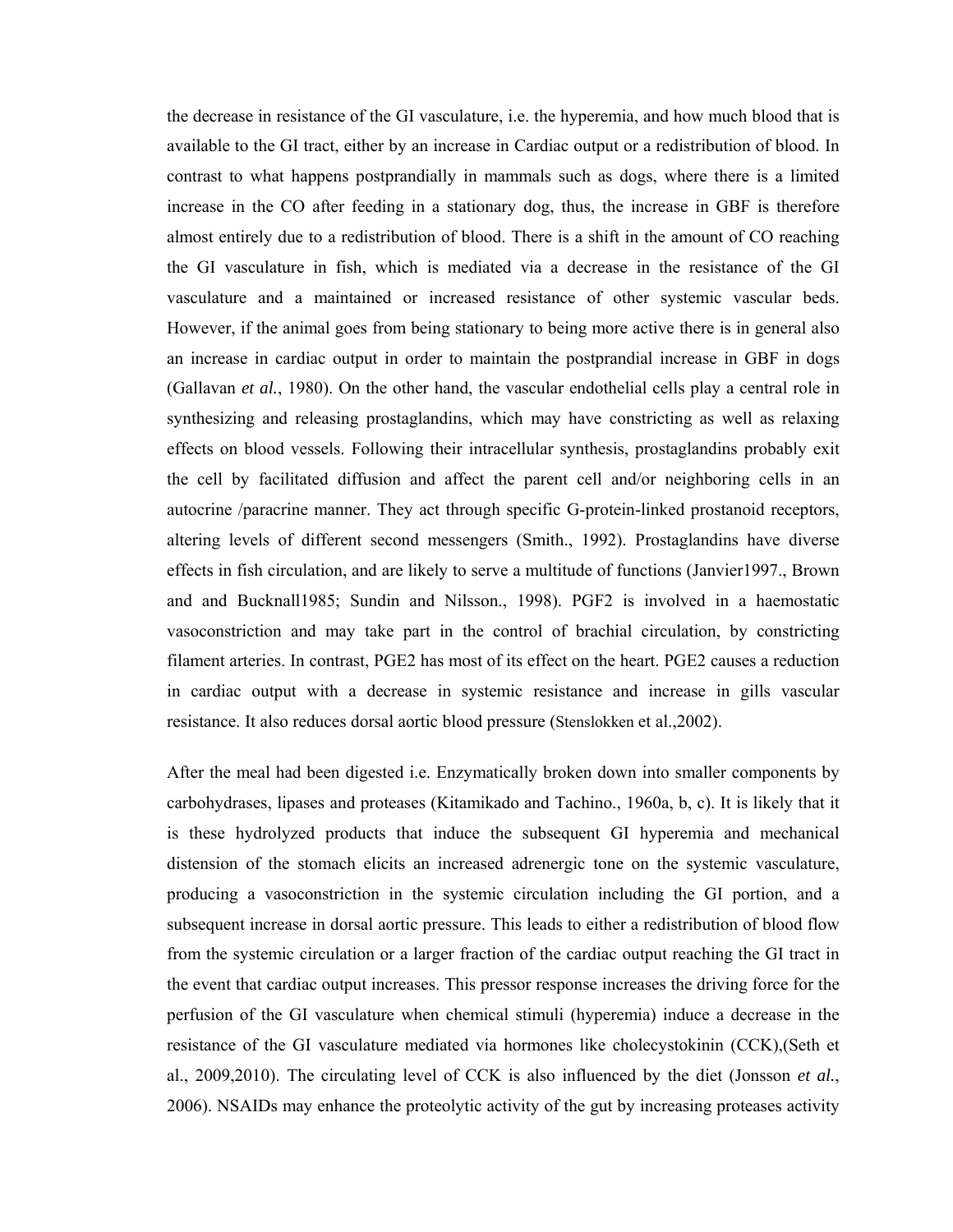(Rust., 2002), thus accelerating the hyperemia event (Seth., 2010). In addition, blocking prostaglandins synthesis abolishes there effect previously mentioned on the heart. Further more acidic water from, accumulation of these drugs in a closed system could act as a stressor that activate catecholamine release which have additional stimulatory effects on cardiac output (Randall and Perry.,1992).Growth is under multiple endocrine control, with growth hormone as the pivotal factor. Insulin, thyroid hormone, and gonadal steroids, in particular during the initial phases of sexual maturation, also have growth-promoting capacities in teleost fish (Pickering.,1990). The maintenance of adequate thyroid status in fish is a prerequisite for normal growth. Thyroid hormones are thought to play a permissive role in the growth process, potentiating the effects of other anabolic hormones, most notably growth hormone. The main actions of TH in fish appear to involve regulation of growth, early development, metamorphosis and aspects of reproduction (Brown et al., 2004). The thyroid tissue in most teleosts is scattered diffusely in the basibranchial region but, as in other vertebrates, consists of follicles formed of a single layer of epithelial cell surrounding an extracellular lumen containing proteinaceous colloid. Unlike mammals, the fish thyroid cascade can be broken down into three elements. First is the centrally controlled brainpituitary-thyroid axis, responsible for synthesis, storage, and secretion of T4 and maintenance of T4 levels for a given physiological state (central control). The second element is the peripherally controlled (e.g., in liver tissue) availability of the active hormone T3 via outer-ring monodeiodination of T4, which occurs in peripheral tissues (e.g., liver tissue). The third phase is the receptor-mediated effects of T3 on target cells to regulate development, growth, and aspects of reproduction (Eales and Brown., 1993). While similarities exist between mammalian and fish thyroidal systems, the fish thyroidal system does not appear to be centrally driven (i.e., via brain-pituitary-.thyroid axis) but instead is under peripheral control. The type I deiodinase (D1), which is capable of both activation (outer-ring deiodination (ORD) and inactivation (inner-ring deiodination (IRD), (Sanders *et al*., 1997) . However, the type II deiodinase (D2) only has ORD activity and deiodinase (D3) capable only of IRD (Sanders et al., 1999;Orozco et al., 2003).Thyroid status itself is one of the most potent regulators of iodothyronine deiodinase expression. The study by (Molka et al.,1999) showed that in the Nile tilapia, induction of hyperthyroidism by feeding the animals with T3-supplemented food (12 ppm) for 11 days resulted in a prominent decrease in hepatic D2 activity, where as hepatic D3 activity increased. However, neither brain nor gill D3 activity was affected, nor was kidney D1 activity. On the other hand induction of hypothyroidism by providing fish food containing 0.2% methimazole for 11 days increased liver type II deiodinase (D2) with no changes in kidney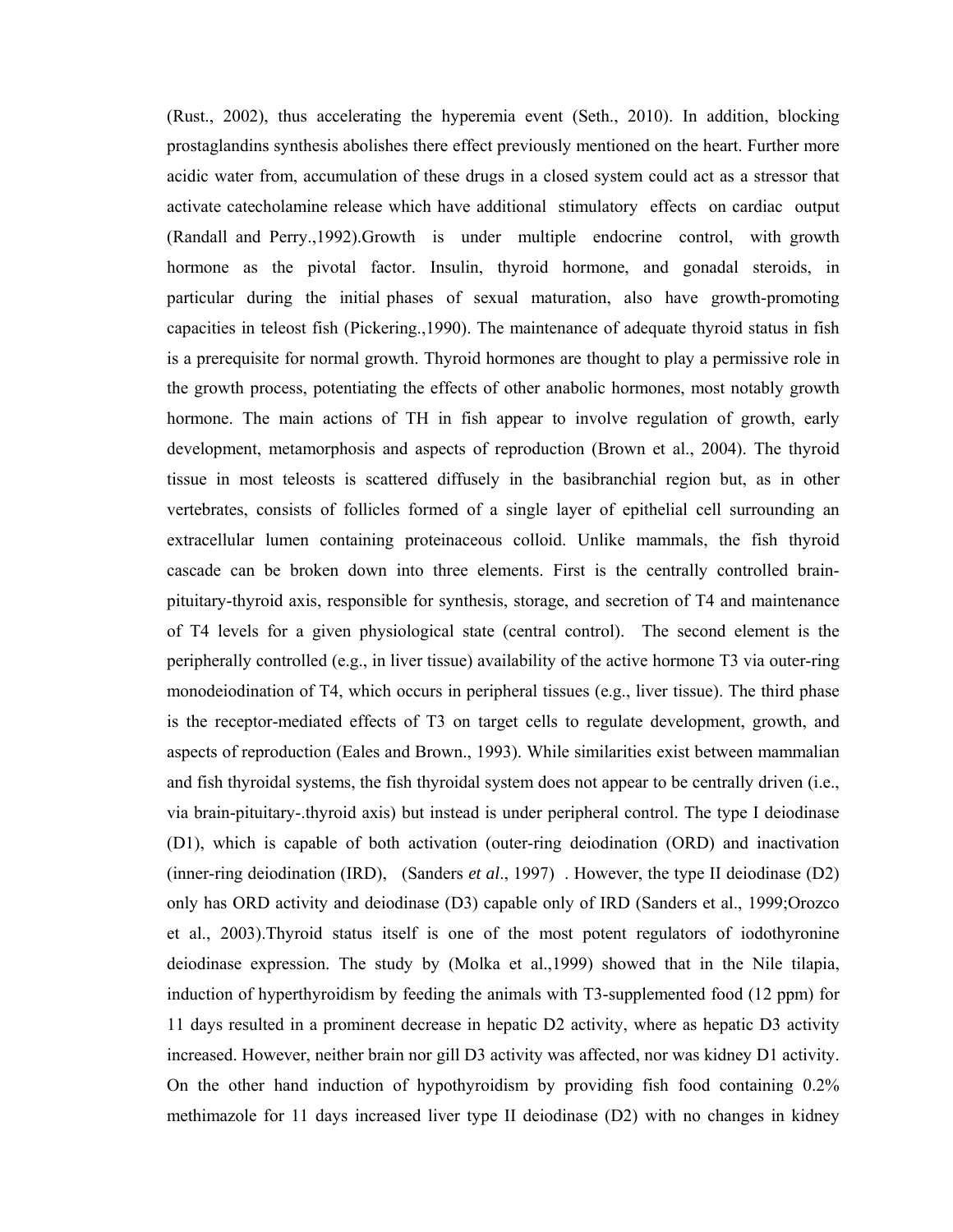type I deiodinase(D1), and resulted in a significant decrease in brain, gill and liver type III deiodinase (D3). Other studies demonstrated that the hepatic D1activity, as well as D1 mRNA expression, is up regulated in hypothyroid tilapia, (VanderGeyten et al., 2001). Numerous chemicals can modify vertebrate thyroid function. They range from complex synthetic halogenated or phosphorylated hydrocarbons to simple cations or anions (Brown et al, 2004). Several pharmaceuticals, discharged mainly in untreated or treated sewage, have the potential to influence the fish thyroid. Iodinated radiologic contrast agents that contain a triiodo- and a monoamino-benzene ring with a propionic acid chain (e.g., iopanoic acid, iopodate used for oral cholecystography) are potent antagonists of peripheral deiodinating activity in mammals, Iodinated diagnostic contrast agents like iopromide and diatrizoate are resistant to transformation during sewage treatment and can be found in effluent-dominated rivers at mg/l levels. Though these agents have a low acute toxicity to fish, their chronic impacts have not been investigated. In rainbow trout, i.p.-injected ipodate at 5 mg/100 g depressed plasma T3 levels, T4 monodeiodination and plasma clearance of both T4 and T3, and reduced the hepatic nuclear T3 receptor maximum binding capacity. Iopanoic acid also has been used to induce a hypothyroid state in brown trout and *C. batrachus.* Several other pharmaceuticals influence the following steps in the thyroid cascade : Active transport of I2 (complex anions—perchlorate, fluoroborate, pertechnetate), iodination of TG (thionamides—propylthiouracil, methimazole, carbimazole; aniline derivatives; sulfonamides), DIT coupling reaction (thionamides; sulfonamides); TH release (lithium salts) ;peripheral deiodination (thiouracil, amiodarone, hormone excretion and inactivation through competition for TH binding sites to plasma proteins or induction of hepatic drug-metabolizing enzymes (salicylates, clofibrate, methadone, 5-fluorouracil, mefenamic acid, furosemide, Phenobarbital, rifampin, carbamazepine, phenytoin, hormone action (TH analogs, amiodarone and phenytoin) and TH binding in the gut lumen (cholestyramine, Cyclooxygenase (COX) inhibitors, such as the methylated indole and indomethacin, block the synthesis of prostaglandins that contribute to regulation of cell growth in the mammalian thyroid gland, and indomethacin can alter cell growth in thyroid cancers (Frenkian, *et al*, 2001). Numerous types of other anti-inflammatory COX inhibitors (e.g., ibuprofenb, naproxen, rofecoxib, and celcoxib, are now prescribed but no reports found for their effects on thyroid function in any vertebrate. In humans, salicylates inhibit the binding of T4 to all plasma transport proteins, resulting in a decrease in T4 and a transient increase in fT4. With sustained use, these agents cause a 20% to 40% decrease in T4 concentrations but do not alter fT4 .Other studies of various NSAIDs (e.g., oxaprozin, ketoprofen, etodolac) given at therapeutic doses for more than 3 weeks demonstrated no change in T4 concentrations, but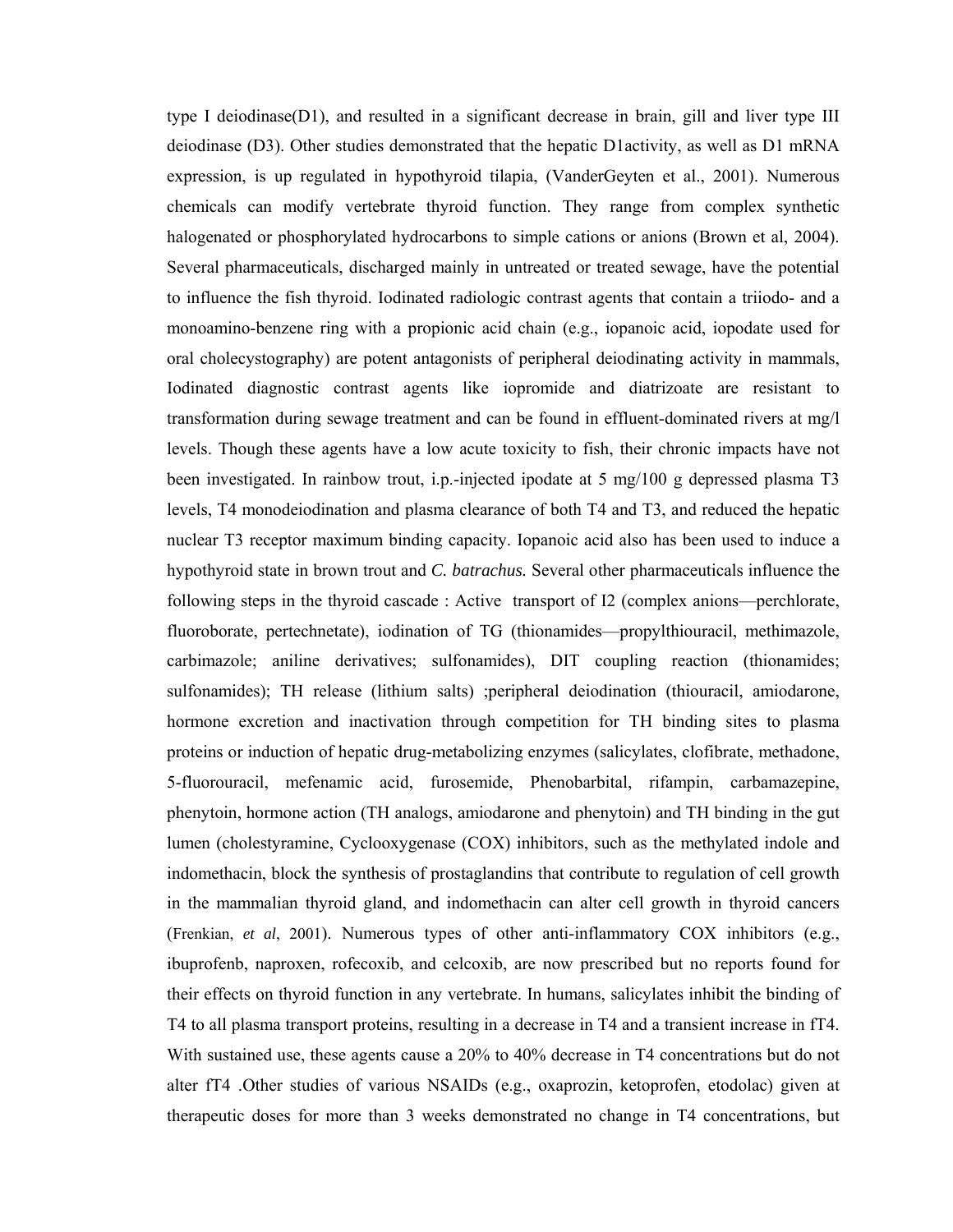ketoprofen and nabumetone caused a decrease in serum T3 concentration(Carlson.,1999). Data on NSAIDs are limited in dogs, but carprofen (2.2 to 3.3 mg/kg PO q12h) given for 5 weeks resulted in a small but statistically significant decrease in T4 (20.8 to 17.0 nmol/l) and TSH (0.16 to 0.12 ng/ml) concentrations without altering serum fT4 (Ferguson et al., 1999).Also, Serum total T4 concentrations decreased significantly within 24 hours of receiving aspirin with no significant changes in thyroid function associated with ketoprofen administration (Daminet et al., 2003). In another study thirty eight dogs that were treated, for orthopedic disorders were given etodolac (10 to 13.3 mg/kg, orally, once daily) for14 days, serum T4 concentration decreased significantly after etodolac administration with increased cTSH. Serum free T4 concentration was not significantly affected (Ness et al., 2003). PGs are known to influence a wide range of physiological processes by enhancing the release of hormones and altering the sensitivity of target organs (Lands., 1991; Mustafa and Srivastava, 1989). (Langer et al., 1978) found that ASA treatment reduced plasma levels of TSH, T3, and T4 in humans, which indicated the involvement of PGs in the release of thyroid hormones. Studies on mammals further showed that PGs enhanced the response of thyroid tissue to TSH, resulting in higher T3 and T4 levels ( Lands., 1991). Basal levels of T3 were also significantly reduced in tilapia after ASA treatment, suggesting that PGs have a similar regulatory function (van Anholt et al., 2003). According to our literature review we propose that Etodolac and Etoricoxib could induce a hypothyroid state in tilapia. Since the thyroid cascade may respond indirectly and it has considerable capacity to compensate for abuses that otherwise would disrupt thyroid hormone homeostasis, it up regulates peripheral deiodinase enzymes as mentioned previously. In addition inhibition of plasma protein binding has increased f T4 and f T3. Less than 1% of plasma total T4 (TT4) is free (FT4) with 99% reversibly bound to plasma proteins. Plasma FT4 has a strong negative feedback action on the brain–pituitary–thyroid axis aggravating the hypothyroid state. Although the proportion of total T3 (TT3) that is free in plasma (FT3) is usually less than that for T4, the T3 binds also to some plasma proteins that bind T4.Thus further investigations by conducting a deiodination assay along with the measurement of plasma T4 and T3 levels should provide a good indication of the peripheral thyroid system status.

Results showed no increase or decrease of growth in mixed population adult Nile tilapia treated with 0.5% Etodolac and 0.5% Etoricoxib (Table 4:1). This result reflects the fact that growth is regulated by several controls including differences in levels of both sex- related hormones and metabolic hormones, with growth hormone having a pivotal role. Thyroid hormones and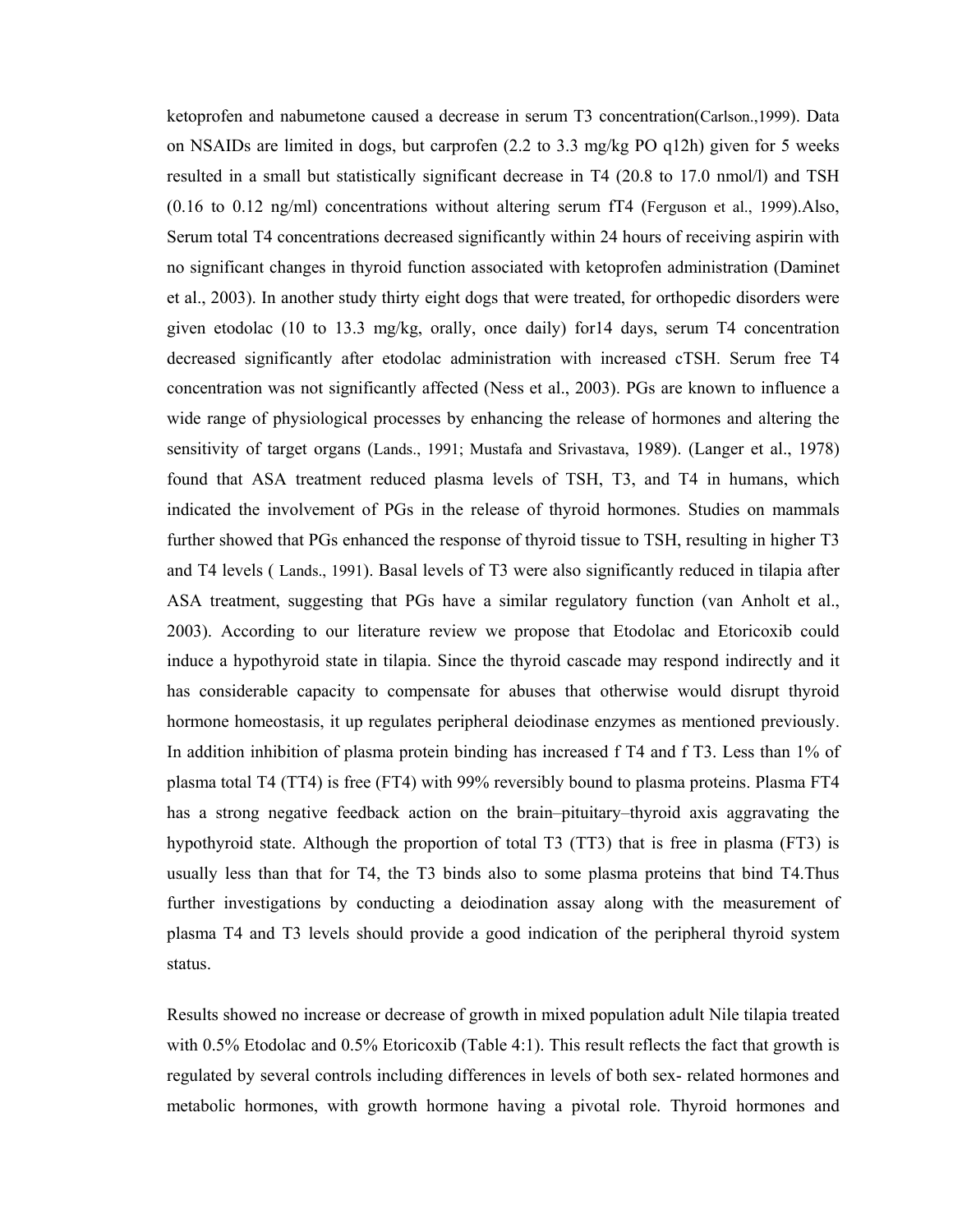gonadal steroids are important In particular during the initial phase of sexual maturation and development (Pickering., 1990). Thyroid hormones assist in control of osmoregulation, metabolism, somatic growth, development, and posthatching metamorphosis (Janz., 2000). Metamorphosis in flounder and flatfish eye, mouth, and neural structures is associated with a dramatic spike in thyroxine (T4) concentrations (Janz., 2000). These results support our hypothesis that COX-inhibitors could modulate aromatase enzyme during the crucial period of sexual differentiation as we will discuss later. In addition deiodination activity in fish is responsive to many environmental and physiological conditions (e.g., food quantity, food quality, pH, salinity, turbidity) (Eales et al., 1999). Tilapia kept in partially closed systems and fed artificial diets have been reported to have a decreased growth after a certain period of time. This may be due to the fact that tilapia needs a continuous supply of their natural food or because of a build-up of growth inhibiting factors in the system (Jackson et al., 1982).

The main goal of our study was to predict the effect of etodolac and Etoricoxib during the crucial period of sexual differentiation where sufficient amount of estrogen is needed for proper ovarian development and the suppression of aromatase activity the rate limiting enzyme in aromatization of androgens to estrogens leads to sex reversal and the arise of male population (Kown et al., 2001). It is well known that there are differences in male vs female growth rates in Oreochromis species.Monosex production or even incomplete female prevents reproduction and therefore feed energy could be diverted into growth instead of production of unwanted juvenile fish. Brueggemeier *et al.* (1999) pointed to linear dependence between aromatase gene (CYP 19) expression and expression of COX-2 in mammary carcinoma. The above mentioned facts predetermine the use of NSAIDs in mammary carcinogenesis prevention. Cyclooxygenase inhibitors suppress aromatase expression and activity in breast cancer cells (Diaz-Cruz et al 2005) and since fish posses both COX-1 and COX-2 forms and both are widely expressed during development with both isoforms genetically and functionally homologous to their mammalian orthologs (Grosser et al., 2002), we tested the hypothesis of possible cyclooxygenase inhibition during the crucial period that may modulate aromatase activity, thus altering sexual differentiation. Our observation of significant differences in growth rates of mixed fry Nile tilapia (table 4:2,4:3) compared to adult mixed population table(4:1) following exposure to  $0.5\%$  Etodolac and  $0.5\%$  Etoricoxib at this early stage indicates that: Cox inhibitors could alter aromatase activity needed for proper sexual development and reproduction as mentioned earlier. An earlier study conducted in our lab showed no significant differences in growth rate (GR) of 20 genetically females (XX) (O.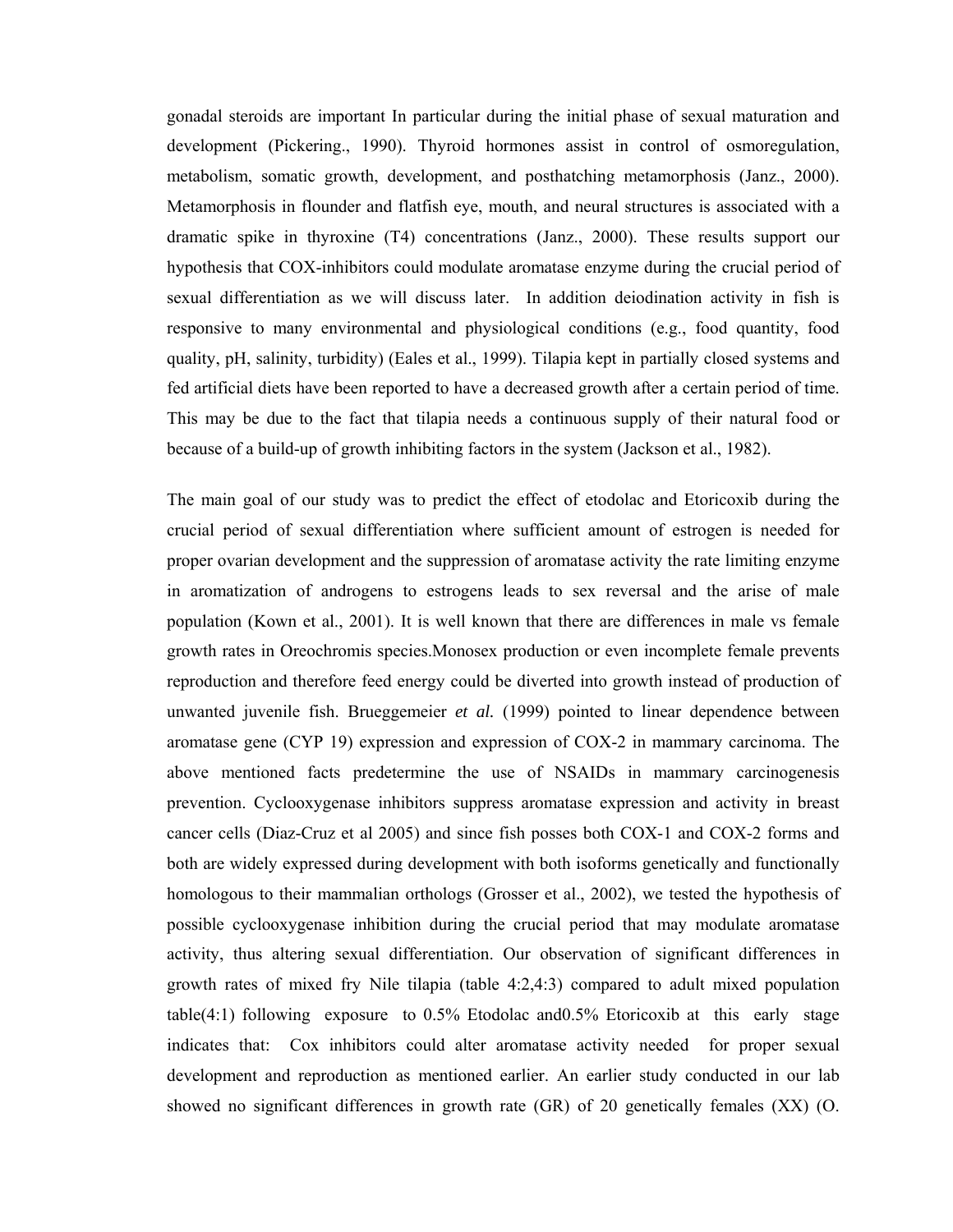niloticus) fry following treatment with 1%diclofenac, 5%diclofenac, and 5%ibuprofen. The results were 36%, 17% and 22% of the fish never produced egg in the 1% diclofenac group, 0.5% ibuprofen group, and 0.5% diclofenac group respectively during the entire experimental period. Macroscopically all the non-spawning fish in the experimental groups were females with apparently larger ovaries and full of eggs compared to control. Microscopically they were full of apparently normal eggs with morphology similar to those of control (Al-Qutob2009). Previous studies also showed that Ibuprofen in the ranges of (1-100 ugL-1) decreased the number of spawning events and increased the number of eggs per reproductive cycle in adult Japanese medaka (Flippin et al., 2007).

 We propose that alteration of aromatase activity at the transcriptional level by the COXinhibitors decreases the rate of aromatization which alters E2 (estrogen) levels. Low (E2) release the feedback inhibition on gonadotropins producing high FSH levels that inhibits ovulation, since it is present in the blood of immature fish and levels increase during the vitellogenic phase but should decline towards follicular maturation and spawning (Kawauchi et al., 1989). FSH is aheterodimeric glycoprotein synthesized and secreted by the anterior pituitary gland. This hormone is involved in the regulation of essential vertebrate reproductive processes such as gametogenesis and follicular growth. They are composed of a common a subunit and a unique b subunit that confer biological specificity to each hormone (Pierce et al., 1981). These glycoprotein hormones are structurally and functionally conserved in various vertebrates and have been identified in most lineages of action pterygian (bony) fish (Park et al., 2005). cDNA sequences encoding gonadotropin subunits have been isolated and characterized from more than 19 fish species, including tilapia (Yaron et al., 2001). The two gonadotropins, LH and FSH, are synthesized by two different cell types in the pituitary of tilapia, and have distinct temporal expression and release profiles (Yaron et al., 2001). In most fish, FSH is generally prevalent during early gonadal development and the vitellogenic phase, while LH secretion remains at low levels during these phases and exhibits a sharp peak around final oocyte maturation and ovulation or during spermiation (Yaron et al., 2003). FSH release in female tilapia is under the control of the hypothalamic decapeptide GnRH and the feedback inhibition loop at the gonadal-pituitary-axis (Aizen et al., 2007; Yaron et al., 2003). This contrast with the situation in mammals in which most of the FSH secretion occurs is dependent of signals arising from the GnRH receptor to the release mechanisms (Pawson and McNeilly., 2005). It was found that recombinant tFSH significantly enhanced 11-ketotestoster-one (11- KT) and estradiol secretion from tilapia testes and ovaries, respectively, in a dose-dependent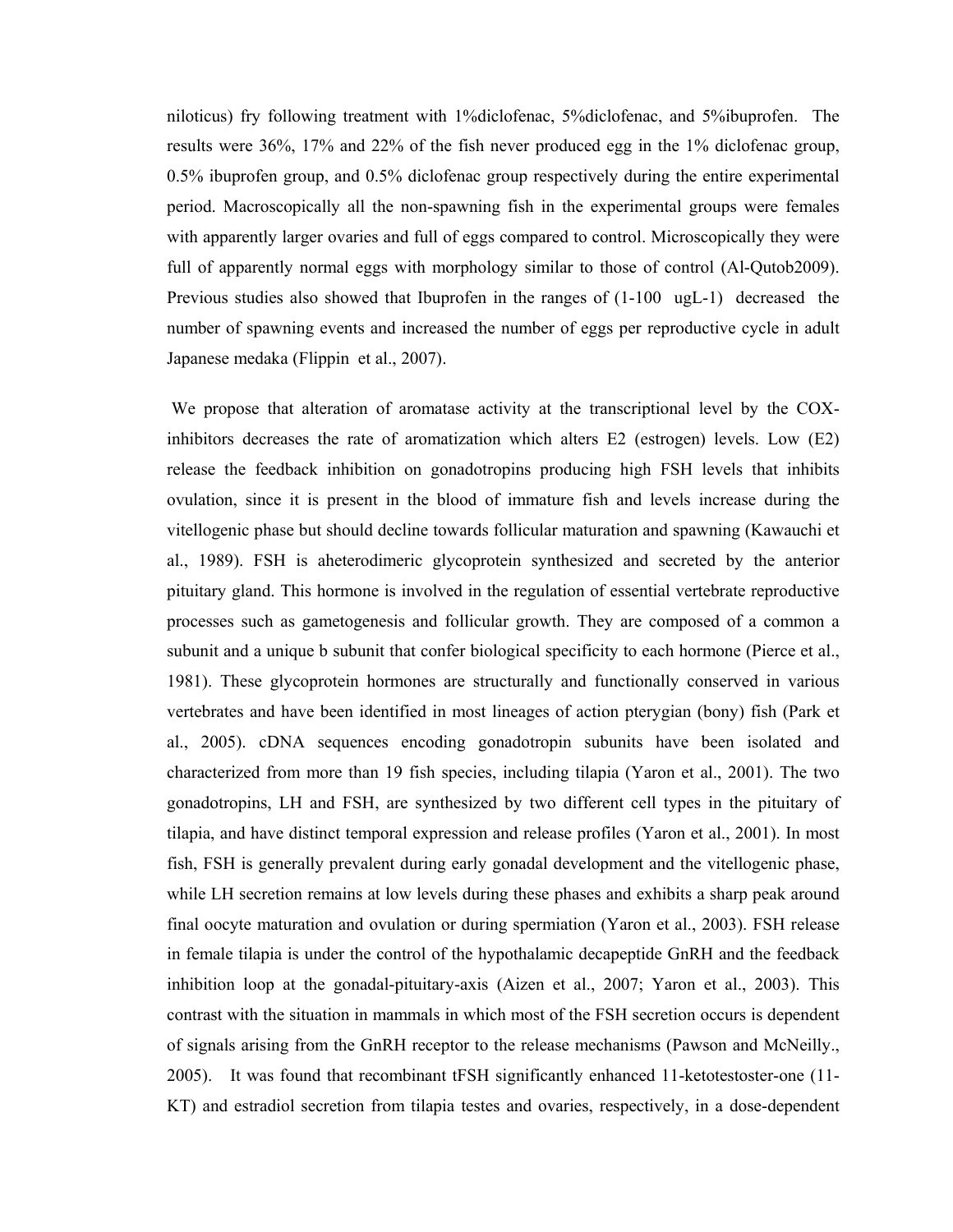manner (similar to tilapia pituitary extract, affinity-purified pituitary FSH, and porcine FSH (Aizen et al., 2007) The somatic growth of teleosts is controlled by the growth axis consisted of hypothalamus–pituitary–liver, i.e.The GH/IGF-I axis. GH released from the pituitary gland binds to its receptor and stimulates insulin-like growth factor-I (IGF-I) synthesis and secretion from the liver and other sites, evoking biological actions through IGF receptors (Butler and LeRoith., 2001). However, the modulation patterns in the axis are not a basic point to point linear regulation and feedback, but rather are a kind of multifactorial and multiregulational manner, which makes up a regulation network of GH synthesis and secretion in fish. In the hypothalamus, a number of neuro endocrine factors directly act on somatotropes, including pituitary adenylate cyclase-activating peptide (PACAP), GH-releasing hormone (GHRH), gonadotropin-releasing hormone (GnRH), Neuropeptide Y (NPY), somatostatin (SS). In addition, these neuroendocrine factors have interactions controlling GH secretion and are also affected by some of the peripheral factors. Gonadotropin (GtH) released from the anterior pituitary regulating reproductive functions, interacts with GH at multiple levels to respectively modulate the functions of the gonadotrophic and somatotrophic axes. In mammals, at the pituitary level, transcripts of GH receptors and GH-binding sites are observed to appear in gonadotrophs, and the stimulatory actions of GnRH on LH and FSH release are inhibited by GH immune neutralization, suggesting that endogenous GH may act in a para-crine manner regulating gonadotroph functions. Similarily, GH release is also under the influence of the gonadotrophic axis, especially via the release of sex steroids.In fact according to our hypothesis which is previously stated the high FSH could increase growth hormone secretion by somatotrophs. (Zhou et al.,2004) proposed a novel mechanism regulating GH release and synthesis in fish where by the local interactions between gonadotrophs and somatotrophs may form an intrapituitary feedback loop for regulating GH release and synthesis. In this model, GTH released from gonadotrophs induces GH release and GH production in neighboring somatotrophs. GH secretion maintains somatotroph sensitivity to GtH stimulation, and simultaneously, inhibits basal GtH release in gonadotrophs. In tilapia, the somatotrophs are located in the proximal pars distalis (PPD) forming a palisade around the nerve ramifications; the gonadotropin (GtH) I (FSH-like) gonadotrophs are adjacent but slightly peripheral to them, where as the GtH II(LH-like) gonadotrophs outlay these cells (Melamed et al., 1998). Paracrine interactions also exist between the gonadotrophs and somatotrophs in the tilapia pituitary (Melamed et al., 1999). No direct effects of gonadal steroids on expression of the tilapia GH gene were reported. Although they did appear to increase the sensitivity of the somatotrophs to some of the hypothalamic GH-releasing hormones. The effects of testosterone could be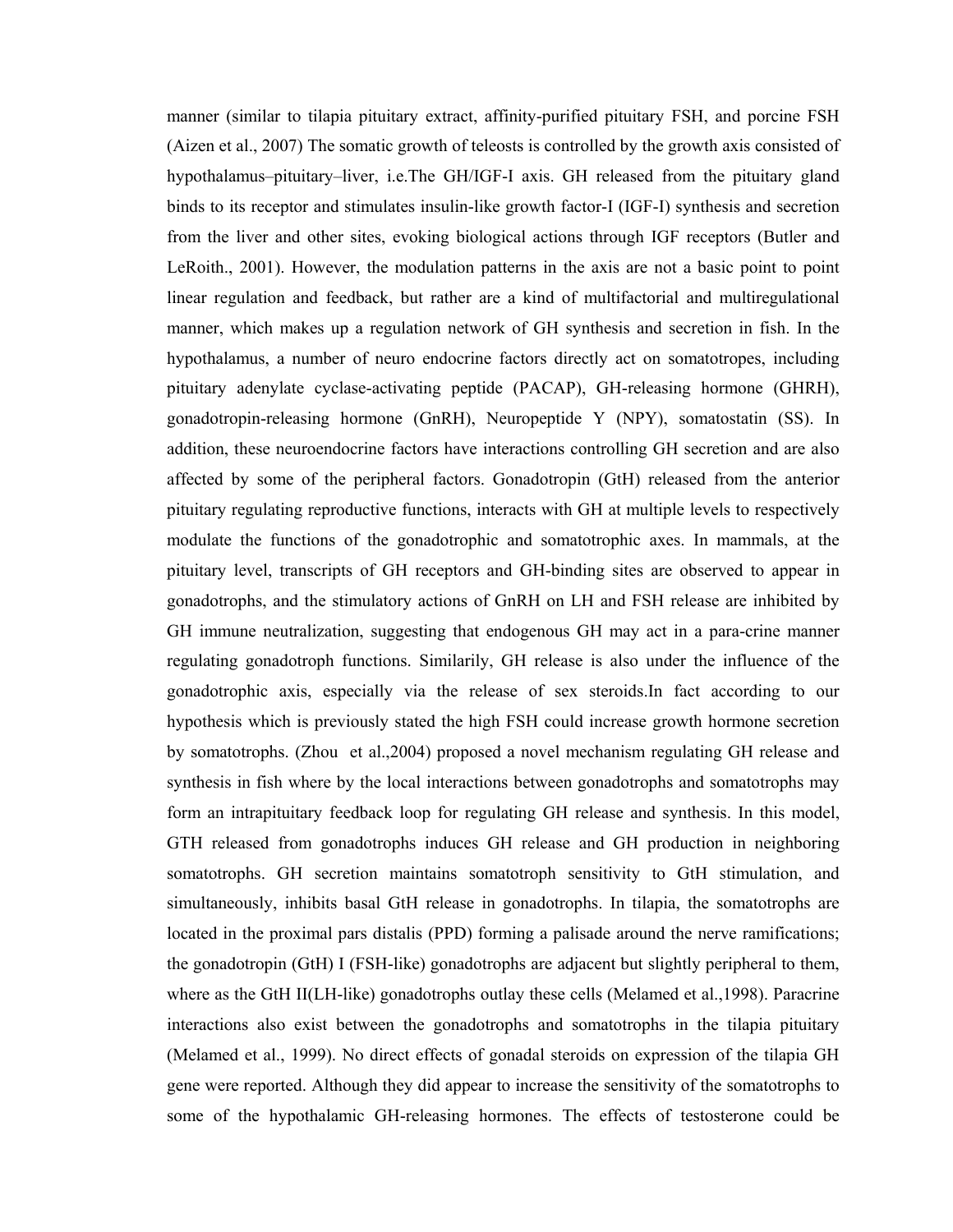mimicked by estradiol (E2), but not the non aromatizable 11-ketotesoterone, as the testosterone is aroma-tized before eliciting these effects (Melamed et al., 1995; Melamed et al., 1997). It is also worth to mention that the thyroid axis (TRH, TSH, and T3) stimulates both synthesis and release of GH in tilapia (Melamed et al., 1995), thus interfering with this axis could indirectly alter GH secretion.

 Studies showed that many endocrine disruptive chemicals could alter aromatase Cyp19 expression or activity at both transcriptional and post transcriptional levels and this is evident by the presence of multiple transcriptional regulatory elements which include cyclic adenosine monophosphate (cAMP) responsive elements, a steroidogentic factor 1/adrenal 4 binding protein site, an estrogen responsive elements (ERE), half-ERE'S, dioxin-responsive element and elements related to diverse other nuclear receptors and the cAMP responsive elements (CREs) were predicted in the 5-flanking regions of both cyp19a and cyp19b genes in teleosts (Cheshenko et al., 2008). cAMP responsive element binding protein (CREB) regulates the transcription upon activation by phosphorylation with protein kinase A upon elevation of intracellular cAMP levels. Around 300 different stimuli can provoke CREB phosohorylation (Johannessen et al 2004). The use of NSAIDs like Etodolac(non-selective COX-1 inhibitor with preferential COX-2 selectivity) and Etoricoxib(COX-2 inhibitor) inhibit the production of prostaglandins (PGs) and lowers intracellular, cAMP, which could result in decreased aromatase expression via affecting promoter through cAMP responsive elements (CRE) at the transcriptional level. In addition, prostaglandin metabolites have also been shown to activate transcriptional targets directly in mammals, by binding to peroxisome proliferativeactivated receptors (PPARs) which are members of orphan nuclear superfamily, that constitutively bind to the promoter elements of their target genes (Forman et al., 1997). PPARs super family was identified in tilapia (Chang et al., 2005). Other possible postulated mechanisms could be through free ArA (arachidonic acid) generated by blocking the cyclooxygenase pathway (COX-1 and COX-2), which can modulate mRNA cyp19 expression by altering the binding of estrogen to its estrogen receptor elements (ERE) thus down regulating cyp19 expression, indeed estrogen will not be synthesized in sufficient amount, or it can modulate cyp19 activity at the post transcriptional levels by competing with the substrate for binding to active site of the enzyme. Endogenous long chain fatty acids are known to be regulators of cell signaling pathways and to affect either positively or negatively the binding of steroid hormones to their specific plasma proteins and their specific intracellular receptors and have also shown to co-regulate glucocorticoid-dependent gene expression (Sumida ., 1995).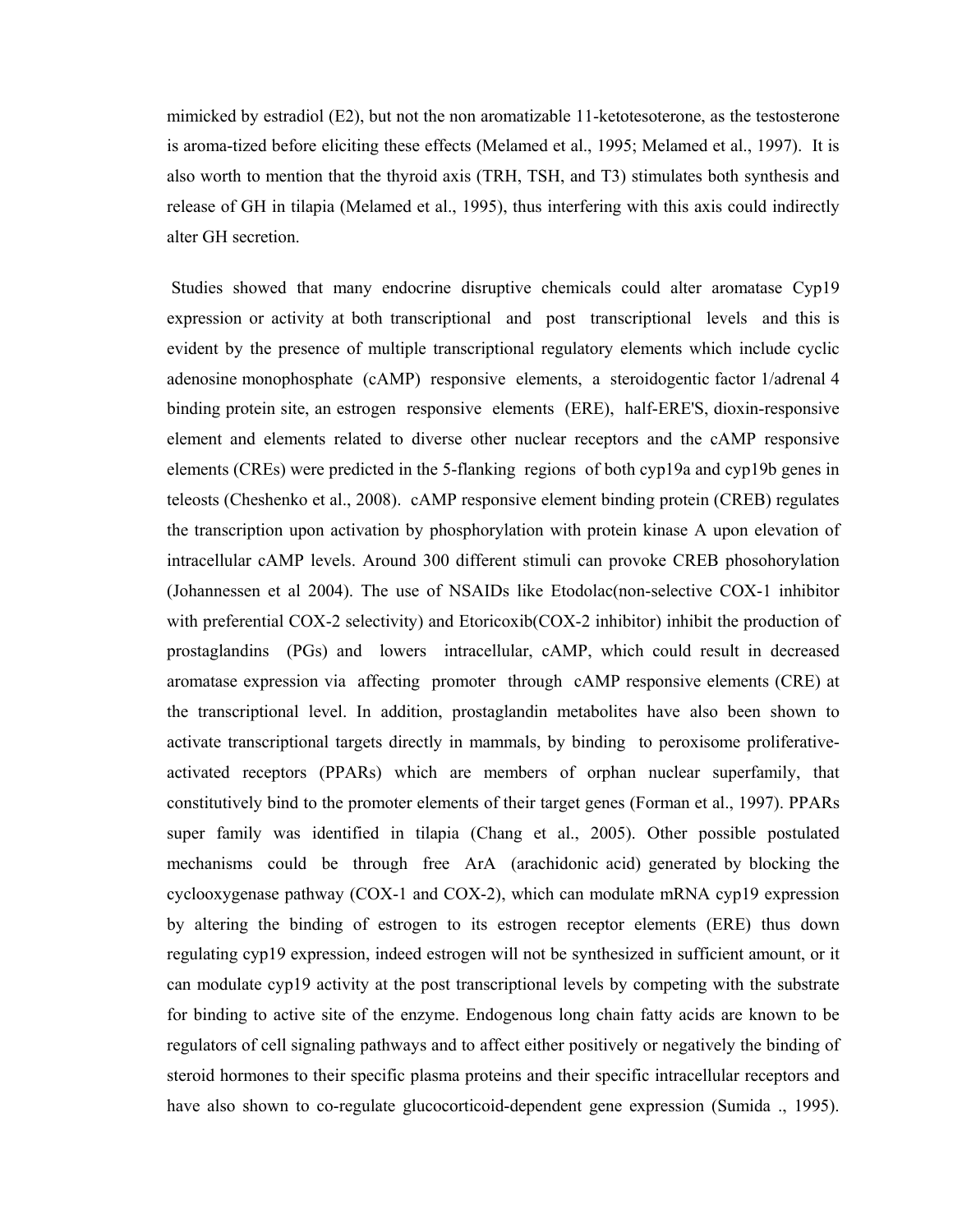PPARs family members exhibit also a strong binding affinity for both saturated and unsaturated fatty acids which may indicate that the increase in free arachidonic (ArA) from cyclooxygenase inhibition could have an inhibitory effect on aromatase though binding to PPARs receptors (Mu et al., 2001).

Ovarian follicular development lies with the interaction between pituitary gonadotropins, follicle stimulating hormone and luteinizing hormone (and glucocorticoid hormone and prolactin in some species), and intraovarian factors such as steroid, cytokines and other growth factors. Among these, prostaglandins (PGs) possess vasoactive, mitogenic, and differentiating properties and are implicated in various female reproductive functions. In particular, PGs have been shown to play key roles in ovarian physiology, the periovulatory period, and female reproduction. Several studies have suggested a role for PGs in the maintenance and function of the cumulus–oocyte complex (COC). PGE2 was one of the earliest substances shown to induce cumulus expansion *in vitro.* Additionally, COCs obtained from rats and mice after superovulation synthesize PGE1, PGE2 and PGF2α. Therefore, any drug that blocks synthesis of PGs would affect female reproductive function. In fact, it is reported that high doses of indomethacin (an inhibitor of both cyclooxygenase-1 (COX-1) and -2 (COX-2), one of the nonsteroidal anti-inflammatory drugs NSAIDs or a "specific" COX-2 inhibitor (NS-398) can block ovulation in rats. In addition, treatment of COCs with indomethacin greatly reduces the *in vitro* fertilization rate of oocytes, and this effect is reversed if PGE1 and PGE2 are added to the media in the presence of indomethacin. These data suggest that PGs may be critical for maintaining an optimal microenvironment for oocyte survival and fertilization. However, although use of low-dose indomethacin can abolish ovarian PGE2 synthesis, low-dose indomethacin failed to affect ovulation. In contrast, high-dose indomethacin resulted in significant inhibition of ovulation. It was also noted that absence of COX-2 in mice led to defects in ovulation, fertilization, and implantation, suggesting that COX-2 enzyme may play an important role in female reproduction. Selective COX-2 inhibitors are commonly used in clinical practice, including for the management of dysmenorrheal, menorrhagia or other rheumatism, all of which often attack women in reproductive age. In this study, a low dose of the selective NSAID COX-2 inhibitor, celecoxib, was used to evaluate its effects on the reproductive function of female mice. COX-2 inhibitor may be safe if the dose is low because we clearly demonstrated that low-dose COX-2 inhibitor of  $\leq$  5 mg/kg celecoxib per day did not seem to affect the normal fertility of female mice, suggesting that implantation may not be impaired when using a low dose of COX-2 inhibitor. Since differences exist between primates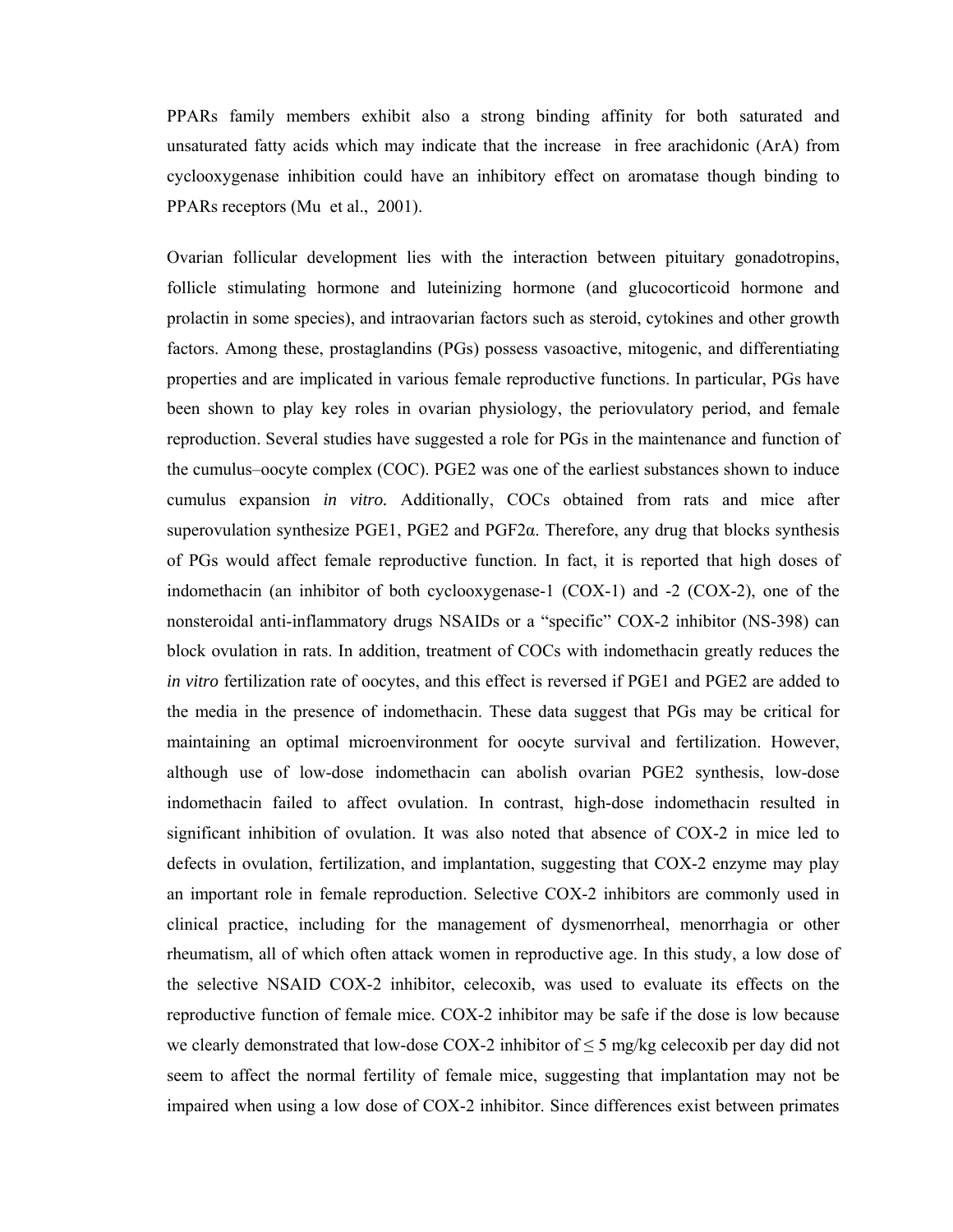and other species in the sites and timing of COX-2 expression in the ovary, COX-2 inhibitors may produce different results in these species. In addition, emerging evidence shows that COX-2 inhibitors may impair fertilization, implantation, and maintenance of pregnancy. From this study, we found that low-dose COX-2 inhibitor did not affect fertilization, implantation and maintenance of pregnancy in a mouse model. Overall, the therapeutic window between pain relief and fertility impairment in using COX-2 inhibitors in clinical practice is worthy of further investigation (Elvin et al., 2000; Findlay et al., 2002; Dey et al., 2004).

#### **5.2 Mortality vs Toxicity:**

In reference to tables (4:5,4:6), there were no differences in mortality rates between (0.5%Etodolac),and (0.5%Etoricoxib) treatments, but survival rate (96.6% and 90%) was improved compared to control (86.6%,83.3%) during the experimental feeding. Higher mortalities were shown as concentrations increase with (1%Etoricoxib), (1% Etodolac) and (2% Etodolac) table (4:6) treatments. Improved survival could reflect the anti inflammatory effect of COXs inhibitors. One could expect that use of NSAIDs is associated with lower levels of inflammatory markers. NSAIDs are documented to be used by athletes as an ergogenic aid to enhance performance especially before and during long endurance races and longer training sessions. The theory behind this practice is that the prophylactic inhibition of the production of inflammatory mediators will lead to decreased muscle soreness, fatigue, and ultimately shorter recovery times and improved performance. However, currently there is no convincing evidence that NSAIDs enhance performance or recovery time (Nieman et al., 2006; Donnelly et al., 1990). (McAnulty et al., 2007) studied the effects of inflammatory markers in a group of ultramarathon ibuprofen "users" versus "non-users". He found that some inflammatory markers were actually increased in the ibuprofen user vs. the non-user group. In another study, the use of NSAIDs was associated with lower levels of IL-6 and higher levels of TNF-a but was not associated with CRP levels (Il'yasova et al., 2005).Mortality rates for (0.5%Etodolac), and (0.5%Etoricoxib) were comparable to (0.5% Ibuprofen, and significantly lower than (0.5% diclofenac) reported in a previous study (Al Qutob.,2009). So far, there are no data available on the chronic toxicity of Etodolac, and Etoricoxib to fish. Previous studies with Ibuprofen showed its toxicity on aquatic organism Daphnia magna, and the mollusk Planorbis carinatis (Pounds et al.,2008) which had been reported to be in mgL-1 range.Other study carried on adult Japanese Medaka, Oryzias latipes showing that exposure to nominal concentrations of ibuprofen in the range of  $(1-100\mu gL^{-1})$  for 6 weeks altered reproduction with no evident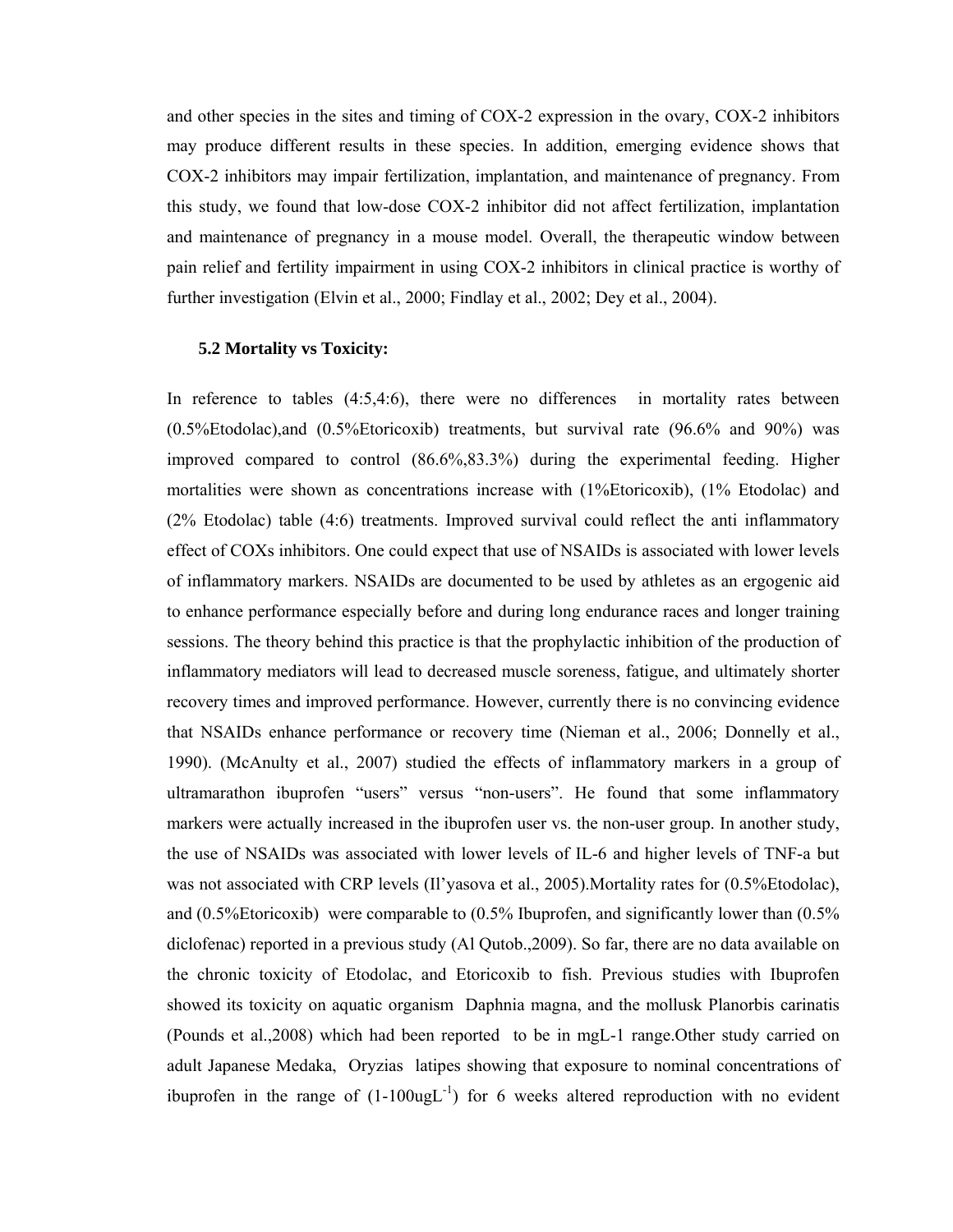pathological damage in the gills, liver and kidneys of fish from the highest exposure group (Flippin et al.,2007). In contrast, investigations of (Schwaiger et al., 2004) of diclofenac toxicity on rainbow trout revealed that the lowest observed effect concentration (LOEC) at which both renal lesions and alteration of gills occurs is 5 ug $L^{-1}$ with concentration related accumulation of the drug in all organ examined, and the highest amount detected in liver, followed by kidney, gills and muscle tissue.

Although increasing drugs concentrations increased mortality table (4:6),the different concentrations as shown in table(4:5,4.6) and figures (4:8  $\pm$  4:12),affected the growth rate in a concentration dependent manner. This appears with the weight of fish treated with Etodolac and Etoricoxib compared to standard. The highest growth rate was in the aquarium treated with (2% Etodolac) followed by (1% Etodolac). (1% Etoricoxib) showed a decreased growth rate compared to standard which could indicates a toxic potential of Etoricoxib toward fish at this concentration. In addition growth rate with  $0.5\%$  Etodolac $(0.131$  and  $0.136)$  was higher than with increasing concentrations of Etodolac that show growth rate of  $(0.05)$  with 1% Etodolac and (0.107) with 2% Etodolac respectively. These facts could be considered as sign of toxicity.

Under controlled experimental factors we should take into consideration the altered physiological effects mediated by the inhibition of prostaglandins (PG) synthesis. Gills alterations may interfere with normal respiratory functions and renal changes might lead to impaired osmoregulation (Evans et al 2004). Furthermore prostaglandins are involved in many physiological functions eghomeostasis and nervous system function (Mustafa & Srivastava., 1989) of which blocking could enhances the non-specific toxic effects. In the kidneys of mammals, cyclooxygenase type 2 (COX-2) is expressed in medullary interstitial cells, the macula densa and epithelial cells of the cortical thick ascending limb where it generates prostaglandins that regulate hormone secretion, inhibit ion transport, and support cell survival during salt loading and dehydration (Harris and Breyer., 2001). Gills are primary site of osmoregulation in fishes and contains specialized cells that secrete NaCl (chloride cells) via a mechanism that is similar to the NaCl transport mechanism of shark rectal glands and the mammalian cortical thick ascending limb of the kidney (Evans et al., 2005). Prostaglandins inhibit short circuit currents (Isc) that are a result of active Cl secretion (Evans *et al.*, 2005). Using specific pharmacological inhibitors, like cox-2 inhibitor NS-398 which was much more effective than the COX-1 inhibitorSC560, basal Isc may be moderately inhibited byCOX-2 mediated prostaglandin synthesis and that COX-2 mediated a large fraction of endothelin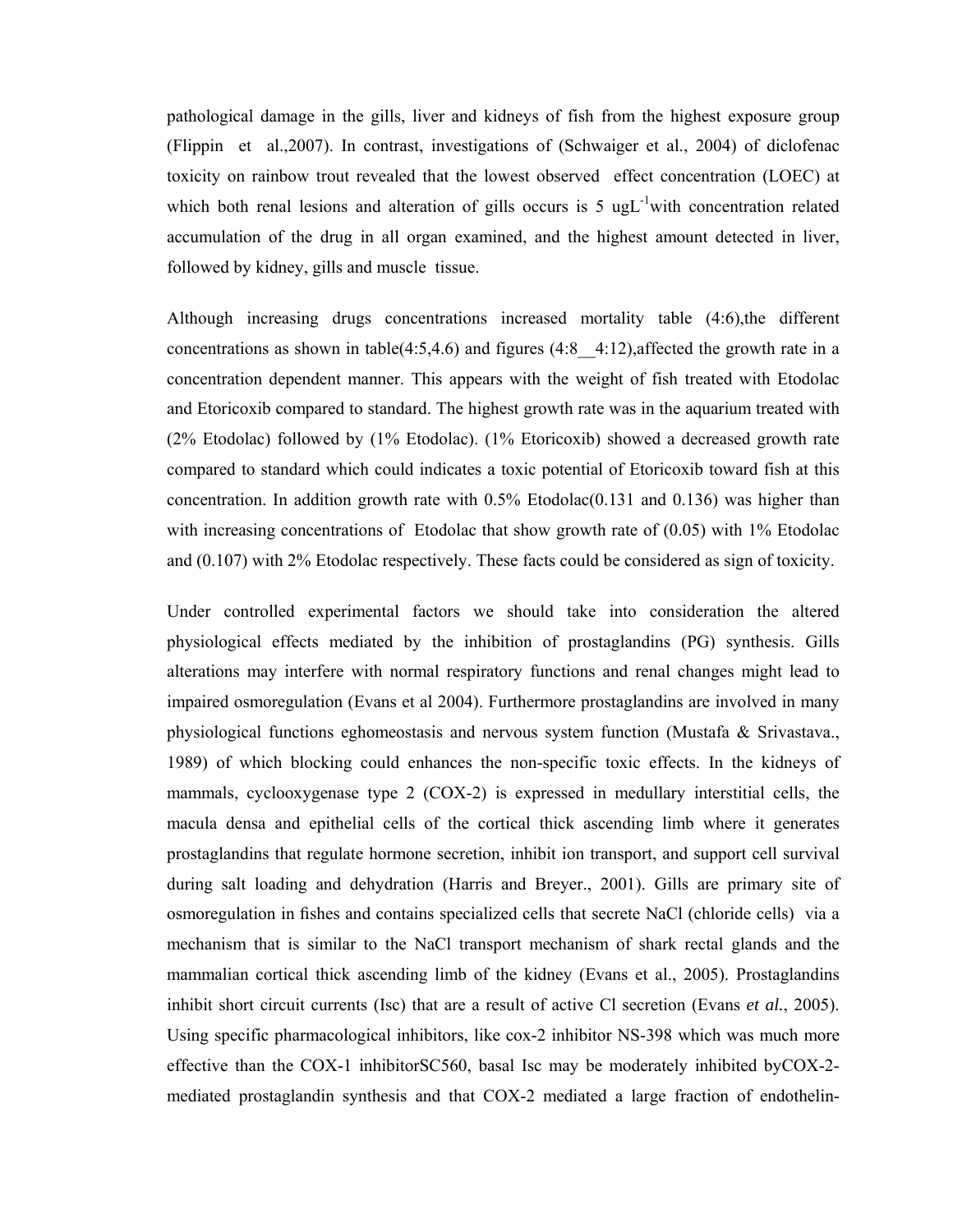induced inhibition of Isc (Evans *et al.*, 2005).. COX-1 and COX-2 cDNAs have been cloned from rainbow trout (Onchorynchus mykiss) (Zou *et al.*, 1999), brook trout (Salvelinus fontinalis) (Roberts *et al.*, 2000) and zebrafish (Danio rerio) (Grosser *et al.*, 2002), and genome sequences predict the presence of both isoforms in puffer fish (Fugu rubripes), demonstrating that teleosts have both isoforms (Jarving *et al.*, 2004). constitutive branchial COX-2 expression is also enhanced in seawater, where prostaglandins can regulate NaCl secretion in chloride cells in gills of the euryhaline killifish (Fundulus heteroclitus)(Choe et al., 2006).Since is selective cox-2 inhibitor more pronounced effect is expected to be seen on osmoregulation in tilapia,but, for most studies, fish from domesticated stocks have been used, and such fish may have a blunted stress response when compared with wild-type strains of the same species (Woodward & Strange., 1987). Tilapia also can maintain internal osmotic balance without any change in drinking rate or branchial  $Na<sup>+</sup>, K<sup>+</sup>-ATP$ ase activity when exposed to salinities up to 65 g/l for five days. At 65 g/l salinity or greater, there are changes in chloride cell turnover, drinking rate, and  $Na<sup>+</sup>, K<sup>+</sup>-ATP$ ase activity; followed by increases in plasma osmolality and ion levels (Sardella et al., 2004).

The feces sample injected to HPLC system, showed no peak for Etoricoxib (see appendix). As a result all Etoricoxib is metabolized and the metabolites are excreted with no unchanged fraction of the drug. This is in contrast to humans, where minor fraction of the dose  $(\langle 1\% \rangle)$  is excreted unchanged (Rodrigues et al., 2003).In healthy male subjects, Etoricoxib is well absorbed, with an absolute oral bioavailability of 83%. and a low clearance with a t1/2 of 24.8h. In addition, Etoricoxib is metabolized extensively (more than 98%) via6-methyl hydroxylation (major) and1-N-oxidation. These metabolites are either excreted directly, or are metabolized further to secondary metabolites that are also excreted largely by urine(70%) and 20% by feces with less than 2% recovered unchanged as(Etoricoxib). 6-Carboxylic acid derivative of Etoricoxib is the major metabolite observed the oxidative metabolism is catalyzed by multiple P450s in the presence of NADPH-fortified human liver microsomes, with CYP3A4 playing an Important role (60%), and the remainder of the activity shared more or less equally among other P450s (e.g., CYP2C9, 2D6, 1A2, and 2C19) (Kassahun et al., 2001).Because of the low levels in plasma and weak COX-2 activity, the metabolites of Etoricoxib are unlikely to contribute to the inhibition of COX-2 in vivo (Rodrigues et al., 2003). Moreover, the involvement of multipleP450s, and the low first pass effect, as the hepatic extraction is calculated to be 0.04, with negligible gut first pass metabolism, effectively minimizes the potential for significant drug interactions with potent P450 inhibitors (Rodrigues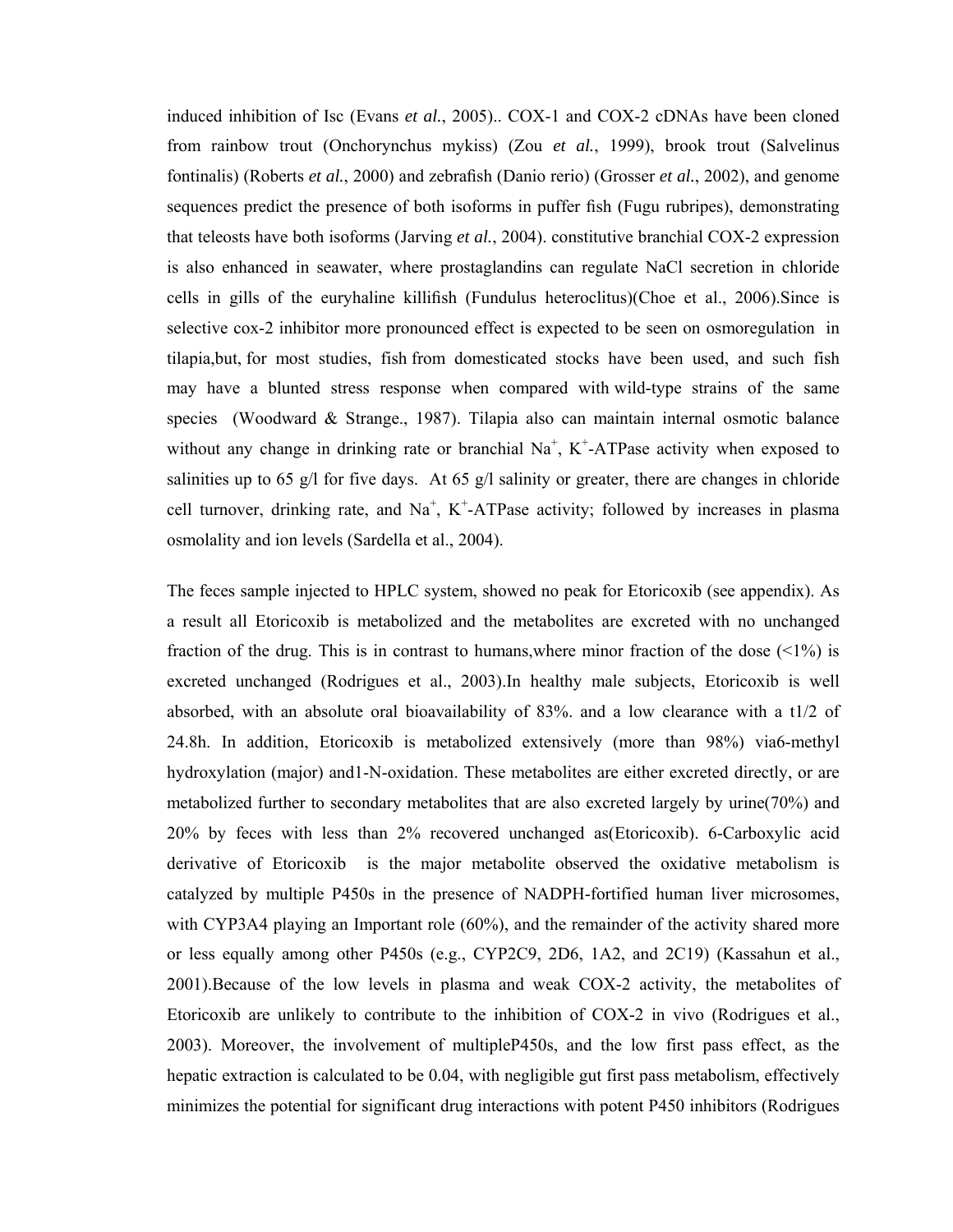et al., 2003). We do not know if it's, low first pass effect, with high bioavailability and low hepatic extraction ratio, contributes to its long t1/2=28.6h, renders it available to systemic circulation and increase its toxicity towards fish. Unrecovered of unchanged drug from feces as shown in appendix, could indicate that etoricoxib was either extensively metabolized by liver or some of the drug have undergone enterohepatic circulation. While renal excretion is the most important route for final elimination of NSAIDs, nearly all undergo varying degrees of biliary excretion and reabsorption (enterohepatic circulation). In fact, the degree of lower gastrointestinal tract irritation correlates with the amount of enterohepatic circulation. Far, there is no report on etoricoxib and enterohepatic circulation (Brune et al., 2010). However, enterohepatic recirculation is unique to rofecoxib and has been reported in both rat and human studies, with resultant biphasic serum peaks of drug (Huntjens et al., 2008). On the other hand,Diclofenac undergo enterohepatic recirculation in brown trout and tend to form protein adducts which are responsible for kidney and liver pathology (Schwaiger et al.,2004).Prolonged availability of Diclofenac in the brown trout due to enterohepatic cycling promotes its accumulation, despite its basically low tendency for bioaccumulation as judged by its octanol/water partition coefficient.(Hoeger et al., 2008).The uptake and metabolism of antiinflammatory drug diclofenac (DCF) was studied by exposing rainbow trout (*Oncorhynchus mykiss*) to DCF intraperitoneally, and via water at concentration of 1.7 µg  $L^{-1}$ . Unmetabolized DCF was detected in the bile with bioconcentration factors ( $BCF_{total-bile}$  for DCF and its metabolites) which, varied between individuals ranging from 320 to 950(Kallio et al., 2010). This finding suggest that fish living downstream the wastewater treatment plants (WWTPs) and which are chronically exposed to the drug may accumulate the drug and its metabolites in bile.Although most of these pharmaceuticals undergo extensive dilution and degradation during sewage treatment, the potential effects of COX inhibitors on physiologic functions in fish will require attention, particularly as human longevity increases requiring greater use of anti-inflammatory drugs. Thus it should be investigated further for their ability to alter fish thyroidal status, and reproduction chronically.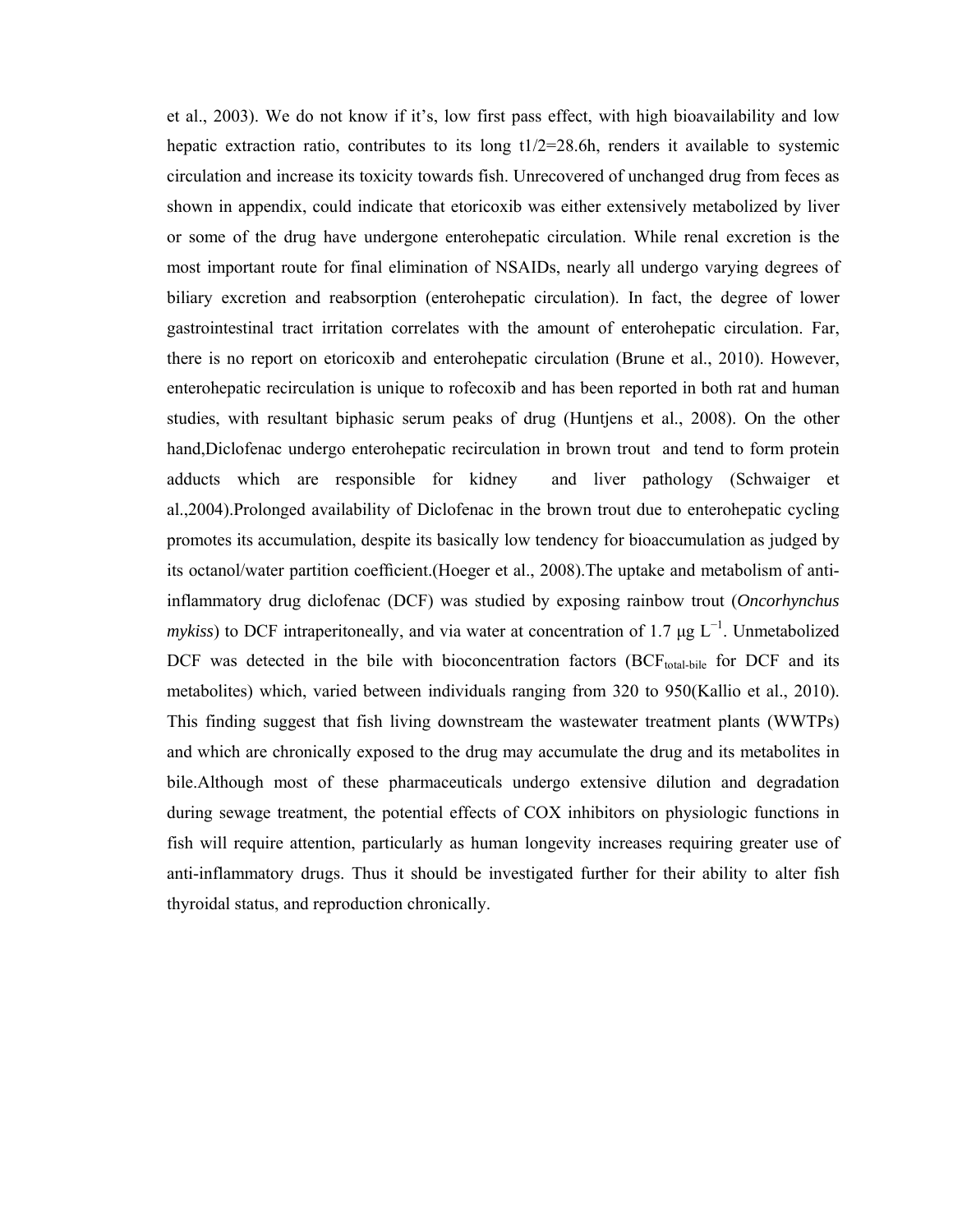### **Chapter Six**

#### **6.1 Conclusions**

Based upon my work and the experiments done, The effect of COXs-2 inhibitors treatment on NileTilapia is maximally exerted during a critical period of sex differentiation, which occurs in tilapia fry between 2 and 6 weeks after spawning. After the end of this period there was no effect on the growth rate. Thus, COX-2 inhibitors could modulate aromatase activity needed for proper sexual development and reproduction during the crucial period. The highest growth rate was with (2% Etodolac) followed by (1% Etodolac), but optimum dose with lower mortality(3.4% and10%) was with (0.5%Etodolac),and (0.5%Etoricoxib) which show  $SGR(\%)$  of 4.93 and 4.64 respectively. (1% Etoricoxib) showed a decreased growth rate compared to standard which could indicates a toxic potential of Etoricoxib toward fish at this concentration. (0.5%Etodolac),and (0.5%Etoricoxib) could be the optimum dose for improving growth rate with lower mortality. Etoricoxib have been metabolized in the fish body with no change in the movement, appetite for food or any other differences in compared with the fish treated with both drugs compared to control during the experimental period.Since Etodolac is non-selective COX-1 inhibitor with preferential COX-2 selectivity and Etoricoxib is selective COX-2 inhibitor,COX- 2 may be constantly expressed as COX-1 in fish,as in contrast to mammalian red blood cells,the nucleated erythrocytes of fishes posses a significant ability to synthesize prostaglandins,resulting in its availability in any well perfused organ. This study further highlights the potential endocrine-disrupting impact of environmental chemicals, which interfere with steroidogenesis and the P450arom system. Furthermore, this is the first time to our knowledge we test the effects of these agents on fry teleosts during the crucial period of sexual development which points to possible alterations in reproduction following chronic exposure to these drugs at an early stage in contaminated surface water. Subsequent field investigations in normal aquaculture bonds are needed to confirm these results in larger population, using different classes of COXs-inhibitors at different concentrations.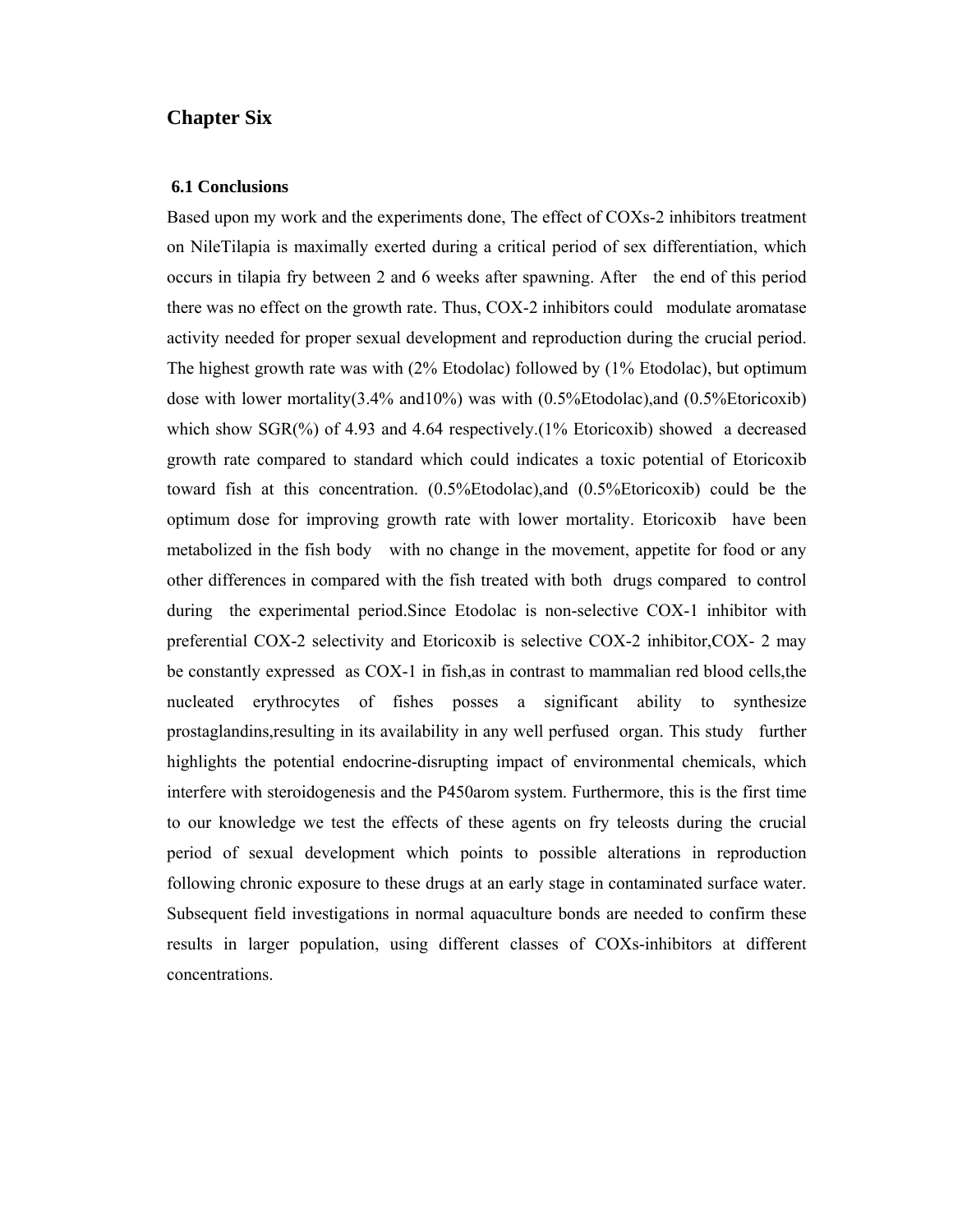### **6.2 Recommendations:**

- First of all the work in any part of aquaculture experiment need a lot of patience, accuracy, sincerely and commitment during every step in the experiments because you were dealing with living organisms.
- To achieve super-fast growth rate, and to get a marketable fish size the environment should be ideal for particular strain, water quality, salinity, climate and stock density.
- Further detail research in histopathology about the effect of NSAIDs on the internal organs should be done to know more about the effect of Etodolac and Etoricoxib drugs on cells physiology.
- The wastewater which was used during the experiment should be used for other efficient activities such as agricultural; the wastewater from fish aquaculture was very works as a fertilizer if we use suitable crops that tolerate the component of this type of water .
- Further studies should be done on the same subject by increasing the feeding allowance daily three times of both drugs.in two side by increase the dose to know the  $LC_{50}$ , and decrease the dose to know the  $EC_{50}$ .
- Other studies should be done by mixing many type of pharmaceutical together because the pollution inside aquatic environment contain mixed of different pharmaceutical product not only one type.
- ALQuds University wastewater treatment plant should provide other techniques and more interested about the method used to remove NSAIDs from wastewater.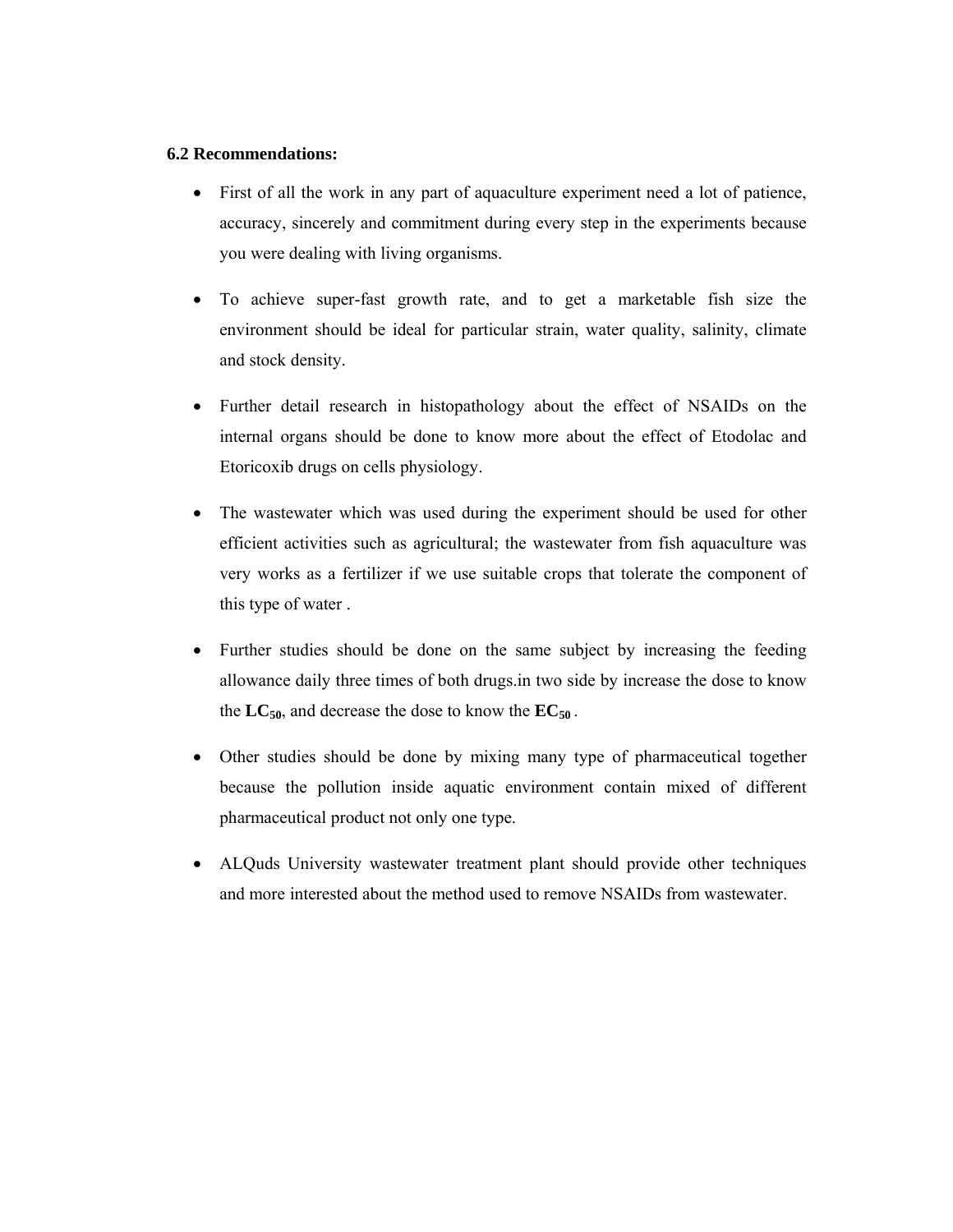#### **References:**

Afonso, L.O., Wassermann, G.J., De Oliveira, R.T., 2001. Sex reversal in Nile tilapia (Oreochromis niloticus) using a nonsteroidal aromatase inhibitor. J. Exp. Zool. 290, 177– 181.

Aizen J., Kasuto H., Golan.M., Zakay H. and Levavi-Sivan. B., 2007. Tilapia Follicle-Stimulating Hormone FSH: Immunochemistry, Stimulation by Gonadotropin - Releasing Hormone, and Effect of Biologically Active Recombinant FSH on Steroid Secretion. Biology of Reproduction 76, 692–700.

Axelsson, M., Altimiras J. and Claireaux G., 2002. Post-prandial blood flow to the gastrointestinal tract is not compromised during hypoxia in the sea bass Dicentrarchus labrax. J Exp Biol 205, 2891-2896 .

Axelsson, M. and Fritsche, R., 1991. Effects of exercise, hypoxia and feeding on the gastrointestinal blood flow in the Atlantic cod Gadus morhua. J Exp Biol 158, 181-198.

Axelsson, M., Driedzic W. R., Farrell A. P. and Nilsson S., 1989. Regulation of cardiac output and gut blood flow in the searaven, Hemitripterus americanus. Fish Physiol. Biochem  $326 - 315, 6$ .

Baroiller, J.F., Guiguen, Y., Fostier, A., 1999. Endocrine and environmental aspects of sex differentiation in fish. Cell. Mol. Life Sci. 55, 910–931.

Baron, D., Houlgatte, R., Fostier, A., Guiguen, Y., 2005b. Large-scale temporal gene expression profiling during gonadal differentiation and early gametogenesis in rainbow trout. Biol. Reprod. 73, 959–966.

Baron, D., Montfort, J., Houlgatte, R., Fostier, A., Guiguen, Y., 2007. Androgen induced masculinization in rainbow trout results in a marked dysregulation of early gonadal gene expression profiles. BMC Genomics 8, 357.

Berendes, U.; Blaschke, G. Simultaneous determination of the phase II metabolites of the non steroidal anti-inflammatory drug etodolac in human urine. Enantiomer., 1996, 1, 415- 22.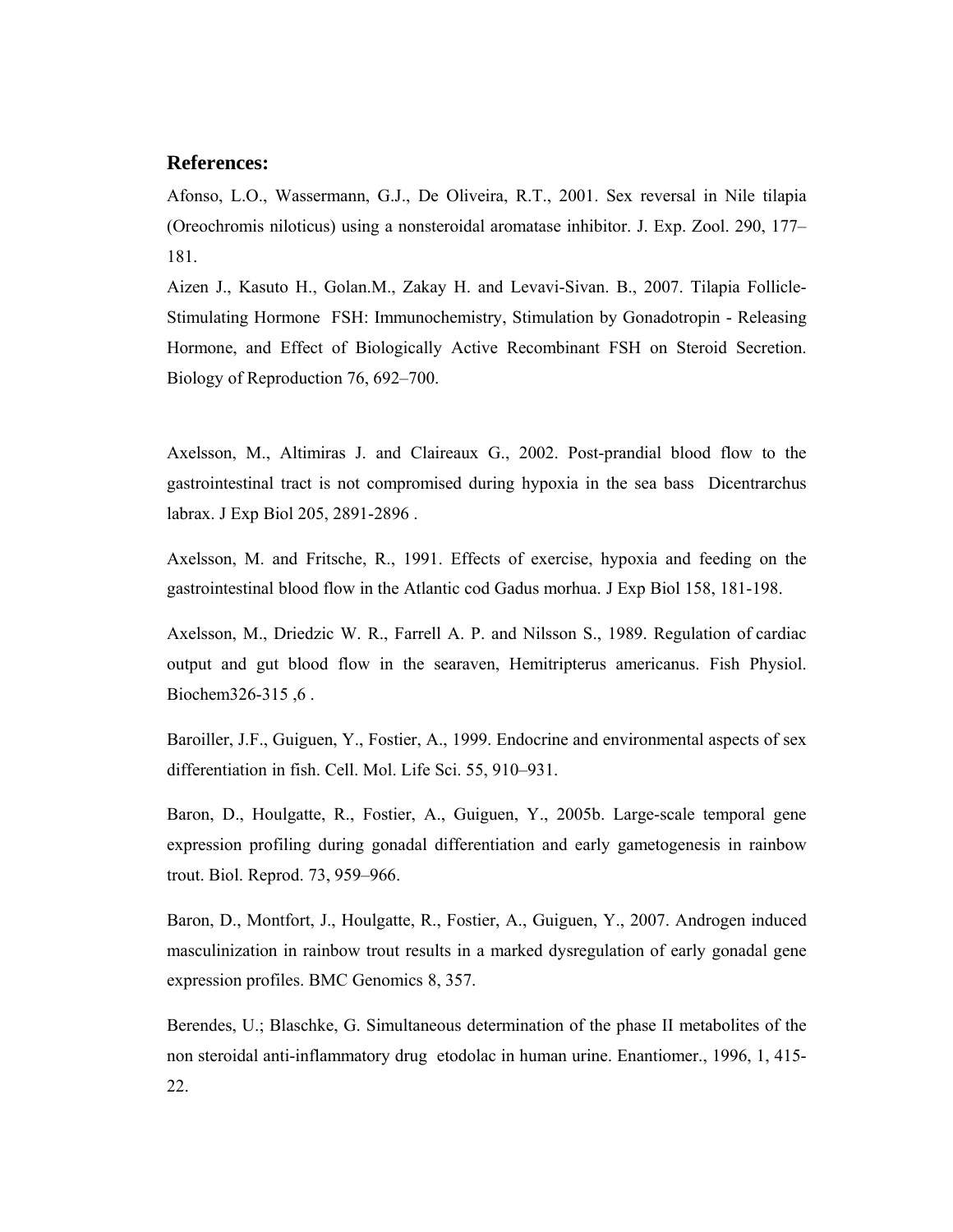Boullata. Joseph. I. and Armenti Vincent T., 2004. Handbook of Drug–Nutrient Interactions. Adrianne Bendich, Series Editor.Humana Press.

Brautigam, L.; Nefflen, J.U.; Geisslinger, G. Determination of etoricoxib in human plasma by liquid chromatography–tandem mass spectrometry with electrospray ionisation. J. Chromatogr. B, 2003, 788, 309-15

Brown B. S., Adams A. B., Cyr, G. D., and Eales, G. J., 2004. Review: Contaminant effects on the teleost fish thyroid. Environmental Toxicology and Chemistry 23 7 :1680- 1701. Published by Alliance Communication Group.

Brown J.A., Bucknall R.M., 1985. Antidiuretic and cardiovascular actions of prostaglandin E2 in the rain bow trout Salmogaird-neri. GenCompEndocrino l61:330–337.

Brueggemeier,R.W.,A.L.Quinn,M.L. Parret, 1999. Correlation of aromatase and cyclooxygenase gene expression in human breast cancer specimens. Cancer Lett. 140:27– 35.

Brune K, Bertold R, and Burkhard H., 2010. Using pharmacokinetic principles to optimize pain therapy. *Nature Reviews Rheumatology* **6**, 589-598.

Buonocore, F., Forlenza, M., Randelli, E., Benedetti, S., Bossù, P., Meloni, S., Secombes, C. J., Mazzini, M. and Scapigliati, G. (2005). Biological activity of sea bass (Dicentrarchus labrax L.) recombinant interleukin-1beta. Mar. Biotechnol. (NY). 7, 609- 617.

Butler A A, LeRoith D L., 2001. Control of growth by the somatotrophic axis: Growth hormone and the insulin-like growth factors have re-lated and independent roles. Ann Rev Physiol, 63: 141–164.

Carlson HE., Kaell AT., Schulman PE. 1999. Effects of several non steroidal anti inflammatory drugs on thyroid function tests. J Rheumatol 26:1855–1856,.

Chang, X.T., Kobayashi, T., Senthilkumaran, B., Kobayashi-Kajura, H., Sudhakumari, C.C., Nagahama, Y., 2005. Two types of distribution aromatase with different encoding genes, tissue and developmental expression in Nile tilapia (Oreochromis niloticus). Gen. Comp. Endocrinol. 141, 101–115.

Cheshenko, K., Pakdel, F., Segner, H., Kah, O., Eggen, R.I., 2008. Interference of endocrine disrupting chemicals with aromatase CYP19 expression or activity, and consequences for reproduction of teleost fish. Gen. Comp. Endocrinol. 155, 31–62.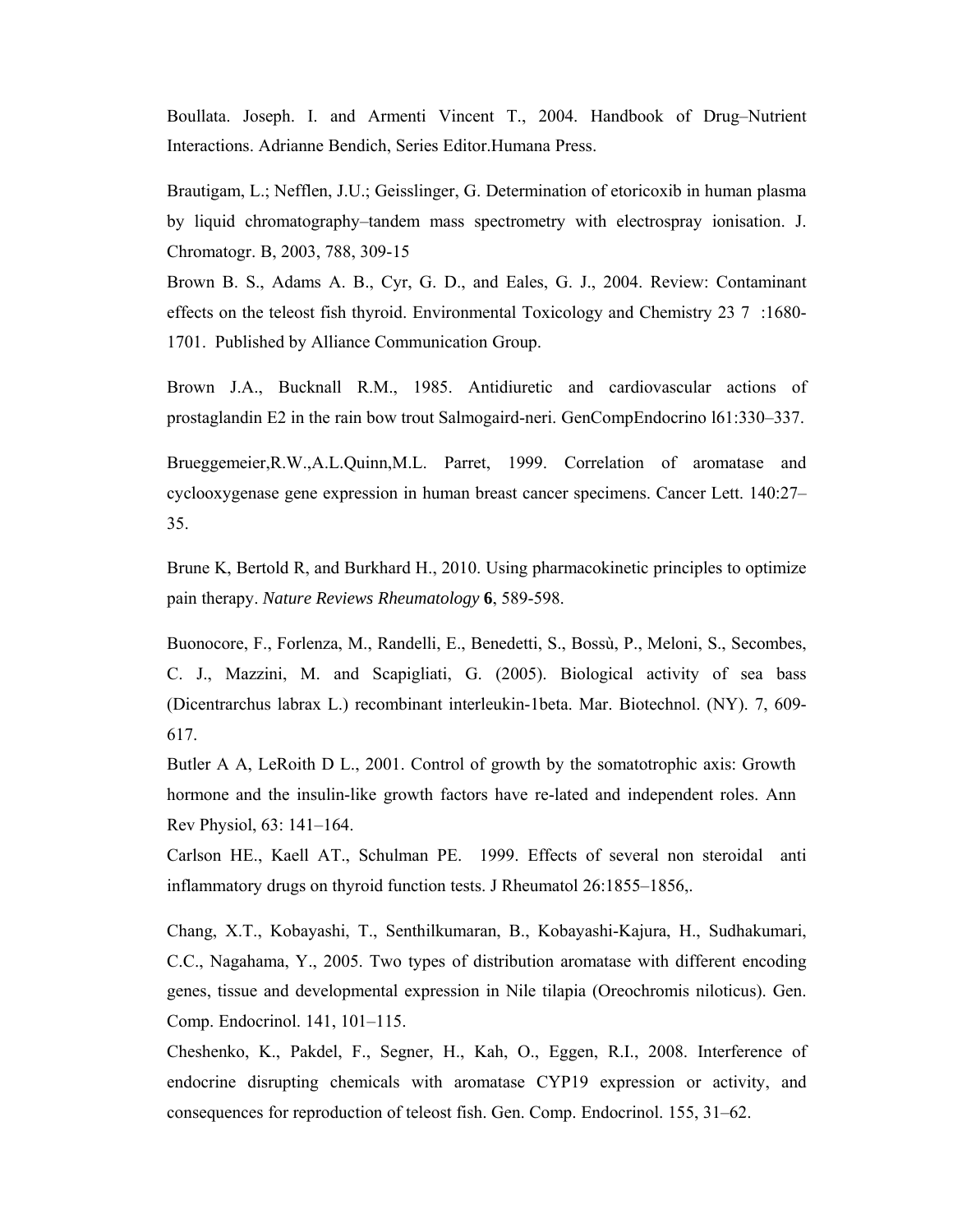Choe, K. P., Havird, J., Rose, R., Hyndman, K., Piermarini, P. and Evans, D. H. (2006). COX2 in a euryhaline teleost, Fundulus heteroclitus: primary sequence, distribution, localization, and potential function in gills during salinity acclimation. J. Exp. Biol. 209, 1696-1708.

Daminet S., Croubels S., Duchateau L., 2003. Influence of acetylsalicylic acid and ketoprofen on canine thyroid function tests. Vet J 166,224-232.

Dey SK, Lim H, Das SK, Reese J, Paria BC, Daikoku T, Wang H. Molecular cues to implantation. *Endocr Rev* 2004; 25:341–73. Diaz-Cruz E., S. Shapiro, C. L. Brueggemeter R. W., 2005, Cyclooxygenase inhibitors suppress aromatase expression and activity in breast cancer cells. J Clin Endocrinol Metab 90,2563-2570.

Donnelly AE, Maughan RJ, Whiting PH. 1990. Effects of ibuprofen on exercise-induced muscle soreness and indices of muscle damage. *British Journal of Sports Medicine.* 24, 3 : 191-5.

Dupont-Prinet A., Claireaux G. and McKenzie D. J., 2009. Effects of feeding and hypoxia on cardiac performance and gastrointestinal blood flow during critical speed swimming in the sea bass Dicentrarchus labrax. Comparative Biochemistry and Physiology - Part A: Molecular & Integrative Physiology 154, 233-240.

Eales, J. G., Brown, S. B., Cyr, D. G., Adams, B. A., and Finnson, K. R. 1999. Deiodination as an index of chemical disruption of thyroid hormone homeostasis and thyroidal status in fish, Environmental Toxicology and Risk Assessment: Standardization of Biomarkers for Endocrine Disruption and Environmental Assessment:  $8<sup>th</sup>$  in ASTM STP 1364, D. S. Henshel, M. C. Black, and MC. Harrass eds. American Society for Testing and Materials, West Conshohocken, PA, 1999.

Eales, J. G., and Brown, S. B., 1993. Measurement and regulation of thyroidal status in teleost fish.Reviews in Fish Biology and Fisheries 3 4 299-347.

Elvin JA, Yan C, Matzuk MM. Growth differentiation factor-9 stimulates progesterone synthesis in granulosa cells via aprostaglandin E2/EP2 receptor pathway. *Proc Natl* Acad Sc i*USA* 2000;97:10288–93.

Evans, D. H., Piermarini, P. M. and Choe, K. P., 2005. The multifunctional fish gill: dominant site of gas exchange, osmoregulation, acid-base regulation, and excretion of nitrogenous waste. Physiol. Rev. 85, 97-177.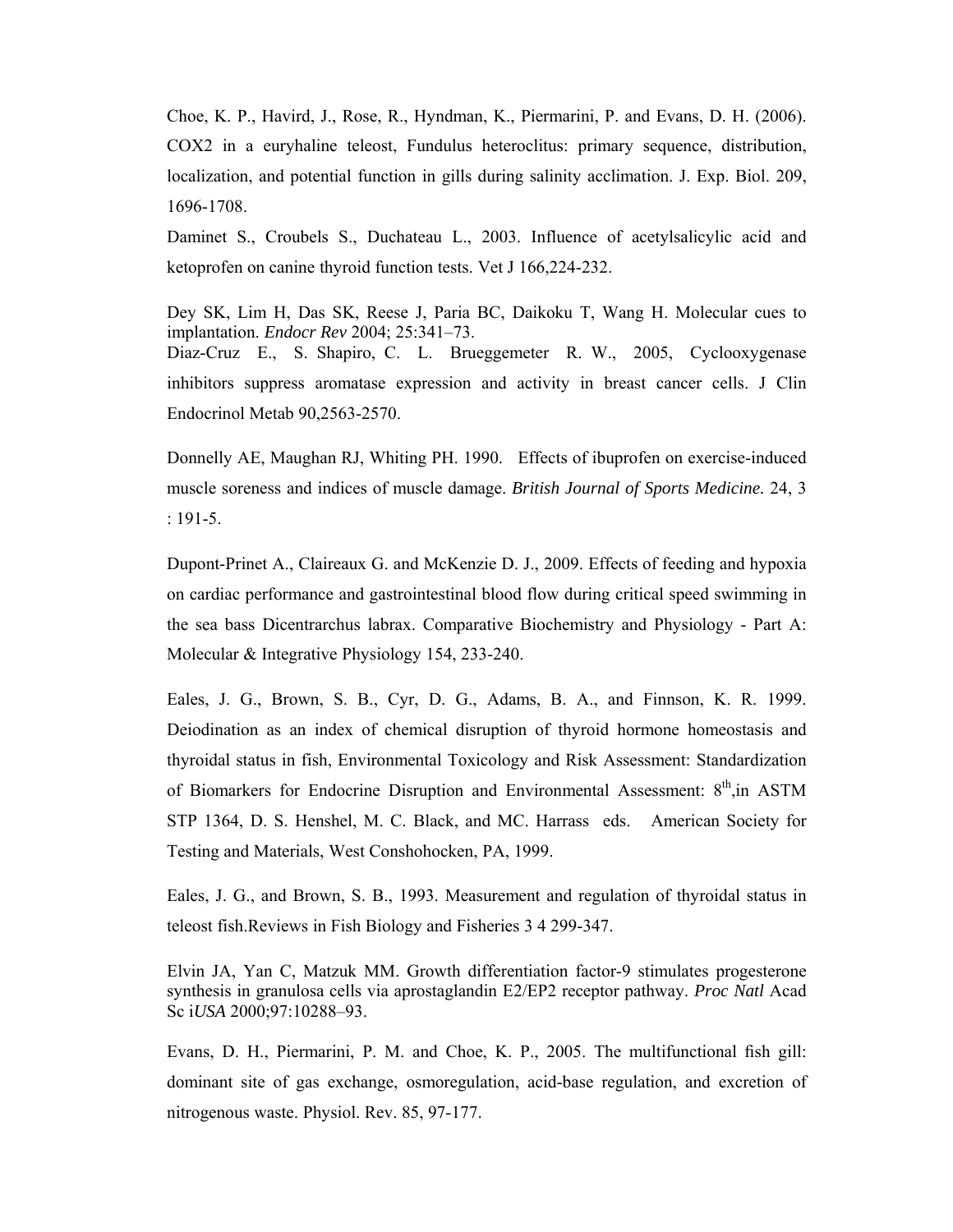Fenske, M., Segner, H., 2004. Aromatase modulation alters gonadal differentiation in developing zebrafish (Danio rerio). Aquat. Toxicol. 67, 105–126.3527.

.

Ferguson D. C., Moore G. E., Hoenig M., 1999. Carprofen lowers total T4and TSH, but not free T4 concentrations in dogs abstract. J VetIntern Med 13:243.

Findlay JK, Drummond AE, Dyson ML, Baillie AJ, Robertson DM, Ethier JF. Recruitment and development of the follicle; the roles of the transforming growth factorbeta superfamily. Mol Cell Endocrinol 2002;191:35–43.

Flippin, J. L., Huggett, D., and Foran, C. M. (2007). Changes in the timing of reproduction following chronic exposure to ibuprofen in Japanese medaka, Oryzias latipes. Aquat. Toxicol. 81, 73-78.

Forman B. M., Chen J., Evans R. M., 1997. Hypolipidemic drugs, polyunsaturated fatty acids, and eicosanoids are ligands for peroxisome proliferator activated receptors alpha and delta. Proc Natl Acad Sci U S A 94:4312–4317.

Frenkian M., Segond N., Pidoux E.,Cohen R,, Julienne A., 2001. Indomethacin, acoxinhibitor, enhances 15-PGDH and decreases human tumoral C cell sproliferation. Prostaglandins Other Lipid Mediat 65:11–20.

Gallavan, R. H., Jr., Chou, C. C., Kvietys, P. R. and Sit, S. P., 1980. Regional blood flow during digestion in the conscious dog. Am J Physiol 238, H220-225.

Goetz, F. W., Hsu, S.-Y. and Selover, A. (1991). Stimulation of prostaglandin synthesis in fish follicles by a phorbol ester and calcium ionophore. J. Exp. Zool. 259, 355-364.

Gräns A., Albertsson F., Axelsson M. and Olsson C., 2009. Postprandial changes in enteric electrical activity and gut blood flow in rainbow trout Oncorhynchus mykiss acclimated to different temperatures. J Exp Biol 212, 2550-2557.

Grosser, T., Yusuff, S., Cheskis, E., Pack, M. A. and FitzGerald, G. A. (2002). Developmental expression of functional cyclooxygenases in zebrafish. Proc. Natl. Acad. Sci. USA 99, 8418-8423.

Guiguen, Y., Baroiller, J.F., Ricordel, M.J., Iseki, K., Mcmeel, O.M., Martin, S.A., Fostier, A., 1999. Involvement of estrogens in the process of sex differentiation in two fish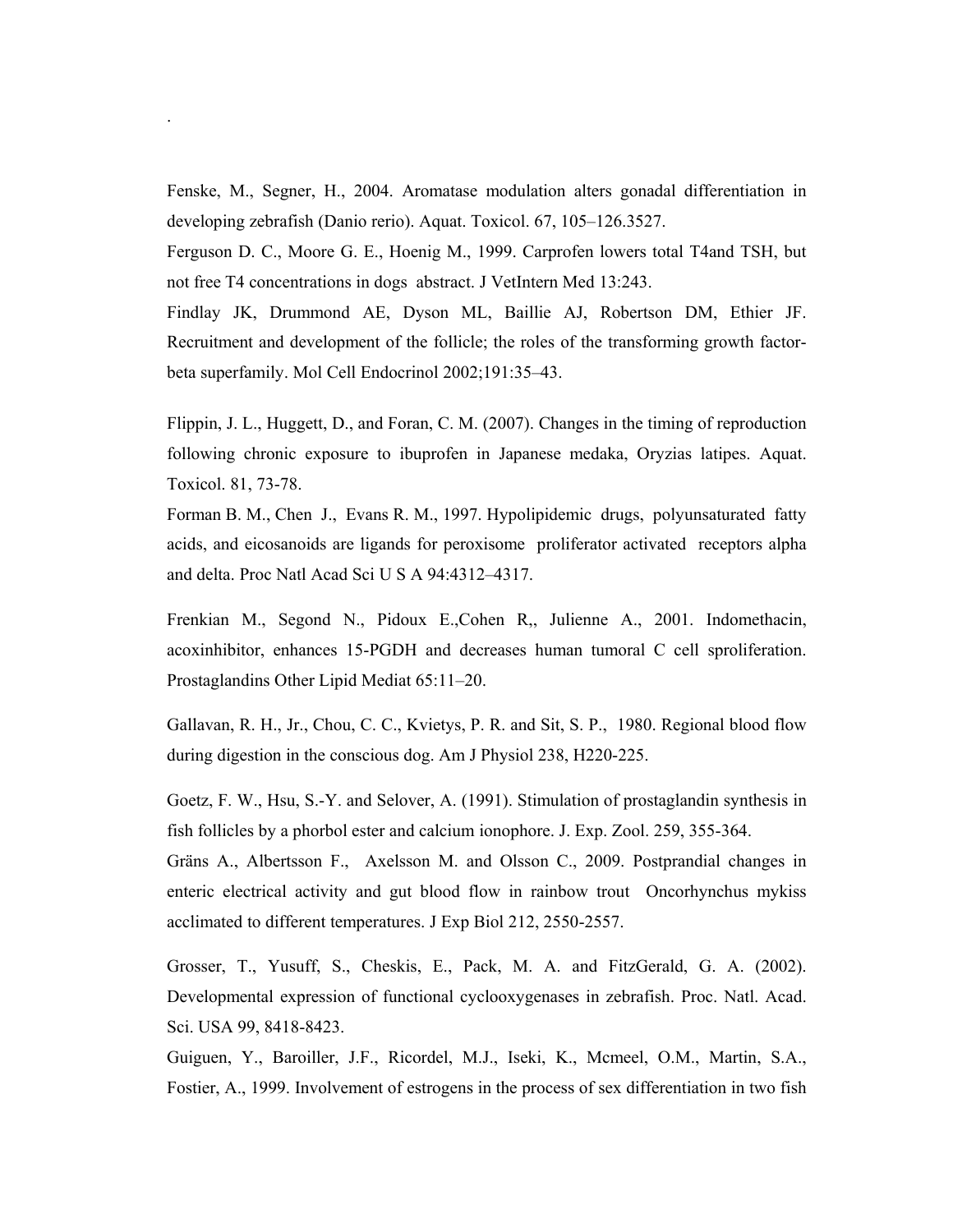species: the rainbow trout (Oncorhynchus mykiss) and a tilapia (Oreochromis niloticus). Mol. Reprod. Dev. 54, 154–162.

Harris R. C. and Breyer M. D., 2001. Physiological regulation ofcyclooxygenase-2 in the kidney. Am. J. Physiol. 281, F1-F11.

Hinfray, N., Porcher, J.M., Brion, F., 2006. Inhibition of rainbow trout (Oncorhynchus mykiss) P450 aromatase activities in brain and ovarian microsomes by various environmental substances. Comp. Biochem. Physiol. C 144, 252–262.

Hoeger B., Dietrich D. R., Schmida. D, Hartmann. A, Hitzfeld, B.C., 2008. Distribution of in traperitoneally injected diclofenac in brown trout Salmotrutta f. fario.Ecotoxicology and Environmental Safety 71 4,412-418.

Hoeger B, Kollner B, Dietrich DR, Hitzfeld B. 2005. Water-borne diclofenac affects kidney and gill integrity and selected immune parameters in brown trout (Salmo trutta f. fario). Aquat Toxicol. 75(1):53-64. 24)

Huntjens DR H, Strougo A., Chain A., Metcalf A., Summerfield S., Spalding DJM, Danhofand D., DellaPasqua.O., 2008. Population pharmacokinetic modelling of the enterohepatic recirculation of diclofenac and rofecoxib in rats. British Journal of Pharmacology 153, 1072–1084.

Ijiri, S., Kaneko, H., Kobayashi, T., Wang, D.S., Sakai, F., Paul-Prasanth, B., Nakamura,M., Nagahama, Y., 2008. Sexual dimorphic expression of genes in gonads during early differentiation of a teleost fish, the Nile tilapia Oreochromis niloticus. Biol. Reprod. 78, 333–341.

Il'yasova. D, Colbert.L,Harris.B.T,Newman.B.A, Bauer.C.D,Satterfield.S and Kritchevsky.B.S. 2005. Circulating Levels of Inflammatory Markers and Cancer Risk In the Health Aging and Body Composition Cohort. CancerEpidemiolBiomarkersPrev;14 10 :2413–8.

 Ishikawa, T. O., Griffin, K. J., Banerjee, U. and Herschman, H. R. (2007). The zebrafish genome contains two inducible, functional cyclooxygenase-2 genes. Biochem. Biophys. Res. Commun. 352, 181-187.

Ishikawa, T. O. and Herschman, H. R. (2007). Two inducible, functional cyclooxygenase-2 genes are present in the rainbow trout genome. J. Cell. Biochem. 102, 1486-1492.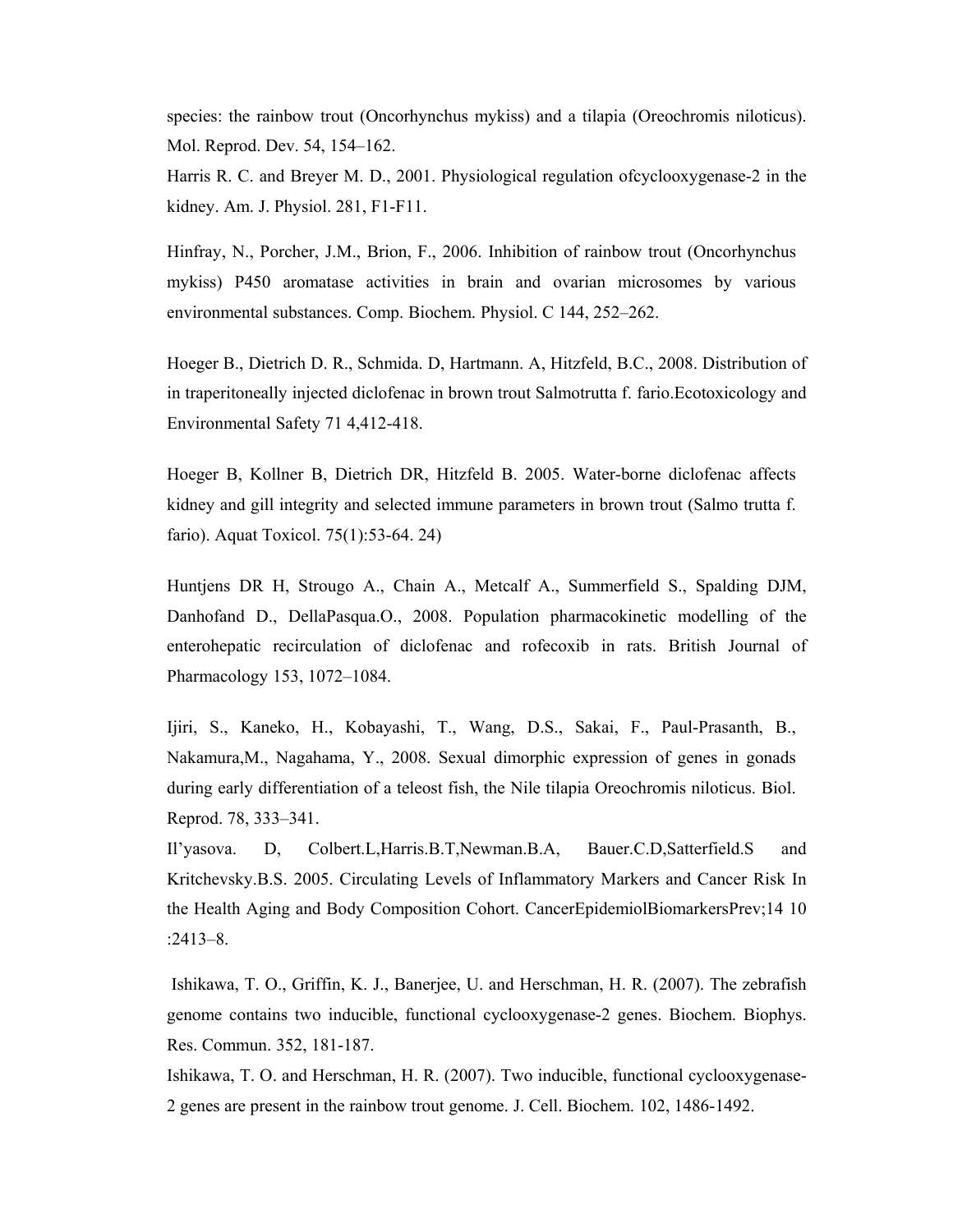Jackson A. J., Capper B. S., Matty A. J., 1982. Evaluationof some plant proteins in complete diets for the tilapia, Sarotherodon mossambicus. Aquaculture 27:97-109.

Janvier J. J., 1997. Cardio-vascular and ventilatory effects of pro-staglandin E2 in the Europeaneel Anguillaanguilla. J Comp Physiol B 167,517–526

Janz, D. M. 2000. Endocrine system. Chapter 25 In G. K. Ostrander ed. The Laboratory Fish Academic Press, San Diego, CA.

 Jarving, R., Jarving, I., Kurg, R., Brash, A. R. and Samel, N. (2004). On the evolutionary origin of cyclooxygenase (COX) isozymes: characterization of marine invertebrate COX genes points to independent duplication events in vertebrate and invertebrate lineages. J. Biol. Chem. 279, 13624-13633.

Johannessen M., Delghandi M. P., Moens U., 2004. What turns CREB on? Cell Signal 16:1211–1227.

Jönsson E., Forsman A., Einarsdottir I. E., Egner, B., Ruohonen, K. and Bjornsson, B. T. 2006. Circulating levels of cholecystokinin and gastrin-releasing peptide in rainbow trout fed different diets. Gen Comp Endocrinol 148, 187-194.

Kallio J, Lahti.M,Oikari.A, and Kronberg.L. 2010. Metabolites of the Aquatic Pollutant Diclofenac in Fish Bile*. Environ. Sci. Technol.44 19, 7213–7219.* 

KassahunK,McIntoshI,ShouM,WalshDJ,RodehefferC,SlaughterDE,GeerLA,HalpinRAAg rawalN,andRodriguesAD 2001 Role of human liver cytochrome P4503A in the metabolism of etoricoxib,a novel cyclooxygenase-2 selective inhibitor. Drug Metab Dispos29.813-820.

Kawauchi H., Suzuki K., Itoh H., Swanson P., Naito N., Nagahama Y., Nozaki M., Nakai Y., Itoh S., 1989 The duality of teleost gonadotropins. Fish Physiol Biochem 7:29-38.

 Kitamikado, M. and Tachino, S. 1960a. Studies on the digestive enzymes of rainbow troue - I, Carbohydrates. Bull Jap Soc of Sci Fish 26, 679-684.

 Kitamikado, M. and Tachino, S. 1960b. Studies on the digestive enzymes of rainbow troue - II, Proteases. Bull Jap Soc of Sci Fish 26, 685-690.

 Kitamikado, M. and Tachino, S. 1960c. Studies on the digestive enzymes of rainbow troue - III, Esterases. Bull Jap Soc of Sci Fish 26, 691-694.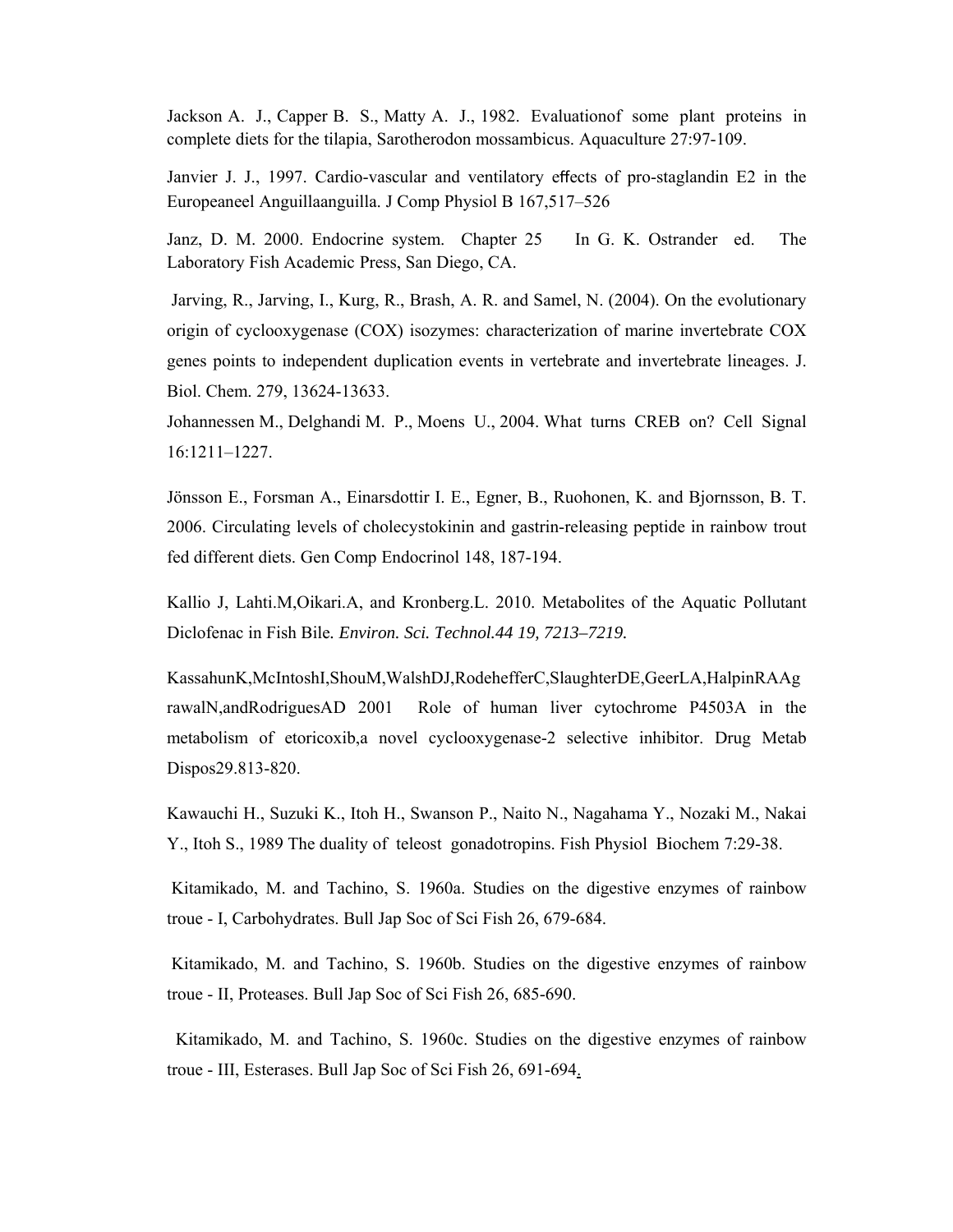Kobayashi, T., Matsuda, M., Kajiura-Kobayashi, H., Suzuki, A., Saito, N., Nakamoto,M., Shibata, N., Nagahama, Y., 2004. Two DM domain genes, DMY and DMRT1, involved in testicular differentiation and development in the medaka, Oryzias latipes. Dev. Dyn. 231, 518–526.

Kulmacz, R. J., van der Donk, W. A., and Tsai, A. L. (2003). Comparison of the properties of prostaglandin H synthase-1 and -2. Prog. Lipid Res. 42, 377-404.

Kwon, J.Y., McAndrew, B.J., Penman, D.J., 2001. Cloning of brain aromatase gene and expression of brain and ovarian aromatase genes during sexual differentiation in genetic male and female Nile tilapia Oreochromis niloticus. Mol. Reprod. Dev. 59, 359–370.

Kwon, J.Y., McAndrew, B.J., Penman, D.J., 2002. Treatment with an aromatase inhibitor suppresses high-temperature feminization of genetic male (YY) Nile tilapia. J. Fish Biol. 60, 625–636.

LandsWem. 1991 Biosynthesis of prostaglandins. AnnuRevNutr11:41–60.

LangerP,Fo ¨ldesO,MichajlovskijN,Jezova ´D,Klimes ˇI,MichalkoJ,andZa ´vadaM. 1978. Short-term effect of acetylsalicylic acid analogue on pituitary-thyroid axis and plasma cortisol level in healthy human volunteers. Acta Endocrinol 88:698–702.

Larsen PR. 1972 : Salicylate-induced increases in free tri iodothyronine in human serum.

Li W S, Lin H R. The endocrine regulation network of growth hormone synthesis and secretion in fish: Emphasis on the signal integration insomatotropes. Sci China Life Sci, 2010, 53 4 : 462–470, doi: 10.1007/s11427-010-0084-6.

McAnulty SR, Owens JT, McAnulty LS, et al. 2007 Ibuprofen use during extreme exercise. *Medicine and Science in Sports and Exercise. ;39 7 :1075-9.* 

MelamedP,EliahuN,OfirM,Levavi-SivanB,SmalJ,Rentier-DelrueF, YaronZ 1995 The effects of gonadal development and sex steroids on GH secretion in the male tilapia hybrid. Fish Physiol Biochem14:267–277.

Melamed,.P,Gur.G,Rosenfeld.H,Elizur.A,andYaron.Z. 1999. Possible Interactions between Gonadotrophs and Somatotrophs in the Pituitary of Tilapia :Apparent Roles for Insulin-Like Growth Factor I and Estradiol. Endocrinology 140: 1183–1191.

MelamedP,RosenfeldH,ElizurA,YaronZ 1998Endocrine regulation of gonadotropin and growth hormone gene transcription in fish. Comp Biochem Physiol C,119:325–338.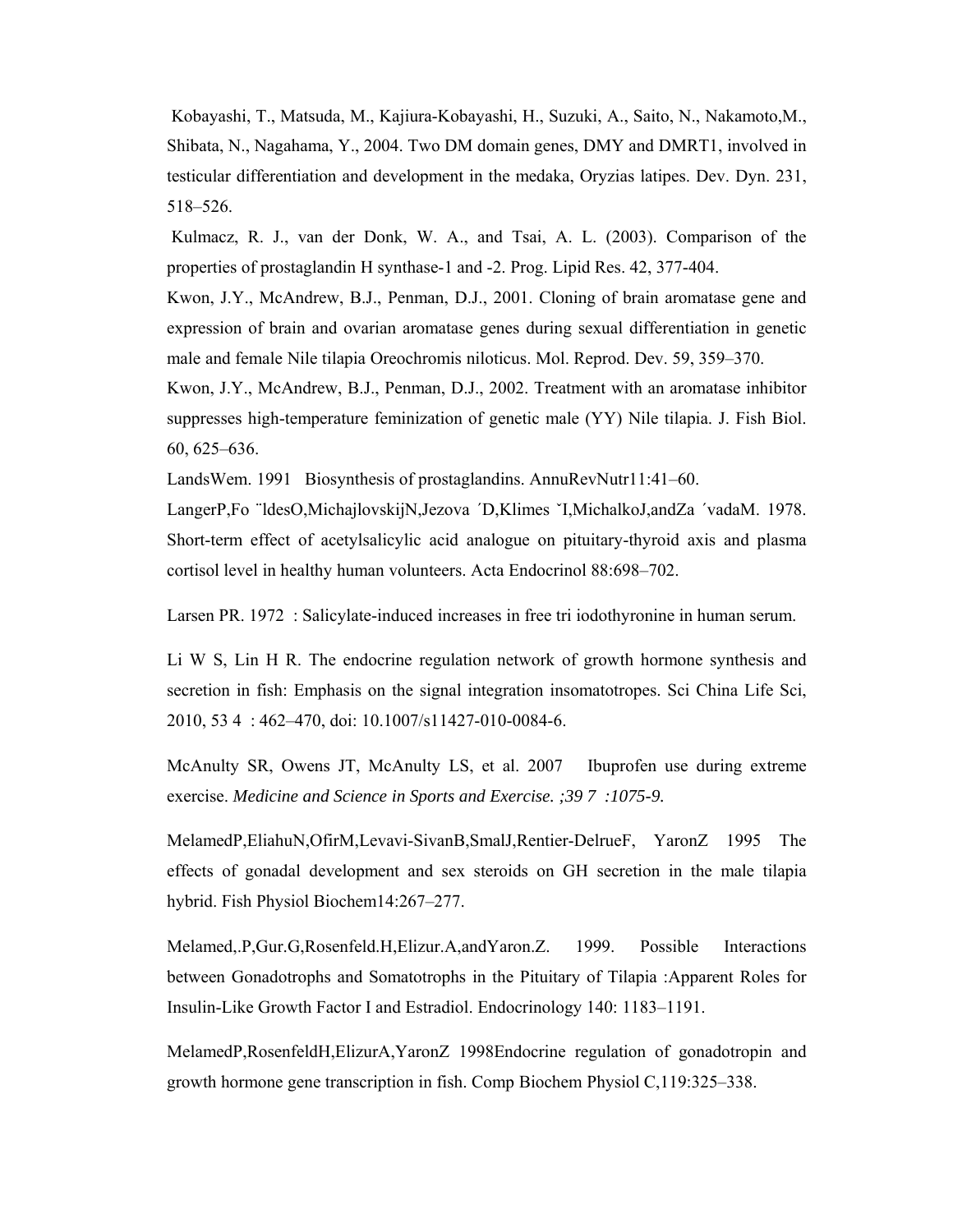MelamedP,RosenfeldH,ElizurA,YaronZ 1997The mRNA levels of GtH Ib,GtH IIb and GH in relation to testicular development and testosterone treatment in pituitary cells of male tilapia.FishPhysiolBiochem17:93–95.

Metcalfe, C. D., Koenig, B. G., Bennie, D. T., Servos, M., Ternes, T. A., and Hirsch, R. (2003). Occurrence of neutral and acidic drugs in the effluents of Canadian sewage treatment plants. Environ. Toxicol. Chem. 22, 2872-2880.

Mingarro, M., Vega-Rubin de Celis, S., Astola, A., Pendon, C., Valdivia, M.M.,Perez-Sanchez, J., 2002. Endocrine mediators of seasonal growth in giltheadsea bream (Sparus aurata): the growth hormone and somatolactin paradigm.Gen. Comp. Endocrinol. 128, 102–111.

Molka,Vander GeytenS,KühnER &DarrasVM.1999.Effects of experimental hypo-and hyperthyroidism on iodothyronine deiodinases in Niletilapia,Oreochromis niloticus. Fish Physiology and Biochemistry 20 201–207.

Mu Y. M., Yanase T., Nishi Y., Takayanagi R., Goto K., Nawata H., 2001 Combined treatment with specific ligands for PPAR [gamma]: RXR nuclear receptor system markedly inhibits the expression of cytochrome P450arom in human granulose cancer cells. Mol Cell Endocrinol 181:239–248.

Mustafa T and SrivastavaK C. 1989.Prostaglandins eicosanoids and their role in ectothermic organisms. AdvCompEnvironPhysiol 5:157–207.

Ness TA, Torres SMF, Kramek EA, et al.2003.Effect of dosing and sampling time on serum thyroxine, free thyroxine, and thyrotropin concentrations in dogs following multidose etodolac administration. Vet Therap.;4:340-349.

Nieman DC, Henson DA, Dumke CL, et al. Nieman DC, Henson DA, Dumke CL, et al. 2006. Ibuprofen use, endotoxemia, inflammation, and plasma cytokines during ultramarathon competition. *Brain Behaviour and Immunity*.20 6 :578-84.

Orlando, E.F., Guillette, L.J., 2007. Sexual dimorphic responses in wildlife exposed to endocrine disrupting chemicals. Environ. Res. 104, 163–173.

OrozcoA,VillalobosP,JeziorskiMC&Valverde-RC. 2003.The liver of Fundulus heteroclitus expresses deiodinase type1 mRNA General and Comparative Endocrinology 130 84–91.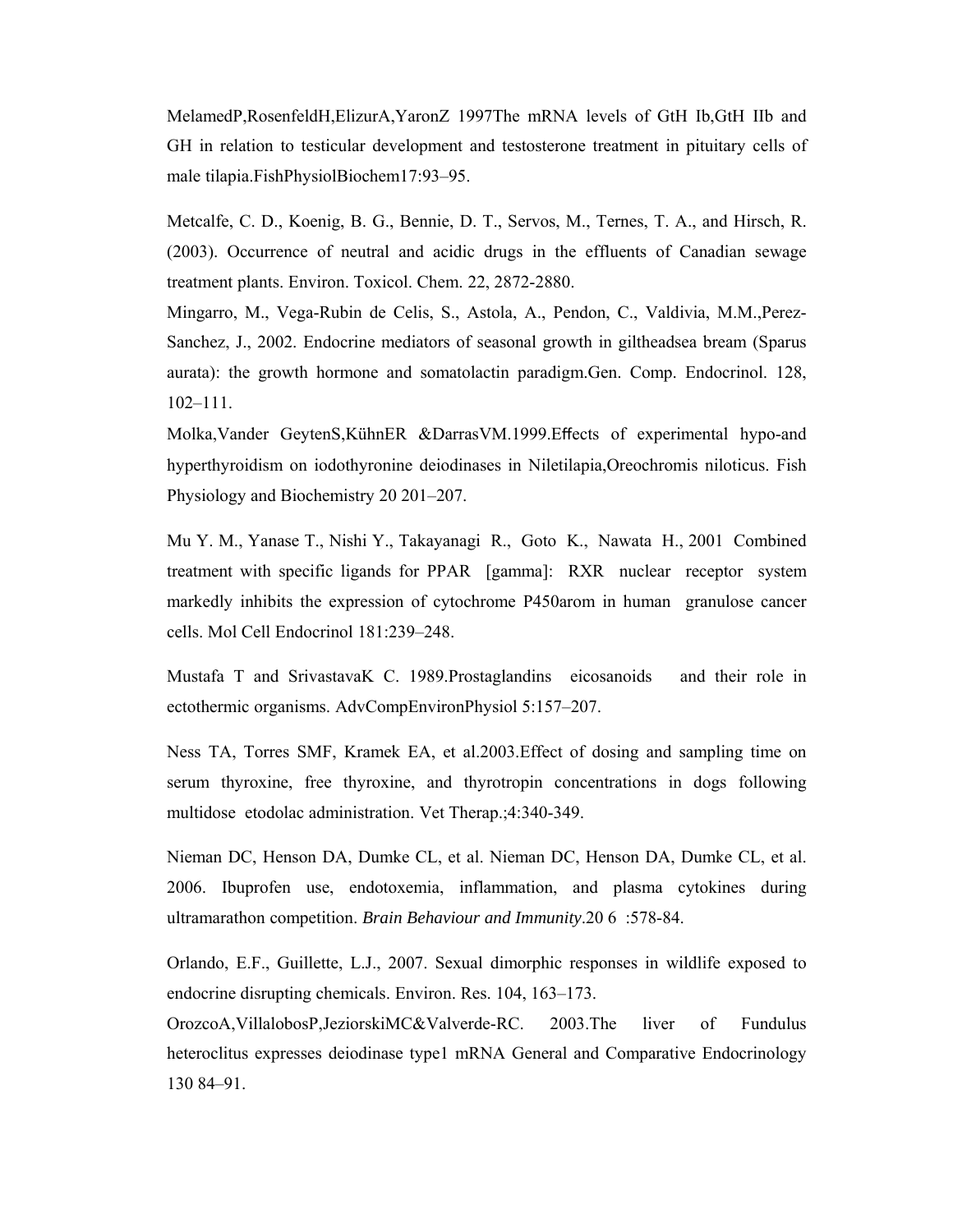ParkJI,SemyonovJ,ChangCL,HsuSY. 2005.Conservation of the heterodimeric glycoprotein hormone subunit family proteins and the LGR signaling system from nematodes to humans.Endocrine26:267–276.

Patiño, R., Yoshizaki, G., Bolamba, D., and Thomas P. (2003). Role of arachidonic acid and protein kinase C during maturation-inducing hormone-dependent meiotic resumption and ovulation in ovarian follicles of Atlantic croaker. Biol. Reprod. 68, 516-523. PawsonAJ,McNeillyAS. 2005.The pituitary effects of GnRH.Anim Reprod Sci;88:75–94.

Pickering,A.D. 1990. Stress and the suppression of somatic growth in teloest fish.In:progress in comparative Endocrinology,edited by A.Epple,C.G.Scanes,and M.H.Stetson.New York:Wiley-liss,P.473-479.

Pierce JG, Parsons TF. 1981.Glycoprotein hormones:structure and function. AnnRev Biochem;50:465–495.

Piferrer, F., Zanuy, S., Carrillo, M., Solar, I.I., Devlin, R.H., Donaldson, E.M., 1994. Brief treatment with an aromatase inhibitor during sex-differentiation causes chromosomally female salmon to develop as normal, functional males. J. Exp. Zool. 270, 255–262.

Piferrer, F., 2001. Endocrine sex control strategies for the feminization of teleost fish. Aquaculture 197, 229–281.

Pounds N., Maclean S., Webley M., Pascoe D., Hutchinson T., 2008 Acute and chronic effects of ibuprofen in the mollusc Planorbis carinatus Gastropoda: Planorbidae. Ecotoxicology and Environmental Safety 701:47-52.

Qutob M. and Nashashibi T., 2009. The effects of COX-Inhibitors Diclofenac and Ibuprofen on growth rate, mortality and sex reversal in Nile Tilapia Oreochromis niloticus. AACL Bioflux; 24:381-390.

Randall D. J., and S. F. Perry. Catecholamines. In:Fish Physiology, edited by W.S.Hoar, D.J.Randall and A. P. Farrell. San Diego,CA:Academic,1992,Vol.xii B,P.255-300.

Roberts, S. B., Langenau, D. M. and Goetz, F. W. (2000). Cloning and characterization of prostaglandin endoperoxide synthase-1 and -2 from the brook trout ovary. Mol. Cell. Endocrinol. 160, 89-97.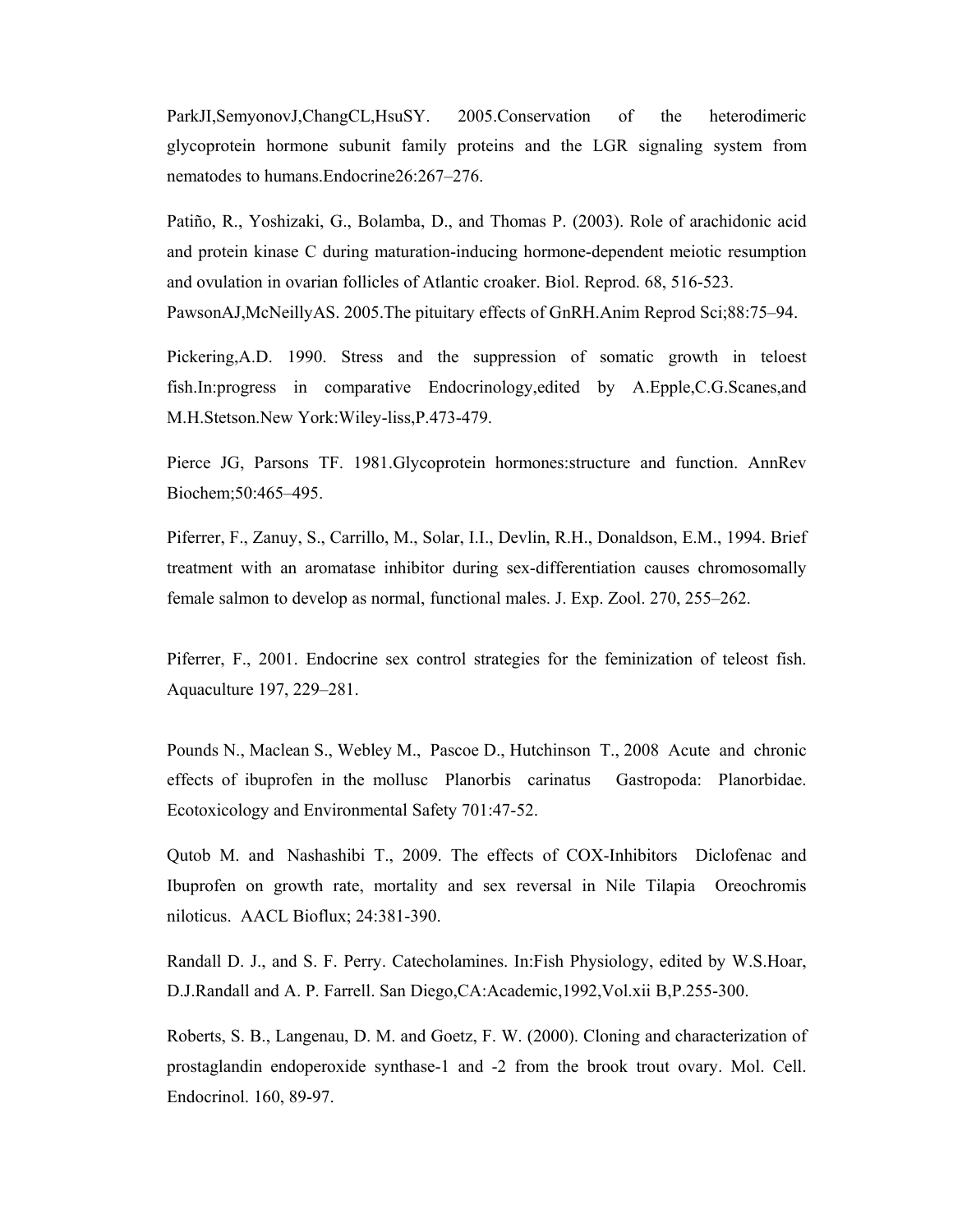Rodrigues.A.D,Halpin.R,Geer.L,Cui.D,Woolf.E.J,Matthews.C,GottesDiener.K,Larson.P.J, Lasseter.K.C,andAgrawal.N.G.B.2003.Absorption,Metabolism,And Excretion Of Etoricoxib,A Potent And Selective Cyclooxygenase-Inhibitor,In Healthy MaleVolunteers. DMD31:224–232.

Rowell, C.B., Watts, S.A., Wibbels, T., Hines, G.A., Mair, G., 2002. Androgen and estrogen metabolism during sex differentiation in mono-sex populations of the Nile tilapia, Oreochromis niloticus. Gen. Comp. Endocrinol. 125, 151–162.

Rust,M.B.,NutritionalPhysiology,inFishNutrition,3rdEdition,Halver,J.E.and Hardy,R.W.,Eds.,Academic Press,Amsterdam,2002,pp.367-452.

SandersJP,VanderGeytenS,KapteinE,DarrasVM,KühnERLeonardJL&VisserTJ.1999.Clon ing and characterization of typeIII iodothyronine deiodinase from the fish Oreochromis niloticus Endocrinology 140 3666–3673.

SandersJP,VanderGeytenS,KapteinE,DarrasVM,KühnERLeonardJL&VisserTJ1997Chara cterization of a propylthiouracil-insensitive typeI iodothyronine deiodinase Endocrinology 138 5153–5160.

Sanota, L., Lucia, H., Araujoa,A.,Montenegroa,M.,2010. Journal of Hazardous Materials 175 (2010) 45–95

Sardella B, Matey V, Cooper J, Gonzalez RJ, Brauner CJ. 2004. Physiological, biochemical, and morphological indicators of osmoregulatory stress in California Mozambique tilapia Oreochromis mossambicus x O. urolepis hornorum exposed to hypersaline water. J. Exp. Biol. 207: 1399-413.

Schwaiger J, Ferling H, Mallow U, Wintermayr H, Negele RD. 2004. Toxic effects of the non-steroidal anti-inflammatory drug diclofenac; Part I: histopathological alterations and bioaccumulation in rainbow trout. Aquat Toxicol. 68(2):141-50.

Seth H, Gräns A, Axelsson M. 2010.Cholecystokinin CCK as a potential regulator of cardiac function and postprandial gut blood flow in rainbowtrout Oncorhynchus mykiss. Am J Physiol Regul Integr Comp Physiol. 298, R1240-1248.

Seth H, Sandblom E, Axelsson M. 2009.Nutrient-induced gastrointestinal hyperemia and specific dynamic action SDA in rainbow trout Oncorhynchus mykiss- Importance of proteins and lipids. Am J Physiol Regul Integr Comp Physiol. 296, R345-352.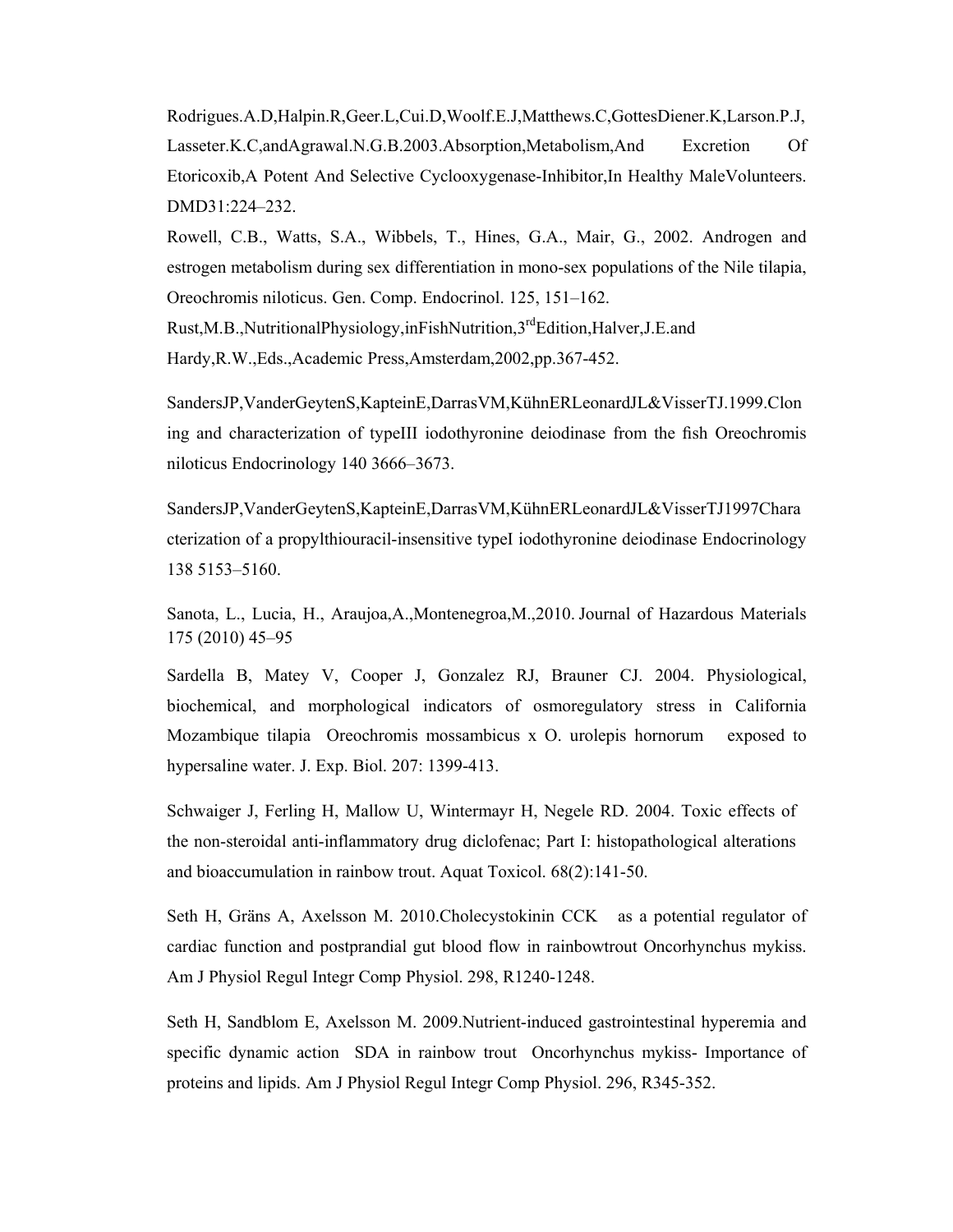Shinomiya, A., Hamaguchi, S., Shibata, N., 2001. Sexual differentiation of germ cell deficient gonads in the medaka, Oryzias latipes. J. Exp. Zool. 290, 402–410. Shiraishi, E., Yoshinaga, N., Miura, T., Yokoi, H., Wakamatsu, Y., Abe, S.I., Kitano, T., 2007. Mullerian inhibiting substance is required for germ cell proliferation during early gonadal differentiation in medaka (Oryzias latipes). Endocrinology 149, 1813–1819. SmithWL1992Prostanoid biosynthesis and mechanisms of ac-tion.AmJPhysiol263:F181– F191.

Sorbera, L. A., Asturiano, J. F., Carrillo, M., and Zanuy, S. (2001). Effects of polyunsaturated fatty acids and prostaglandins on oocyte maturation in a marine teleost, the European sea bass (Dicentrarchus labrax). Biol. Reprod. 64, 382-389.

Stensløkken K.-O., Sundin L., Nilsson G.E. 2002. Cardiovascular effects of prostaglandinF2a and prostaglandin E2 in Atlantic cod Gadusmorhua. JComp Physiol B 172:363–369.

Sumida C., 1995 Fatty acids: ancestral ligands and modern co-regulators of the steroid hormone receptor cell signalling pathway. Prostag Leukotr Ess 52:137-144.

Sun, L.W., Zha, J.M., Spear, P.A., Wang, Z.J., 2007. Tamoxifen effects on the early life stages and reproduction of Japanese medaka (Oryzias latipes). Environ. Toxicol. Phar. 24, 23–29.

SundinL,NilssonGE 1998 Acute defence mechanisms against haemorrhage from mechanical gill injury in rain bow trout.AmJPhysiol275:R460–R465.

Tanaka, M., Saito, D., Morinaga, C., Kurokawa, H., 2008. Cross talk between germ cells and gonadal somatic cells is critical for sex differentiation of the gonads in the teleost fish, medaka (Oryzias latipes). Dev. Growth Differ. 50, 273–278.

Uchida, D., Yamashita, M., Kitano, T., Iguchi, T., 2002. Oocyte apoptosis during the transition from ovary-like tissue to testes during sex differentiation of juvenile zebrafish. J. Exp. Biol. 205, 711–718.

Van Anholt RD, Spanings T, Koven W, Wendelaar Bonga SE. 2003. Effects of acetylsalicylic acid treatment on thyroid hormones, prolactins, and the stress response of tilapia (Oreochromis mossambicus). Am J Physiol Regul Integr Comp Physiol. 285(5):R1098-106.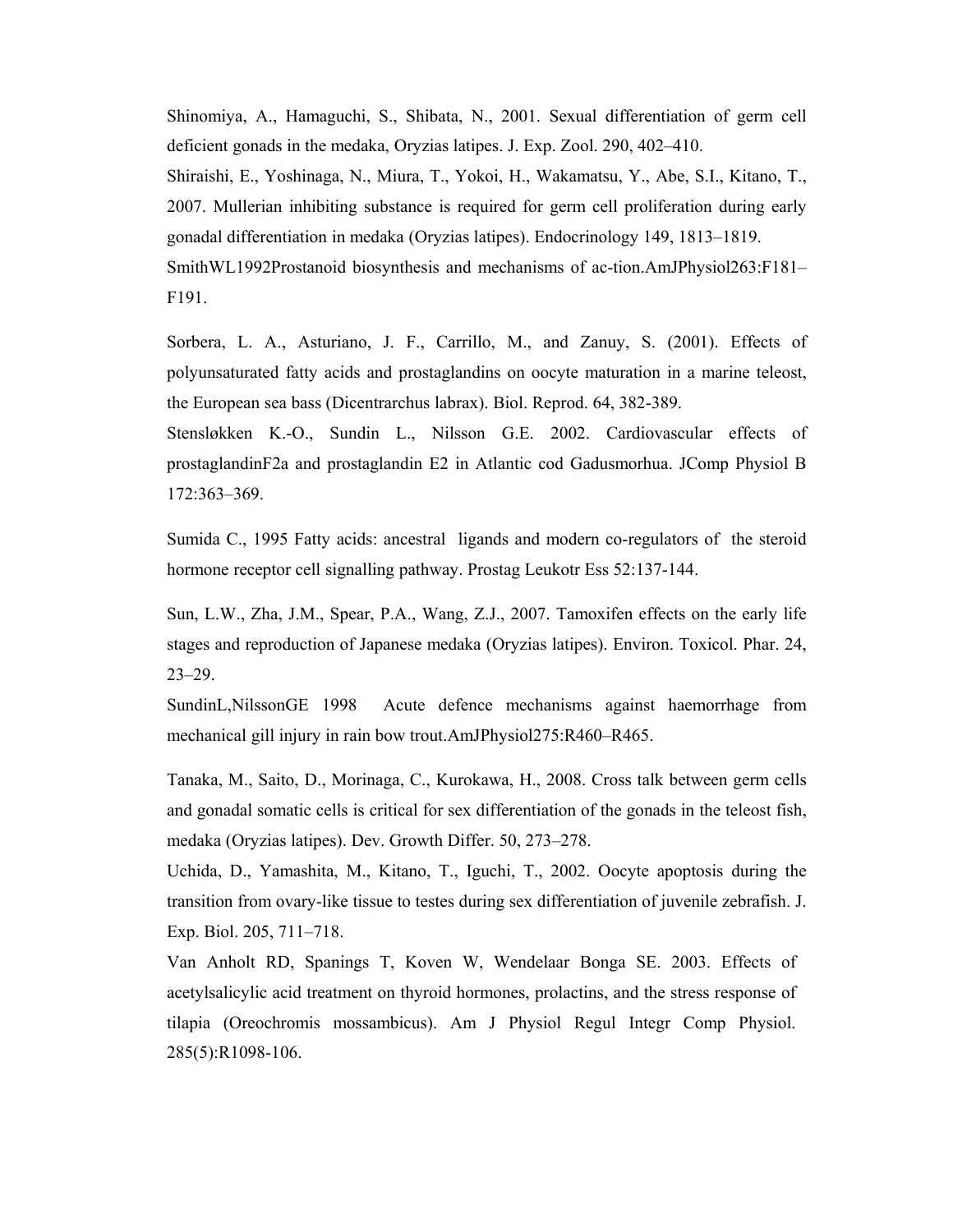VanderGeytenS,ToguyeniA,BaroillerJF,FauconneauB,FostierA,SandersJP,VisserTJ,Kühn ER&DarrasVM2001Hypothyroidism induces typeI iodothyronine deiodinase expression in tilapia liver. GeneralandComparativeEndocrinology 124 333-342.

Webb SF. 2001. A data based perspective on the environmental risk assessment of human pharmaceuticals II –aquatic risk characterization. In. Kummerer, K. (Ed.), Pharmaceuticals in the environment. Sources, fate, effects and risks. Springer-Verlag Berlin, Heidelberg, New York, pp.203-219.

Wood, C. M. and Laurent, P. (2003). Na+ versus Cl- transport in the intact killifish after rapid salinity transfer. Biochim. Biophys. Acta. 1618, 106-119.

WoodWard,C.C.,And R. J. Strange. 1987. Physiological stress re-sponses in wild and hatchery-reared rainbow trout. Trans. Am.Fish. Sot. 116: 574-579.

Yamamoto, T., 1969. Sex differentiation. In: Hoar, W.S., Randall, D.J. (Eds.), Fish Physiology, vol. 3. Academic Press, London, pp. 117–175.

Yang, T. (2003). Regulation of cyclooxygenase-2 in renal medulla. Acta Physiol. Scand. 177, 417-421.

Yang, T., Forrest, S. J., Stine, N., Endo, Y., Pasumarthy, A., Castrop, H., Aller, S., Forrest, J. N., Jr, Schnermann, J. and Briggs, J. (2002). Cyclooxygenase cloning in dogfish shark, Squalus acanthias, and its role in rectal gland Cl secretion. Am. J. Physiol. 283, R631- R637.

Yao, H.H., Matzuk, M.M., Jorgez, C.J., Menke, D.B., Page, D.C., Swain, A., Capel, B., 2004. Follistatin operates downstream of Wnt4 in mammalian ovary organogenesis. Dev. Dyn. 230, 210–215.

Yaron Z, Gu rG, Melamed P, Rosenfeld H, Elizur A, Levavi-Sivan B., 2003. Regulation of fish gonadotropins. Int Rev Cytol;225:131–185.

Yaron Z, Gu r G, Melamed P Rosenfeld H, Levavi-Sivan B, ElizurA. 2001.Regulation of gonadotropin subunit genes in tilapia.Comp Biochem Physiol B BiochemMolBiol;129:489–502.

Yeoh, C.G., Schreck, C.B., Feist, G.W., Fitzpatrick, M.S., 1996a. Endogenous steroid metabolism is indicated by fluctuations of endogenous steroid and steroid glucuronide levels in early development of the steelhead trout (Oncorhynchus mykiss). Gen. Comp. Endocrinol. 103, 107–114.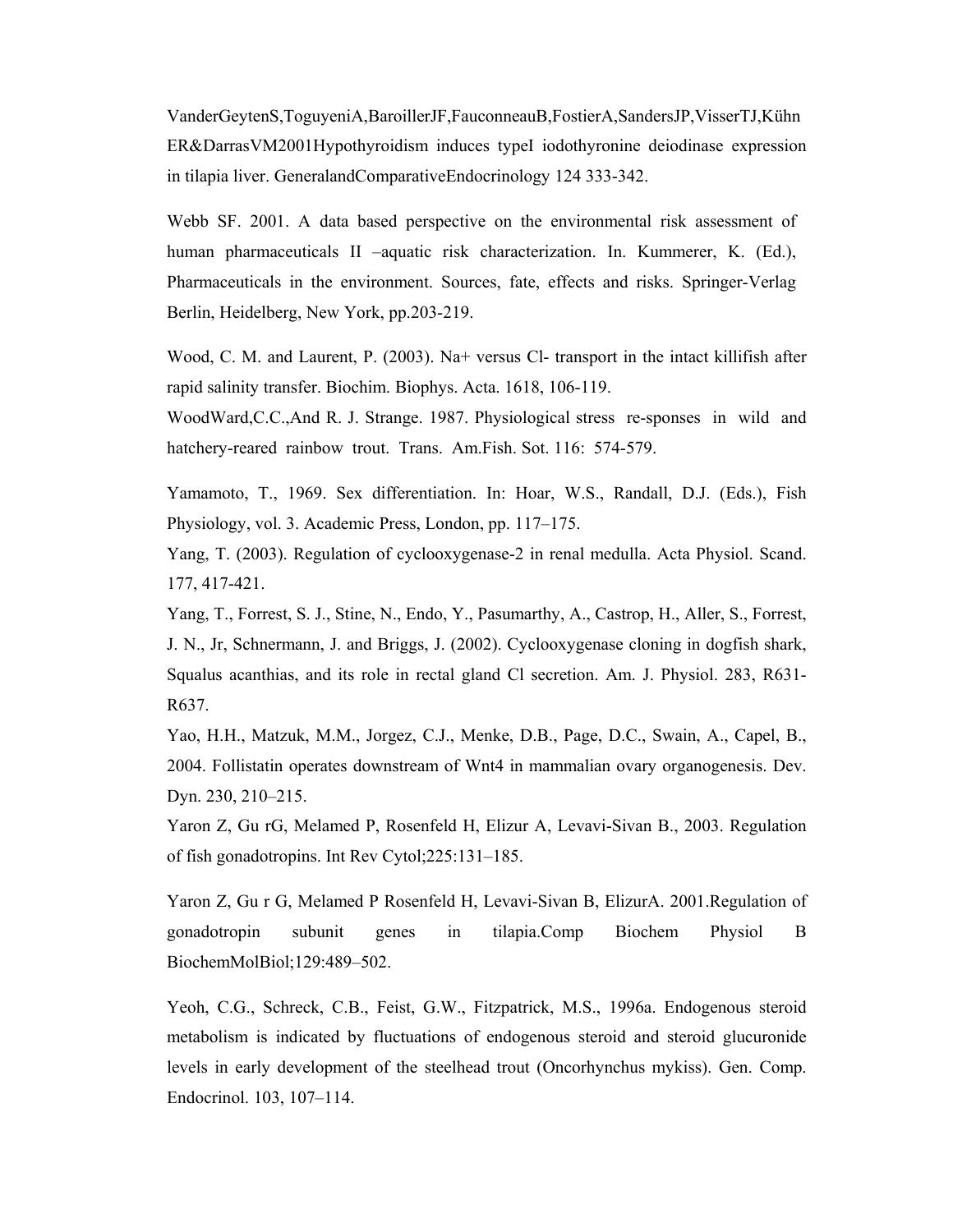Zhao, J., Mak, P., Tchoudakova, A., Callard, G., Chen, S., 2001. Different catalytic properties and inhibitor responses of the goldfish brain and ovary aromatase isozymes. Gen. Comp. Endocrinol. 123, 180–191.

Zhou H, Ko W K, Stojilkovic S S.,. 2004. Novel aspects of growth hormone GH autoregulation: GH-induced GH gene expression in grass carp pituitary cells through autocrine/paracrine mechanisms.Endocrinology, 145: 4615–4628.

Zou, J., Neumann, N. F., Holland, J. W., Belosevic, M., Cunningham, C., Secombes, C. J. and Rowley, A. F. (1999). Fish macrophages express a cyclo-oxygenase-2 homologue after activation. Biochem. J. 340, 153-159.

 $\mathcal{L}_\text{max}$  and the contract of the contract of the contract of the contract of the contract of the contract of the contract of the contract of the contract of the contract of the contract of the contract of the contrac

Internet References WWW.DrugBank.Com WWW.Americulture.com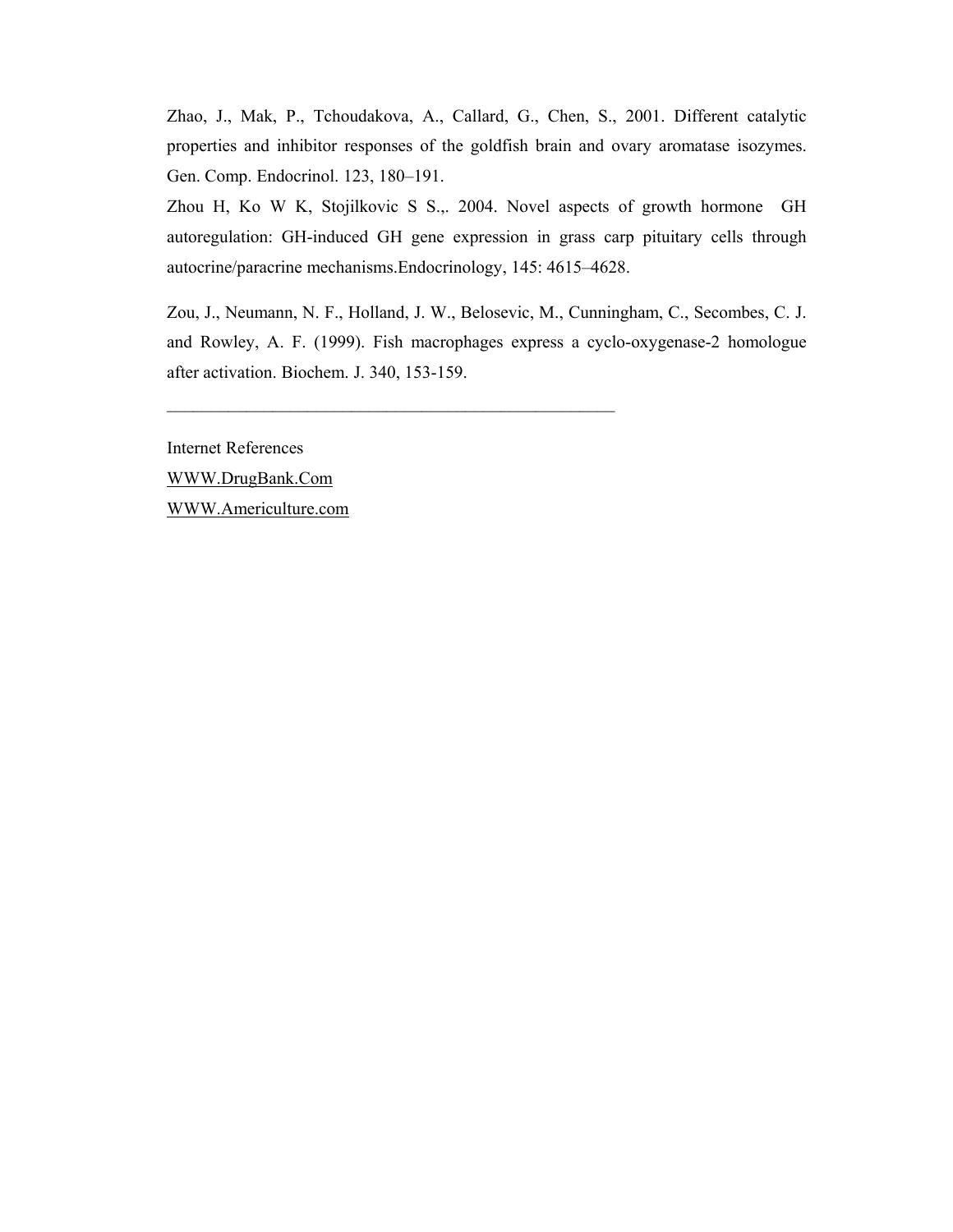# **Appendix**

## **Experiment number (4): Niletilapia feces analysis for etoricoxib**

4 months age niletilapia were separated in one aquarium from the recirculating system and given diet with 1% etoricoxib and after half an hour collect its feces, and collect a second sample after 1 hour then after 2 hour, after 3 hour, after 4 houres , 24 houres each sample with triplicate and then the analysis done by using HPLC device in the analysis center lab in ALQuds University.

# **Determination of Etoricoxib in fish feces by HPLC:**

A simple reverse phase HPLC method has developed for estimation of Etoricoxib in fish feces.the method was carried out on a Water X bridge 5 Mm, C8 column with a mobile phase consisting of methanol: Acetonitrile: phosphate buffer  $3.5(40:20:40 \text{ V}\vee \text{V})$  at flow rate of 1ml/min, detection was carried out at 210nm and the retention time of Etoricoxib was 4.18 min.

### **Calibration Curve:**

Linearity of a system was investigated by serially diluting the stock solution to give concentration in the range 20-100 mg/ 1000ml(ppm). an aliquot (10 ml) was injected using a mixture methanol: acetonitrile: phosphate buffer pH 3.5 (40:20:40) V/V as mobile phase.Calibration curve were obtained by plotting the peak area versus concentration the calibration curve is as shown

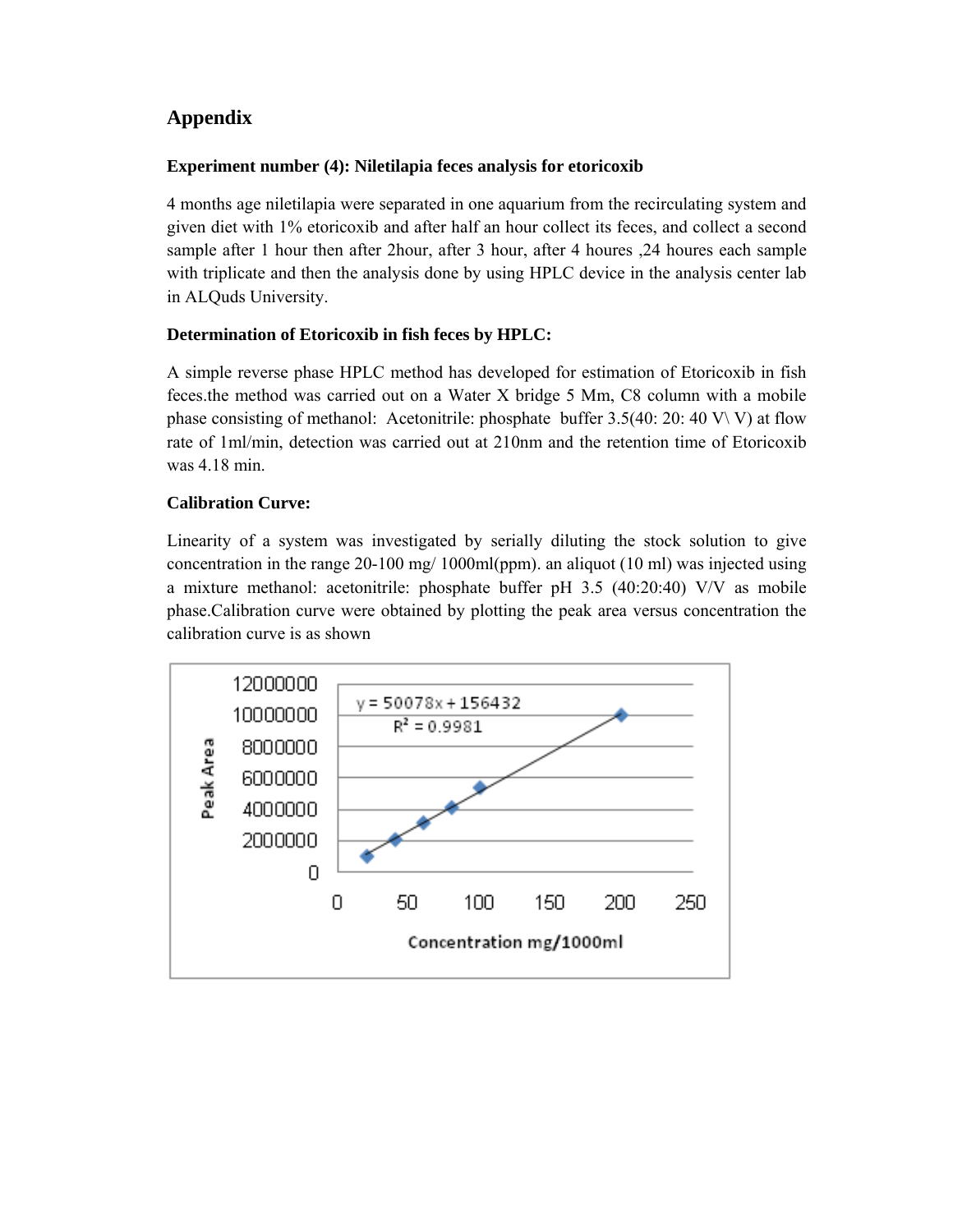#### **Treatment & preparation of feces sample to determined the presence of Etoricoxib**

Four sample of fish feces taken in each 2 hours after feeding of the fish, each sample obtained by three –collection, and then each sample that is come from collection of three time homogenate and mixed at room temperature then 5ml were transferred to glass centrifuge tube &then 15ml added from phosphoric acid to acidify the sample to approximately PH=3 &then 10ml of acetonitrile ⁄ methanol (2:1) and after centrifuge the supernate were transferred to clean tube.and the sample transferred to vial and injected.

#### **HPLC RESULTS**

HPLC Peaks for the feces injected sample in Nile Tilapia Results show that : there was no any peak for Etoricoxib in the sample injected to HPLC system.

so as a result all etoricoxib is metabolized with no unchanged fraction excreted.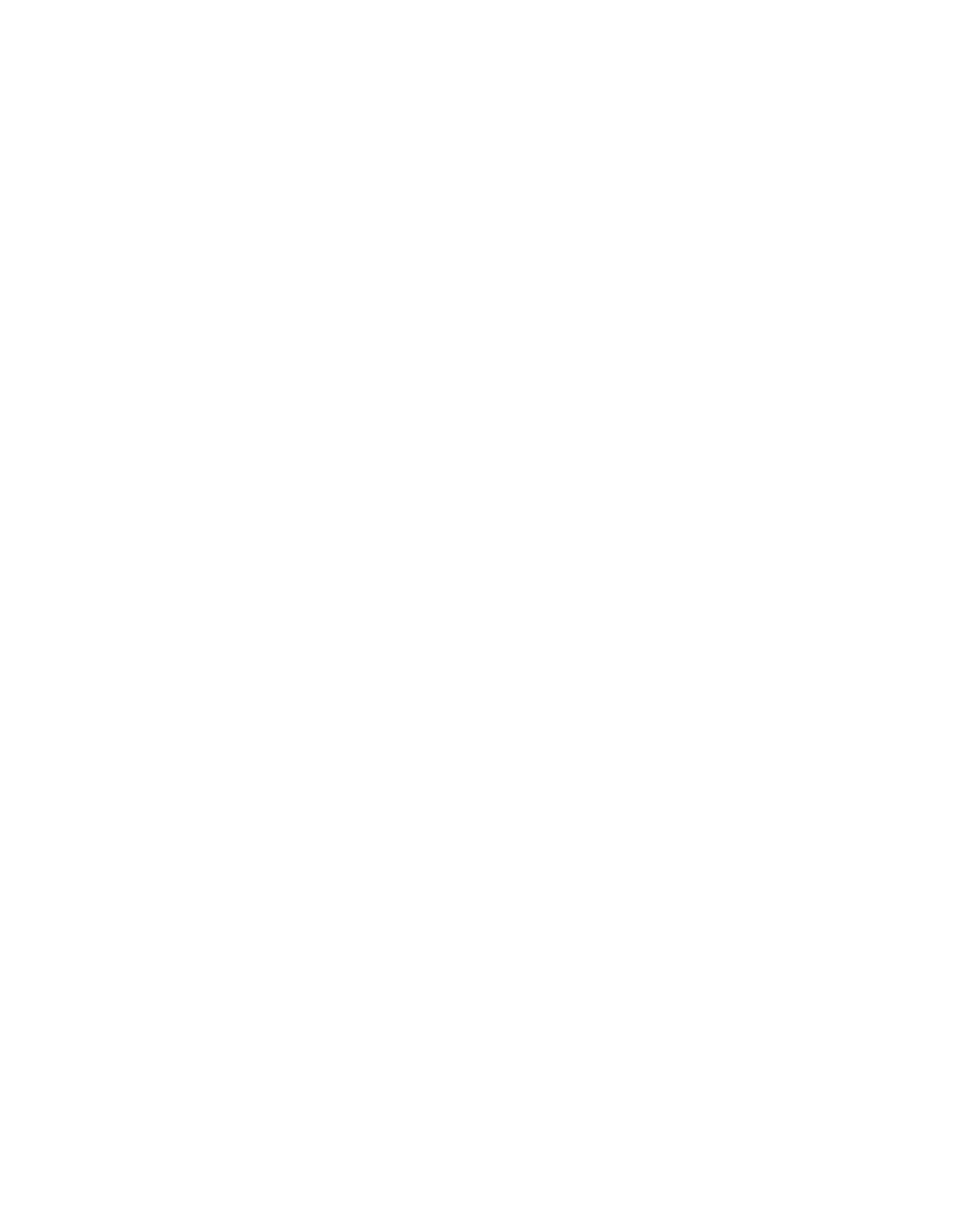aromatase enzyme

 $COX-2$ 

إلى أستروجين وهو الهرمون الشروري لتمايز خلايا المبيض في الأسماك. وكونها أقل ضروري لتمايز خلايا المبيض في الأسما

المرحلة الأولى من حياة الأسماك لندرس تأثيرها على معدل النمو والوفاة. من ناحية أخرى يـزداد

.COX-2Pathway

. mRNA

الأسماك.

(Etoricoxib Etodolac) COX-2

Etoricoxib (Etoricoxib  $(1 - \frac{1}{2})$ 

متوفرة عن تأثير هذه الأدوية على الأسماك بعد فترة طويلة من التعرض لها.

الأدوية والمركبات الشائعة التي توجد في المياه .

فضلات الأسماك عن طريق التحليل بواسطة جهاز HPLC .

الأسماك الصغيرة (عمرها 8 أيام بعد الفقس) لى الأحواض التي تم تجهيزها مسبقاً لاحتضان هذه

(oreochromis niloticus) (contents in a  $($   $)$   $30$ الذي تبلغ سعته تقريباً 45 لتراً من الماء في نظام مغلق(System Recirculating (. المعالجـة تمت باستخدام تراكيز مختلفة مع الغذاء .وهي كما يلي تركيز 0.5% مـن مـادة Etoricoxib+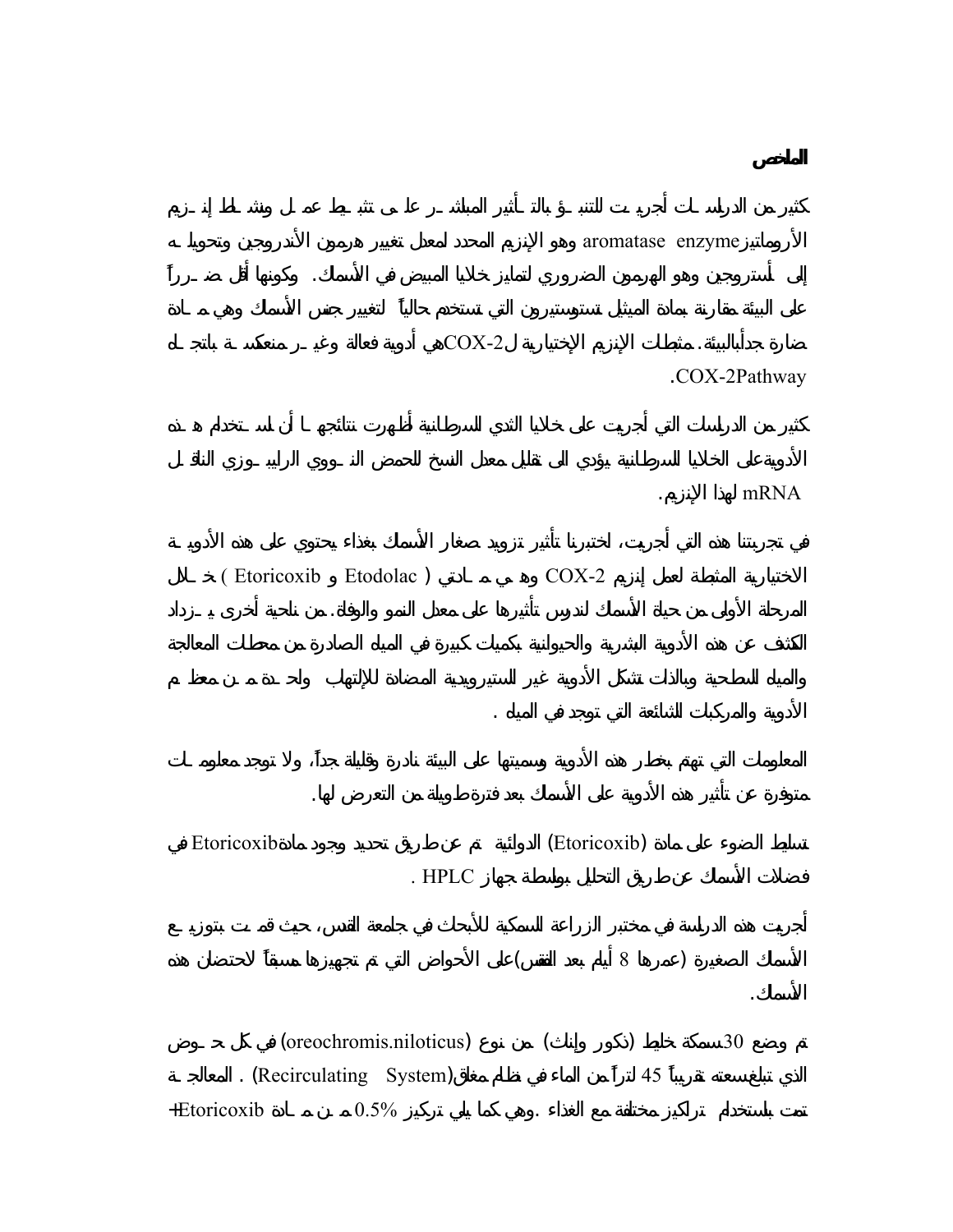| 0.5%                             |       | + Etodolac                             |                 | %1         |      | +Etoricoxib |          | %1         |         |
|----------------------------------|-------|----------------------------------------|-----------------|------------|------|-------------|----------|------------|---------|
| +Etodolac                        |       |                                        | +Etodolac %2    |            |      |             |          |            |         |
|                                  |       |                                        |                 |            |      | 600         | Etodolac |            | 120     |
|                                  |       | 60                                     | 30              |            |      |             |          | %2 %1 %0.5 |         |
| 18<br>9                          |       |                                        |                 | Etoricoxib | %0.5 | %1          | 90       | Etoricoxib |         |
|                                  | $-$ : |                                        | 10              |            | )    | $\left($    |          |            |         |
| .Etodolac % 0.5 Etoricoxib       |       |                                        |                 |            |      |             |          |            | %0.5    |
|                                  |       |                                        |                 |            |      | %10         |          |            |         |
| %5                               |       |                                        |                 |            |      |             |          |            |         |
| Survival rate<br>. digital scale |       |                                        |                 |            |      | Yt=a+bXt    |          | 0.1        |         |
| Yt:                              |       |                                        |                 |            |      |             |          |            |         |
| t:                               |       |                                        |                 |            |      |             |          |            |         |
| $a$ :                            |       |                                        |                 |            |      |             |          |            |         |
|                                  |       |                                        |                 |            |      |             |          |            |         |
|                                  |       | o.niloticus<br>. (Etoricoxib Etodolac) |                 |            |      |             |          |            | $COX-2$ |
| Etodolac%0.5                     |       |                                        | Etoricoxib %0.5 |            |      |             |          |            | $8\,$   |
|                                  |       |                                        |                 |            |      |             |          |            |         |